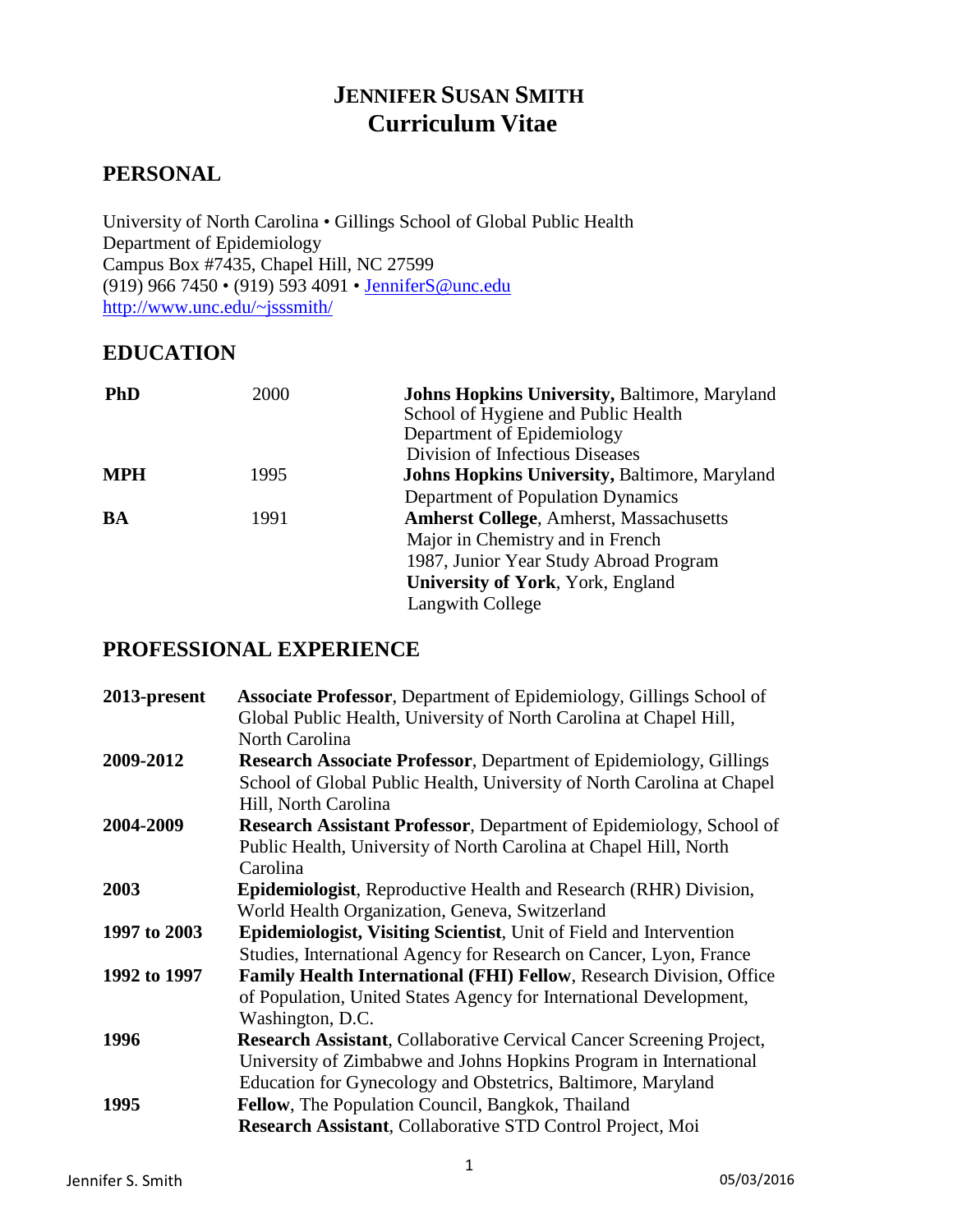|              | University and                                                                |
|--------------|-------------------------------------------------------------------------------|
|              | Johns Hopkins University, Eldoret, Kenya                                      |
| 1991 to 1992 | <b>Thomas J. Watson Fellow, Senegal, la Côte d'Ivoire, Ghana, Togo and</b>    |
|              | Cameroon (O.R.S.T.O.M., Yaoundé); Centre d'Etudes et de Récherches            |
|              | sur les Populations Africaines et Asiatiques, Paris, France                   |
| 1990 to 1991 | <b>Intern</b> , Hampshire Scientific Research Institute, Alexandria, Virginia |
|              | Intern, World Health Organization, Geneva, Switzerland                        |

# **HONORS**

John E. Larsh, Jr. Award, for student mentorship, UNC Gillings School of Global Public Health, 2015 Lineberger Comprehensive Cancer Center Population Sciences Research Award, 2004 Elion Research Award, International Herpes Management Forum, 2002 Jean Coombs Award, Epidemiology Department, Johns Hopkins University, 1999 Chateaubriand Fellowship Recipient, French Embassy, 1998 Delta Omega National Public Health Honors Society, 1995 Jacob Javitz Graduate Fellowship recipient, The United States Department of Education, 1994 Samuel Houston Citizenship Award, 1991 Johnson Fellowship for Social Service Work, 1991 Harvard Traveller's Club Award, 1990 Sigma Xi Scientific Honors Society, 1987

# **MEMBERSHIPS**

UNC/North Carolina Mentor, UNC Cancer Control Education Program, 2011- present Full Member, UNC Lineberger Comprehensive Cancer Center, University of North Carolina, 2004-present Member, Center for AIDS Research, University of North Carolina, 2004-present Member, Center for Women's Health Research, University of North Carolina, 2004-present Member, North Carolina Public Health Association, 2011-present Member, Virology in Progress, University of North Carolina, 2006-present

International

Member, International Union Against Sexually Transmitted Infections, North American Branch, 2007-present

Member, Eurogin, 2000-present

Member, European Association for Cancer Research, 1997-present

Member, International Papillomavirus Society, 1996-present

Partner, Cancer Control P.L.A.N.E.T. (Plan, Link, Act, Network with Evidence-based Tools), a Web portal designed to assist in the planning and implementation of evidence-based cancer prevention and control programs, 2013

Honorary President, Sciences TV Au Féminin, Paris, France, 2004-2008

# **BIBLIOGRAPHY**

*Book Chapters*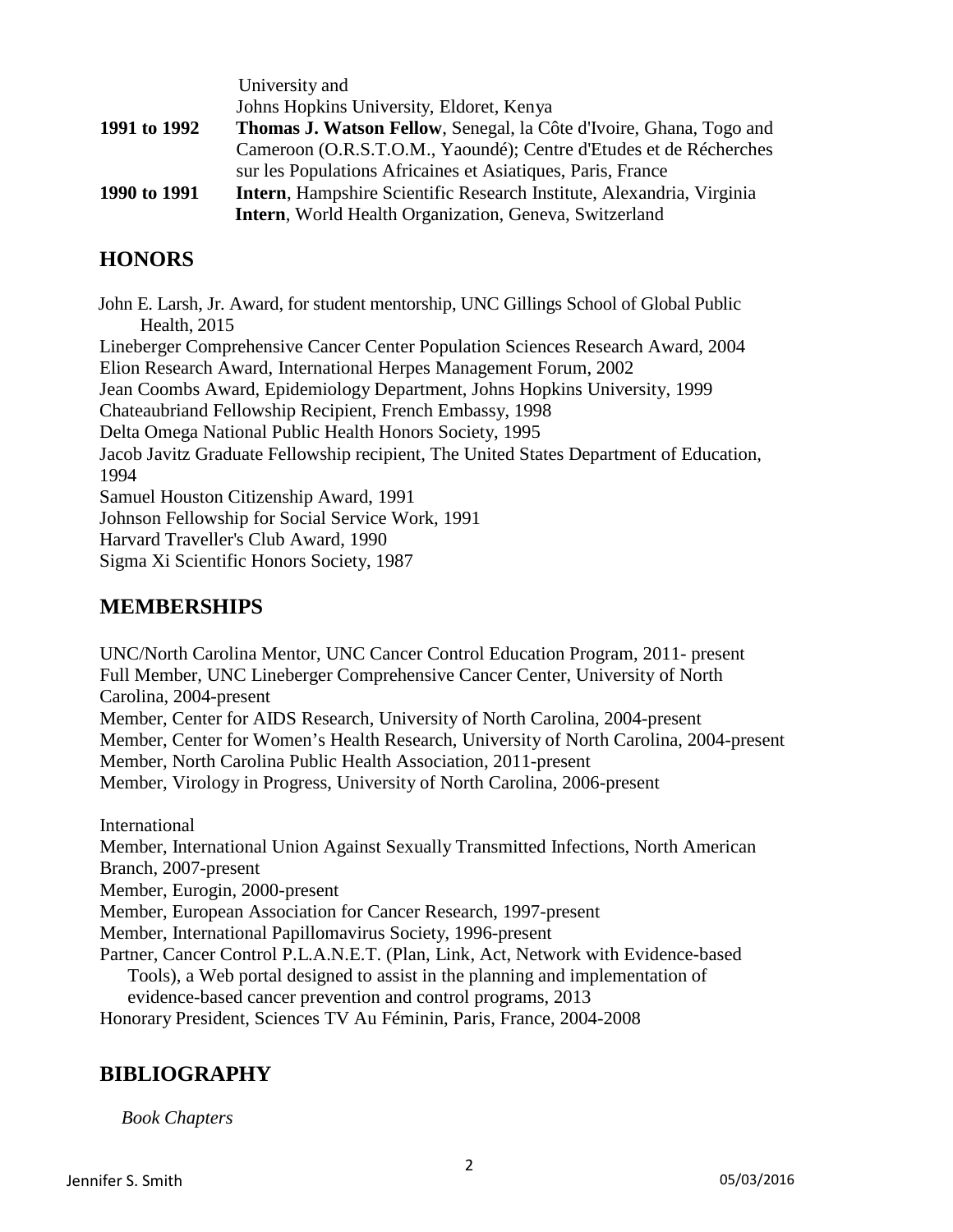- 1. Lörincz AT, **Smith JS** Sexually transmissible viral pathogens: The human papillomaviruses and herpes viruses. In: Lörincz AT, ed. *Nucleic Acid Testing for Human Disease.* Boca Raton, FL: CRC Press, Taylor & Francis Group; 2006: 243-273.
- 2. Christine C. Ginocchio, Patti E. Gravitt, and **Jennifer S. Smith**, Human Papillomaviruses, In: Jorgensen JH, and Pfaller, M., ed. Manual of Clinical Microbiology. Washington, DC: ASM Press; 2015: 1783-1802.

## *In press*

- 1. Ting J<sup>±</sup> , **Smith JS**, Hudgens M, Psioda M, Kwatampora J, Chitwa M, Patel S, Gakure H, Kimani J, Schoenbach V, Mugo N, Myers ER Impact of uncertainty in relative test performance between cytology, physician-, and self-collected high-risk HPV testing on estimated screening efficiency among high-risk women in Kenya: a simulation. 2014 submission. *Cancer Causes and Control* (20 pages)
- 2. Burger-Calderon R, **Smith JS**, Ramsey KJ and Webster-Cyriaque J. The association between the history of HIV diagnosis and oral health. 2016 submission. *Journal of Dental Research* (20 pages).

 $\pm$  Indicates a graduate or post-graduate primary advisee at UNC

\* Indicates a graduate or post-graduate student (non-primary)

 *Refereed*

.

- 1. Johnson DC, Lhaki P, Bhatta MP, Kempf MC, **Smith JS**, Bhattarai P, Aryal S, Chamot E, Regmi K, Vermund SH, Shrestha S. [Spousal migration and human papillomavirus infection](http://www.ncbi.nlm.nih.gov/pubmed/27048288)  [among women in rural western Nepal.I](http://www.ncbi.nlm.nih.gov/pubmed/27048288)nt Health. 2016 Apr 4. pii: ihw015. [Epub ahead of print] PMID: 27048288.
- 2. Moore KR\*, **Smith JS**, Cole SR, Schoenbach VJ, Schlusser K, Gaydos CA, Baird DD. [Herpes Simplex Virus Type 2 Seroprevalence and Ultrasound-Diagnosed Uterine Fibroids in a](http://www.ncbi.nlm.nih.gov/pubmed/27188945)  [Large Population of Young African-American Women.A](http://www.ncbi.nlm.nih.gov/pubmed/27188945)m J Epidemiol. 2016 May 8. pii: kwv313. [Epub ahead of print] PMID:27188945.
- 3. Johnson DC, Lhaki P, Bhatta MP, Kempf MC, **Smith JS,** Bhattarai P, Aryal S, Chamot E, Regmi K, Vermund SH, Shrestha S. Spousal migration and human papillomavirus infection among women in rural western Nepal. International health. 2016. Epub 2016/04/07. PubMed PMID: 27048288.
- 4. Michelow P, Sherrin A, Rossouw L, Mohaleamolla S, Evans D, Swarts A, Rakhombe N, **Smith JS**, Firnhaber C. Performance of the Cellslide<sup>®</sup> automated liquid-based cytology system among HIV-positive women with very high cervical abnormality rates. Afr J Lab Med. 2016; 5(1), Art. #278, 6 pages.
- 5. Senkomago V± , Des Marais AC, Rahangdale L, Vibat CR, Erlander MG, **Smith JS**. [Comparison of urine specimen collection times and testing fractions for the detection](http://www.ncbi.nlm.nih.gov/pubmed/26655264)  [of high-risk human papillomavirus and high-grade cervical precancer.](http://www.ncbi.nlm.nih.gov/pubmed/26655264) J Clin Virol. 2016 Jan;74:26-31. PMID:26655264.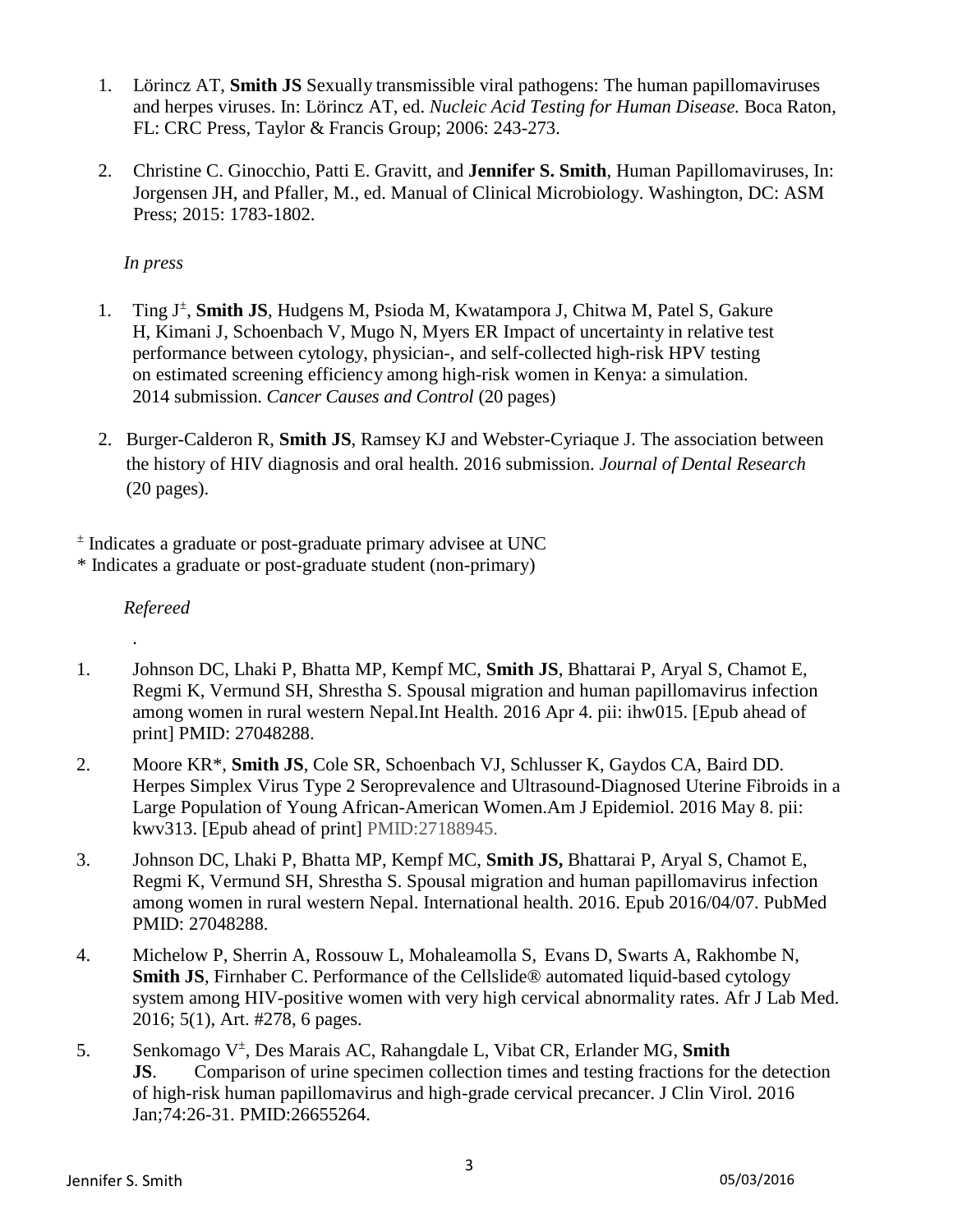- 6. Firnhaber C, Goeieman B, Faesen M, Levin S, Williams S, Rameotshela S, Swarts A, Michelow P, Omar T, Williamson AL, Allan B, Schnippel K, **Smith JS**. [Prospective One Year](http://www.ncbi.nlm.nih.gov/pubmed/26730710)  [Follow Up of HIV Infected Women Screened for Cervical Cancer Using Visual Inspection](http://www.ncbi.nlm.nih.gov/pubmed/26730710)  [with Acetic Acid, Cytology and Human Papillomavirus Testing in Johannesburg South](http://www.ncbi.nlm.nih.gov/pubmed/26730710)  [Africa.](http://www.ncbi.nlm.nih.gov/pubmed/26730710) PLoS One. 2016 Jan 5;11(1):e0144905. PMID: 26730710.
- 7. Lince-Deroche N, Phiri J, Michelow P, **Smith JS**, Firnhaber C, . Costs and cost effectiveness of three approaches for cervical cancer screening among HIV-positive women in Johannesburg, South Africa, 2015, Nov; 10(11). *Plos One*. 10(11): e0141969. PMID: 26559487.
- 8. Colombara DV\*, Manhart LE, Carter JJ, Hawes SE, Weiss NS, Hughes JP, Barnett MJ, Goodman GE, Qiao YL, **Smith JS**, Galloway DA Prior Human Polyomavirus and Papillomavirus Infection and Incident Lung Cancer: A Nested Case-Control Study. Cancer Causes Control. 2015 Dec;26(12):1835-44. doi: 10.1007/s10552-015-0676-3. Epub 2015 Sep 28. PMID: 26415892
- 9. Wysham WZ, Campbell S, Garcia K, **Smith J,** Rahangdale L. Predictors of Follow-Up in Women with Cervical Intraepithelial Neoplasia 2-3. The Journal of reproductive medicine. 2015;60(11-12):507-12. Epub 2016/01/19. PubMed PMID: 26775459.
- 10. [Boggan](http://www.pubfacts.com/author/Joel+C+Boggan) JC, [Walmer](http://www.pubfacts.com/author/David+K+Walmer) DK, [Henderson](http://www.pubfacts.com/author/Gregory+Henderson) G, [Chakhtoura](http://www.pubfacts.com/author/Nahida+Chakhtoura) N, [McCarthy](http://www.pubfacts.com/author/Schatzi+H+McCarthy) SH, [Beauvais](http://www.pubfacts.com/author/Harry+J+Beauvais) HJ, **[Smith](http://www.pubfacts.com/author/Jennifer+S+Smith) JS**. Vaginal self-sampling for human papillomavirus infection as a primary cervical cancer screening tool in a Haitian population, Sexually Transmitted Diseases, 2015 Nov;42(11):655-9. PMID: 26462192.
- 11. McCullough LE\*, Miller EM, Wang Q, Li JY,Liu L, Li H, Zhang J, **Smith** JS.Crosssectional associations between body size, circulating sex-steroid hormones and IGF components among healthy Chinese women. *Plos One*. 2015 Sep 9;10(9). PMID: 26352264.
- 12. Demment MM, Peters K, Dykens JA, Dozier A, Nawaz H, McIntosh S, **Smith JS**, Sy A, Irwin T, Fogg TT, Khaliq M, Blumenfeld R, Massoudi M, De Ver Dye T.PLoS One. Developing the Evidence Base to Inform Best Practice: A Scoping Study of Breast and Cervical Cancer Reviews in Low- and Middle-Income Countries.2015 Sep 1;10(9):e0134618. PMID: 26325181.
- 13. Ting J<sup>±</sup>, **Smith JS**, Myers ER. Cost-Effectiveness of High-Risk Human [Papillomavirus Testing With Messenger RNA Versus DNA Under United States](http://www.ncbi.nlm.nih.gov/pubmed/26225945)  [Guidelines for Cervical Cancer Screening.](http://www.ncbi.nlm.nih.gov/pubmed/26225945) J Low Genit Tract Dis. 2015 Jul 29. PMID: 26225945
- 14. Wang Q, Liu L, Li H, McCullough L\*, Qi Y, Li J, Zhang J, Miller E, Yang C, **Smith JS** Genetic and Dietary Determinants of Insulin-like Growth Factor (IGF)-1 and IGF Binding Protein (BP)-3 Levels among Chinese women, *PlosOne.*2014 Oct 6;9(10). PMID: 25285521
- 15. Vielot N<sup>±</sup>, Hudgens MG, Mugo N, Chitwa M, Kimani J, Smith J. The Role of Chlamydia trachomatis in High-Risk Human Papillomavirus Persistence Among Female Sex Workers in Nairobi, Kenya. *Sex Transm Dis.* 2015 Jun;42(6):305- 11.PMID:25970306
- 16. Sivasubramaniam PG, Zhang BL, Zhang Q, **Smith JS**, Zhang B, Tang ZH, Chen GJ, Xie XM, Xu XZ, Yang HJ, He JJ, Li H, Li JY, Fan JH, Qiao YL. [Breast Cancer](http://www.ncbi.nlm.nih.gov/pubmed/26240131)  [Disparities: A Multicenter Comparison of Tumor Diagnosis, Characteristics, and](http://www.ncbi.nlm.nih.gov/pubmed/26240131)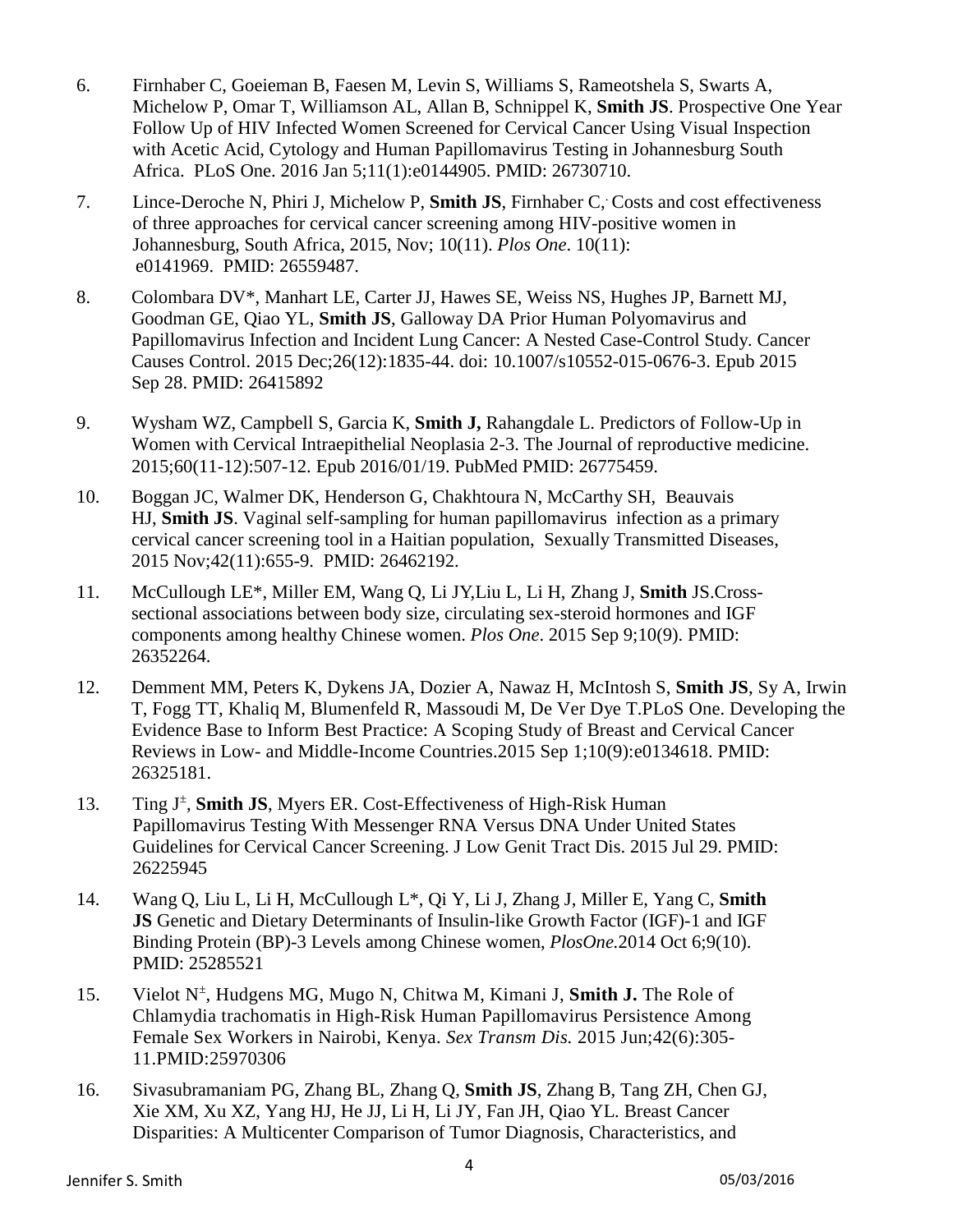[Surgical Treatment in China and the U.S.](http://www.ncbi.nlm.nih.gov/pubmed/26240131) Oncologist. 2015 Aug 3. 2014-0290. PMID: 26240131

- 17. Meyerson BE, Zimet GD, Multani G, Levell C, Lawrence CA, **Smith JS**. [Increasing](http://www.ncbi.nlm.nih.gov/pubmed/25943743)  [Efforts to Reduce Cervical Cancer Through State-Level Comprehensive Cancer](http://www.ncbi.nlm.nih.gov/pubmed/25943743)  [Control Planning.](http://www.ncbi.nlm.nih.gov/pubmed/25943743) *Cancer Prev Res (Phila)*. Cancer Prev Res (Phila). 2015 Jul;8(7):636-41. PMID: 25943743.
- 18. Zhao YQ, Chang IJ, Zhao FH, Hu SY, **Smith JS**, Zhang X, Li SM, Bai P, Zhang WH, Qiao YL. [Distribution of cervical intraepithelial neoplasia on the cervix in Chinese women: pooled](http://www.ncbi.nlm.nih.gov/pubmed/26122004)  [analysis of 19 population](http://www.ncbi.nlm.nih.gov/pubmed/26122004) based screening studies. BMC Cancer. 2015 Jun 27;15:485. doi: 10.1186/s12885-015-1494-4. PMID: 26122004
- 19. Hirth JM, Rahman M, **Smith JS**, Berenson AB. Regional variations in HPV vaccination among 9-17 year old adolescent females from the BRFSS, 2008-2010. *Hum Vaccin Immunother*. 2014;10(12):3475-83. PMID: 25668660.
- 20. Meyerson BE, Lawrence CA, **Smith JS**. Attend to the "small p" stuff: State policy issues affecting cervical cancer efforts. *OJOG.* June 2014;4(8):455-61.
- 21. Moore KR<sup>±</sup> , Cole SR, Dittmer DP, Schoenbach VJ, **Smith JS**, Baird DD. Self-Reported Reproductive Tract Infections and Ultrasound Diagnosed Uterine Fibroids in African-American Women. *J Womens Health (Larchmt).* 2015 Apr 22. [Epub ahead of print] PubMed PMID: 25901468.
- 22. Senkomago V<sup>±</sup>, [Backes DM](http://www.ncbi.nlm.nih.gov/pubmed/?term=Backes%20DM%5BAuthor%5D&cauthor=true&cauthor_uid=25261492)<sup>±</sup>, [Hudgens MG,](http://www.ncbi.nlm.nih.gov/pubmed/?term=Hudgens%20MG%5BAuthor%5D&cauthor=true&cauthor_uid=25261492) Poole C, [Agot K,](http://www.ncbi.nlm.nih.gov/pubmed/?term=Agot%20K%5BAuthor%5D&cauthor=true&cauthor_uid=25261492) [Moses S,](http://www.ncbi.nlm.nih.gov/pubmed/?term=Moses%20S%5BAuthor%5D&cauthor=true&cauthor_uid=25261492) [Snijders PJ,](http://www.ncbi.nlm.nih.gov/pubmed/?term=Snijders%20PJ%5BAuthor%5D&cauthor=true&cauthor_uid=25261492) Meijer [CJ,](http://www.ncbi.nlm.nih.gov/pubmed/?term=Meijer%20CJ%5BAuthor%5D&cauthor=true&cauthor_uid=25261492) [Hesselink AT,](http://www.ncbi.nlm.nih.gov/pubmed/?term=Hesselink%20AT%5BAuthor%5D&cauthor=true&cauthor_uid=25261492) Schlecht NF, [Bailey RC,](http://www.ncbi.nlm.nih.gov/pubmed/?term=Bailey%20RC%5BAuthor%5D&cauthor=true&cauthor_uid=25261492) **[Smith JS](http://www.ncbi.nlm.nih.gov/pubmed/?term=Smith%20JS%5BAuthor%5D&cauthor=true&cauthor_uid=25261492)**. Acquisition and persistence of human papillomavirus 16 (HPV-16) and HPV-18 among men with high-HPV viral load infections in a circumcision trial in Kisumu, Kenya. *[J Infect Dis.](http://www.ncbi.nlm.nih.gov/pubmed/25261492)* 2015 Mar 1;211(5):811-20. PMID: 25261492. PMCID:PMC: 4402376
- 23. [Firnhaber C,](http://www.ncbi.nlm.nih.gov/pubmed/?term=Firnhaber%20C%5BAuthor%5D&cauthor=true&cauthor_uid=24914887) [Mao L\\*](http://www.ncbi.nlm.nih.gov/pubmed/?term=Mao%20L%5BAuthor%5D&cauthor=true&cauthor_uid=24914887), [Levin S,](http://www.ncbi.nlm.nih.gov/pubmed/?term=Levin%20S%5BAuthor%5D&cauthor=true&cauthor_uid=24914887) [Faesen](http://www.ncbi.nlm.nih.gov/pubmed/?term=Faesen%20M%5BAuthor%5D&cauthor=true&cauthor_uid=24914887) M, [Lewis DA,](http://www.ncbi.nlm.nih.gov/pubmed/?term=Lewis%20DA%5BAuthor%5D&cauthor=true&cauthor_uid=24914887) [Goeieman BJ,](http://www.ncbi.nlm.nih.gov/pubmed/?term=Goeieman%20BJ%5BAuthor%5D&cauthor=true&cauthor_uid=24914887) [Swarts AJ,](http://www.ncbi.nlm.nih.gov/pubmed/?term=Swarts%20AJ%5BAuthor%5D&cauthor=true&cauthor_uid=24914887) [Rakhombe](http://www.ncbi.nlm.nih.gov/pubmed/?term=Rakhombe%20N%5BAuthor%5D&cauthor=true&cauthor_uid=24914887)  [N,](http://www.ncbi.nlm.nih.gov/pubmed/?term=Rakhombe%20N%5BAuthor%5D&cauthor=true&cauthor_uid=24914887) [Michelow PM,](http://www.ncbi.nlm.nih.gov/pubmed/?term=Michelow%20PM%5BAuthor%5D&cauthor=true&cauthor_uid=24914887) [Williams S,](http://www.ncbi.nlm.nih.gov/pubmed/?term=Williams%20S%5BAuthor%5D&cauthor=true&cauthor_uid=24914887) **Smith JS.** Evaluation of a cervicography-based program to ensure quality of visual inspection of the cervix in HIV-infected women in Johannesburg, South Africa. *J Low Genit Tract Dis.* 2015 Jan;19(1):7-11. PMID: 24914887, PMCID: PMC4272220
- 24. [Zhang HY,](http://www.ncbi.nlm.nih.gov/pubmed/?term=Zhang%20HY%5BAuthor%5D&cauthor=true&cauthor_uid=25481842) [Fei MD,](http://www.ncbi.nlm.nih.gov/pubmed/?term=Fei%20MD%5BAuthor%5D&cauthor=true&cauthor_uid=25481842) [Jiang Y,](http://www.ncbi.nlm.nih.gov/pubmed/?term=Jiang%20Y%5BAuthor%5D&cauthor=true&cauthor_uid=25481842) [Fei QY,](http://www.ncbi.nlm.nih.gov/pubmed/?term=Fei%20QY%5BAuthor%5D&cauthor=true&cauthor_uid=25481842) [Qian H,](http://www.ncbi.nlm.nih.gov/pubmed/?term=Qian%20H%5BAuthor%5D&cauthor=true&cauthor_uid=25481842) [Xu L,](http://www.ncbi.nlm.nih.gov/pubmed/?term=Xu%20L%5BAuthor%5D&cauthor=true&cauthor_uid=25481842) [Jin YN,](http://www.ncbi.nlm.nih.gov/pubmed/?term=Jin%20YN%5BAuthor%5D&cauthor=true&cauthor_uid=25481842) [Jiang CQ,](http://www.ncbi.nlm.nih.gov/pubmed/?term=Jiang%20CQ%5BAuthor%5D&cauthor=true&cauthor_uid=25481842) [Li HX,](http://www.ncbi.nlm.nih.gov/pubmed/?term=Li%20HX%5BAuthor%5D&cauthor=true&cauthor_uid=25481842) [Tiggelaar](http://www.ncbi.nlm.nih.gov/pubmed/?term=Tiggelaar%20SM%5BAuthor%5D&cauthor=true&cauthor_uid=25481842)  [SM\\*](http://www.ncbi.nlm.nih.gov/pubmed/?term=Tiggelaar%20SM%5BAuthor%5D&cauthor=true&cauthor_uid=25481842), **[Smith JS](http://www.ncbi.nlm.nih.gov/pubmed/?term=Smith%20JS%5BAuthor%5D&cauthor=true&cauthor_uid=25481842)**, Sahasrabuddhe VV, [Qiao YL.](http://www.ncbi.nlm.nih.gov/pubmed/?term=Qiao%20YL%5BAuthor%5D&cauthor=true&cauthor_uid=25481842) The diversity of human papillomavirus infection among human immunodeficiency virus-infected women in Yunnan, China. *Journal of Virology*. 2014 Dec 7;11(1):202. PMID: 25481842, PMCID: PMC4279793
- 25. McKinnon LR, Nyanga M, Kim CJ, Izulla P, Kwatampora J, Kimani M, Shahabi K, Mugo N, **Smith JS**, Anzala AO, Kimani J, Kaul R. Early HIV-1 infection is associated with reduced frequencies of cervical Th17 cells, *J Acquir Immune Defic Syndr.*2015 Jan 1; 68(1): 6-12. PMID: 25296095.
- 26. Galbraith KV, Gilkey MB, **Smith JS,** Richman AR\*, Barclay L, Brewer NT. Perceptions of mailed HPV self-testing among women at higher risk for cervical cancer. *Journal of Community Health*. 2014;39(5):849-56. PMID: 25120228, PMCID: PMC4316669
- 27. Gomih Alakija A<sup>±</sup>, Ting J<sup>±</sup>, Mugo N, Kwatampora J, Getman D, Chitwa M, Patel S, Gokhale M, Kimani J, Behets FS, **Smith JS**. Clinical characteristics associated with Mycoplasma genitalium among female sex workers in Nairobi, Kenya. J Clin Microbiol. 2014 Oct;52(10):3660-6. PMID: 25100823, PMCID: PMC4187795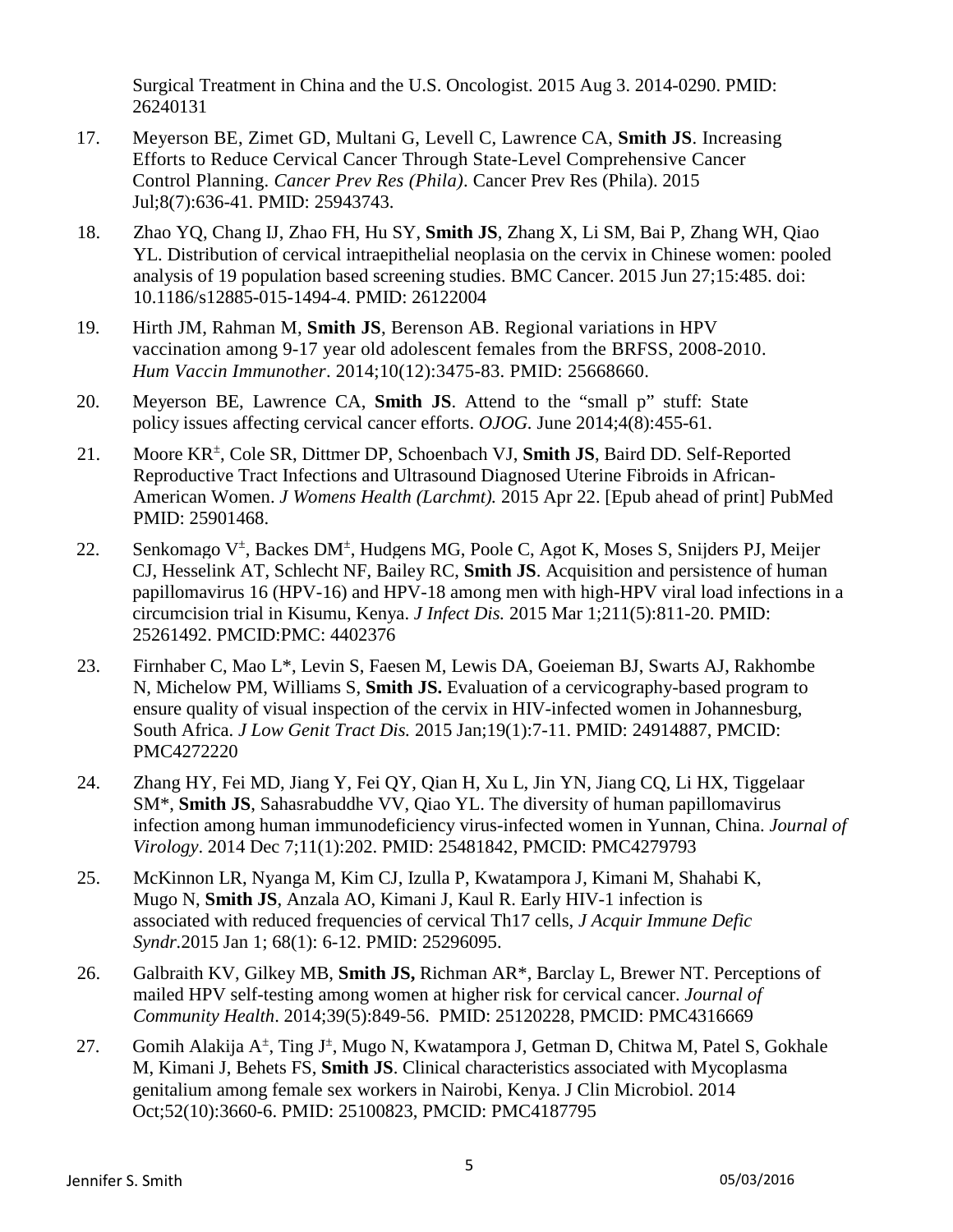- 28. Ting J<sup>±</sup> , Rositch AF± , Taylor S, Rahangdale L, Soeters HM, Sun X, **Smith JS**. Worldwide incidence of cervical lesions: a systematic review and meta-analysis. *Epidemiol Infect*. 2015 Jan;143(2):225-41. PMID: 24877975.
- 29. Johnson DC, Bhatta MP, **Smith JS**, Kempf MC, Broker TR, Vermund SH, Chamot E, Aryal S, Lhaki P, Shrestha S. Assessment of High-Risk Human Papillomavirus Infections Using Clinician- and Self-Collected Cervical Sampling Methods in Rural Women from Far Western Nepal. *PLoS One.* 2014 Jun 30;9(6). PMID: 24978811, PMCID: PMC4076302
- 30. Offutt-Powell TN± , Ojha RP, Brinkman TM, Tota JE, Jackson BE, Singh KP, **Smith JS**. Inequalities in vaccination coverage for young females whose parents are informal caregivers. *Hum Vaccin Immunother*. 2014 May 8;10(8):2454-9. PMID: 24809973.
- 31. Reiter PL\*, Brewer NT, Gilkey MB, Katz ML, Paskett ED, **Smith JS.** Early Adoption of HPV Vaccine among Hispanic Adolescent Males in the United States. *Cancer*. 2014 Oct 15;120(20):3200-7. PMID: 24948439, PMCID: PMC4321105
- 32. Vidal AC\*, **Smith JS**, Iversen E, Valea F, Gradison M, Yarnall K, Ford A, Overcash F, Grant K, Murphy SK, Hoyo C. HPV genotypes and cervical intraepithelial neoplasia in a multiethnic cohort in Southeastern U.S.A. *Cancer Causes Control*. 2014 Aug;25(8):1055-62. PMID: 24928693, PMCID: PMC4082644
- 33. Hong JN, Berggren EK, Campbell SL, **Smith JS**, Rahangdale L. Abnormal cervical cancer screening in pregnancy and spontaneous preterm birth. *Paediatric & Perinatal Epi.* 2014 Jul;28(4):297-301. PMID: 24891016.
- 34. **Smith JS.** Prevalence of human papillomavirus infection in adolescent girls before reported sexual debut. *J Infect Dis* 2014 Sep 15;210(6):837-45. PMID: 24740632.
- 35. Moss JL, Feld AL, O'Malley B, Entzel P, **Smith JS,** Gilkey MB, & Brewer NT. Opportunities for increasing human papillomavirus vaccine provision in school health centers. *Journal of School Health.* 2014 Jun;84(6):370-78. PMID: 24749919, PMCID: PMC4325977
- 36. Brewer NT, Chung JK\*, Baker HM, Rothholz MC, **Smith JS.** Pharmacist authority to provide HPV vaccine: Novel partners in cervical cancer prevention. *Gynecol Oncol.* 2014 Mar;132 Suppl 1:S3-8. PMID: 24361732
- 37. Kester LM, Shedd-Steele RB, Dotson-Roberts CA, **Smith, JS**, Zimet GD. The effects of a brief educational intervention on human papillomavirus knowledge and intention to initiate HPV vaccination in 18-26 year old young adults. *Gynecol Oncol.* 2014 Mar;132 Suppl 1:S9-12. PMID: 24384459
- 38. Rahangdale L, Lippmann QK, Garcia K, Budwit D, **Smith JS**, Van Le L. Topical 5 fluorouracil for treatment of cervical intraepithelial neoplasia 2: A randomized controlled trial. *Am J Obstet Gynecol.* 2014 Apr;210(4):314.e1-8. PMID: 24384495
- 39. Reiter PL\*, Gupta K, Brewer NT, Gilkey MB, Katz ML, Paskett ED, **Smith JS**. Provider-Verified HPV Vaccine Coverage among a National Sample of Hispanic Adolescent Females Cancer. *Epidemiol Biomarkers Prev*. *2014* May;23(5):742-54. PMID: 24633142, PMCID: PMC4018302
- 40. Westreich D, Jamal N, **Smith JS**, Schulze D, Williams S, Michelow P, Levin S, Firnhaber C. Injectable and oral contraception and the incidence and progression of cervical disease in HIV-infected women in South Africa. *Contraception* 2014 Apr; 89(4):286-91. PMID: 24485095, PMCID: PMC3972316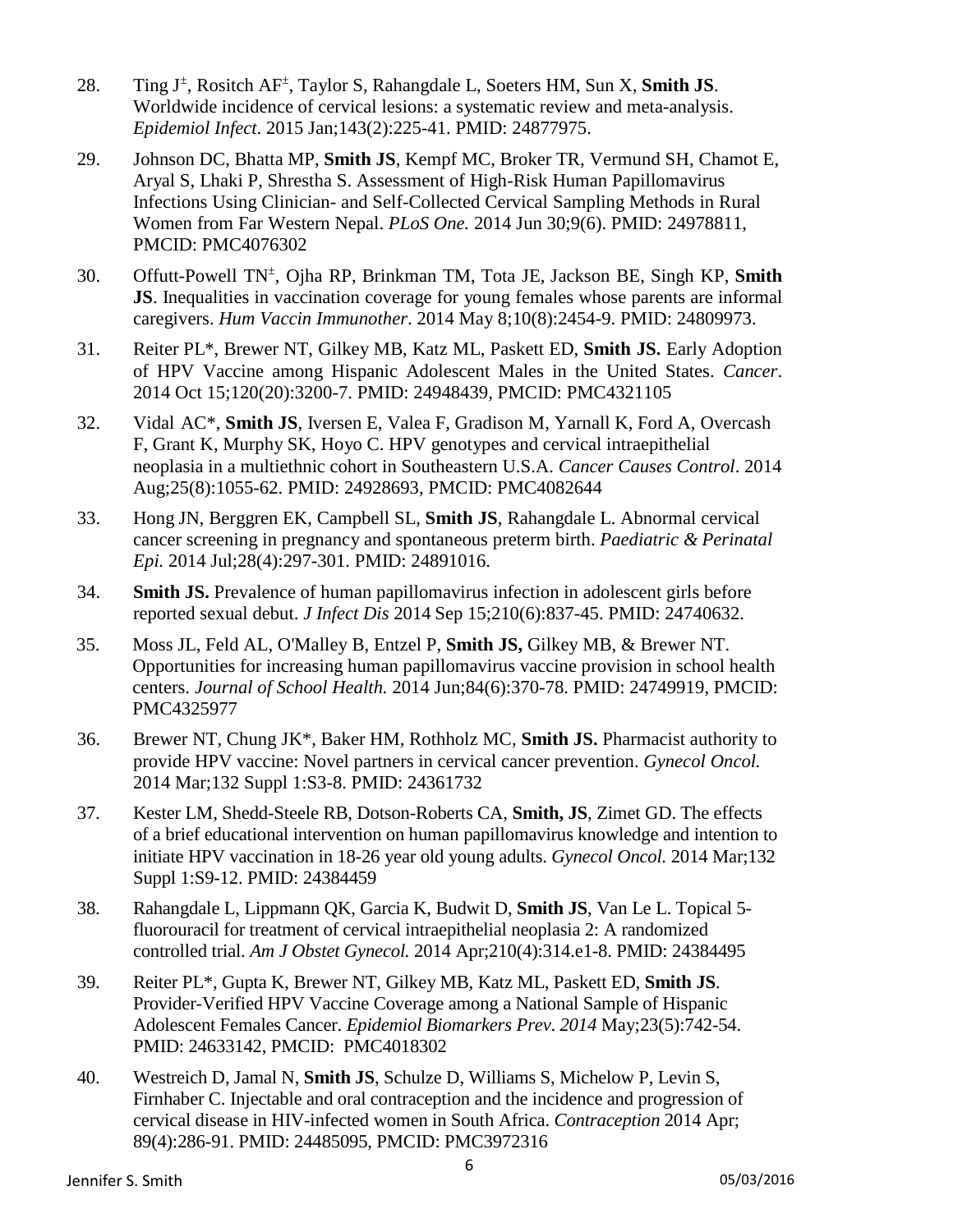- 41. Fernandez ME, Savas L, Lipizzi E, **Smith JS**, Vernon S. Cervical cancer control for Hispanic women in Texas: Strategies from research and practice. *Gynecol Oncol.* 2014 Mar;132S1:S26-32. PMID: 24398135, PMCID: PMC4053183
- 42. Rositch AF± , Soeters HM, Offutt-Powell TN, Wheeler BS, Taylor SM, **Smith JS.** The incidence of human papillomavirus infection following treatment for cervical neoplasia: A systematic review. *Gynecol Oncol.* 2014 Mar;132(3):767-79. PMID: 24398135
- 43. Wordlaw-Stinson L, Jones S, Little S, Fish L, Vidal A, **Smith JS**, Hoyo C, Moorman PG. Challenges and recommendations to recruiting women who do not adhere to follow-up gynecological care. *Open J Prev Med*. 2014 Mar 20;4(3):123[-8.](http://dx.doi.org/10.4236/ojpm.2014.43017) PMID: 24991485, PMCID: PMC4075769
- 44. Zhang SK, Ci PW, Velicer C, Kang LN, Liu B, Cui JF, Chen F, Zhang X, Chang IJ\*, Roberts CC, **Smith JS**, Chen W, Qiao YL. Comparison of HPV genotypes and viral load between different sites of genital tract: The significance for cervical cancer screening. *Cancer Epidemiol.* 2014 Apr;38(2):168-73. PMID: 24522235
- 45. Petrick JL, Wyss AB, Butler AM, Cummings C, Sun X, Poole C, **Smith JS**, Olshan AF. Prevalence of human papillomavirus among esophageal squamous cell carcinoma cases: Systematic review and meta-analysis. *Br J Cancer.* 2014 Apr 29: 110(9):2369-77. PMID: 24619077, PMCID: PMC4007246
- 46. **Smith JS**, Crosby R. Mapping new territory: Emerging challenges in cervical cancer prevention. *Gynecol Oncol.* 2014 Mar;132 Suppl 1:S1-2. PMID: 24630575
- 47. Stolka K, Ndom P, Hemingway-Foday J, Iriondo-Perez J, Miley W, Labo N, Stella J, Abassora M, Woelk G, Ryder R, Whitby D, **Smith JS.** Risk factors for Kaposi's sarcoma among HIV-positive individuals in a case control study in Cameroon. *Cancer Epidemiol.* 2014 Apr;38(2):137-43. PMID: 24631417, PMCID: PMC4075442
- 48. Mahomed K, Evans D, Sauls C, Richter K, **Smith JS**, Firnhaber C. [Human](http://www.panafrican-med-journal.com/content/article/17/189/full)  [papillomavirus](http://www.panafrican-med-journal.com/content/article/17/189/full) [\(HPV\) testing on self-collected specimens: perceptions among HIV](http://www.panafrican-med-journal.com/content/article/17/189/full)  [positive women](http://www.panafrican-med-journal.com/content/article/17/189/full) [attending rural and urban clinics in South Africa.](http://www.panafrican-med-journal.com/content/article/17/189/full) *Pan Afr Med J*. 2014 Mar 11;17:189. PMID: 25396015, PMCID: PMC4228994
- 49. Fish LJ, Moorman PG, Wordlaw-Stintson L, Vidal A, **Smith JS**, Hoyo C. Factors associated with adherence to follow-up colposcopy. *Am J Health Educ*. 2013 June; 44(6):293-8. PMID: 24991653, PMCID: PMC4075768
- 50. Husaiyin S; Niyazi M; Wang LH; Wang JJ; Wang JB; Simayi A; Wang L; Ainiwaer Z; Ma CH; **Smith JS.** HPV infection among uygur women in a rural area of Hetian prefecture, Xinjiang Uygur autonomous region, China. *Biomed Environ Sci.* 2013 Nov;26(11):934-936. PMID: 24331541
- 51. Bleecker E, Koehler E, **Smith JS**, Budwit D, Rahangdale L. Outcomes After management of young women with cervical intraepithelial neoplasia 2 with 6 month observation protocol. *J of Lower Gen Tract Dis.* 2014 Jan;18(1):46-9. PMID: 23959297
- 52. Vidal AC, Henry NM, Murphy SK, Oneko O, Nye M, Bartlett JA, Overcash F, Huang Z, Wang F, Mlay P, Obure J, **Smith JS**, Vasquez B, Swai B, Hernandez B, Hoyo C. PEG1/MEST and IGF2 DNA methylation in CIN and in cervical cancer. *Clin Transl Oncol.* 2014 Mar;16(3):266-72. PMID: 23775149, PMCID: PMC3924020
- 53. **Smith JS.** A shorter interval between menarche and first sexual intercourse is associated with increased risk of high-grade cervical disease. *Evid Based Nurs.* 2014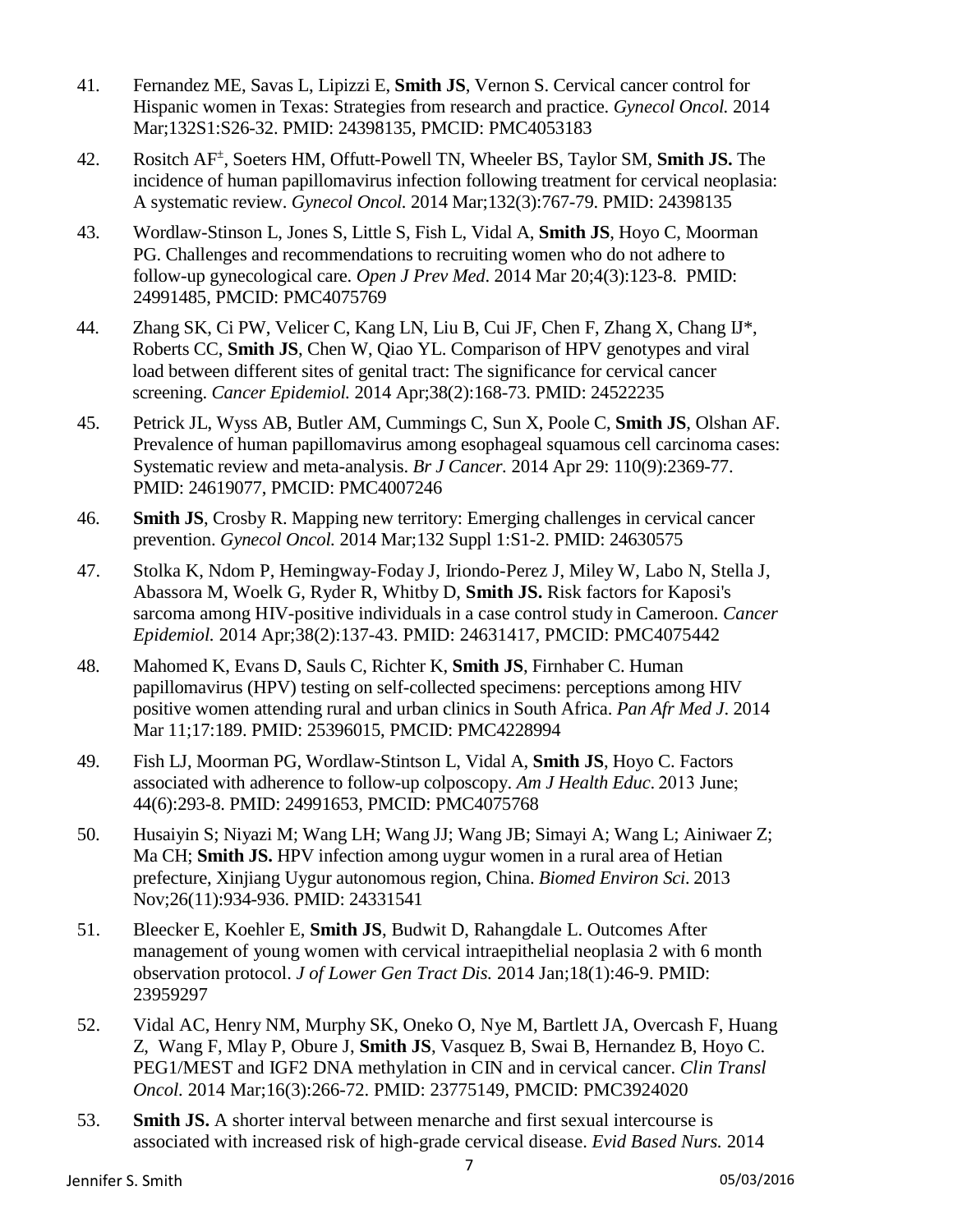Jan;17(1):6-7. PMID: 23708400

- 54. Chang IJ\*, Huang R, He W, Zhang SK, Wang SM, Zhao FH, **Smith JS**, Qiao YL. Effect of an educational intervention of HPV knowledge and vaccine attitudes among urban employed women and female undergraduate students in China: A crosssectional study. *BMC Public Health.* 2013 Oct 2;13:916. PMID: 24088392, PMCID: PMC3852612
- 55. Vanderpool RC, Jones MG, Stradtman LR, **Smith JS**, Crosby RA. Self-collecting a cervico-vaginal specimen for cervical cancer screening: An exploratory study of acceptability among medically underserved women in rural Appalachia. *Gynecol Oncol.* 2014 Mar; 132 Suppl 1:S21-5. PMID: 24125753
- 56. Ludema C\*, Cole SR, Poole C, **Smith JS**, Schoenbach VJ, Wilhelmus K. Association between unprotected ultraviolet radiation exposure and recurrence of ocular herpes simplex virus. *Am J Epidemiol.* 2014 Jan 15;179(2): 208-15. PMID: 24142918, PMCID: PMC3873108
- 57. Rositch AF<sup>±</sup>, Mao L<sup>\*</sup>, Hudgens M, Moses S, Agot K, Backes DM<sup>±</sup>, Nyagaya E, Snijders PJ, Meijer CJ, Bailey RC, **Smith JS.** Risk of HIV acquisition among circumcised and uncircumcised young men with penile HPV infection. *AIDS.* 2014 Mar 13:28(5):745-52. PMID: 24149088, PMCID: PMC4074250
- 58. Denslow SA± , Rositch AF± , Ting J<sup>±</sup> , Firnhaber C, **Smith JS.** Incidence and progression of cervical lesions in women with HIV: a systematic global review. *Int J STD AIDS.* 2014 Mar;25(3):163-77. PMID: 24216030
- 59. Moore KR<sup>±</sup> , **Smith JS**, Laughlin-Tommaso SK, Baird DD. Cervical neoplasia-related factors and decreased prevalence of uterine fibroids among a cohort of African American women. *Fertil Steril.* 2014 Jan;101(1):208-14. PMID: 24268705, PMCID: PMC3880401
- 60. Soh J, Rositch AF± , Koutsky L, Guthrie BL, Choi RY, Bosire R, Gatuguta A, **Smith JS**, Kiarie JN, Lohman-Payne B, Farquhar C. Individual and partner risk factors associated with abnormal cervical cytology among women in HIV-discordant relationships. *Int J STD AIDS.* 2014 Apr;25(5):315-24. PMID: 24047885, PMCID: PMC3968186
- 61. Ting J<sup>±</sup> , Mugo N, Kwatampora J, Hill C, Chitwa M, Patel S, Gakure H, Kimani J, Schoenbach VJ, Poole C, **Smith JS**. High-risk human papillomavirus messenger RNA testing in physician- and self-collected specimens for cervical lesion detection in highrisk women, Kenya. *Sex Transm Dis.* 2013 Jul;40(7):584-9. PMID: 23965776
- 62. Ginocchio CC, Chapin K, **Smith JS**, Snook J, Hill CS, Aslanzadeh J, Gaydos CA. Response to Implications of Trichomonas vaginalis Nucleic Acid Amplification Testing on Medical Training and Practice. *J Clin Microbiol.* 2013 May; 51(5):1651. PMID: 23592857
- 63. **Smith JS**, Brewer NT, Saslow D, Alexander K, Chernofsky MR, Crosby R, Derting L, Devlin L, Dunton CJ, Engle J, Fernandez M, Fouad M, Huh W, Kinney W, Pierce J, Rios E, Rothholz MC, Shlay JC, Shedd-Steele R, Vernon S, Walker J, Wynn T, Zimet GD, and Casey BR. Recommendations for a National Agenda to Substantially Reduce Cervical Cancer Cancer*. Causes and Control.* 2013 Aug;24(8):1583-93. PMID: 23828553
- 64. Sudenga SL\*, Rositch AF± , Otieno WA, **Smith JS.** Knowledge, Attitudes, Practices,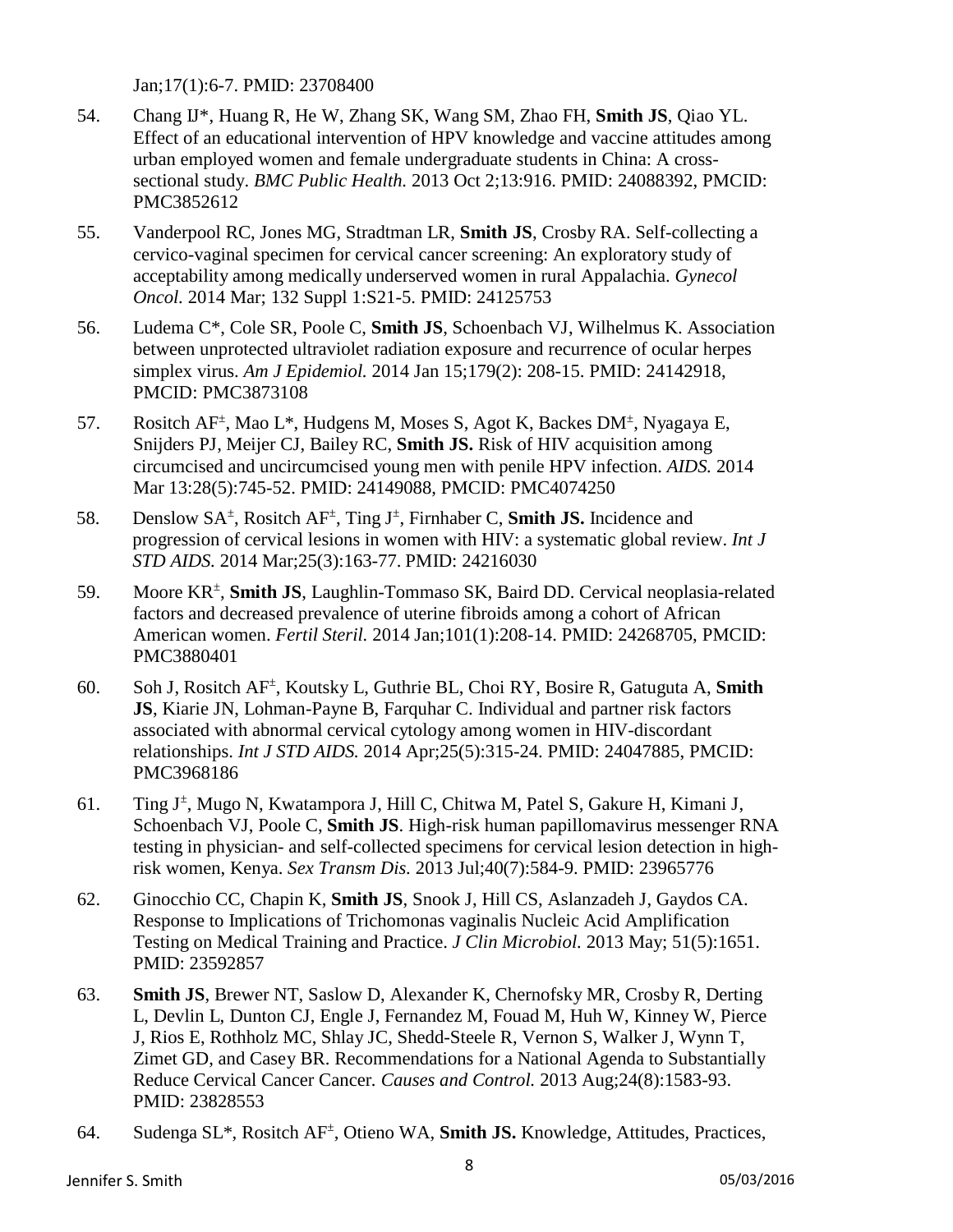and Perceived Risk of Cervical Cancer Among Kenyan Women: A brief report. *Int J Gynecol Cancer.* 2013 Jun;23(5):895-9. PMID: 23694983, PMCID: PMC3662490

- 65. Rositch AF± , Gravitt, PE and **Smith JS.** Growing evidence that HPV infection is associated with an increase in HIV acquisition: Exploring the issue of HPV vaccination. *Sex Transm Infect.* 2013 Aug;89(5):357. PMID: 23858496
- 66. Wang SM, Colombara D\*, Shi JF, Zhao FH, Li J, Chen F, Chen W, Li SM, Zhang X, Pan QJ, Belinson JL, **Smith JS**, Qiao YL. Six-year [regression and progression of](http://www.ncbi.nlm.nih.gov/pubmed/23455757) [cervical](http://www.ncbi.nlm.nih.gov/pubmed/23455757) lesions of [different human papillomavirus viral loads in varied histological](http://www.ncbi.nlm.nih.gov/pubmed/23455757) [diagnoses.](http://www.ncbi.nlm.nih.gov/pubmed/23455757) *Int J Gynecol Cancer.* 2013 May;23(4):716-23. PMID: 23455757, PMCID: PMC3636161
- 67. Patel SJ\*, Mugo NR, Cohen C, Ting J<sup>±</sup>, Nguti R, Kwantampora J, Waweru W, Patnaik P± , Donders GG, Kenney DL, Kimani J, Kiviat NB, **Smith JS**. Multiple human papillomavirus infections and HIV seropositivity as risk factors for abnormal cervical cytology among female sex workers in Nairobi. *Int J STD AIDS.* 2013 Mar;24(3):221- 5. PMID: 23535357
- 68. Wu EQ, Liu B, Cui JF, Chen W, Wang JB, Lu L, Niyazi M, Zhao C, Ren SD, Li CQ, Gong XZ, **Smith JS**, Belinson JL, Liaw KL, Velicer C, Qiao YL. Prevalence of typespecific human papillomavirus and pap results in Chinese women: a multi-center, population-based cross-sectional study. *Cancer Causes Control.* 2013 Apr;24(4):795- 803. PMID: 23397310
- 69. **Smith JS**, Weiderpass E. Real-world effectiveness of population-based roll-out of human papillomavirus vaccination against rates of genital warts. *J Natl Cancer Inst.* 2013 Apr 3;105(7):449-51. PMID: 23486549
- 70. Nye MD, Hoyo C, Huang Z, Vidal AC, Wang F, Overcash F, **Smith JS**, Vasquez B, Hernandez B, Swai B, Oneko O, Mlay P, Obure J, Bartlett JA, Murphy SK. Associations between methylation of paternally expressed gene 3 (PEG3), cervical intraepithelial neoplasia and invasive cervical cancer. *Plos One.* 2013;8(2):e56325. PMID: 23418553, PMCID: PMC3571954
- 71. Firnhaber C, Mayisela N, Mao L\*, Williams S, Swarts A, Faesen M, Levin A, Michelow P, Omar T, Hudgens MG, Williamson AL, Allan B, Lewis DA, **Smith JS.** Validation of cervical cancer screening methods in HIV positive women from Johannesburg South Africa. *PLOS One.* 2013;8(1):e53494. PMID: 23326441, PMCID: PMC3543403
- 72. Hayes KA\*, Entzel P, Berger W, Caskey RN, Shlay JC, Stubbs BW, **Smith JS**, Brewer NT. Early lessons learned from extramural vaccination programs that offer HPV vaccine in US schools. *J Sch Health.* 2013 Feb;83(2):119-26. PMID: 23331272
- 73. Backes DM<sup>+</sup>, Snijders PJ, Hudgens MG, Bailey RC, Bogaarts M, Agot K, Agingu W, Moses S, Meijer CJM, **Smith JS.** Sexual behaviour and less frequent bathing are associated with higher human papillomavirus incidence in a cohort study of uncircumcised Kenyan men. *Sex Transm Infect.* 2013 Mar;89(2):148-55. PMID: 22941862, PMCID: PMC3700546
- 74. Steben M, Saraiya M, Jeronimo J, Markowitz L, Wittet S, **Smith JS**, Jensen C, Ogilvie G, Franceschi S, LaMontagne DS. Upgrading public health programs for HPV prevention and control is possible in low and middle income countries. *Vaccine.* 2012 Nov 20;30 (Suppl 5):F183-91. PMID: 23199962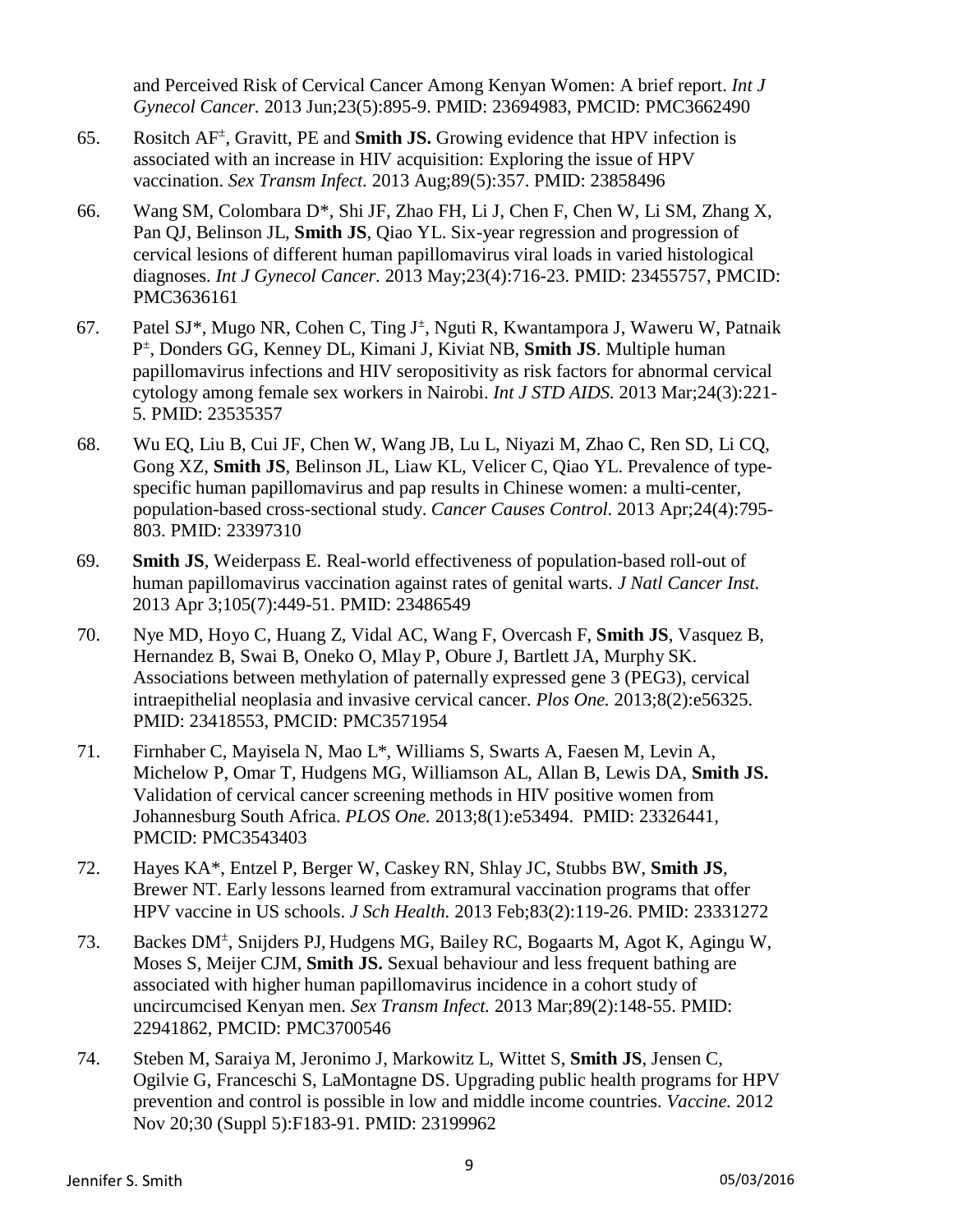- 75. Rositch AF± , Koshiol J\*, Hudgens MG, Poole C, Backes DM<sup>±</sup> , Pimenta JM, Franco EL, **Smith JS.** Patterns of persistent genital human papillomavirus infection among women worldwide: A literature review and meta-analysis. *Int J Cancer.* 2013 Sept 15;133(6):1271-85. PMID: 22961444, PMCID: PMC3707974
- 76. Atashili J\*, Miller WC, **Smith JS**, Ndumbe PM, Ikomey GM, Eron J, Rinas AC, Myers E, Adimora AA. Age trends in the prevalence of cervical squamous intraepithelial lesions among HIV-positive women in Cameroon: a cross-sectional study. *BMC Res Notes.* 2012 Oct 29;5(1):590. PMID: 23106940, PMCID: PMC3505154
- 77. Houlihan CF, Larke NL, Watson-Jones D, Smith-McCune KK, Shiboski S, Gravitt PE, **Smith JS**, Kuhn L, Wang C, Hayes R. HPV infection and increased risk of HIV acquisition. A systematic review and meta-analysis. *AIDS.* 2012 Nov 13;26(17):2211- 2. PMID: 22874522, PMCID: PMC3831022
- 78. Ji J\*, Sun HK, **Smith JS**, Wang H, Esser MT, Hu S, Pretorius RG, Chen W, Belinson JL, Qiao YL. Seroprevalence of human papillomavirus types 6, 11, 16 and 18 in Chinese women. *BMC Infect Dis.* 2012 Jun 20;12:137. PMID: 22715915, PMCID: PMC3482566
- 79. Monsonego J, Zerat L, Syrjänen K, Zerat JC, **Smith JS**, Halfon P. Prevalence of genotype-specific HPV infection among women in France: Implications for screening and vaccination. *Gynecol Obstet Fertil*. 2013 May;41(5):305-13. PMID: 23647817
- 80. Song PI\*, Liang H, Wei WQ, Jiang YQ, **Smith JS**, Qiao YL. The clinical profile of Merkel cell carcinoma in mainland China. *Int J Dermatol.* 2012 Sep;51(9):1054-9. PMID: 22909358, PMCID: PMC3732818
- 81. Firnhaber C, Westreich D, Schulz D, Williams S, Siminya M, Michelow P, Levin S, Faesen M, **Smith JS.** Highly active antiretroviral therapy and cervical dysplasia in HIV- positive women in South Africa. *J Int AIDS Soc.* 2012 Jun 7;15(2):17382. PMID: 22713259, PMCID: PMC3499783
- 82. Rositch AF± , Gatuguta A, Choi RY, Guthrie BL, Bosire R, Kiarie JN, **Smith JS**, Farquhar C. Knowledge and acceptability of pap smears, self-sampling and HPV vaccination among adult women in Kenya. *PloS One.* 2012;7(7):e40766. PMID: 22808257, PMCID: PMC3393696
- 83. Kruzikas D, **Smith JS**, Binstock M, Harley C, Buzinec P. Costs associated with management of cervical human papillomavirus-related conditions. *Cancer Epidemiol Biomarkers Prev.* 2012 Sep;21(9):1469-78. PMID: 22781027
- 84. Ginocchio CC, Chapin K, **Smith JS**, Aslanzadeh J, Snook J, Hill CS, Gaydos CA. Prevalence of Trichomonas vaginalis and co-infection with Chlamydia trachomatis and Neisseria gonorrhoea in the United States as determined by the APTIMA Trichomonas vaginalis nucleic acid amplification assay. *J Clin Microbiology.* 2012 Aug;50(8):2601-8. PMID: 22622447, PMCID: PMC3647950
- 85. Tiggelaar SM\*, Lin MJ\*, Viscidi RP, Ji J\*, **Smith JS.** Age-specific human papillomavirus antibody and DNA prevalence: a global review. *J Adolesc Health.* 2012 Feb;50(2):110-31. PMID: 22265107
- 86. Zhao FH, Lewkowitz AK\*, Hu SY, Chen F, Li LY, Zhang QM, Wu RF, Li CQ, Wei LH, Xu AD, Zhang WH, Pan QJ, Zhang X, Belinson JL, Sellors JW, **Smith JS**, Qiao YL, Franceschi S. Prevalence of human papillomavirus and cervical intraepithelial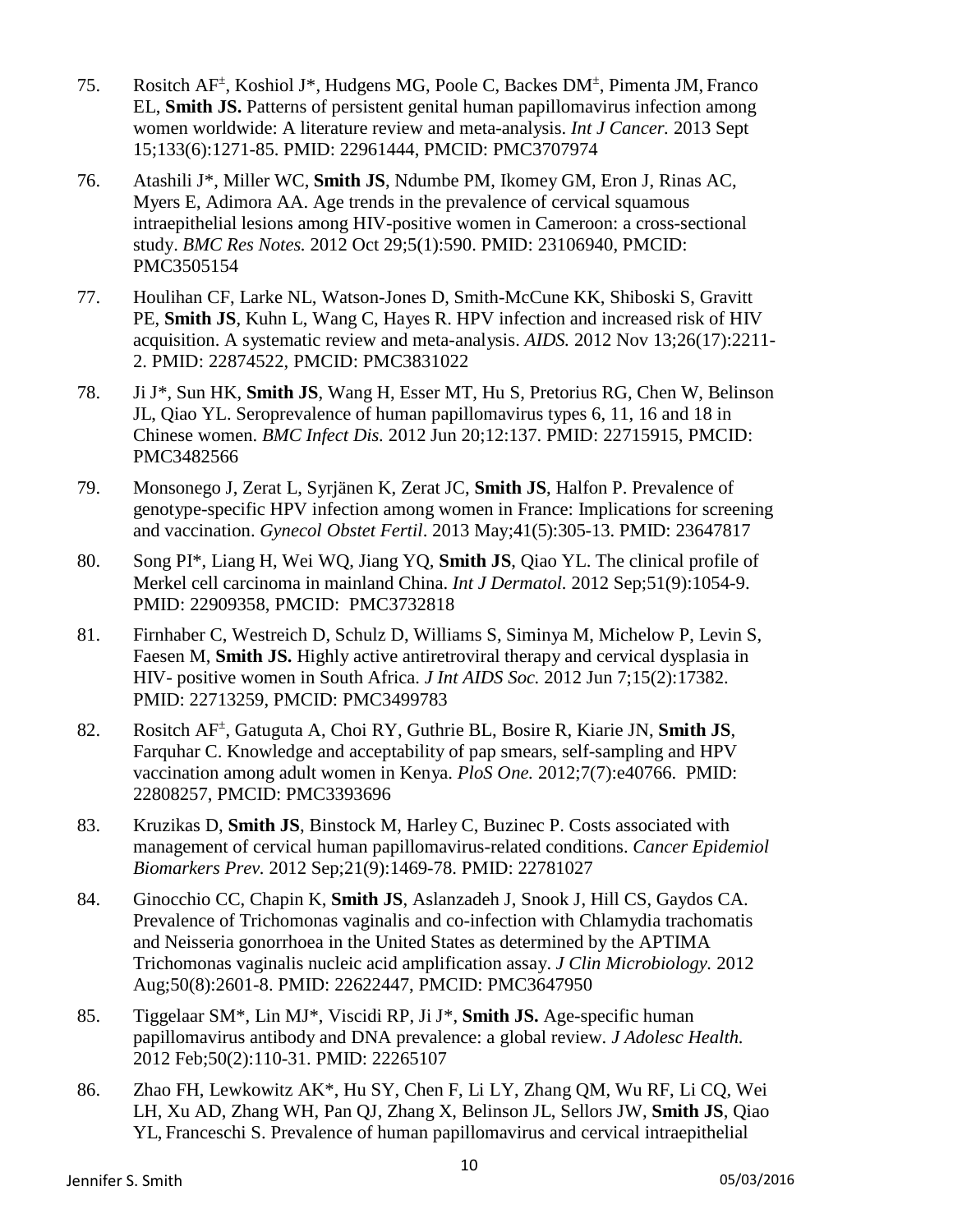neoplasia in China: A pooled analysis of 17 population-based studies. *Int J Cancer.* 2012 Dec 15;131(12):2929-38. PMID: 22488743, PMCID: PMC3435460

- 87. Hariri S, Steinau M, Rinas A, Gargano JW, Ludema C\*, Unger ER, Carter AL, Grant KL, Bamberg M, McDermott JE, Markowitz LE, Brewer N, **Smith JS.** HPV genotypes in high grade cervical lesions and invasive cervical carcinoma as detected by two commercial DNA assays, North Carolina, 2001-2006. *PLoS One.* 2012;7(3):e34044. PMID: 22479516, PMCID: PMC3315505
- 88. Rositch AF<sup>±</sup>, Hudgens MG, Backes DM<sup>±</sup>, Moses S, Agot K, Nyagaya E, Snijders PJF, Meijer CJLM, Bailey RC, **Smith JS.** Vaccine-relevant HPV infections and future acquisition of high-risk HPV types in men. *J Infect Dis.* 2012 Sep 1;20(5):669-77. PMID: 22711906, PMCID: PMC3491740
- 89. Zhang HV, Tiggelaar SM\*, Sahasrabuddhe VV, **Smith JS**, Jiang C-Q, Mei R-B, Wang XG, Li ZA, Qiao YL. HPV prevalence and cervical intraepithelial neoplasia among HIV- infected women in Yunnan Province, China: A pilot study. *Asian Pac J Cancer Prev.* 2012;13(1):91-6. PMID: 22502720, PMCID: PMC3809115
- 90. Denslow SA± , Knop G, Klaus C, Brewer N, Rao C, **Smith JS.** Burden of invasive cervical cancer in North Carolina. *Prev Med.* 2012 Mar-Apr;54(3-4):270-6. PMID: 22342290
- 91. Monsonego J, Hudgens M, Zerat L, Zerat JC, Syrjanen K, **Smith JS.** Risk assessment and clinical impact of liquid-based cytology, oncogenic human papillomavirus (HPV) DNA and mRNA testing in primary cervical cancer screening (the FASE study). *Gynecol Oncol.* 2012 Apr;125(1):175-80. PMID: 22233689
- 92. Mingo AM\*, Panozzo CA, DiAngi YT, **Smith JS**, Steenhoff AP, Ramogola-Masire D, Brewer NT. Cervical cancer awareness and screening in Botswana. *Int J Gynecol Cancer.* 2012 May;22(4):638-44. PMID: 22367370
- 93. Zhao FH, Lewkowitz AK\*, Chen F, Lin MJ\*, Hu SY, Zhang X, Pan QJ, Niyazi M, Li CQ, Li SM, **Smith JS**, Belinson JL, Qiao YL, Castle PE. Pooled analysis of selfsampling HPV DNA test as a cervical cancer primary screening method *J Natl Cancer Inst.* 2012 Feb 8;104(3):178-88. PMID: 22271765, PMCID: PMC3274511
- 94. Tiggelaar SM\*, Lin MJ\*, Ji J\*, Visciti R, **Smith JS.** Age-specific human papillomavirus antibody and deoxyribonucleic acid prevalence: a global review. *J Adolesc Health.* 2012 Feb;50(2):110-31. PMID: 22265107, PMCID: PMC3572199
- 95. Rositch AF<sup>±</sup>, Poole C, Hudgens MG, Agot K, Nyagaya E, Moses S, Snijders PJ, Meijer CJ, Bailey RC, **Smith JS**. Multiple human papillomavirus infections and type competition in men. *J Infect Dis.* 2012 Jan 1;205(1):72-81. PMID: 22058418, PMCID: PMC3242748
- 96. Atashili J\*, Adimora AA, Ndumbe PM, Ikomey GM, Rinas AC, Myers E, Eron J, **Smith JS**, Miller WC. High prevalence of cervical squamous intraepithelial lesions in women on antiretroviral therapy in Cameroon: Is targeted screening feasible? *Cancer Epidemiol.* 2012 Jun;36(3):263-9. PMID: 22047636, PMCID: PMC3288586
- 97. Backes DM<sup>+</sup>, Bleeker MC, Meijer CJ, Hudgens MG, Agot K, Bailey RC, Ndinya-Achola JO, Hayombe J, Hogewoning CJ, Moses S, Snijders PJ, **Smith JS.** Male circumcision is associated with a lower prevalence of human papillomavirusassociated penile lesions among Kenyan men. *Int J Cancer.* 2012 Apr 15;130(8):1888- 97. PMID: 21618520, PMCID: PMC3262059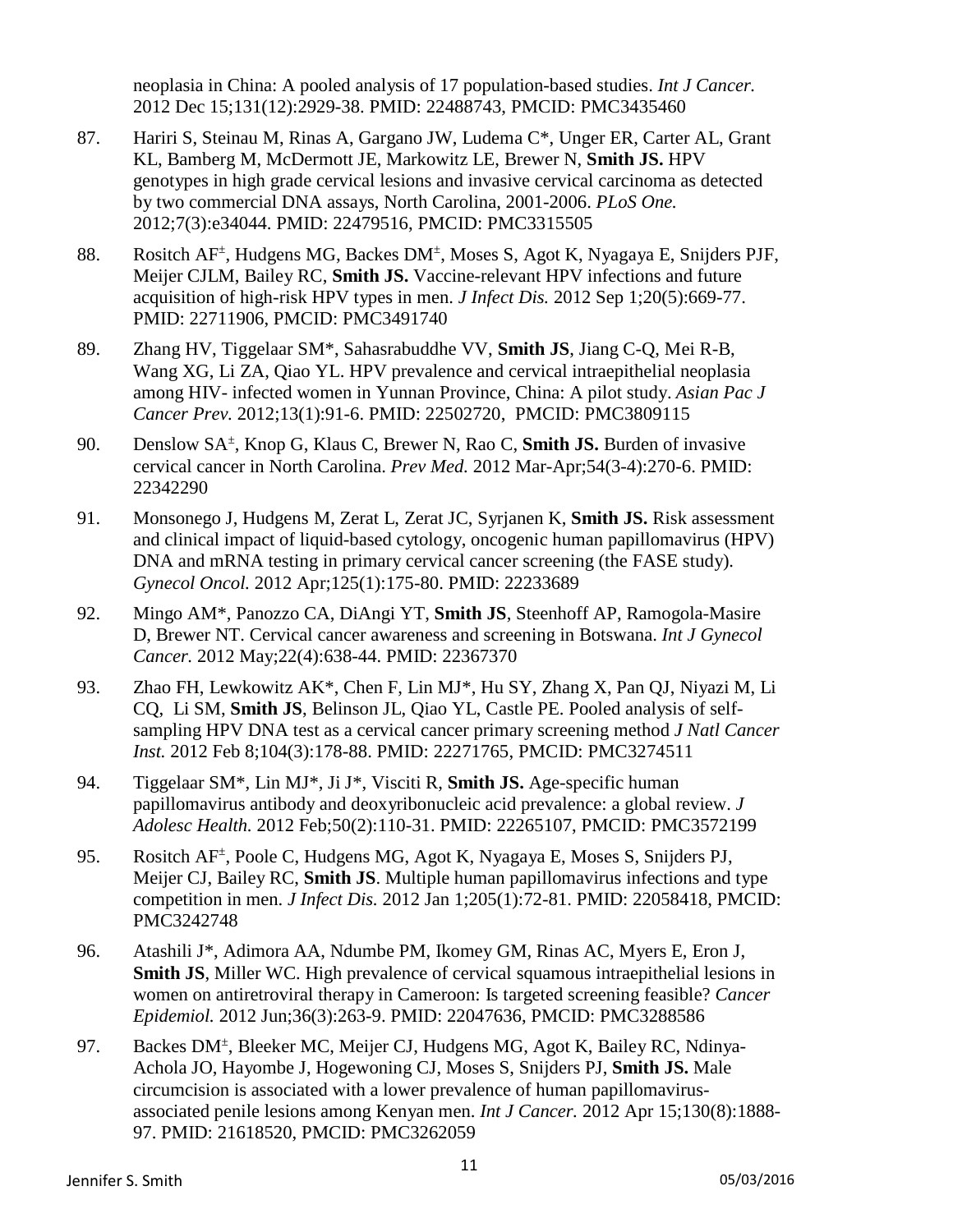- 98. **Smith JS**, Belinson JL, Lewkowitz AK\*, Ji J\*, Hu SY, Chen W, Esser M, Taddeo FJ, Pretorius RG, Qiao YL. Population-based human papillomavirus 16/18/6/11 DNA and seropositivity in Chinese women. *Int J Cancer.* 2012 Sept 15;131(6):1388-95. PMID: 22120998
- 99. Vidal AC, Murphy SK, Hernandez BY, Vasquez B, Bartlett JA, Oneko O, Mlay P, Obure J, Overcash F, **Smith JS**, van der Kolk M, Hoyo C. Distribution of HPV genotypes in cervical intraepithelial lesions and cervical cancer in Tanzanian women. *Infect Agent Cancer.* 2011 Nov 14;6(1):20. PMID: 22081870, PMCID: PMC3262746
- 100. Louie KS, Castellsague X, de Sanjose S, Herrero R, Meijer CJ, Shah K, Munoz N, Bosch FX; **International Agency for Research on Cancer Multicenter Cervical Cancer Study Group.** Smoking and passive smoking in cervical cancer risk: pooled analysis of couples from the IARC multicentric case-control studies. *Cancer Epidemiol Biomarkers Prev.* 2011 Jul;20(7):1379-90. PMID: 21610224
- 101. **Smith JS**, Brewer NT, Chang Y\*, Liddon N, Guerry S, Pettigrew E\*, Markowitz LE, Gottlieb SL. Acceptability of school requirements for human papillomavirus vaccine. *Hum Vaccine.* 2011 Sep;7(9):952-7. PMID: 22024912, PMCID: PMC3360068
- 102. Robitz R, Gottlieb SL, De Rosa CJ, Guerry SL, Liddon N, Zaidi A, Walker S, **Smith JS**, Brewer NT, Markowitz LE. Parent attitudes about school requirements for human papillomavirus vaccine in high-risk communities of Los Angeles, California. *Cancer Epidemiol Biomarkers Prev.* 2011 Jul;20(7):1421-9. PMID: 21551243
- 103. **Smith JS**, Gilbert PA, Melendy A<sup>±</sup>, Rana RK, Pimenta JM. Age-specific prevalence of human papillomavirus infection in males: A global review. *J Adolesc Health.* 2011 Jun;48(6):540-52. PMID: 21575812
- 104. Denslow SA± , Westreich DJ, Firnhaber C, Michelow P, Williams S, **Smith JS.**  Bacterial vaginosis as a risk factor for high-grade cervical lesions and cancer in HIVseropositive women. *Int J Gynaecol Obstet.* 2011 Sep;114(3):273-7. PMID: 21683359
- 105. Atashili J\*, **Smith JS**, Adimora AA, Eron J, Miller WC, Myers E. Potential impact of antiretroviral therapy and screening on cervical cancer mortality in HIV-positive women in Sub-Saharan Africa: a simulation. *PLoS One.* 2011 Apr 4;6(4):e18527. PMID: 21483701, PMCID: PMC3070738
- 106. Mitchell CE\*, Hudgens MG, King CC, Cu-Uvin S, Lo Y, Rompalo A, Sobel J, **Smith JS.** Discrete-time semi-Markov modeling of HPV persistence. *Stat Med. 2*011 Jul 30;30(17):2160-70. PMID: 21538985, PMCID: PMC3129469
- 107. Schuler CL<sup>+</sup>, Reiter PL\*, Smith JS, Brewer NT. Human papillomavirus vaccine and behavioural disinhibition. *Sex Transm Infect.* 2011 Jun;87(4):349-53. PMID: 21357601, PMCID: PMC3098300
- 108. Hoots BE<sup>±</sup>, Hudgens MG, Cole SR, King CC, Klein RS, Mayer KH, Rompalo AM, Sobel JD, Jamieson DJ, **Smith JS.** Lack of association of herpes simplex virus type 2 seropositivity with the progression of HIV infection in the HERS Cohort. *Am J Epidemiol.* 2011 Apr 1;173(7):837-44. PMID: 21372062, PMCID: PMC3105280
- 109. Richman AR\*, Brewer NT, Liebman AK\*, Rinas AC, **Smith JS.** Optimising human papillomavirus self-testing for high risk women. *Sex Transm Infect.* 2011 Mar;87(2):118-22. PMID: 21115503
- 110. Monsonego J, Hudgens MG, Zerat L, Zerat JC, Syrjanen K, Halfon P, Ruiz F, **Smith JS.** Evaluation of oncogenic human papillomavirus RNA and DNA tests with liquid-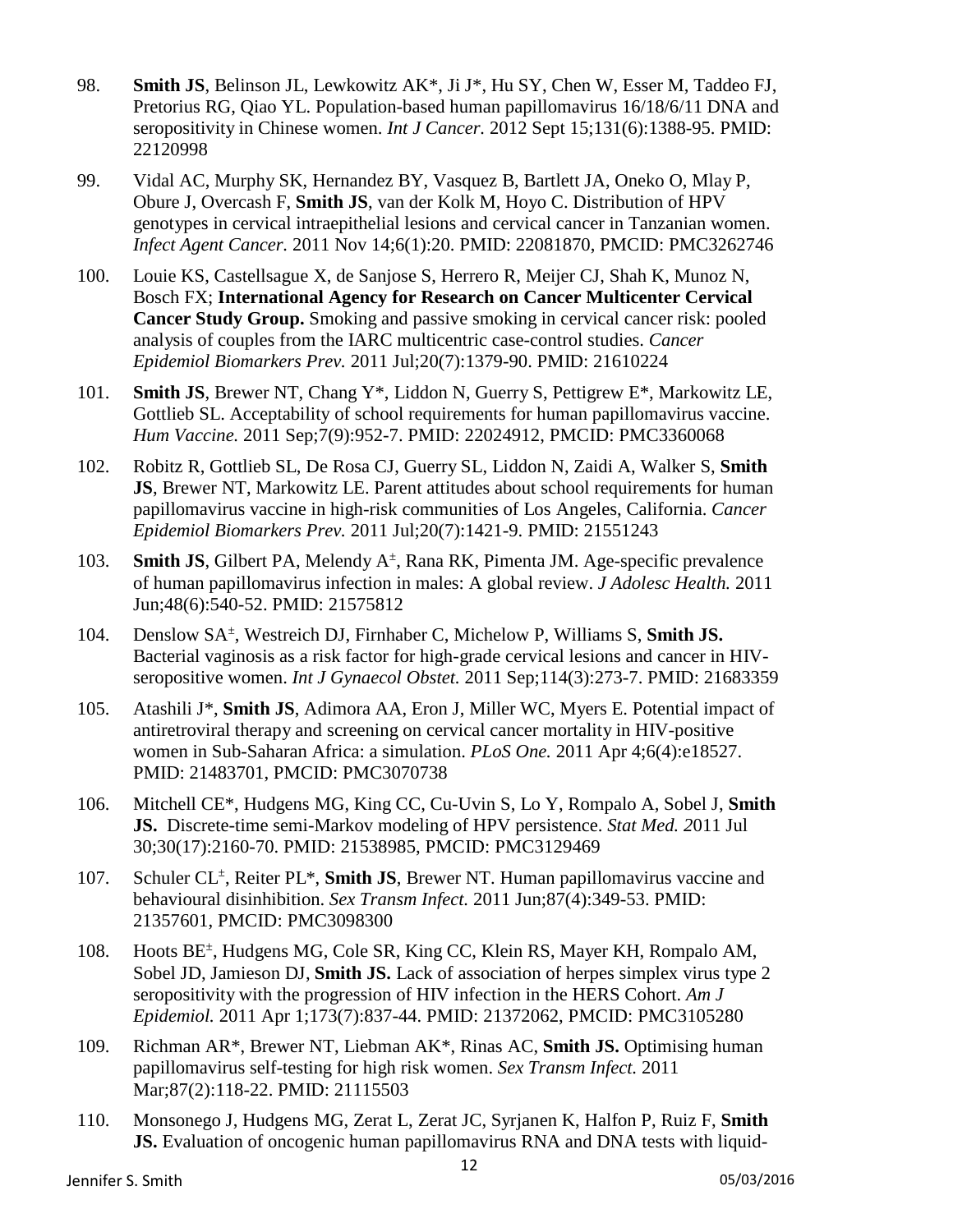based cytology in primary cervical cancer screening: The FASE study. *Int J Cancer.* 2011 Aug 1;129(3):691-701. PMID: 20941740

- 111. Brewer NT, Gottlieb SL, Reiter PL\*, McRee AL, Liddon N, Markowitz L, **Smith JS.** Longitudinal predictors of human papillomavirus vaccine initiation among adolescent girls in a high-risk geographic area. *Sex Transm Dis.* 2011 Mar;38(3):197-204. PMID: 20838362, PMCID: PMC3025264
- 112. Gilbert P\*, Brewer NT, Reiter PL\*, Ng TW, **Smith JS.** HPV vaccine acceptability in heterosexual, gay, and bisexual men. *Am J Mens Health.* 2011 Jul; 5(4):297-305. PMID: 20798149, PMCID: PMC3083462
- 113. Salz T\*, Gottlieb SL, **Smith JS**, Brewer NT. The association between cervical abnormalities and attitudes toward cervical cancer prevention. *J Womens Health (Larchmt*). 2010 Nov;19(11):2011-6. PMID: 20846019
- 114. **Smith JS**, Van Damme K, Randrianjafisamindrakotroka N, Ting J<sup>±</sup>, Rabozakandraina T, Randrianasolo BS, Raharinivo M, Zanasaotra S, Hobbs M, Rinas A, Cohen M, Gravitt P, Behets F. Human papillomavirus and cervical neoplasia among female sex workers in Madagascar. *Int J Gynecol Cancer.* 2010 Dec;20(9):1593-6. PMID: 21370602
- 115. Ting J<sup>±</sup> , Kruzikas DT, **Smith JS.** A global review of age-specific and overall prevalence of cervical lesions. *Int J Gynecol Cancer.* 2010 Oct;20(7):1244-49. PMID: 21495248
- 116. Cates JR, Shafer A, Carpentier FD, Reiter PL\*, Brewer NT, McRee AL, **Smith JS.**  How parents hear about human papillomavirus vaccine: implications for uptake. *J Adolesc Health.* 2010 Sep;47(3):305-8. PMID: 20708571
- 117. Becker-Dreps S\*, Otieno WA, Brewer NT, Agot K, **Smith JS.** HPV vaccine acceptability among Kenyan women. *Vaccine.* 2010 Jul 12;28(31):4864-7. PMID: 20566394, PMCID: PMC2906622
- 118. Reiter PL\*, Brewer NT, and **Smith JS.** Human papillomavirus knowledge and vaccine acceptability among a national sample of heterosexual men. *Sex Transm Infect.* 2010 Jun;86(3):241-6. PMID: 19951936, PMCID: PMC4028225
- 119. Reiter PL\*, Cates JR, McRee AL, Gottlieb SL, Shafer A, **Smith JS**, Brewer NT. Statewide HPV vaccine initiation among adolescent females in North Carolina. *Sex Transm Dis.* 2010 Sep;37(9):549-56. PMID: 20414146, PMCID: PMC4018582
- 120. **Smith JS**, Moses S, Hudgens MG, Parker CB, Agot K, Maclean I, Ndinya-Achola JO, Snijders PJ, Meijer CJ, Bailey RC. Increased risk of HIV acquisition among Kenyan men with human papillomavirus infection. *J Infect Dis.* 2010 Jun 1; 201(11):1677-85. PMID: 20415595, PMCID: PMC2873838
- 121. Vaccarella S, Franceschi S, Snijders PJ, Herrero R, Meijer CJ, Plummer M, **IARC HPV Prevalence Surveys Study Group.** Concurrent infection with multiple human papillomavirus types: Pooled analysis of the IARC HPV Prevalence Surveys. *Cancer Epidemiol Biomarkers Prev.* 2010 Feb;19(2):503-10. PMID: 20142247
- 122. Belinson JL, Hu S, Niyazi, M, Pretorius RG, Wang H, Wen C, **Smith JS**, Li J, Taddeo FJ, Burchette RJ, Qiao YL. Prevalence of type-specific human papillomavirus in endocervical, upper and lower vaginal, perineal and vaginal self-collected specimens: implications for vaginal self-collection. *Int J Cancer.* 2010 Sep 1;127(5):1151-7. PMID: 20039323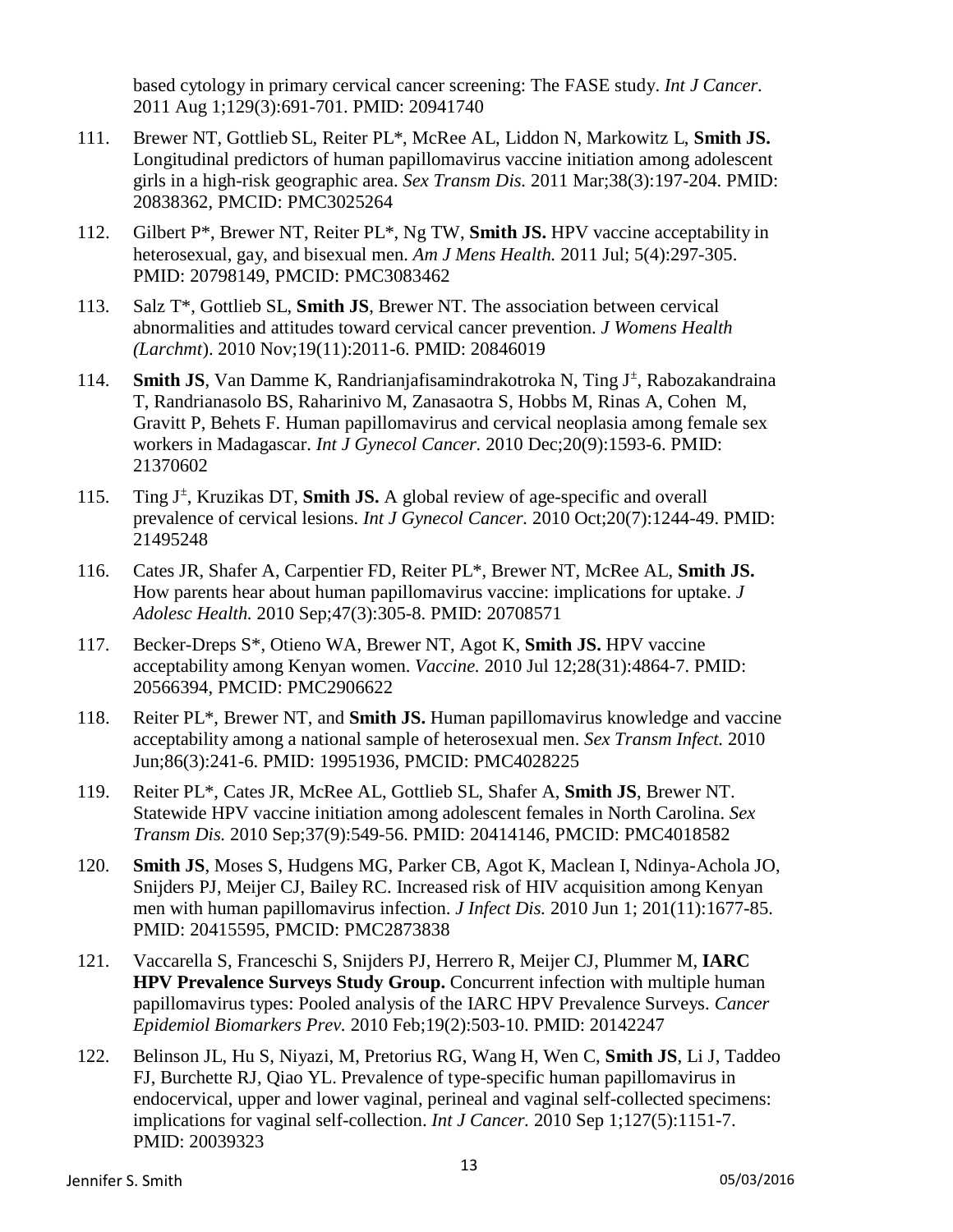- 123. Reed AC\*, Reiter PL\*, **Smith JS,** Palefsky JM, Brewer NT. Gay and bisexual men's willingness to receive anal Papanicolaou testing. *Am J Public Health.* 2010 Jun;100(6):1123-9. PMID: 20395576, PMCID: PMC2866587
- 124. Reed AC\*, Brewer NT, **Smith JS**, Palefsky JM, Reiter PL\*. Author reply: Gay and bisexual men's willlingness to receive anal Papanicolaou testing. *Am J Public Health.* 2010 Jun;100(6):1123-9. PMID: 20395576
- 125. Shrestha S, Sudenga SL, **Smith JS**, Bachmann LH, Wilson CM, Kempf MC. The impact of highly active antiretroviral therapy on prevalence and incidence of cervical human papillomavirus infections in HIV-positive adolescents. *BMC Infect Dis.* 2010 Oct 14;10:295. PMID: 20946655, PMCID: PMC2965148
- 126. Garland SM, **Smith JS.** Human papillomavirus vaccines: current status and future prospects. *Drugs.* 2010 Jun 18;70(9):1079-98. *Invited paper* PMID: 20518577
- 127. Firnhaber C, Van Le H\*, Pettifor A, Schulze D, Michelow P, Sanne IM, Lewis DA, Williamson AL, Allan B, Williams S, Rinas A, Levin S, **Smith JS.** Association between cervical dysplasia and human papillomavirus in HIV seropositive women from Johannesburg South Africa. *Cancer Causes Control* 2010 Mar;21(3):433-43. PMID: 19949850, PMCID: PMC2835728
- 128. Arama V, Cercel AS, Vladareanu R, Mihai C, Mihailescu R, Rankin J, Goschin S, Filipescu A, Rafila A, Arama S, Hristea A, Malkin JE, Pimenta JM, **Smith JS.** Typespecific herpes simplex virus-1 and herpes simplex virus-2 seroprevalence in Romania: comparison of prevalence and risk factors in women and men. *Int J Infect Dis.* 2010 Sep;14 (Suppl 3): e25-31. PMID: 20106695
- 129. McRee AL\*, Brewer NT, Reiter PL\*, Gottlieb S, **Smith JS.** The Carolina HPV immunization attitudes and beliefs scale (CHIAS): scale development and association with intentions to vaccinate. *Sex Transm Dis.* 2010 Apr;37(4):234-239. PMID: 19940807
- 130. Reiter PL\*, Brewer NT, McRee AL\*, Gilbert P, **Smith JS.** Acceptability of HPV vaccine among a national sample of gay and bisexual men. *Sex Transm Dis.* 2010 Mar;37(3):197-203. PMID: 20118831, PMCID: PMC4018212
- 131. **Smith JS, Backes DM<sup>+</sup>, Hudgens MG, Bailey RC, Veronesi G, Bogaarts M, Agot K,** Ndinya-Achola JO, Maclean I, Agingu W, Meijer CJ, Moses S, Snijders PJ. Prevalence and risk factors of human papillomavirus infection by penile site in uncircumcised Kenyan men. *Int J Cancer.* 2010 Jan 15;126(2):572-7. PMID: 19626601
- 132. Louie KS, de Sanjosé S, Diaz M, Castellsagué X, Herrero R, Meijer CJ, Shah K, Franceschi S, Muñoz N, Bosch FX, **International Agency for Research on Cancer Multicenter Cervical Cancer Study Group.** Early age at first sexual intercourse and early pregnancy are risk factors for cervical cancer in developing countries. *Br J Cancer.* 2009 Apr 7;100(7):1191-7. PMID: 19277042, PMCID: PMC2670004
- 133. Franceschi S, Plummer M, Clifford G, de Sanjose S, Bosch X, Herrero R, Muñoz N, Vaccarella S, International Agency for Research on Cancer Multicentric Cervical Cancer Study Groups, **International Agency for Research on Cancer Human Papillomavirus Prevalence Surveys Study Group.** [Differences in the](http://www.ncbi.nlm.nih.gov/pubmed/19654578?itool=EntrezSystem2.PEntrez.Pubmed.Pubmed_ResultsPanel.Pubmed_RVDocSum&ordinalpos=13) risk of [cervical](http://www.ncbi.nlm.nih.gov/pubmed/19654578?itool=EntrezSystem2.PEntrez.Pubmed.Pubmed_ResultsPanel.Pubmed_RVDocSum&ordinalpos=13) cancer [and human papillomavirus infection by](http://www.ncbi.nlm.nih.gov/pubmed/19654578?itool=EntrezSystem2.PEntrez.Pubmed.Pubmed_ResultsPanel.Pubmed_RVDocSum&ordinalpos=13) education level. *Br J Cancer.* 2009 Sep 1;101(5):865-70. PMID: 19654578, PMCID: PMC2736843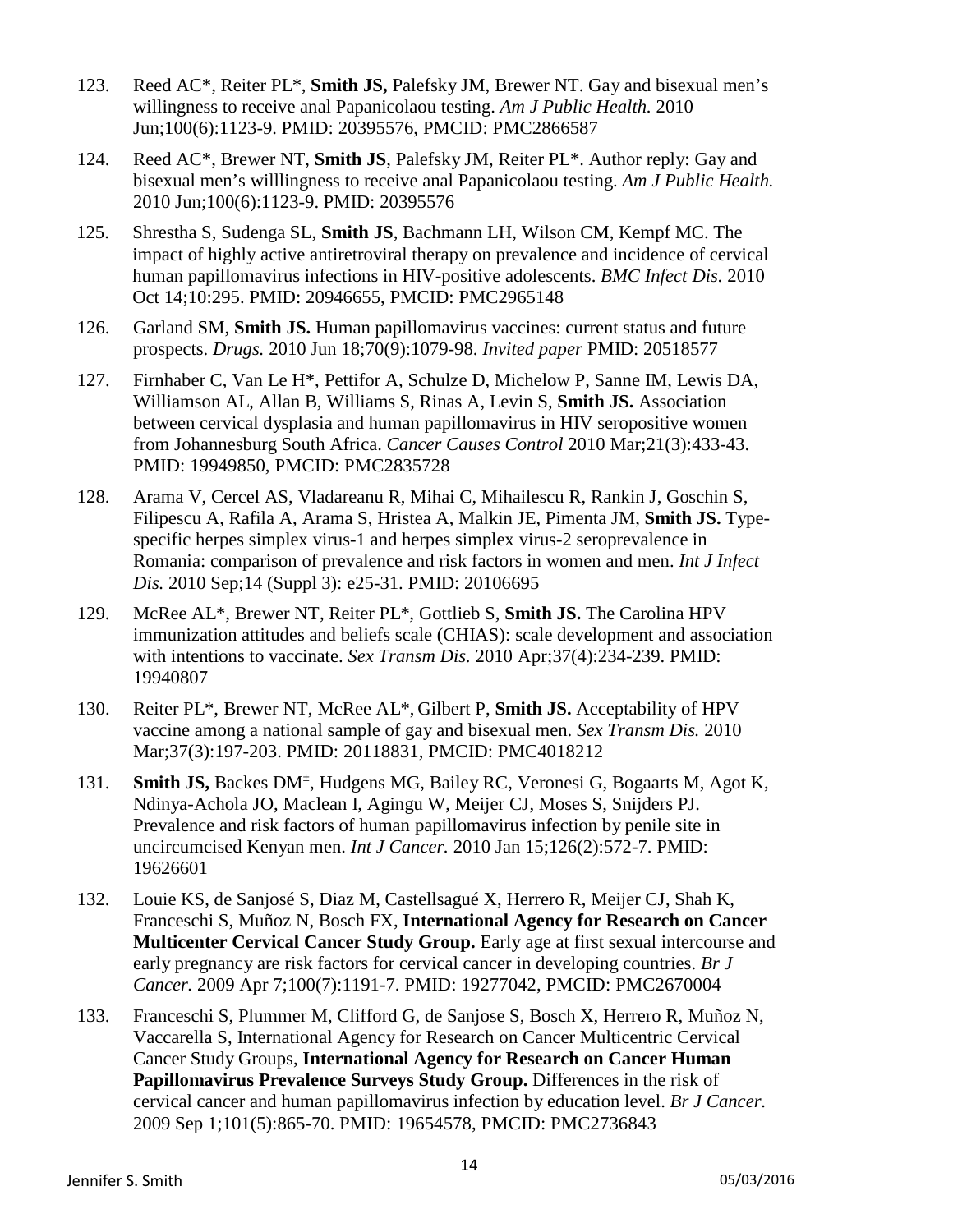- 134. Reiter PL\*, Brewer NT, Gottlieb SL, McRee AL\*, and **Smith JS.** How much will it hurt? HPV vaccine side effects and influence on completion of the three-dose regimen. *Vaccine.* 2009 Nov 16;27(49):6840-4. PMID: 19765398, PMCID: PMC4016947
- 135. Shi JF\*, Belinson JL, Zhao FH, Pretorius RG, Li J, Ma JF, Chen F, Xiang W, Pan QJ, Zhang X, Zhang WH, Qiao YL, **Smith JS.** Human papillomavirus testing for cervical cancer screening: results from a 6-year prospective study in rural China. *Am J Epidemiol.* 2009 Sep 15;170(6):708-16. PMID: 19692327
- 136. Chen W, Zhang X, Molijn A, Jenkins D, Shi JF, Quint W, Schmidt JE, Wang P, Liu YL, Li LK, Shi H, Liu JH, Xie X, Niyazi M, Yang P, Wei LH, Li LY, Li J, Liu JF, Zhou Q, Hong Y, Li L, Li Q, Zhou HL, Bian ML, Chen J, Qiao YL, **Smith JS.** Human papillomavirus type-distribution in cervical cancer in China: the importance of HPV 16 and 18. *Cancer Causes Control.* 2009 Nov;20(9):1705-13. PMID: 19705288
- 137. Gottlieb SL, Brewer NT, **Smith JS**, Keating KM\*, Markowitz LE. Availability of the human papillomavirus vaccine at medical practices in an area with elevated rates of cervical cancer. *J Adolesc Health.* 2009 Nov;45(5):438-45. PMID: 19837349
- 138. Gottlieb SL, Brewer NT, Sternberg MR, **Smith JS**, Ziarnowski K, Liddon N, Markowitz LE. Human papillomavirus vaccine initiation in an area with elevated rates of cervical cancer. *J Adolesc Health.* 2009 Nov;45(5):430-7. PMID: 19837348
- 139. Reiter PL\*, Brewer NT, Gottlieb SL, McRee AL\*, **Smith JS.** Parents' health beliefs and HPV vaccination of their adolescent daughters. *Soc Sci Med.* 2009 Aug;69(3):475-80. PMID: 19540642
- 140. Le HV\*, Schoenbach VJ, Herrero R, Hoang Pham AT, Nguyen HT, Nguyen TT, Muñoz N, Franceschi S, Vaccarella S, Parkin MD, Snijders PJ, Morrow RA, **Smith JS.** Herpes simplex virus type-2 seropositivity among ever married women in South and north Vietnam: a population-based study. *Sex Transm Dis.* 2009 Oct;36(10):616- 20. PMID: 19617867, PMCID: PMC2901908
- 141. Chang Y\*, Brewer NT, Rinas AC, Schmitt K, **Smith JS.** Evaluating the impact of human papillomavirus vaccines. *Vaccine.* 2009;27(32):4355-62. PMID: 19515467
- 142. **Smith JS, Backes DM<sup>+</sup>, Hoots BE<sup>+</sup>, Kurman RJ, Pimenta JM. Human papillomavirus** type-distribution in vulvar and vaginal cancers and their associated precursors. *Obstet Gyneco* 2009;113(4):917-24. PMID: 19305339
- 143. Backes DM<sup>±</sup> , Kurman RJ, Pimenta JM, **Smith JS.** Systematic review of human papillomavirus prevalence in invasive penile cancer. *Cancer Causes Control.* 2009;20(4):449-57. PMID: 19082746
- 144. **Smith JS,** Bailey RC, Westreich DJ, Maclean I, Agot K, Ndinya-Achola JO, Hogrefe W, Morrow RA, Moses S. Herpes simplex virus type 2 antibody detection performance in Kisumu, Kenya, using the Herpeselect ELISA, Kalon ELISA, Western blot and inhibition testing. *Sex Transm Infect.* 2009 Apr;85(2): 92-6. PMID: 18955387, PMCID: PMC2857340
- 145. Cates JR, Brewer NT, Fazekas KI, Mitchell CE\*, **Smith JS.** Racial differences in HPV knowledge, HPV vaccine acceptability, and related beliefs among rural, southern women. *J Rural Health.* 2009 Winter;25(1):93-7. PMID: 19166567, PMCID: PMC2928162
- 146. Hughes J\*, Cates J, Liddon N, **Smith JS**, Gottlieb SL, Brewer NT. Disparities in how parents are learning about the human papillomavirus vaccine. *Cancer. Epidemiol*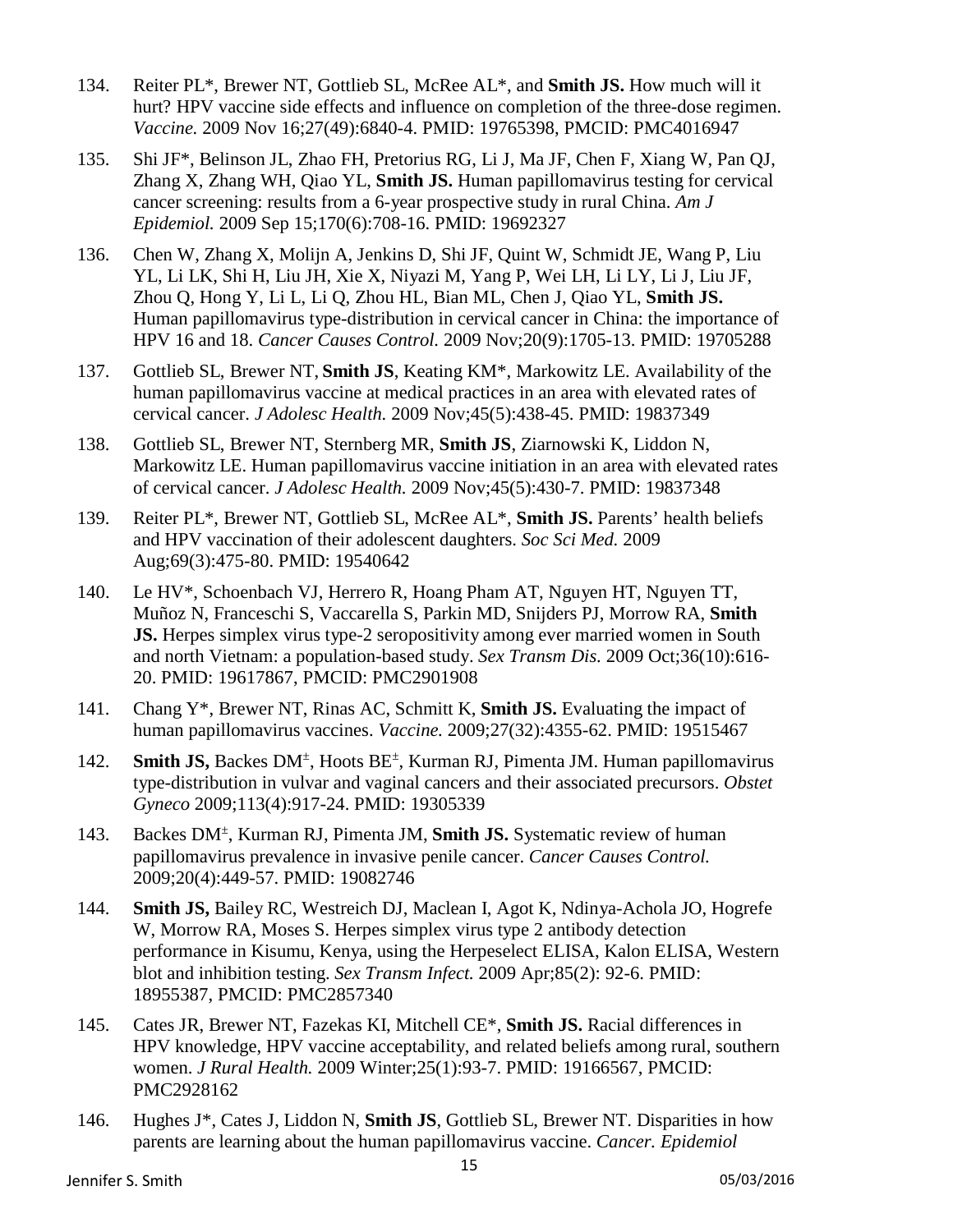*Biomarkers Prev.* 2009 Feb;18(2):363-72. PMID: 19190161

- 147. Hoots BE± , Palefsky JF, Pimenta JM, **Smith JS.** Human papillomavirus type distribution in anal cancer and anal intraepithelial lesions. *Int J Cancer.* 2009 May 15;124(10):2375-83. PMID: 19189402
- 148. Shi JF\*, Qiao YL, **Smith JS**, Dondog B, Bao YP, Dai M, Clifford GM, Franceschi S. Epidemiology and prevention of human papillomavirus and cervical cancer in China and Mongolia. *Vaccine.* 2008 Aug 19;26(Suppl 12):M53-9. PMID: 18945414
- 149. Saraiya M, Watson M, Wu X, King JB, Chen VW, **Smith JS,** Giuliano AR. Incidence of in situ and invasive vulvar cancer in the US, 1998-2003. *Cancer.* 2008 Nov 15;113(10 Suppl):2865-72. PMID: 18980209
- 150. Garland S, Park SN, Ngan HY, Frazer I, Tay EH, Chen CJ, Bhatla N, Pitts M, Shin HR, Konno R, **Smith JS**, Pagliusi S, Park JS. The need for public education on HPV and cervical cancer prevention in Asia. Opinions of experts at the AOGIN conference. *Vaccine.* 2008 Oct 9;26(43):5435-40. PMID: 18706952
- 151. Moscicki AB, **Smith JS.** Issues in human papillomavirus vaccination in adolescents. *Journal of Adolescent Health.* 2008 Oct;43(Suppl 4):S1-4. PMID: 18809142
- 152. **Smith JS,** Kumlin U, Nyberg F, Fortes C, Zaridze D, Ahrens W, Bruske-Hohlfeld I, Constantinescu V, Ting J<sup>±</sup>, Benhamou S, Simonato L, Boman J, Gaborieau V, Boffetta P. Benhamou S, Simonato L, Gaborieau V, Boffetta P. Lack of association between serum antibodies of Chlamydia pneumoniae infection and the risk of lung cancer. *Int J Cancer.* 2008 Nov 15;123(10):2469–71. PMID: 18720403
- 153. Keating K \*, Brewer NT, Gottlieb SL, Liddon N, Ludema C\*, **Smith JS** Potential barriers to HPV vaccine provision among medical practices in an area with high rates of cervical cancer. *J Adolesc Health.* 2008 Oct;43(Suppl 4):S61-7. PMID: 18809147
- 154. Belinson S\*, **Smith JS**, Myers E, Olshan A, Belinson J, Pretorius R, Qiao Y, Hartmann K. Descriptive evidence that risk profiles for cervical intraepithelial neoplasia 1, 2, and 3 are unique. *Cancer Epidemiol Biomarkers Prev.* 2008 Sep;17(9):2350-5. PMID: 18768503
- 155. Suarez E, **Smith JS**, Bosch FX, Nieminen P, Chen CJ, Torvinen S, Demarteau N, Standaert B.Cost-effectiveness of vaccination against cervical cancer: a multi-regional analysis assessing the impact of vaccine characteristics and alternative vaccination scenarios. *Vaccine.* 2008 Sep 15;26(Suppl 5):F29-45. PMID: 18992380
- 156. **Smith JS**, Melendy A<sup>±</sup>, Rana RK, Pimenta JM. Age-specific prevalence of human papillomavirus infection in females: a global review. *J Adolesc Health.* 2008 Oct;43 (Suppl 4):S5-25, S25.e1-41. PMID: 18809145
- 157. Ragoza R, Ferko N, Bentley J, Meijer CJ, Berkof H, Wang KL, Downs L, **Smith JS**, Franco E. Optimization of primary and secondary cervical cancer prevention strategies in an era of cervical cancer vaccination: a multi-regional health economic analysis. *Vaccine.* 2008 Sep 15;26(suppl 5):F46-58. PMID: 18992382
- 158. Herzog TJ, Vallerie A, **Smith JS**, Wright JD. Clinical indications for human papillomavirus vaccination. *Clinical Ovarian Cancer.* 2008;1(1):36-9.
- 159. **Smith JS.** Ethnic disparities in cervical cancer illness burden and subsequent care: a prospective view in managed care. *American J Manag Care.* 2008 Jun;14(6 Suppl 1):S193-9. PMID: 18611087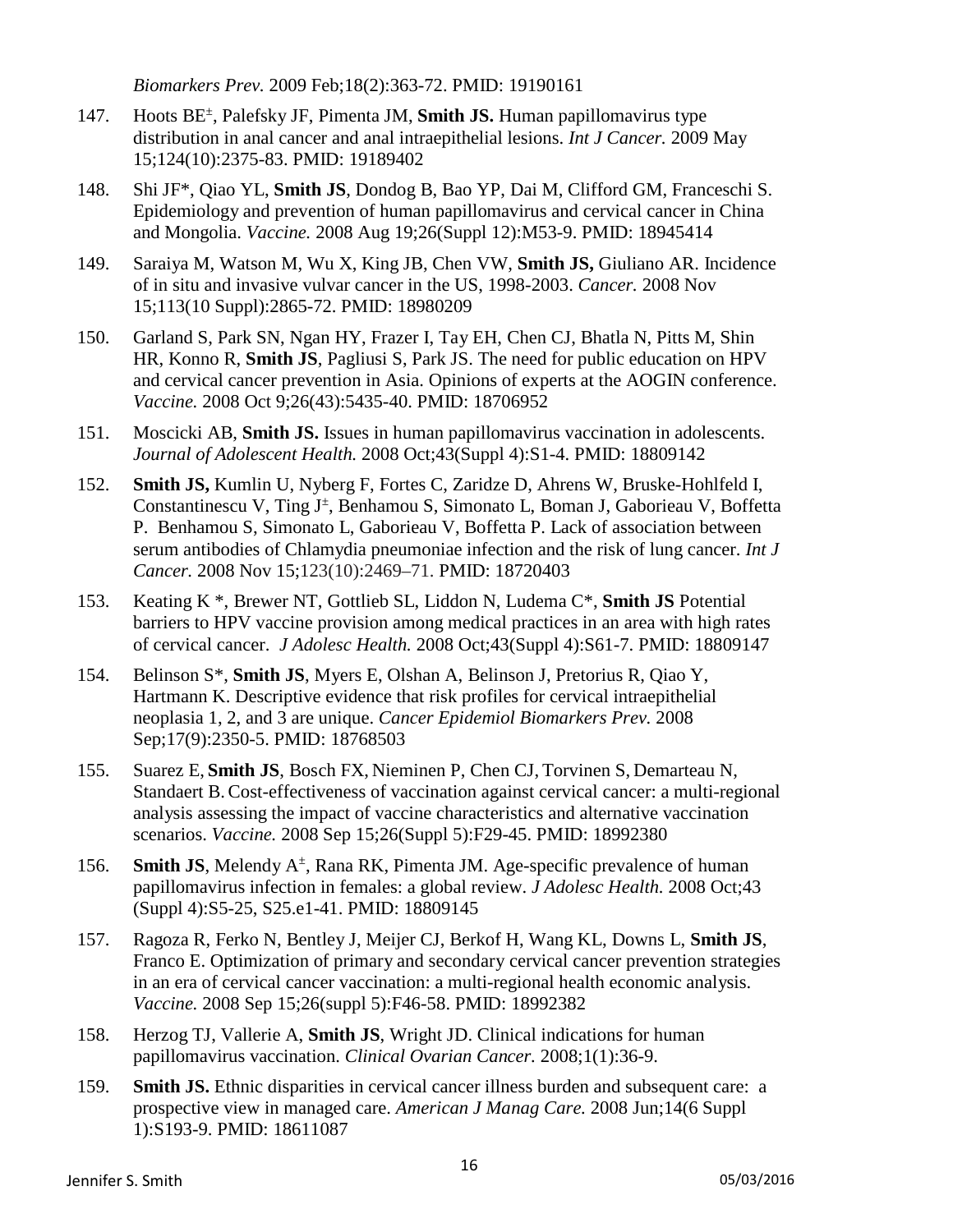- 160. Atashili J\*, Poole C, Ndumbe PM, Adimora AA, **Smith JS.** Bacterial vaginosis and HIV acquisition: a meta-analysis of published studies. *AIDS.* 2008 Jul 31;22(12):1493- 501. PMID: 18614873, PMCID: PMC2788489
- 161. Myers E, Huh WK, Wright JD, **Smith JS.** The current and future role of screening in the era of HPV vaccination. *Gynecol Oncol.* 2008 May;109(2 Suppl):S31-9. PMID: 18482556
- 162. Herzog TJ, Huh WK, Downs LS, **Smith JS**, Monk BJ. Initial lessons learned in HPV vaccination. *Gynecol Oncol.* 2008 May;109(2 Suppl): S4-11. PMID: 18482557
- 163. Wright TC, Huh WK, Monk BJ, **Smith JS**, Ault K, Herzog T. Age considerations when vaccinating against HPV. *Gynecol Oncol.* 2008 May;109(2 Suppl):S40-7. PMID: 18482558
- 164. Downs L, **Smith JS**, Denny L, Parham GP, Scarinci I, Flowers L. The disparity of cervical cancer in diverse populations. *Gynecol Oncol.* 2008 May;109(2 Suppl):S22- 30. PMID: 18482555
- 165. Koshiol J\*, Lindsay L, Pimenta JM, Poole C, Jenkins D, **Smith JS.** Persistent human papillomavirus infection and cervical neoplasia: a systematic review and metaanalysis. *Am J Epidemiol.* 2008 Jul 15;168(2):123-37. PMID: 18483125, PMCID: PMC2878094
- 166. Papadogeorgakis H, Caroni C, Katsambas A, Pimenta JM, Avdeliodi C, Kotrotsou T, Frangoulis E, **Smith JS.** Herpes simplex virus seroprevalence among children, adolescents and adults in Greece. *Int J STD AIDS.* 2008 Apr;19(4): 272-78. PMID: 18482949
- 167. Fazekas KI\*, Brewer NT, **Smith JS.** HPV vaccine acceptability in a rural Southern area. *J Womens Health (Larchmt).* 2008 May;17(4):539-48. PMID: 18370586
- 168. Sperber NR\*, Brewer NT, **Smith JS.** Influence of parent characteristics and disease outcome framing on HPV vaccine acceptability among rural, Southern women. *Cancer Causes Control.* 2008 Feb;19(1):115-8. PMID: 17952620
- 169. De Vuyst H, Lillo F, Broutet N, **Smith JS.** HIV, human papillomavirus, and cervical neoplasia and cancer in the era of highly active antiretroviral therapy. *Eur J Cancer Prev.* 2008 Nov;17(6):545-54. PMID: 18941376
- 170. Kinoshita-Moleka R\*, **Smith JS**, Atibu J, Tshefu A, Hemingway-Foday J, Hobbs M, Bartz J, Koch MA, Rimoin AW, Ryder RW. Low prevalence of HIV and other selected sexually transmitted infections in 2004 in pregnant women from Kinshasa, the Democratic Republic of the Congo. *Epidemiol Infect.* 2008 Sep;136(9):1290-6. PMID: 18028581, PMCID: PMC2870915
- 171. Bao YP\*, Li N, **Smith JS**, Qiao YL. Human papillomavirus type distribution in women from Asia: a meta-analysis. *Int J Gynecol Cancer.* 2008 Jan-Feb;18(1):71-9. PMID: 17466054
- 172. **Smith JS**, Qiao Y. HPV type-specific prevalence in invasive cervical cancer in China: an update of the global literature. *HPV Today.* 2007;13:4.
- 173. Chen XS, Yin YP, Chen LP, Yu YH, Wei WH, Thuy NT, **Smith JS.** Herpes simplex virus 2 infection in women attending an antenatal clinic in Fuzhou, China. *Sex Transm Infect.* 2007 Aug;83(5):369-70. PMID: 17475682, PMCID: PMC2659029
- 174. Franceschi S, **Smith JS**, van den Brule A, Herrero R, Arslan A, Anh PT, Bosch FX,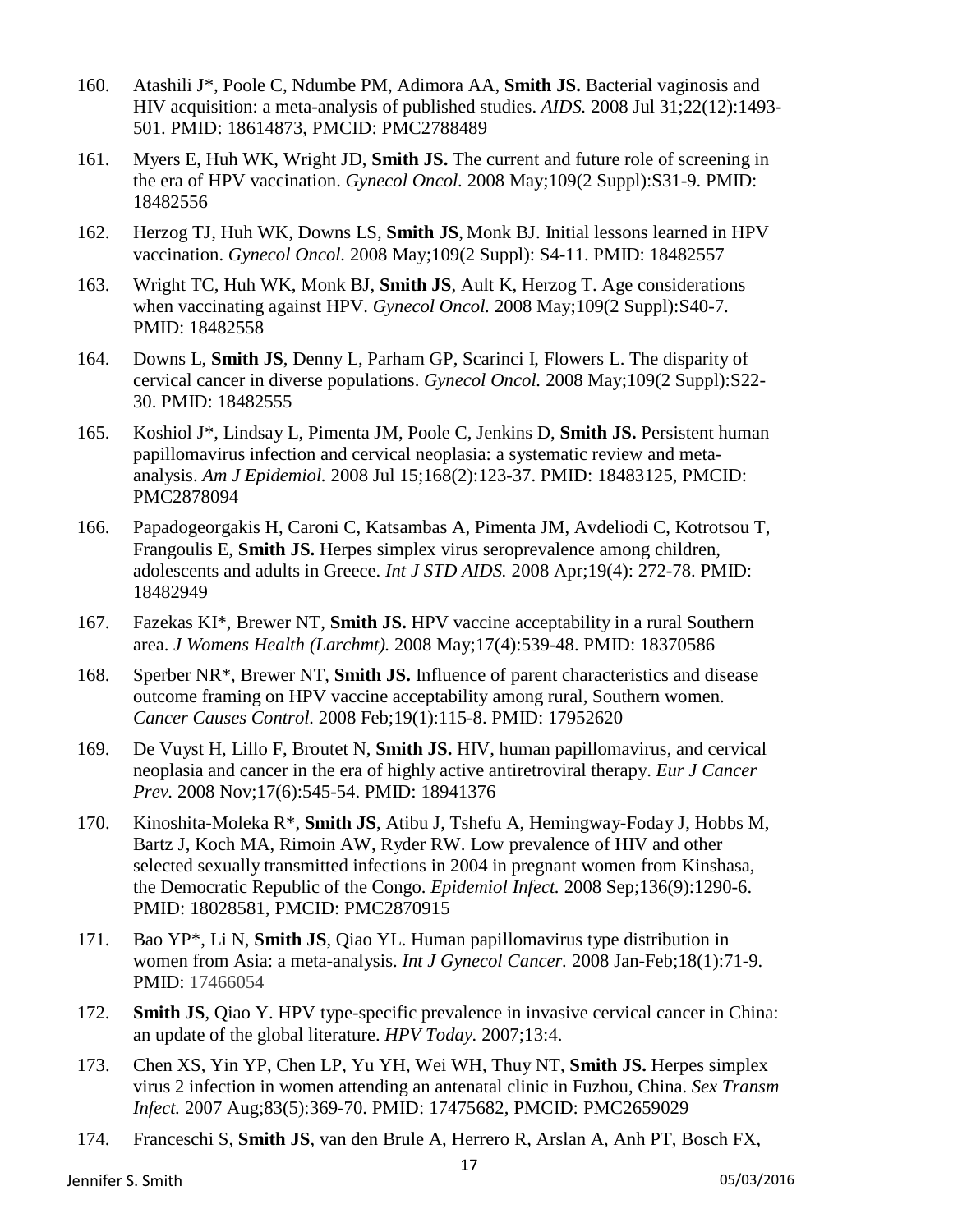Hieu NT, Matos E, Posso H, Qiao YL, Shin HR, Sukvirach S, Thomas JO, Snijders PJ, Muñoz N, Meijer CJ. Cervical infection with Chlamydia trachomatis and Neisseria gonorrhoeae in women from ten areas in four continents: a cross-sectional study. *Sex Transm Dis.* 2007 Aug;34(8):563-9. PMID: 17417132

- 175. Pretorius RG, Bao YP, Belinson JL, Burchette RJ, **Smith JS**, Qiao YL. Inappropriate gold standard bias in cervical cancer screening studies. *Int J Cancer.* 2007 Nov 15;121(10):2218-24. PMID: 17657715
- 176. Patnaik P<sup>±</sup> , R. Herrero, Morrow RA, Muñoz N, Bosch FX, Bayo S, El Gueddari B, Caceres E, Chichareon SB, Castellsaque X, Meijer CJ, Snijders PJ, **Smith JS.** Typespecific seroprevalence of herpes simplex virus type 2 and associated risk factors in middle-aged women from 6 countries: the IARC multicentric study. *Sex Transm Dis.* 2007 Dec;34(12):1019-24. PMID: 18080353
- 177. **Smith JS,** Moses S, Hudgens MG, Agot K, Franceschi S, Maclean IW, Ndinya-Achola JO, Parker CB, Pugh N, Meijer CJ, Snijders PJ, Bailey RC. Human papillomavirus detection by penile site in young men from Kenya. *Sex Transm Dis.* 2007 Nov;34(11):928-34. PMID: 17621251, PMCID: PMC2519883
- 178. **Smith JS**, Lindsay L, Hoots B<sup>±</sup>, Keys J, Franceschi S, Winer R, Clifford GM. Human papillomavirus type distribution in invasive cervical cancer and high-grade cervical lesions: a meta-analysis update. *Int J Cancer.* 2007 Aug 1;121(3):621-32. PMID: 17405118
- 179. Akers AY\*, Newmann SJ, **Smith JS.** Factors underlying disparities in cervical cancer incidence, screening, and treatment in the United States. *Curr Probl Cancer.* 2007 May-Jun;31(3):157-81. PMID: 17543946
- 180. Vaccarella S, Herrero R, Dai M, Snijders PJ, Meijer CJ, Thomas JO, Hoang Anh PT, Ferreccio C, Matos E, Posso H, de Sanjosé S, Shin HR, Sukvirach S, Lazcano-Ponce E, Ronco G, Rajkumar R, Qiao YL, Muñoz N, Franceschi S., the **International Agency for Research on Cancer Multicenter Cervical Cancer Study Group.** Reproductive factors, oral contraceptive use, and human papillomavirus infection: pooled analysis of the IARC HPV prevalence surveys. *Cancer Epidemiol Biomarkers Prev.* 2006 Nov;15(11):2148-53. PMID: 17119039
- 181. Franceschi S, Herrero R, Clifford GM, Snijders PJ, Arslan A, Anh PT, Bosch FX, Ferreccio C, Hieu NT, Lazcano-Ponce E, Matos E, Molano M, Qiao YL, Rajkumar R, Ronco G, de Sanjosé S, Shin HR, Sukvirach S, Thomas JO, Meijer CJ, Muñoz N, **International Agency for Research on Cancer Multicenter Cervical Cancer Study Group.** Variations in the age-specific curves of human papillomavirus prevalence in women worldwide. *Int J Cancer.* 2006 Dec 1;119(11):2677-84. PMID: 16991121
- 182. Koshiol J\*, Schroeder J, Jamieson DJ, Marshall SW, Duerr A, Heilig CM, Shah KV, Klein RS, Cu-Uvin S, Schuman S, Celentano D, **Smith JS.** Time to clearance of human papillomavirus infection by type in human immunodeficiency virus serostatus. *Int J Cancer.* 2006 Oct 1;119(7):1623-29. PMID: 16646070
- 183. Koshiol J\*, Schroeder J, Jamieson DJ, Marshall SW, Duerr A, Heilig CM, Shah K, Klein RS, Cu-Uvin S, Schuman S, Celentano D, **Smith JS.** Smoking and time to clearance of human papillomavirus infection in HIV-seropositive and HIVseronegative women. *Am J Epidemiol.* 2006 Jul 15;164(2):176-83. PMID: 16775041
- 184. **Smith JS**, Rosińska M, Trzcińska A, Pimenta JM, Litwińska B, Siennicka J. Type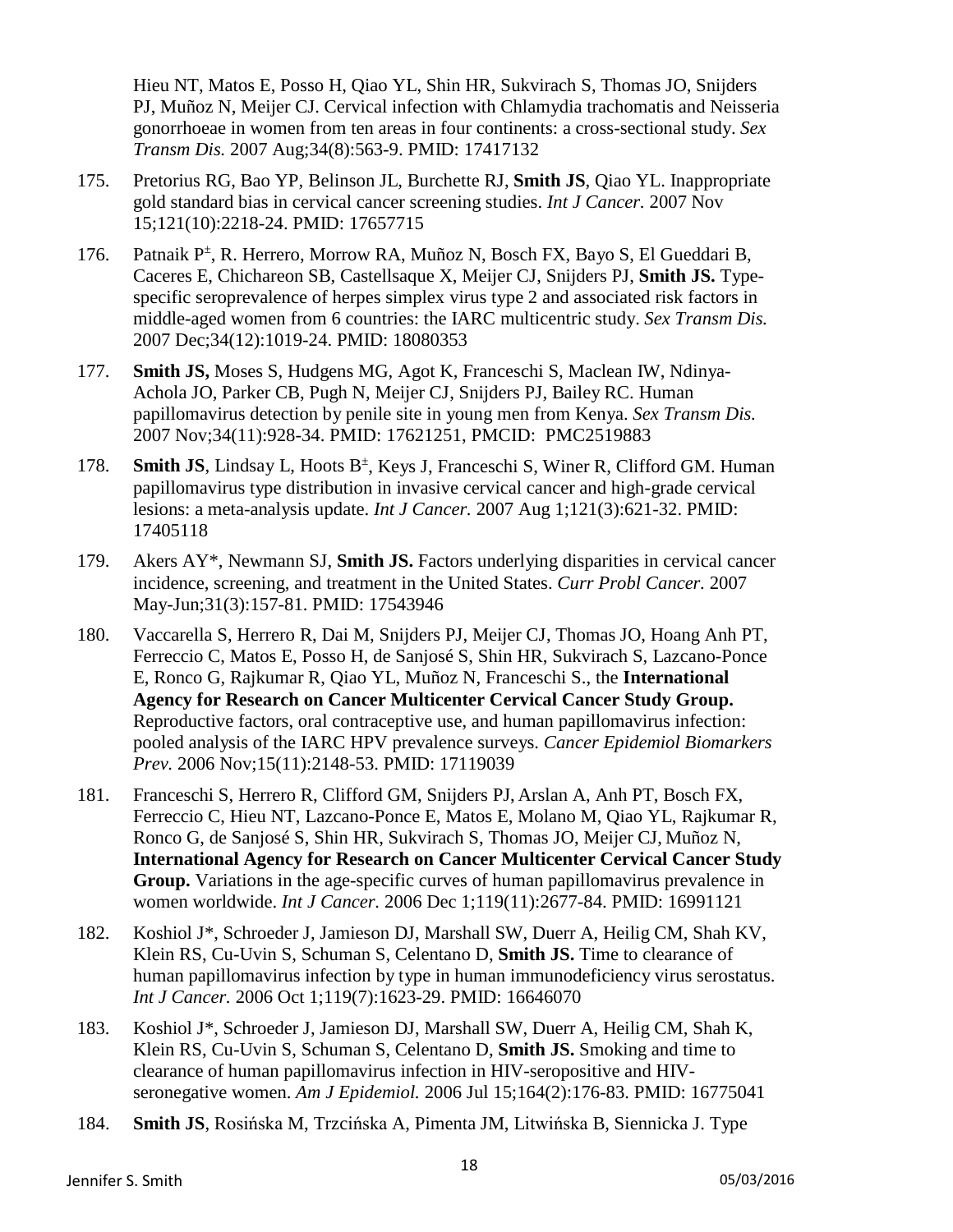specific seroprevalence of HSV-1 and HSV-2 in four geographical regions of Poland. *Sex Transm Infect.* 2006 Apr;82(2):159-63. PMID: 16581747, PMCID: PMC2564693

- 185. Castellsagué X, Díaz M, de Sanjosé S, Muñoz N, Herrero R, Franceschi S, Peeling RW, Ashley R, **Smith JS,** Snijders PJ, Meijer CJ, Bosch FX, International Agency for Research on Cancer Multicenter Cervical Cancer Study Group. Worldwide human papillomavirus etiology of cervical adenocarcinoma and its cofactors: implications for screening and prevention. *J Natl Cancer Inst.* 2006 Mar 1;98(5):303-15. PMID: 16507827
- 186. Vaccarella S, Franceschi S, Herrero R, Muñoz N, Snijders PJ, Clifford GM, **Smith JS**, Lazcano-Ponce E, Sukvirach S, Shin HR, de Sanjosé S, Molano M, Matos E, Ferreccio C, Anh PT, Thomas JO, Meijer CM, IARC Prevalence Surveys Study Group. Sexual behavior, condom use and human papillomavirus: pooled analysis of the IARC human papillomavirus prevalence surveys. *Cancer Epidemiol Biomarkers Prev.* 2006 Feb;15(2):326-33. PMID: 16492924
- 187. Aguilar LV, Lazcano-Ponce E, Vaccarella S, Cruz A, Hernández P, **Smith JS**, Muñoz N, Kornegay JR, Hernández M, Franceschi S. Human papillomavirus in men: comparison of different genital sites. *Sex Transm Infect.* 2006 Feb; 82(1):31-3. PMID: 16461598, PMCID: PMC2563819
- 188. Escobar PF, Rojas-Espaillat L, Tisci S, Enerson C, Brainard J, De La Rosa V, Romero W, **Smith JS,** Tresser NJ, Feldchtein FI, Rojas LB, Belinson JL. Optical coherence tomography as a diagnostic adjunct to visual inspection and colposcopy for preinvasive and invasive cervical cancer of the uterine cervix. *Int J Gynecol Cancer.* 2006 Sep-Oct;16(5):1815-22. PMID: 17009977
- 189. Hernández-Girón C\*, **Smith JS**, Lazcano-Ponce E, Hernández-Avila M, Salmerón J. Prevalencia de infección por virus de papiloma humano (VPH) de alto riesgo y factores asociados en embarazadas derechohabientes del IMSS en el estado de Morelos. *Salud Pública Mex.* 2005 Nov-Dec;47(6):423-9. PMID: 16983987
- 190. Hernandez-Giron C\*, **Smith JS**, Lorincz A, Lazcano E, Hernández-Avila, Salmeron J. High-risk human papillomavirus detection and related risk factors among pregnant and nonpregnant women in Mexico. *Sex Transm Dis.* 2005 Oct;32(10):613-8. PMID: 16205302
- 191. Clifford GM, Gallus S, Herrero R, Muñoz N, Snijders PJ, Vaccarella S, Anh PT, Ferreccio C, Hieu NT, Matos E, Molano M, Rajkumar R, Ronco G, de Sanjosé S, Shin HR, Sukvirach S, Thomas JO, Tunsakul S, Meijer CJ, Franceschi S, **IARC HPV Prevalence Surveys Study Group.** Worldwide distribution of human papillomavirus types in cytologically normal women in the International Agency for Research on Cancer HPV prevalence surveys: a pooled analysis. *Lancet.* 2005 Sep 17- 23;366(9490):991-8. PMID: 16168781
- 192. Castellsagué X, Peeling RW, Franceschi S, de Sanjosé S, **Smith JS**, Albero G, Díaz M, Herrero R, Muñoz N, Bosch FX, IARC Multicenter Cervical Cancer Study Group. Chlamydia trachomatis infection in female partners of circumcised and uncircumcised adult men. *Am J Epidemiol.* 2005 Nov 1;162(9):907-16. PMID: 16177149
- 193. Clifford GM, Rana RK, Franceschi S, **Smith JS**, Gough G, Pimenta JM. Human papillomavirus genotype distribution in low-grade cervical lesions: comparison by geographic region and with cervical cancer. *Cancer Epidemiol Biomarkers Prev.* 2005 Mar;14(5):1157-64. PMID: 15894666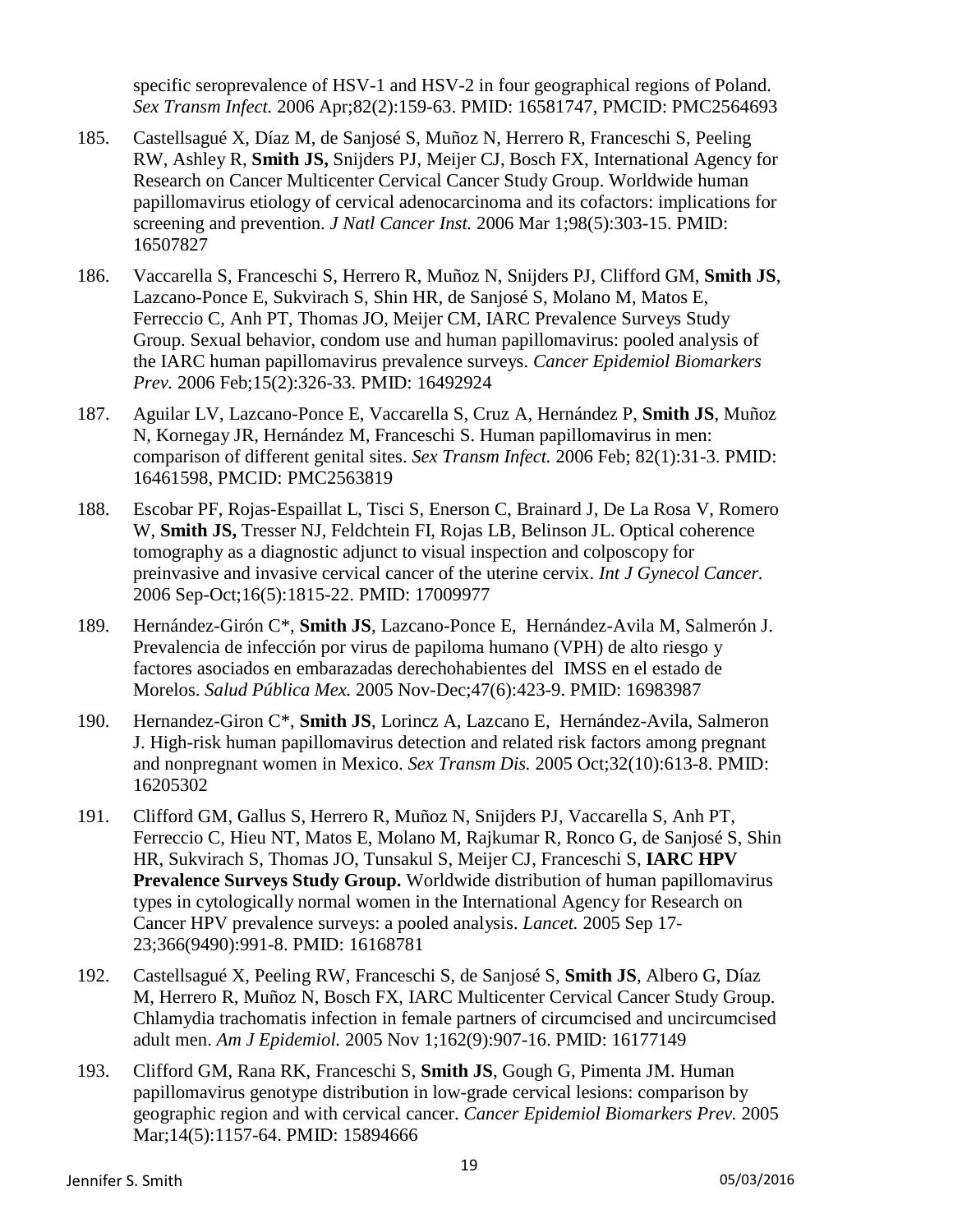- 194. Golijow CD\*, Péreza LO, **Smith JS,** Abba MC. Human papillomavirus DNA detection and typing in male urine samples from a high-risk population from Argentina. *J Virol Methods.* 2005 Mar;124(1-2):217-20. PMID: 15664072
- 195. Golijow CD\*, Abba MC, Mourón SA, Laguens RM, Dulout FN, **Smith JS.** Chlamydia trachomatis and human papillomavirus infections in cervical disease in Argentine women. *Gynecol Oncol.* 2005 Jan;96(1):181-6. PMID: 15589598
- 196. Drain PK\*, **Smith JS**, Hughes JP, Halperin DT, Holmes KK. Correlates of national HIV seroprevalence: an ecologic analysis of 122 developing countries *J Acquir Immune Defic Syndr.* 2004 Apr;35(4):407-20. PMID: 15097158
- 197. **Smith JS**, Bosetti C, Muñoz N, Herrero R, Bosch FX, Eluf-Neto J, Meijer CJ, Van Den Brule AJ, Francheschi S, Peeling RW, IARC multicentric case-control study. Chlamydia trachomatis and invasive cervical cancer: a pooled analysis of the IARC multicentric case-control study. *Int J Cancer.* 2004 Sep 1;111(3):431-9. PMID: 15221973
- 198. Ashley-Morrow R, Nollkamper J, Robinson NJ, Bishop N, **Smith JS.** Performance of focus ELISA tests for herpes simplex virus type 1 (HSV-1) and HSV-2 antibodies among women in ten diverse geographical locations. *Clin Microbiol Infect.* 2004 Jun;10(6):530-6. PMID: 15191381
- 199. Thomas JO, Herrero R Omigbodun AA, Ojemakinde K, Ajayi IO, Fawole A, Oladepo O, **Smith JS**, Arslan A, Muñoz N, Snijders PJ, Meijer CJ, Franceschi S. Prevalence of papillomavirus infection in women in Ibadan, Nigeria: a population-based study. *Br J Cancer.* 2004 Feb;90(3):638-45. PMID: 14760378, PMCID: PMC2409602
- 200. Vineis P, Alavanja, Buffler P, Fontham E, Franceschi S, Gao YT, Gupta PC, Hackshaw A, Matos E, Samet J, Sitas F, **Smith JS**, Stayner L, Straif K, Thun MJ, Wichmann HE, Wu AH, Zaridze D, Peto R, Doll R. Tobacco and cancer: recent epidemiological evidence. *J Natl Cancer Inst.* 2004 Jan 21;96(2):99-106. PMID: 14734699
- 201. Plummer M, Herrero R, Franceschi S, Meijer CJ, Snijders P, Bosch FX, de Sanjosé S, Muñoz N, **IARC Multi-centre Cervical Cancer Study Group.** Smoking and cervical cancer: pooled analysis of the IARC multi-centric case-control study. *Cancer Causes Control.* 2003 Nov;14(9):805-14. PMID: 14682438
- 202. Rodriguez AC, Castle PE, **Smith JS**, Bratti C, Hildesheim A, Schiffman M, Viscidi R, Burk RD, Ashley RL, Castellsagué X, Herrero R. A population based study of herpes simplex virus 2 seroprevalence in rural Costa Rica. *Sex Transm Infect.* 2003 Dec;79(6):460-5. PMID: 14663121, PMCID: PMC1744764
- 203. Altieri A, Franceschi S, Ferlay J, **Smith JS**, La Vecchia C. Epidemiology and aetiology of gestational trophoblastic diseases. *Lancet Oncol.* 2003 Nov;4(11):670-82. PMID: 14602247
- 204. Conde-González CJ, Lazcano-Ponce E, Hernández-Girón C, Juárez-Figueroa L, **Smith JS**, Hernández-Avila M. Seroprevalencia de la infección por el virus herpes simplex tipo 2 en tres grupos poblacionales de la Ciudad de Mexico. *Salud Publica Mex.* 2003;45(Suppl 5):S608-16. PMID: 14974271
- 205. **Smith JS**, Green J, Berrington de Gonzalez A, Appleby P, Peto J, Plummer M, Franceschi S, Beral V. Cervical cancer and use of hormonal contraceptives: a systematic review. *Lancet.* 2003 Apr 5;36(9364):1159-67. PMID: 12686037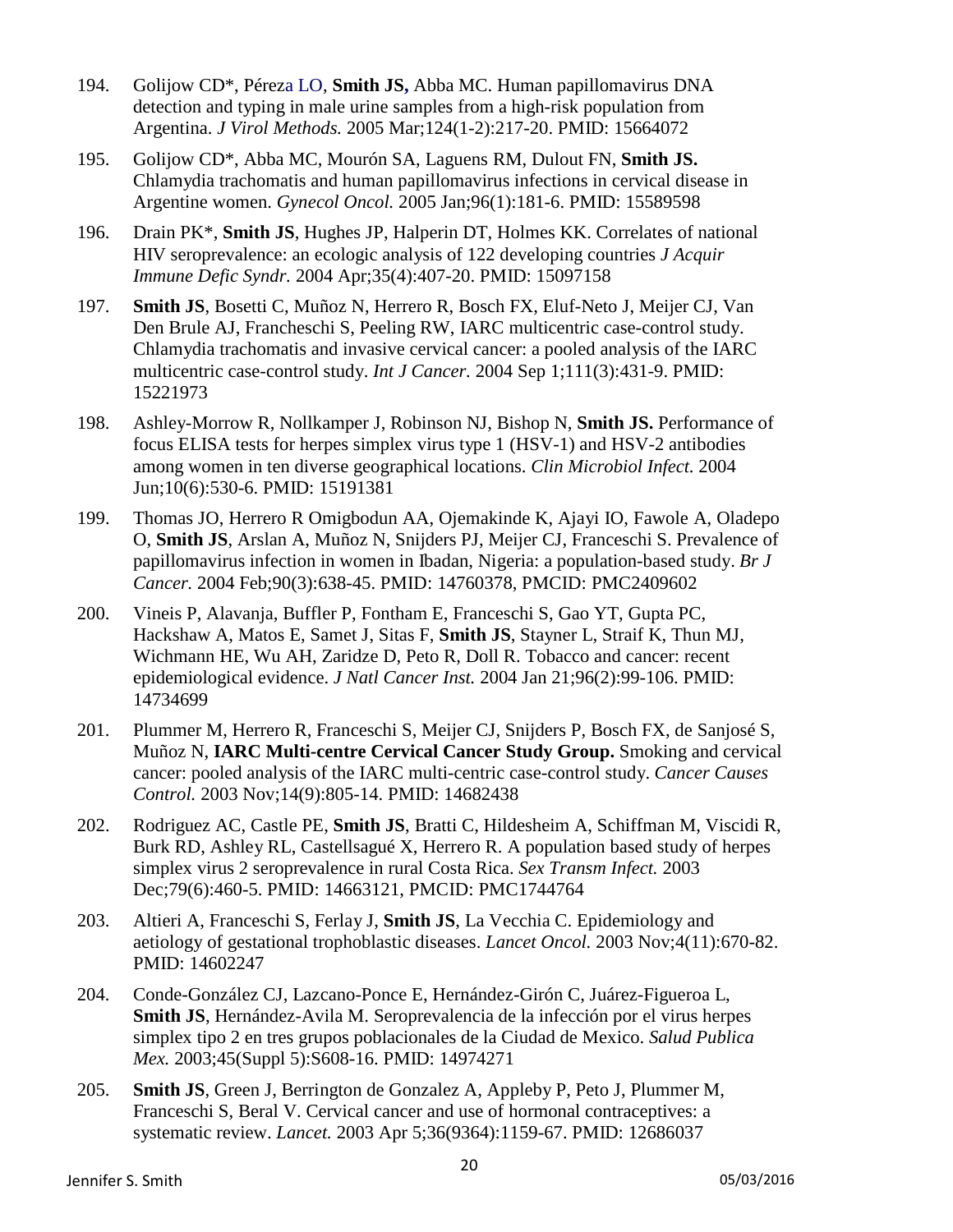- 206. Green J, Berrington de Gonzalez A, **Smith JS**, Franceschi S, Appleby P, Plummer M, Beral V. Human papillomavirus infection and use of oral contraceptives. *Br J Cancer.* 2003 Jun 2;88(1):1713-20. PMID: 12771986, PMCID: PMC2377143
- 207. Clifford GM, **Smith JS**, Aguado T, Franceschi S. Comparison of HPV type distribution in high-grade cervical lesions and cervical cancer: a meta-analysis. *Br J Cancer.* 2003 Jul 7;89(1):101-5. PMID: 12838308, PMCID: PMC2394204
- 208. Sukvirach S, **Smith JS,** Tunsakul S, Muñoz N, Kesararat V, Opasatian O, Chichareon S, Kaenploy V, Ashley R, Meijer CJ, Snijders PJ, Coursaget P, Franceschi S, Herrero R. Population-based human papillomavirus prevalence in Lampang and Songkla, Thailand. *J Infect Dis.* 2003 Apr 15;187(8):1246-56. PMID: 12696004
- 209. Pham TH, Nguyen TH, Herrero R, Vaccarella S, **Smith JS**, Nguyen Thuy TT, Nguyen HN, Nguyen BD, Ashley R, Snijders PJ, Meijer CJ, Muñoz N, Parkin DM, Franceschi S. Human papillomavirus infection among women in South and North Vietnam. *Int J Cancer.* 2003 Mar 20;104(2):213-20. PMID: 12569577
- 210. Clifford GM, **Smith JS,** Plummer M, Muñoz N, Franceschi S. Human papillomavirus types in invasive cervical cancer worldwide: a meta-analysis. *Br J Cancer.* 2003 Jan 13;88(1):63-73. PMID: 12556961, PMCID: PMC2376782
- 211. Shin HR, Lee DH, Herrero R, **Smith JS**, Vaccarella S, Hong SH, Jung KY, Kim HH, Park UD, Cha HS, Park S, Touzé A, Muñoz N, Snijders PJ, Meijer CJ, Coursaget P, Francheschi S. Prevalence of human papillomavirus infection in women in Busan, South Korea. *Int J Cancer.* 2003 Jan 20;103(3):413-21. PMID: 12471626
- 212. Muñoz N, Bosch FX, de Sanjosé S, Herrero R, Castellsagué X, Shah KV, Snijders PJ, Meijer CJ, **International Agency for Research on Cancer Multicenter Cervical Cancer Study Group.** Epidemiologic classification of human papillomavirus types associated with cervical cancer. *N Engl J Med.* 2003 Feb 6;348(6):518-27. PMID: 12571259
- 213. **Smith JS**, Herrero R, Bosetti C, Muñoz N, Bosch FX, Eluf-Neto J, Castellsague X, Meijer CJ, Van den Brule AJ, Franceschi S, Ashley R, IARC Multicentric Cervical Cancer Study Group. Herpes simplex virus-2 as a human papillomavirus cofactor in the etiology of invasive cervical cancer. *J Natl Cancer Inst.* 2002 Nov 6;94(21):1604- 13. PMID: 12419786
- 214. **Smith JS,** Robinson NJ. Age-specific prevalence of infection with herpes simplex virus types 2 and 1: a global review *J Infect Dis* 2002; 186 (Suppl 1): S3-28. PMID: 12353183
- 215. **Smith JS**, Muñoz N, Herrero R, Eluf-Neto J, Ngelangel C, Francheschi S, Bosch FX, Walboomers JM, Peeling RW. Evidence for Chlamydia trachomatis as a human papillomavirus cofactor in the etiology of invasive cervical cancer in Brazil and the Philippines. *J Infect Dis.* 2002 Feb 1;185(3):324-31. PMID: 11807714
- 216. Muñoz N, Franceschi S, Bosetti C, Moreno V, Herrero R, **Smith JS**, Shah KV, Meijer CJ, Bosch FX, International Agency for Research on Cancer Multicentric Cervical Cancer Study Group. Role of parity and human papillomavirus in cervical cancer: the IARC multicentric case-control study. *Lancet.* 2002 Mar 30; 359(9312):1093-101. PMID: 11943256
- 217. Castellsagué X, Bosch FX, Muñoz N, Meijer CJ, Shah KV, de Sanjosé S, Eluf- Neto J, Ngelangel C, Chichareon S, **Smith JS**, Herrero R, Moreno V, Franceschi S,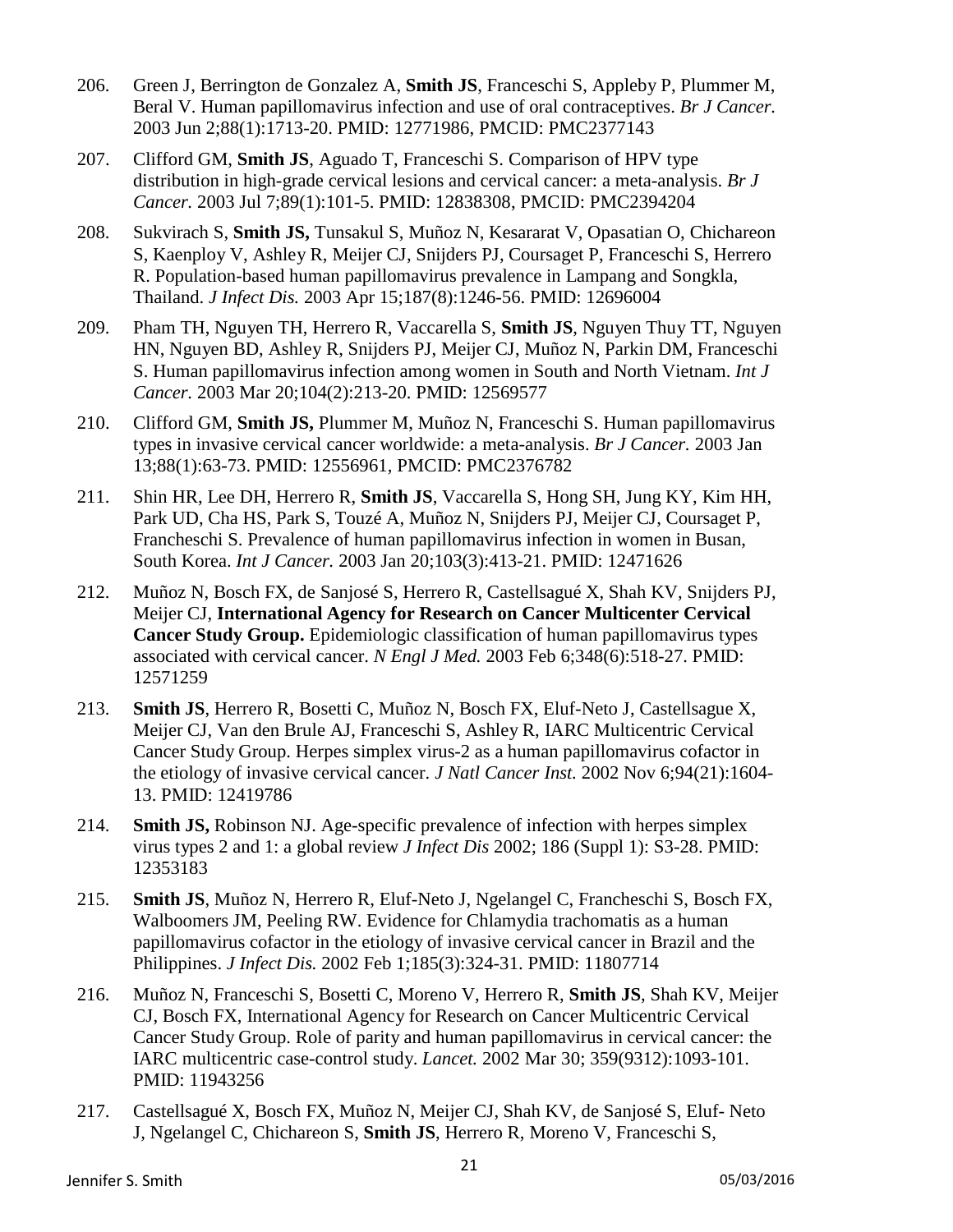International Agency for Research on Cancer Multicentric Cervical Cancer Study Group. Male circumcision, penile human papillomavirus infection, and cervical cancer in female partners. *N Eng J Med.* 2002 Apr 11;346(15):1105-12. PMID: 11948269

- 218. Franceschi S, Castellsagué X, Dal Maso L, **Smith JS**, Plummer M, Ngelangel C, Chichareon S, Eluf-Neto J, Shah KV, Snijders PJ, Meijer CJ, Bosch FX, Muñoz N. Prevalence and determinants of human papillomavirus genital infection in men. *Br J Cancer* 2002; 86: 705-11. PMID: 11875730, PMCID: PMC2375316
- 219. Moreno V, Bosch FX, Muñoz N, Meijer CJ, Shah KV, Walboomers JM, Herrero R, Franceschi S; **International Agency for Research on Cancer Multicentric Cervical Cancer Study Group.** Effect of oral contraceptives on risk of cervical cancer in women with human papillomavirus infection: the IARC multicentric case-control study *Lancet* 2002; 359: 1085-92 PMID: 11943255
- 220. **Smith JS**, Muñoz N, Franceschi S, Eluf-Neto J, Herrero R, Peeling RW. Letter concerning Anttila et al. Chlamydia trachomatis and cervical squamous cell carcinoma *JAMA* 2001; 285 (13): 1704-6 doi:10.1001/jama.285.13.1703 PMID: 11277820
- 221. Lazcano-Ponce E, **Smith JS**, Muñoz N, Conde-Glez CJ, Juárez-Figueroa L, Cruz A, Hernández M. High prevalence of antibodies to herpes simplex virus type 2 among middle-aged women in Mexico City, Mexico: a population-based study *Sex Transm Dis* 2001; 28: 270-6. PMID: 11354265
- 222. **Smith JS**, Herrero R, Erles K, Grimm D, Muñoz N, Bosch FX, Tafur L, Shah KV, Schlehofer JR. Adeno-associated virus seropositivity and HPV-induced cervical cancer in Spain and Colombia *Int J Cancer* 2001; 94: 520-6. PMID: 11745438
- 223. **Smith JS**, Herrero R, Muñoz N, Eluf-Neto J, Ngelangel C, Ashley RL, Bosch FX. Prevalence and risk factors for herpes simplex virus type 2 infection among middleage women in Brazil and the Philippines *Sex Transm Dis* 2001; 28: 187-94. PMID: 11318248
- 224. Rolón PA, **Smith JS**, Muñoz N, Klug SJ, Herrero R, Bosch X, Llamosas F, Meijer CJ, Walboomers JM. Human papillomavirus infection and invasive cervical cancer in Paraguay *Int J Cancer* 2000; 85: 469-91. PMID: 10699919
- 225. **Smith JS**, Nalagoda F, Wawer MJ, Serwadda D, Sewankambo N, Konde-Lule J, Lutalo T, Li C, Gray RH. Education attainment as a predictor of HIV risk in rural Uganda: results from a population-based study *Int J STD AIDS* 1999; 10: 452-9. PMID: 10454180

## *Non-Refereed Publications*

- 1. Curtis K, Bright T, and **Smith JS**, editors Recommendations for updating practices in contraceptive use: Results from a technical meeting. *Volume 1: Combined oral contraceptives, progestin-only injectables, NORPLANT(R) implants, and copperbearing intrauterine devices.* Technical Guidance Working Group, U.S. Cooperating Agency Working Group, November 1994
- 2. **Smith JS**. *Maternal and child health care: An inquiry of infant weaning practices and the knowledge, attitudes, and practices of contraception in Awing, Cameroon.*  Office de la Recherche Scientifique et Technique d'Outre-Mer. Paris, July 1992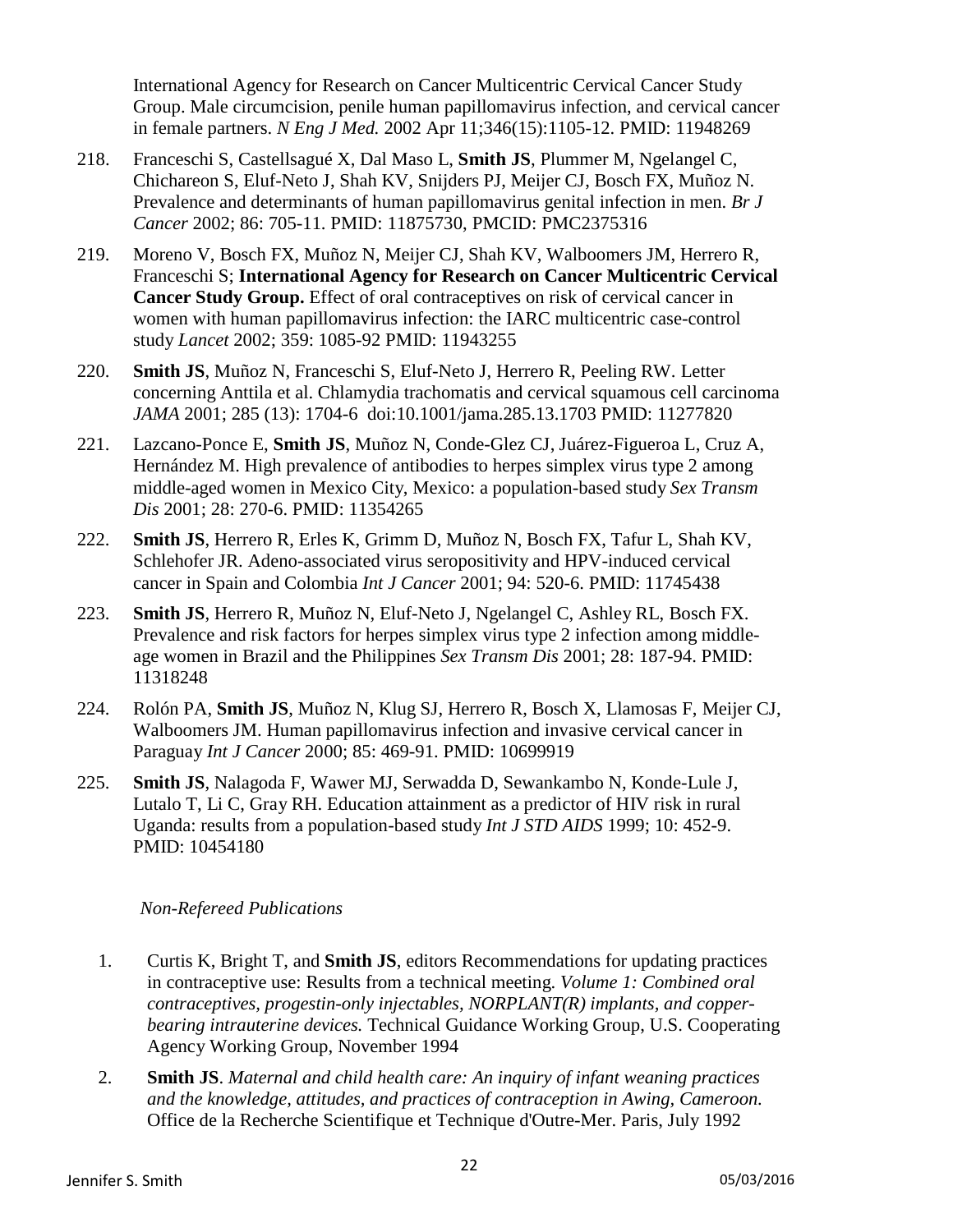## *Submitted for Publication*

- 1. Wheeler BS<sup>\*</sup>, Rositch AF<sup>±</sup>, **Smith JS**. Worldwide incidence of human papillomavirus infection in women: a systematic review and meta-analysis. 2015 submission. *International Journal of Epidemiology.* (29 pages). Under revisions.
- 2. Hunter K Holt\*, Li Zhang, Fang Hui Zhao, Shangying Hu,Lian Xue Zhao, Xun Zhang, Qin Jing Pan, Wen Hua Zhang, Jennifer S Smith,You-Lin Qiao, Evaluation of multiple primary and combination screening strategies in postmenopausal women for detection of cervical cancer in developing countries, *Int J Cancer* (13 pages).

## *Published Abstracts*

\*Indicates student collaboration

- 1. Busola Sanusi, Sara B Smith, Jenny S. Myers, Beth Meadows, Yinghao Pan, and **Jennifer S. Smith**. Overcoming Barriers To Adolescent Vaccination: Champions' Perspective. Poster Presentation. Eurogin 2016 Conference, June 15 - 18, 2016, Salzburg, Austria.
- 2. Des Marais AC, Shapiro L, Brewer NT, Barclay L, **Smith JS.** Dissemination of at-home selfcollection for HPV testing: Improving access to cervical cancer screening among underscreened Latina women. Oral presentation. 143rd Annual Meeting and Expo of the American Public Health Association; Oct 31-Nov 3, 2015; Chicago, IL.
- 3. Des Marais AC, Shapiro L, Barclay L, **Smith JS**. Assessing self-collection for HPV testing in a high-risk Latina population. International Papillomavirus Congress; Poster presentation. September 17-21, 2015; Lisbon, Portugal.
- 4. Islam JY± , Gruber JF, Lockhart A\*, Kunwar M, Wilson S, Oh EY, Smith SB, **Smith JS**. Opportunities and challenges associated with administering HPV and other adolescent vaccinations within pharmacies. Poster Presentation. 30th International Papillomavirus Conference; September 17-21, 2015; Lisbon, Portugal. .
- 5. Dizon AM\*, Di Bona V, Smith SB, Levitz LG, Ramos S, Morgan K, Kim CJ, Richter K, de Sanjose S, **Smith JS**. Adolescent providers' knowledge of human papillomavirus vaccination recommendations in five countries. Poster Presentation. 30th International Papillomavirus Conference; Lisbon, Portugal; September 17-21, 2015.
- 6. Vielot NA± , Smith SB, Zimet G, McDonald MA, Ramos S, Morgan K, Kim CJ, Richter K, Peris M, Whaley KJ, **Smith JS**. Acceptance of multipurpose HPV vaccines among providers and mothers of adolescent girls: A mixed-methods study in five countries. Poster Presentation. 30th International Papillomavirus Conference; September 17-21, 2015; Lisbon, Portugal.
- 7. Sanusi B\*, **Smith JS**, Swarts A, Faesen M, Levin S, Goeieman B, Ramotshela S, Rakhombe N, Williamson AL, Michelow P, Omar T, Hudgens M and Firnhaber C. A randomized trial comparing cervical dysplasia treatment modalities in HIV-seropositive women from Johannesburg, South Africa. Oral Presentation. HPV2015 30th International Papillomavirus Conference; September 17 - 21, 2015; Lisbon, Portugal.
- 8. Moore KR<sup>±</sup> , Cole SR, Dittmer DP, Schoenbach VJ, **Smith JS**, Baird DD. Self-Reported Reproductive Tract Infections and Ultrasound Diagnosed Uterine Fibroids: Poster Presentation. Triangle Consortium for Reproductive Biology 24<sup>th</sup> Annual Meeting; March 14, 2015; Research Triangle Park, NC.
- 9. Moore KR<sup>±</sup> , Cole SR, Dittmer DP, Schoenbach VJ, **Smith JS**, Baird DD. Self-Reported Reproductive Tract Infections and Ultrasound Diagnosed Uterine Fibroids: Poster Presentation, Society for Epidemiologic Research  $48<sup>th</sup>$  Annual Meeting; June 16-19th, 2015;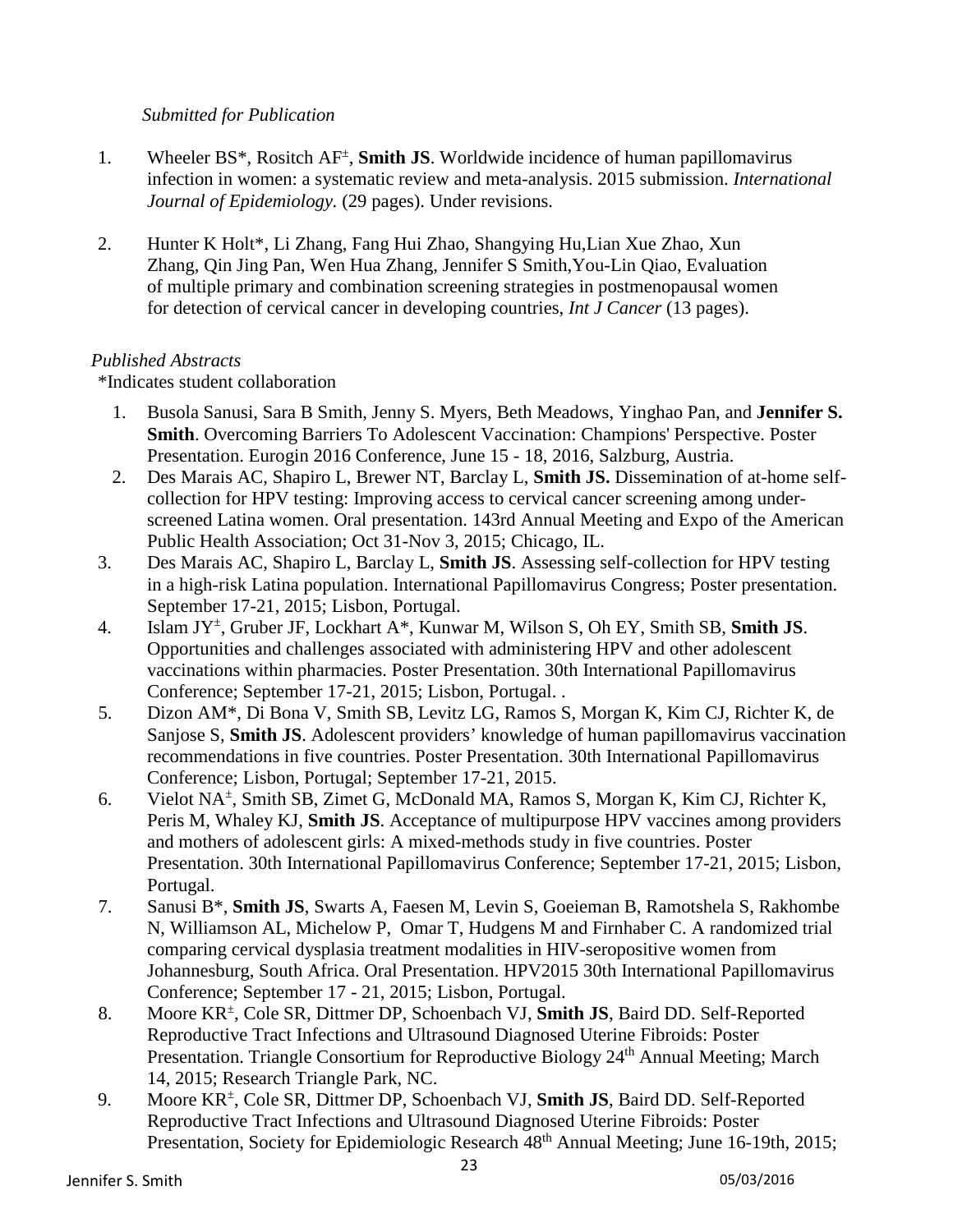Denver, Colorado. **Accepted**.

- 10. Moore KR<sup>±</sup> , Cole SR, Dittmer DP, Schoenbach VJ, **Smith JS**, Baird DD. Self-Reported Reproductive Tract Infections and Ultrasound Diagnosed Uterine Fibroids: Poster Presentation, Society for Pediatric and Perinatal Epidemiologic Research 28<sup>th</sup> Annual Meeting; June 15-16th, 2015; Denver, Colorado. **Accepted**.
- 11. Des Marais AC, Shapiro L, Brewer NT, Barclay L **Smith JS**. Dissemination of at-home selfcollection for HPV testing: Improving access to cervical cancer screening among underscreened Latina women. 143rd Annual Meeting and Expo of the American Public Health Association; October 31-November 3, 2015; Chicago, IL. Submitted.
- 12. Vielot N± , Hudgens MG, Mugo N, Kwatampora J, Chitwa M, Gakure H, Kimani J, **Smith J.** Infection with C.trachomatis increases high-risk human papillomavirus infection duration among female sex worker in Kenya. Oral presentation. EUROGIN 2015 International Multidisciplinary Congress; February 4-7, 2015; Seville, Spain.
- 13. Smith SB, Landi SN, Ramos S, Morgan K, Kim CJ, Richter K, de Sanjose S, Butera N, Senkemago V, **Smith JS**. Preference for 2- compared to 3-dose HPV vaccine in a global sample of adolescent vaccine providers. Oral presentation. Eurogin conference; February 4 - 7, 2015; Sevilla, Spain.
- 14. Manguro GO, Mochache VO, Adala LA, Deya RW, Mandaliya K, McClelland RS, **Smith JS**. Feasiblity of self-collection and dry specimen storage for HPV mRNA testing to detect cervical lesions in high-risk women, oral presentation, Eurogin conference, Sevilla, Spain, February 4-7, 2015.
- 15. Ting J<sup>±</sup>, **Smith JS**, Myers ER. Cost-effectiveness of HPV DNA versus HPV mRNA testing under current United States guidelines for cervical cancer screening, poster presentation, Eurogin conference, Sevilla, Spain, February 4-7, 2015.
- 16. Islam JY± , Smith SB, Ramos S, Morgan K, Kim CJ, Richter K, Tuser MP, **Smith JS**. Provider insight into strategies to increase HPV vaccine uptake: a multi-site study. Poster Presentation. Eurogin; February 4 - 7, 2015; Sevilla, Spain.
- 17. Reiter PL\*, Brewer NT, Gilkey MB, Katz ML, Paskett ED, **Smith JS**. HPV vaccination among Hispanic females in the United States: results from the National Immunization Survey-Teen. Poster to be presented at the American Public Health Association Annual Meeting; November 2014; New Orleans, LA.
- 18. Shen GC\*, **Smith JS**, Qiao YL, Kang LN, Xie K, Liu GG. High striker: An examination of public hospital reform in China. Third Global Symposium on Health Systems Research; September 30-October 3, 2014; Cape Town, South Africa.
- 19. Senkomago V± , Ting J, Mugo N, Kwatampora J, Hill C, **Smith JS**. HPV-RNA Screening with Physician- and Self- Collected Samples and Co-testing with Cytology for Detection of Cervical Lesions over 24 Months in Female Sex Workers in Kenya. International Papillomavirus (IPV) Conference; August 21-25 2014; Seattle, WA.
- 20. Senkomago V<sup>±</sup>, Backes DM, Hudgens MG, Poole C, Meshnick SR, Kawango A, Moses S, Meijer CJLM, Hesselink AT, Schlecht NF, Bailey RC, Snijders PJF, **Smith JS**. HPV16 and 18 Penile Viral Load and Subsequent HPV Clearance in Uncircumcised Kenyan Men. International Papillomavirus (IPV) Conference; August 21-25 2014; Seattle, WA.
- 21. Senkomago V<sup>±</sup>, Des Marais A, Rahangdale L, Nunez ER, Muniz-Fernandez A, Vibat CR, **Smith JS**. A Comparison of Urine Collection Times for the Detection of High-Risk HPV Infection in Women. International Papillomavirus (IPV) Conference; August 21-25 2014; Seattle, WA.
- 22. Johnson D, Bhatta MP, Aryal S, **Smith JS**, Kempf M-C, Broker T, Vermund S, Chamot E, Lhaki P, Shrestha S. Risk Factors Associated with Testing Positive for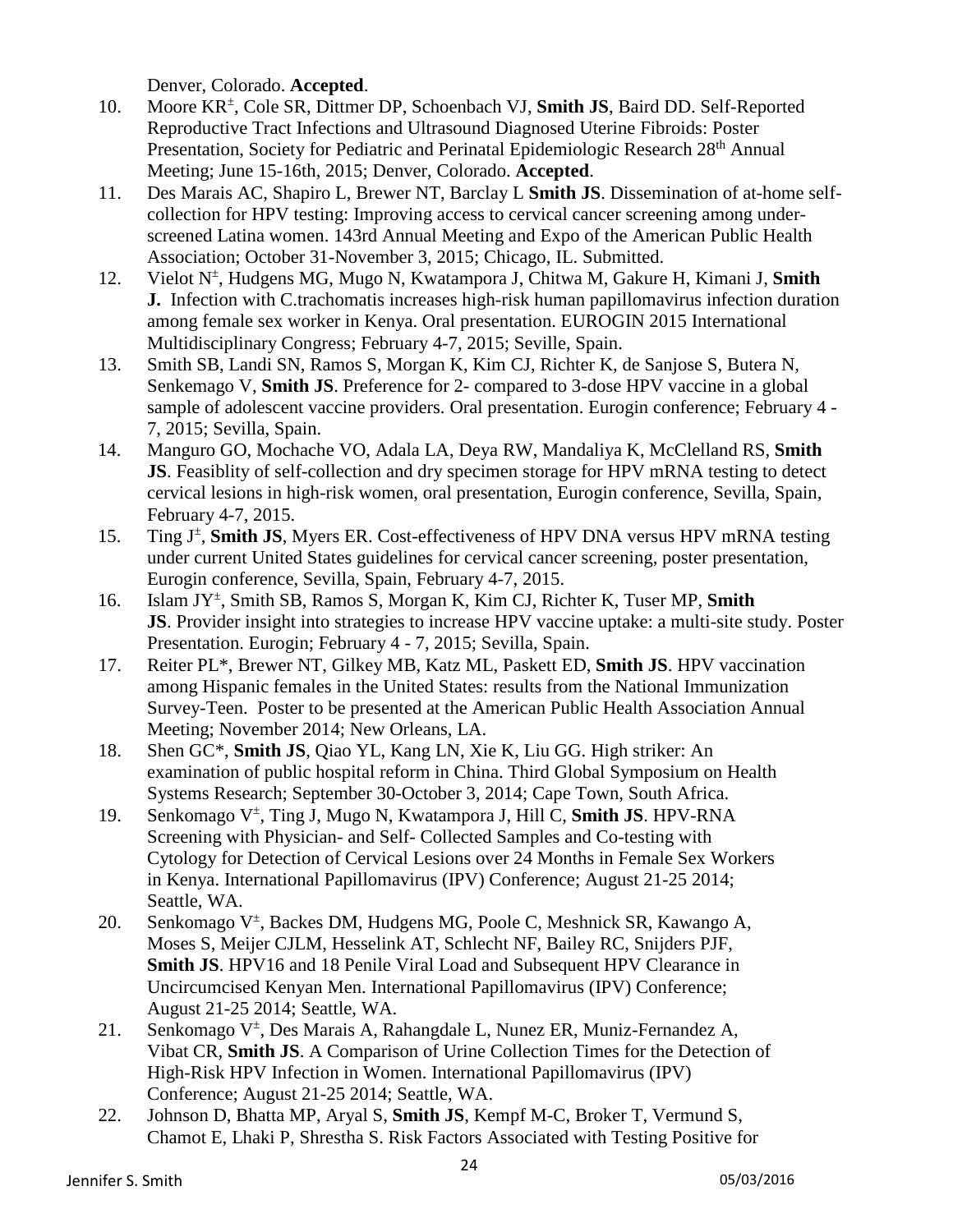High-risk HPV and Increasing Cervical Cytology Severity. International Papillomavirus (IPV) Conference; August 21-25 2014; Seattle, WA.

- 23. Zhang H, Senkomago V<sup>±</sup>, Min Y<sup>\*</sup>, Chen W, Qiao Y, Smith JS. High-risk HPV Prevalence and Screening for the Detection of Cervical Lesions in HIV-Positive Women in Yunnan Province, China. International Papillomavirus (IPV) Conference; August 21-25 2014; Seattle, WA.
- 24. Cameron JE, Rositch AF, Gilliland A, Senkomago V, Mugo N, Hagensee ME, **Smith JS**. Cervical HPV, Epstein-Barr Virus, and abnormal cytology in highrisk women from Nairobi, Kenya. International Papillomavirus (IPV) Conference; August 21-25 2014. Seattle, WA.
- 25. Hsieh E\*, Wang Q, Zhang RZ, Li J, Fraenkel L, Bradley EH, **Smith JS**, Qiao YL, Zhou CW, Zhang P. Risk and Prevalence of Vertebral Fractures Among Breast Cancer Survivors in China. Consortium of Universities for Global Health 5th Annual Meeting; May 10-12, 2014; Washington, D.C.
- 26. **Smith JS** and Senkomago V<sup>±</sup>. Addressing Issues of Screening and Treatment of HIV-Infected Women in Resource Limited Settings. Asia-Oceania Research Organization in Genital Infection and Neoplasia (AOGIN) Conference; April 25-27, 2014; Beijing, China.
- 27. Goeieman B, Firnhaber C, Michelow P, Swarts A, **Smith JS**, Wilkin T. Prevalence of Anal Dysplasia in HIV- infected Women from Johannesburg South Africa, Poster

presentation at The 21<sup>st</sup> Conference for Retroviruses and Opportunistic Infections (CROI), 2014; March 3-6 2014; Boston, Massachusetts, USA.

- 28. Des Marais AC, Brewer NT, Knight S, **Smith JS.** Perceived advantages and disadvantages of self-collection for HPV testing among underscreened, medically underserved women. International Papillomavirus Congress; August 21-25, 2014; Seattle, WA.
- 29. Des Marais AC, Senkomago V, Brewer NT, Barclay L, Hobbs MM, **Smith JS**. Home-based self-collection for the detection of sexually transmitted infections in high-risk women in North Carolina. Oral presentation. 2014 CDC STD Prevention Conference; June 9-12, 2014; Atlanta, GA.
- 30. Des Marais AC, Brewer NT, Barclay L, Brooks XR, **Smith JS.** Demographic differences in uptake of a mailed self-collection device for oncogenic HPV mRNA laboratory testing. Oral presentation. International Papillomavirus Congress; August 21-25, 2014; Seattle, WA.
- 31. Williams I\*, Des Marais AC, Jolly D, **Smith JS**. Trust in the accuracy of HPV selfcollection by age, race, and educational level. Annual Biomedical Research Conference for Minority Students; November 2013; Nashville, TN.
- 32. Ting J<sup>±</sup>, Mugo N, Kwatampora J, Hill C, Chitwa M, Patel S, Gakure H, KIimani J, and **Smith JS**. HPV infection and cervical lesions over 18 months in physician and self- collected specimens in female sex workers, Kenya. Oral presentation. Eurogin meeting; November 3-6, 2013; Florence, Italy.
- 33. Des Marais AC, Brewer NT, Perez-Heydrich C, Pfaff A, Williams I, Johnson M, Brooks XR, Smith SB, Barclay L, **Smith JS**. Mailed self-sampling intervention project among underscreened women in the United States. Oral presentation. Eurogin; November 3-6, 2013; Florence, Italy.
- 34. Des Marais AC, Brewer NT, Perez-Heydrich C, Brooks XR, Pfaff A, Smith SB, Barclay L, **Smith JS**. Evaluation of a mailed self-collection device for oncogenic HPV mRNA laboratory testing in under-screened women in the United States. Poster presentation. 29th Annual Clinical Virology Symposium; April 2013;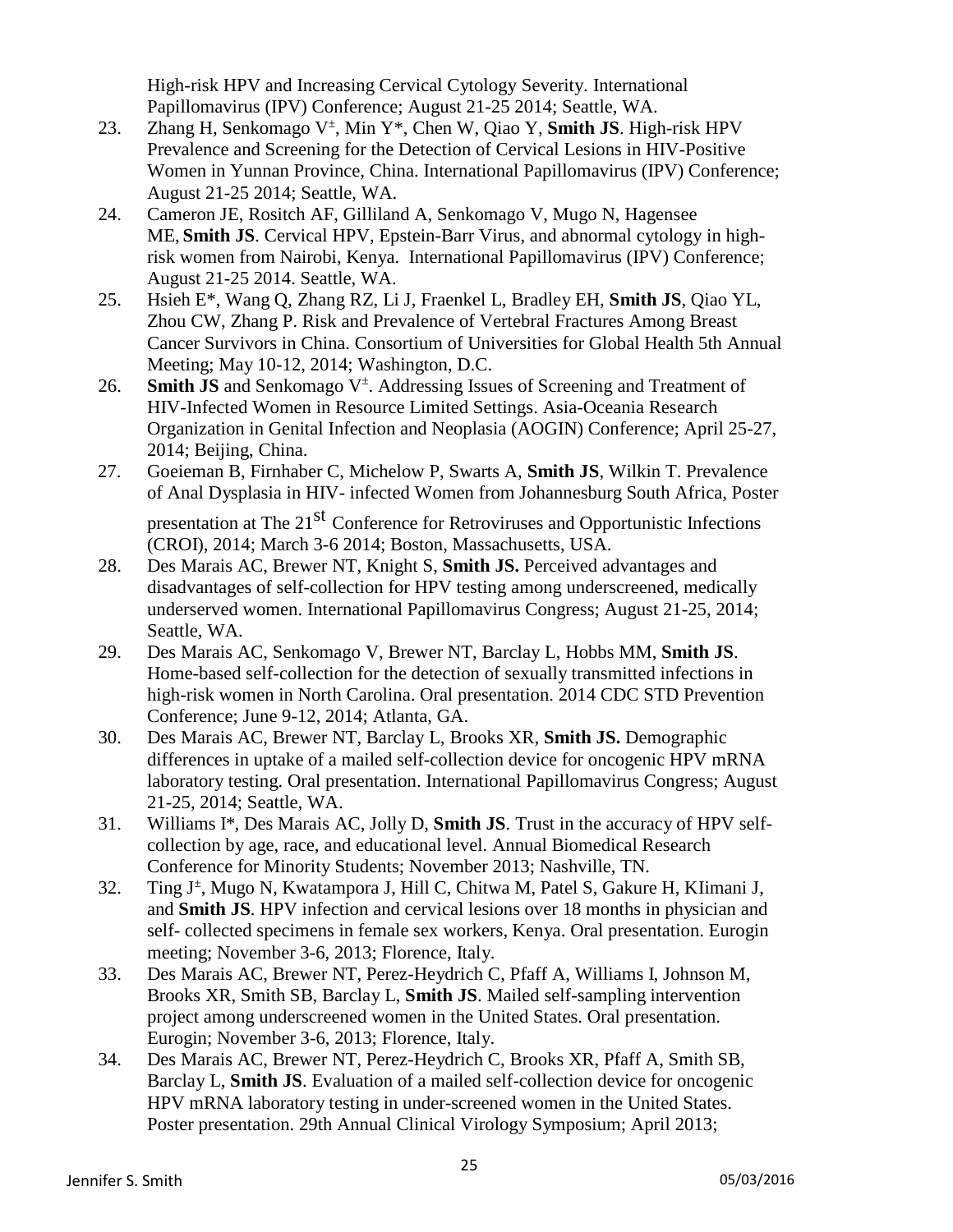Daytona, Florida.

- 35. Des Marais AC, Brewer NT, Perez-Heydrich C, Pfaff A, Williams I, Johnson M, Brooks XR, Smith SB, Barclay L, **Smith JS**. Evaluation of a mailed self-collection device to screen for high-risk HPV infection in under-screened women in North Carolina. Oral presentation. American Public Health Association; November 2-6, 2013; Boston, MA.
- 36. Gomih A<sup>±</sup>, Mugo N, Ting J, Kwatampora J, Hill C, Chitwa M, Patel S, Gakure H, Kimani J, **Smith JS**. Risk factors for Mycoplasma genitalium among female sex workers in Nairobi, Kenya, Poster Presentation. STI & AIDS World Congress 2013 (Joint Meeting of the  $20^{th}$  ISSTDR and  $14^{th}$  IUSTI Meeting); July 14-17, 2013;

Vienna, Austria.

- 37. Chang IJ\*, Zhao Y-Q, Zhao F-H, Hu S-Y, **Smith JS**, Qiao Y-L. Surface distribution frequency and severity of cervical intraepithelial neoplasia in Chinese women, submitted to Eurogin; November 3-6, 2013; Florence, Italy.
- 38. Ludema C\*, Cole SR, Poole C, **Smith JS,** Schoenbach VJ, Wilhelmus KR. Association between unprotected UV exposure and ocular herpes simplex virus (HSV) recurrence. 46th Annual Society for Epidemiologic Research Meeting. Abstract 529-S. June 2013; Boston, MA.
- 39. Williams I\*, Des Marais AC, Jolly D, **Smith JS**. Trust in the accuracy of HPV selfcollection by age, race, and educational level. Fayetteville State University Student Research Conference; April 2013; Fayetteville, NC.
- 40. Gilkey MB, Galbraith KV, **Smith JS**, Brewer NT. Racial disparities in knowledge and attitudes related to HPV self-testing among women at risk for cervical cancer. Talk accepted for presentation at the 2013 Annual Meeting of the American Society of Preventive Oncology; March 2013; Memphis, TN.
- 41. Brooks XR, Des Marais AC, Pfaff A, Qi Z, Brewer NT, **Smith JS**. Maximizing recruitment of under-screening, uninsured women to cervical cancer studies. International Papillomavirus Congress 2012; November 30-December 6, 2012; San Juan, Puerto Rico.
- 42. Sudenga SL, Rositch AF, Otieno WA, **Smith JS**. Factors influencing cervical cancer risk perception among women of reproductive age in Kenya. International Papillomavirus Congress; November 30-December 6, 2012; San Juan, Puerto Rico.
- 43. Backes DM<sup>+</sup>, Hudgens MG, Fokar A, Agot K, Opiyo F, Maclean I, Moses S, Meijer CJLM, Bailey RC, Snijders PJF, **Smith JS**. Incidence and clearance of penile HPV infection among recently circumcised Kenyan men. International Papillomavirus Congress; November 30-December 6, 2012; San Juan, Puerto Rico.
- 44. Backes DM<sup>+</sup>, Hudgens MG, Chakraborty H, Agot K, Opiyo F, Maclean I, Moses S, Meijer CJLM, Bailey RC, Snijders PJF, **Smith JS**. Risk factors of HPV incidence and clearance among Kenyan men. International Papillomavirus Congress; November 30- December 6, 2012; San Juan, Puerto Rico.
- 45. Des Marais AC, Brewer NT, Brooks XR, Pfaff A, Smith SB, Barclay L, **Smith JS**. Evaluation of a mailed self-collection device for oncogenic HPV mRNA laboratory testing in under-screened women in the United States. International Papillomavirus Congress; November 30-December 6, 2012; San Juan, Puerto Rico.
- 46. Ting J<sup>±</sup> , **Smith JS**, Mugo N, Kwatampora J, Chitwa M, Patel S, Gakure H, Kimani J, Myers ER. Impact of uncertainty in relative test performance between cytology, physician-, and self-collected high-risk HPV mRNA testing on estimated screening efficiency in Kenya: a simulation. International Papillomavirus Congress; November 30- Dec 6, 2012; San Juan, Puerto Rico.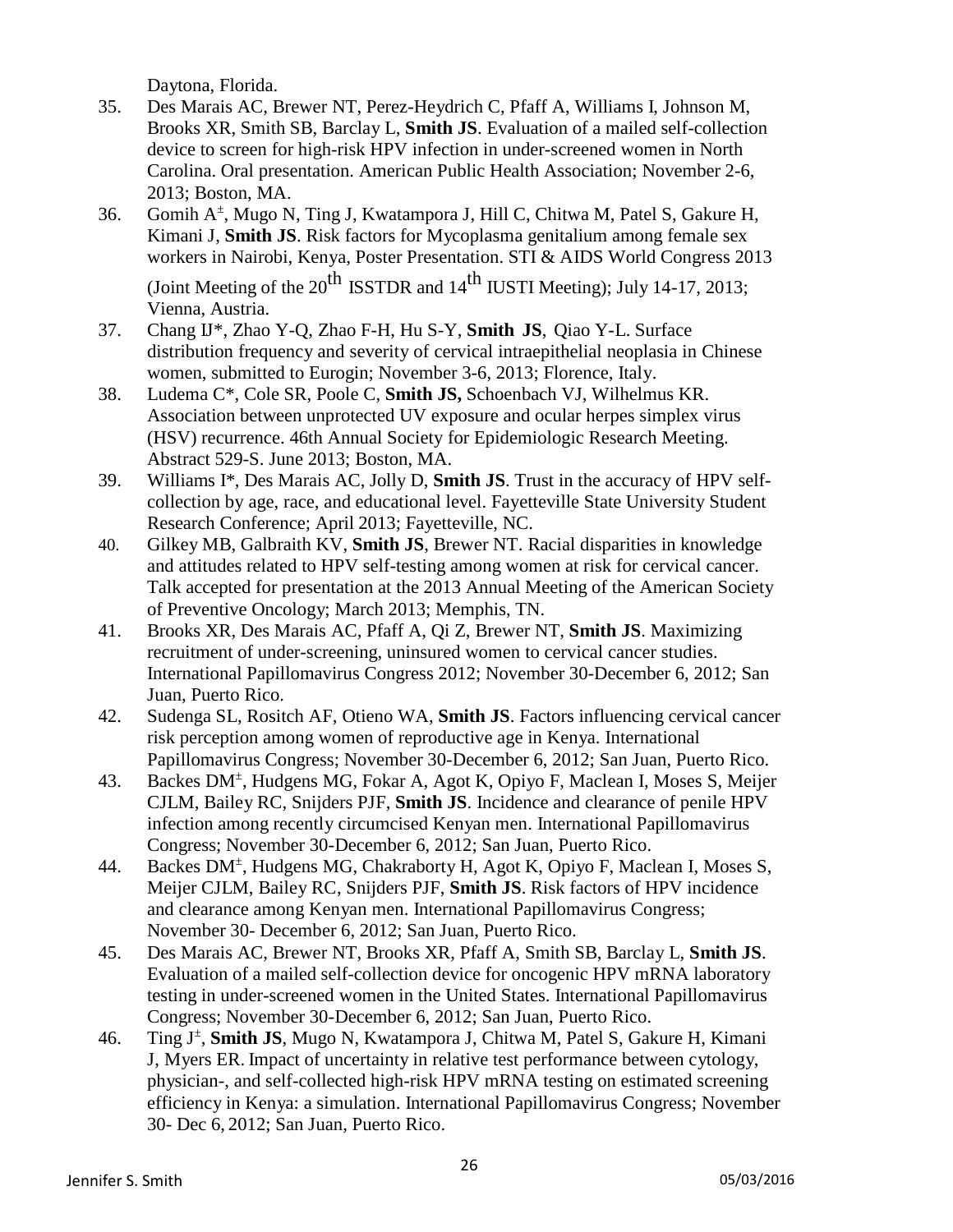- 47. Offutt-Powell TN± , Rositch AF, Taylor SM, Soeters HM, **Smith JS**. The incidence of human papillomavirus following treatment for cervical neoplasia: a systematic review. International Papillomavirus Congress, November 30-December 6, 2012, San Juan, Puerto Rico.
- 48. Cooper JA, Rositch AF± , Guthrie BL, Bosire R, Choi R, Kiarie J, Farquhar C, **Smith JS**. HPV and high-grade lesions in HIV-seropositive women from HIV-discordant couples. International Papillomavirus Congress; November 30-December 6, 2012; San Juan, Puerto Rico.
- 49. **Smith JS**, Casey B, Fernandez M, Fouad M, Robinson S, Shedd-Steele R, Simpson R, Vernon S, Zimet G, Brewer NT. Cervical Cancer-Free America: Moving from evidence to action. International Papillomavirus Congress; November 30-December 6, 2012; San Juan, Puerto Rico.
- 50. Senkomago V<sup>±</sup>, Backes DM, Hudgens MG, Agot K, Maclean I, Mfalila C, Moses S, Meijer CJLM, Schlecht NF, Bailey RC, Snijders PJF, and **Smith JS**. Male circumcision reduces the risk of acquisition of high viral load HPV infections in Kenyan Men. International Papillomavirus Congress; November 30-December 6, 2012; San Juan, Puerto Rico.
- 51. Des Marais AC, Brewer NT, Perez-Heydrich C, Rinas A, Kamradt M, Ricchetti K, Murphy K, Smith SB, Richman A\*, Yen-Lieberman B, Barclay L, Belinson JL, **Smith JS**. Mailed HPV self-sampling with Pap smear referral among high-risk women: the My Body, My Test study. American Public Health Association; October 27-31, 2012; San Francisco, CA.
- 52. Stolka K<sup>±</sup>, Ndom P, Hemingway-Foday J; Abassora M, Iriondo-Perez J, Mupang L, Njiki Bikoi J, Miley W, **Smith JS,** Whitby D. Sociodemographic and behavioral risk factors associated with Kaposi's Sarcoma (KS) status and Kaposi's Sarcoma Herpesvirus (KSHV) seropositivity among HIV+ cases and controls in Cameroon. Oral presentation. International Congress on Oncogenic Herpesviruses and Associated Diseases; August 2012; Philadelphia, PA.
- 53. Hong JN, Berggren EK, Campbell SL, **Smith JS**, Rahangdale L. HPV Infection in pregnancy and spontaneous preterm birth. Infectious Disease Society for Obstetrics and Gynecology 39<sup>th</sup> Annual Meeting; August 11, 2012; Whistler, British Columbia, Canada.
- 54. Ting J<sup>±</sup>, **Smith JS**. High-risk human papillomavirus mRNA testing in physician- and self-collected specimens for cervical lesion detection in high-risk women in Kenya. Eurogin; July 8-11, 2012; Prague, Czech Republic.
- 55. Firnhaber C, Mayisela N, Mao L\*, Williams S, Swarts A, Faesen M, Levin S, Michelow P, Omar T, Hudgens MG, Williamson AL, Allan B, Lewis DA, **Smith JS.** Validation of cervical cancer screening methods in HIV positive women from Johannesburg South Africa. Eurogin; July 8-11, 2012; Prague, Czech Republic.
- 56. Chung J\*; Brewer NT, **Smith JS**. Pharmacist vaccination authority of the human papillomavirus vaccine: a state-by-state analysis of the United States of America. Oral presentation. Eurogin; July 2012; Prague, Czech Republic.
- 57. Gaydos CA, Ginocchio CC, Chapin K, **Smith JS**, Aslanzadeh J, Snook J, Hill CS. Risk factors associated with *Trichomonas vaginalis* infection as measured with a nucleic acid amplification test in women in the United States. National STD Prevention Conference, CDC; March 12-15 2012; Minneapolis, MN.
- 58. **Smith JS**, Brewer NT, Rinas A, Kamradt M, Liebman A, Riccetti K, Larson R, Murphy K, Nghiem V, Richman A\*, Zentz S, Yen-Lieberman B, Barclay L, Belinson J. Implementation of HPV self-sampling with Pap smear referral among high-risk women. Oral presentation. 27th International Papillomavirus Conference;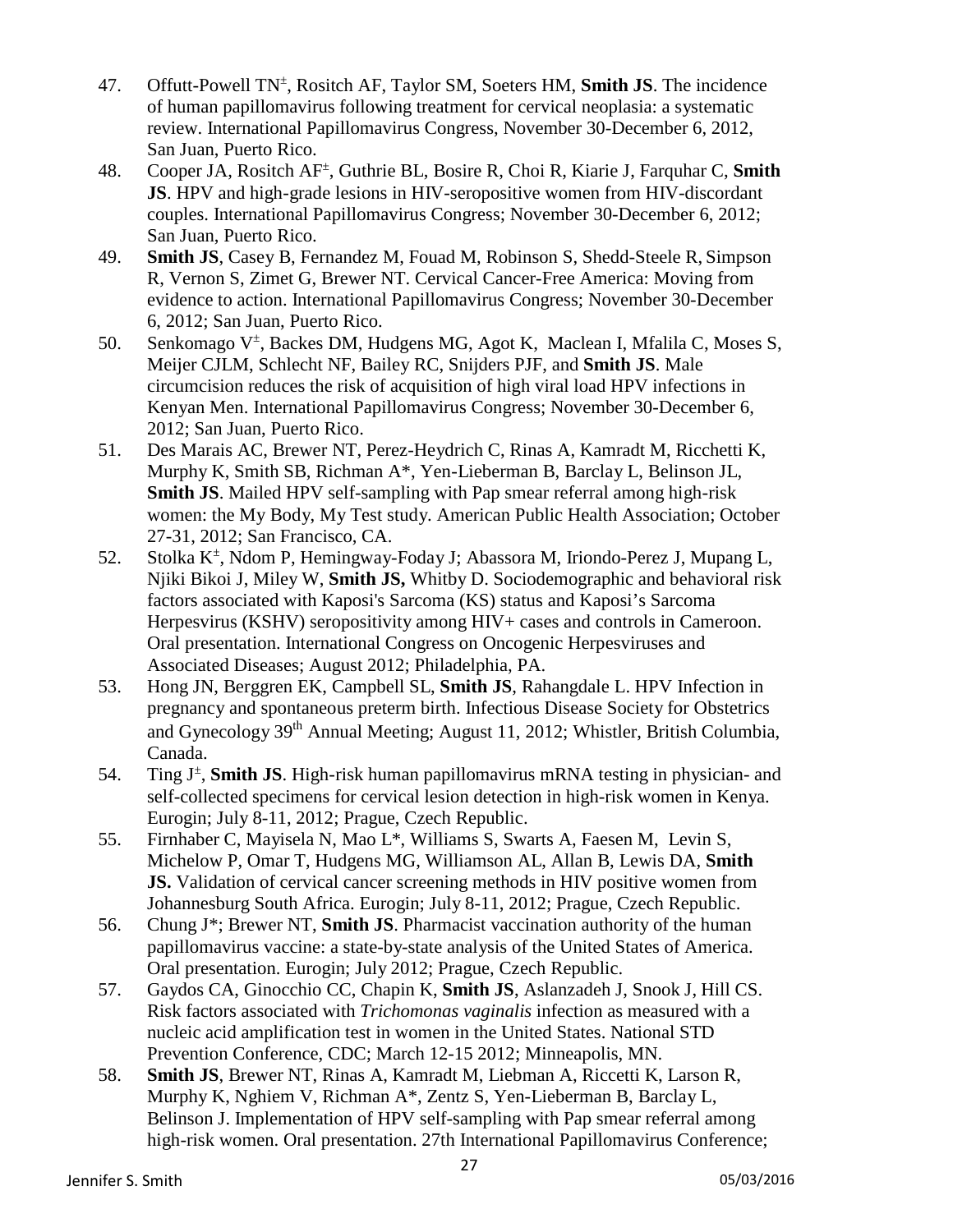September 2011; Berlin, Germany.

- 59. Rositch AF± , Hudgens MG, Backes D, Agot K, Maclean I, Moses S, Snijders PJF, Meijer CJLM, Bailey RC, **Smith JS**. Acquisition of high-risk HPV among men with prevalent HPV infections. 27th International Papillomavirus Conference; September 2011; Berlin, Germany.
- 60. Backes DM<sup>±</sup> , Snijders PJF, Hudgens MG, Bailey RC, Bogaarts M, Agot K, Agungu W, Moses S, Meijer CJLM, **Smith JS**. HPV incidence and risk factors among uncircumcised Kenyan men. 27th International Papillomavirus Conference; September 2011; Berlin, Germany.
- 61. Zhao FH, Lewkowitz AK**\***, Chen F, Lin MJ\*, Hu Sy, Pan QJ, Ma JF, Niyazi M, Li CQ, Li SM, **Smith JS**, Belinson JL, Qiao YL, Castle PE. A pooled analysis of HPV DNA testing performance using self-collected cervicovaginal. specimens as a primary screening test for cervical cancer in rural China. 27th International Papillomavirus Conference; September 2011; Berlin, Germany.
- 62. Ting J<sup>±</sup> , Mugo N, Kwatampora J, Hill C, Schroeder A, Chitwa M, Patel S, Gakure H, Kimani J, **Smith JS**. HPV-mRNA testing of self-collected specimens to detect cervical lesions, Kenya. 27th International Papillomavirus Conference; September 2011; Berlin, Germany.
- 63. Mugo N, Ting J<sup>±</sup>, Kwatampora J, Hill C, Schroeder A, Chitwa M, Patel S, Gakure H, Kimani J, **Smith JS**. Determinants of HPV-mRNA positivity in self- and physician- collected specimens, Kenya. 27th International Papillomavirus Conference; September 2011; Berlin, Germany.
- 64. Stolka KB± , Woelk GB, Ndom P, Hemingway-Foday JJ, Newman JE, **Smith JS**, Iriondo Perez J, Abassora M, Atibu J, Ryder R. Risk factors for Kaposi's Sarcoma(KS) and HHV8 prevalence among HIV+ and HIV- patients in Cameroon. 13th International Workshop on Adverse Drug Reactions and Co-morbidities in HIV; July 2011; Rome, Italy.
- 65. Ginocchio CC, Chapin K, **Smith JS**, Aslanzadeh J, Snook J, Hill CS, Gaydos CA. Prevalence of Trichomonas vaginalis and co-Infection with Chlamydia trachomatis and Neisseria gonorrhoea in the United States as determined by the APTIMA Trichomonas vaginalis Nucleic Acid Amplification Assay. Oral presentation. International Society for Sexually Transmitted Diseases Research; July 2011; Quebec, Canada.
- 66. Kwatampora J, Senkomango V<sup>±</sup>, Mugo N, Ting J<sup>\*</sup>, Chitwa M, Patel S<sup>\*</sup>, Gakure H, Kimani J, **Smith JS.** Self-collection versus physician-collection for the detection of Chlamydia Trachomatis, Gonorrhea, Trichomonas and Mycoplasma Genitalia. Oral presentation. International Society for Sexually Transmitted Diseases Research; July 2011; Quebec, Canada.
- 67. **Smith JS**. Burden of HPV associated precancers and cancers. Oral presentation. Eurogin; May 2011; Lisbon, Portugal.
- 68. **Smith JS**. Prevalence of HPV infection in HIV-seropositive women. Oral presentation. Eurogin; May 2011; Lisbon, Portugal.
- 69. **Smith JS**. HPV infection in men. Oral presentation. Eurogin; May 2011; Lisbon, Portugal.
- 70. Song PI\*, Liang H, Wei WQ, Jiang YQ, **Smith JS**, Qiao YL. The clinical profile of Merkel cell carcinoma in mainland China". Oral presentation. World Congress of Dermatology; May 2011; Seoul, Korea.
- 71. Richman AR\*, Brewer NT, Liebman A, Rinas AC, **Smith JS**. Optimizing human papillomavirus (HPV) self-testing for high risk women. Oral presentation. American Public Health Association 138<sup>th</sup> Annual Conference: November 2010; Denver, CO.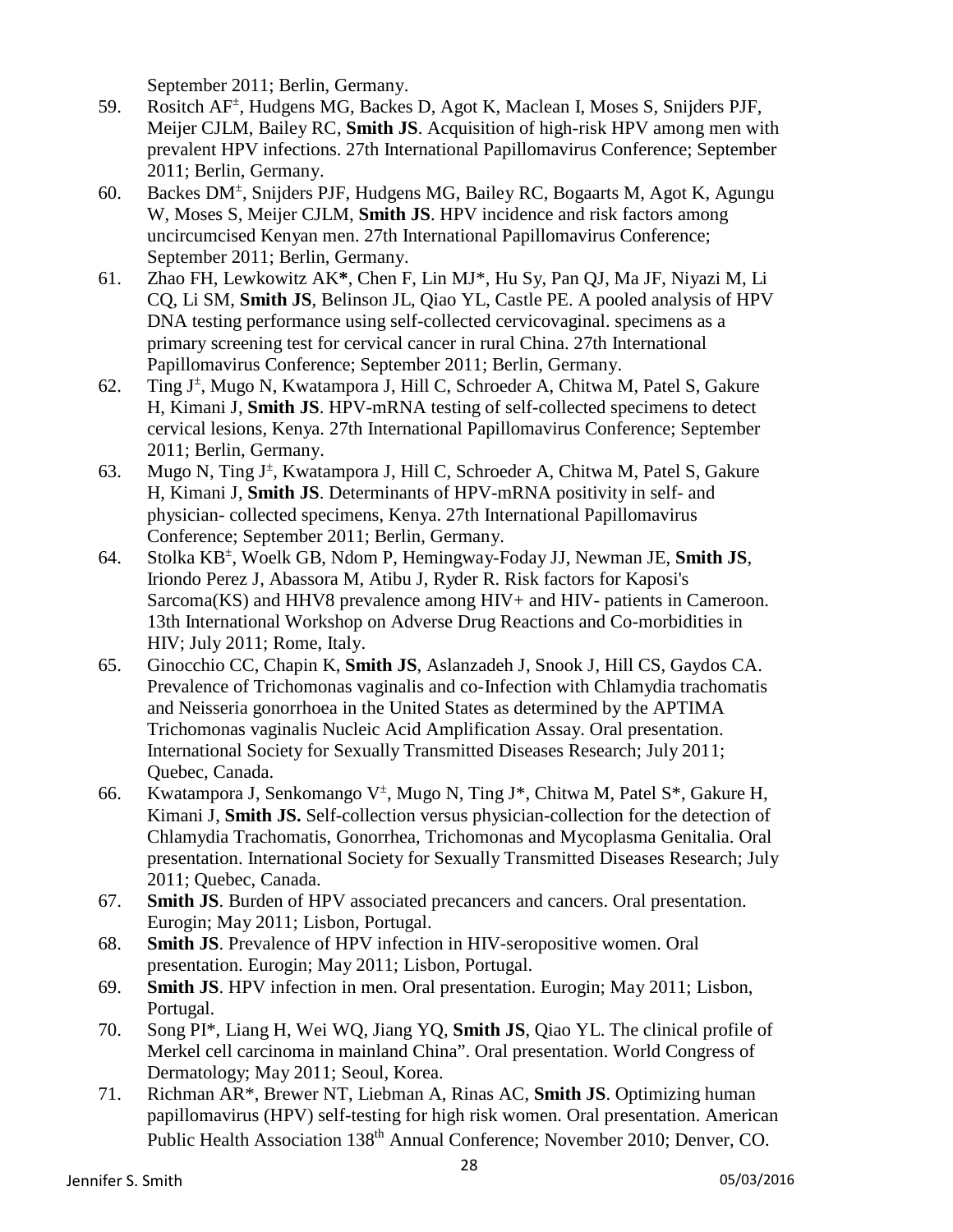- 72. Song PI\*, Liang H, Wei WQ, Jiang YQ, **Smith JS**, Qiao YL. The clinical profile of Merkel cell carcinoma in mainland China. Asian and Pacific American Medical Student's Association National conference; October 2010; Baltimore, MD.
- 73. Cantrell LA, Rossi E, Denslow S, **Smith JS**, Van le L\*. Surrogate opportunities for detection of cervical cancer. Society of Gynecologic Oncology; 2010; Tampa, Florida.
- 74. **Smith JS**, Backes DM, Bailey RC, Moses M, Agot K, Maclean I, Ndinya-Achola JO, Hudgens M, Meijer CJLM, Snijders PJF. The effect of male circumcision on incident and persistent penile HPV infections in men from Kenya. Oral presentation. 26<sup>th</sup> International Papillomavirus Conference; July 2010; Montreal, Canada.
- 75. Wheeler BS\*, Rositch AF, **Smith JS**. Worldwide incidence of human papillomavirus infection in women: a systematic review and meta-analysis.  $26<sup>th</sup>$ International Papillomavirus Conference; July 2010; Montreal, Canada.
- 76. Sanchez DM\*, Layman A, Olshan A, Conway-Dorsey K, **Smith JS**. Prognosis of human papillomavirus (HPV)-positive versus HPV-negative head and neck cancers: a systematic literature review.  $26<sup>th</sup>$  International Papillomavirus Conference: July 2010; Montreal, Canada.
- 77. Monsonego J, Hudgens MG, Zerat L, Zerat JC, Syrjänen K, Halfon P, Ruiz F, **Smith JS**. Evaluation of oncogenic human papillomavirus RNA and DNA tests with liquid-based cytology in primary cervical cancer screening (the FASE study).  $26<sup>th</sup>$ International Papillomavirus Conference; July 2010; Montreal, Canada.
- 78. Lin MJ\*, Ji J\*, Viscidi R, **Smith JS**. Age-specific human papillomavirus antibody prevalence: a global review.  $26<sup>th</sup>$  International Papillomavirus Conference: July 2010; Montreal, Canada.
- 79. Backes DM<sup>+</sup>, Bleeker MCG, Snijders PJF, Bailey RC, Hudgens MG, Agot K, Hayombe J, Moses S, Meijer CJLM, **Smith JS**. Risk factors associated with colposcopy-detected penile lesions in Kenyan men.  $26<sup>th</sup>$  International Papillomavirus Conference; July 2010; Montreal, Canada.
- 80. Patel SJ\*, Mugo NR, Ting J, Cohen C, Nguti R, Kwantampora J, Patnaik P, Kenney DL, Kiviat NB, **Smith JS**. Concurrent infection with multiple high risk human papillomavirus types among female sex workers in Kenya. 26<sup>th</sup> International Papillomavirus Conference; July 2010; Montreal, Canada.
- 81. Rositch AF± , Soh J, Bosire R, Kiarie JN, Farquhar C, **Smith JS**. Male HIV infection and sexual characteristics as risk factors for cervical precancerous lesions among female partners. 26<sup>th</sup> International Papillomavirus Conference; July 2010; Montreal, Canada.
- 82. Mugo NR, Ting J, Patel SJ, Cohen C, Nguti R, Kwantampora J, Patnaik P, Kenney DL, Kiviat NB, **Smith JS**. "Human papillomavirus; cervical neoplasia and impact of HIV-1 infection among female sex workers in Kenya",  $26<sup>th</sup>$  International Papillomavirus Conference; July 2010; Montreal, Canada.
- 83. Firnhaber C, Westreich D, Schulz D, Williams S, Michelow P, Faesen M, Levin S, **Smith JS.** Progression of cervical neoplasia in HIV seropositive women with and without antiretroviral therapy in Johannesburg, South Africa. Oral presentation. 12th International Conference on Malignancies in AIDS and Other Acquired Immunodeficiencies; April 2010; Bethesda, Maryland.
- 84. **Smith JS**, Song P\*, Ting J. The burden of HPV-associated cancers. Oral presentation. Eurogin; February 17-20, 2010; Monte Carlo, Monaco.
- 85. **Smith JS**. HPV in adolescence and young adulthood. Oral presentation. Eurogin; February 17-20, 2010; Monte Carlo, Monaco.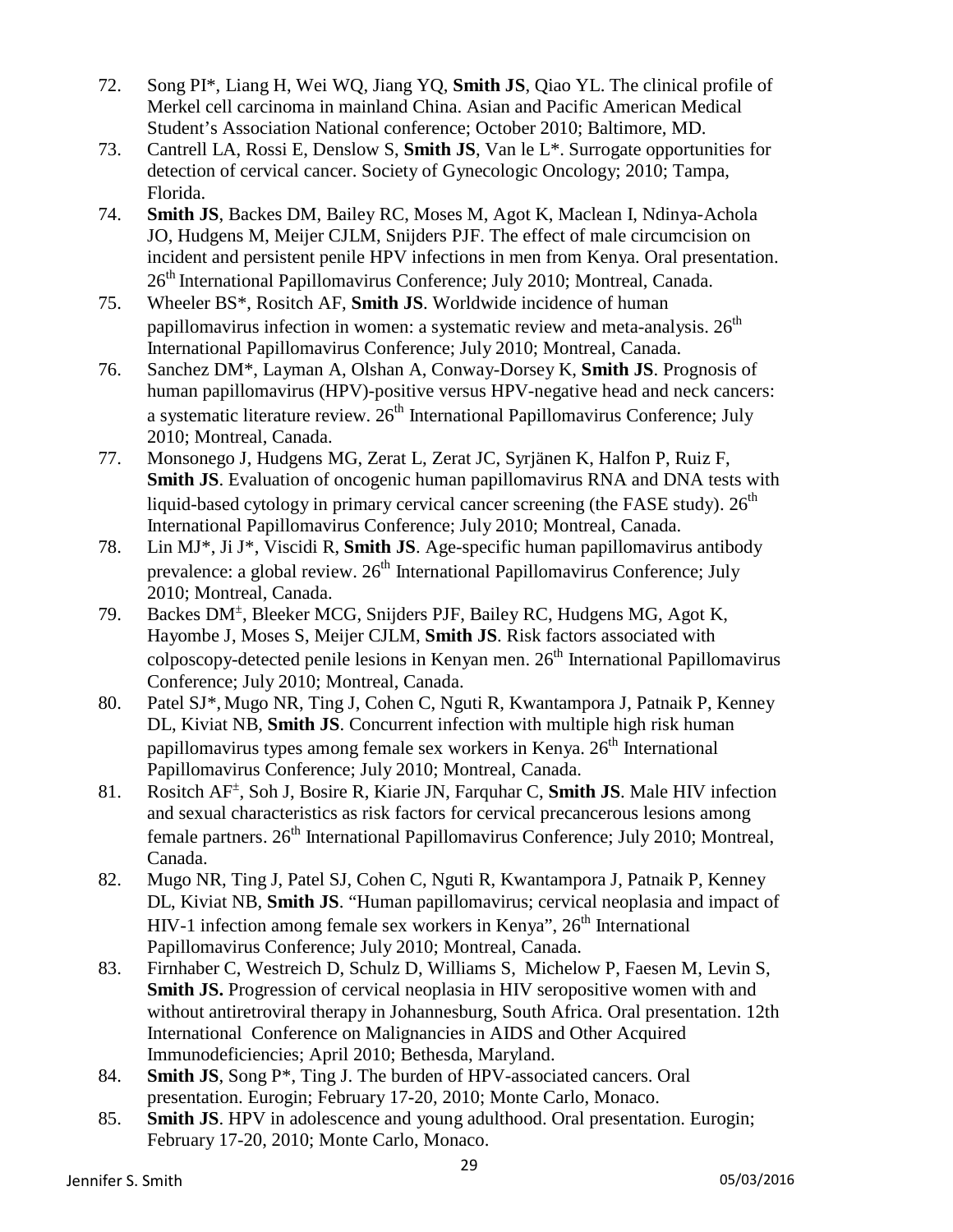- 86. Song P\*, **Smith JS**. The distribution of HPV types in anogenital HPV-associated cancers. Eurogin; February 17-20, 2010; Monte Carlo, Monaco.
- 87. Backes DM<sup>+</sup>, Bleeker MCG, Bailey RC, Hudgens MG, Agot K, Ndinya-Achola JO, Pittchar T, Onyango R, Hogewoning CJA, Maclean IW, Meijer CJLM, Snijders PJF, Moses S, **Smith JS**. Risk factors associated with colposcopy-detected penile lesions in Kenyan men. Oral presentation. University of Nairobi STD/HIV Collaborative Group Annual Meeting; January 25-29, 2010; Nairobi, Kenya.
- 88. Rositch AF± , Soh J, Bosire R, **Smith JS**, Farquhar C. (Couples Against Transmission study) Prevalence and correlates of cervical precancerous lesions among women in HIV- 1 discordant couple relationships in Nairobi, Kenya. Oral presentation. University of Nairobi STD/HIV Collaborative Group Annual Meeting; January 25-29, 2010; Nairobi, Kenya.
- 89. McRee AL\*, Brewer NT, Reiter PL\*, Gottlieb S, **Smith JS.** Development of the Carolina HPV Immunization Attitudes Scale (CHIAS). Oral presentation. American Public Health Association 137<sup>th</sup> Annual Meeting and Exposition: Women's Caucus: November 2009; Philadelphia, PA.
- 90. Reiter PL\*, Brewer NT, **Smith JS**, McRee AL, Gottlieb S. How much will it hurt? HPV vaccine side effects compared to other adolescent vaccines. Oral presentation. The American Public Health Association 137<sup>th</sup> Annual Meeting and Exposition: Women's Caucus; November 2009; Philadelphia, PA.
- 91. McRee AL\*, Brewer NT, Reiter PL\*, Gottlieb S, **Smith JS.** Mother-daughter communication about HPV vaccination. American Public Health Association 137<sup>th</sup> Annual Meeting and Exposition: Population, Family Planning, and Reproductive Health Section; November 2009; Philadelphia, PA.
- 92. Reiter PL\*, Brewer NT, McRee AL, **Smith JS.** Acceptability of HPV vaccine among gay and bisexual men. American Public Health Association 139<sup>th</sup> Annual Meeting and Exposition: Lesbian, Gay, Bisexual, and Transgender Caucus of Public Health Workers; November 2009; Philadelphia, PA.
- 93. Brewer NT, Gottlieb S, Reiter PL\*, McRee AL, Liddon N, Markowitz L, **Smith JS**. Longitudinal predictors of HPV vaccine uptake. Oral presentation. American Public Health Association 137<sup>th</sup> Annual Meeting and Exposition: Women's Caucus; November 2009; Philadelphia, PA.
- 94. **Smith JS**, Brewer NT, Chang Y\*, Guerry S, Pettigrew EM, Liddon N, Markowitz L, Gottlieb SL. Acceptability of school requirements for human papillomavirus vaccine. Oral presentation. American Public Health Association 137<sup>th</sup> Annual Meeting and Exposition: Women's Caucus; November 2009; Philadelphia, PA.
- 95. Gilbert PA\*, Brewer NT, Reiter PL\*, **Smith JS**. HPV vaccine acceptability in heterosexual and gay/bisexual men. American Public Health Association 139th Annual Meeting and Exposition: Lesbian, Gay, Bisexual, and Transgender Caucus of Public Health Workers; November 2009; Philadelphia, PA.
- 96. Ng T\*, McRee AL, Reiter PL\*, **Smith JS**, Brewer NT. Men's beliefs about HPVrelated disease. American Public Health Association 139<sup>th</sup> Annual Meeting and Exposition: Lesbian, Gay, Bisexual, and Transgender Caucus of Public Health Workers; November 2009; Philadelphia, PA.
- 97. **Smith JS**, Moses S, Hudgens MG, Parker CB, Agot K, Maclean I, Ndinya-Achola JO, Snijders PJF, Meijer CJLM, Bailey RC. Risk of HIV acquisition among men with and without human papillomavirus infection in Kisumu, Kenya. Presented as late breaker. 5th International AIDS Society Conference on HIV Pathogenesis, Treatment and Prevention; July 19-22 2009; Capetown, South Africa.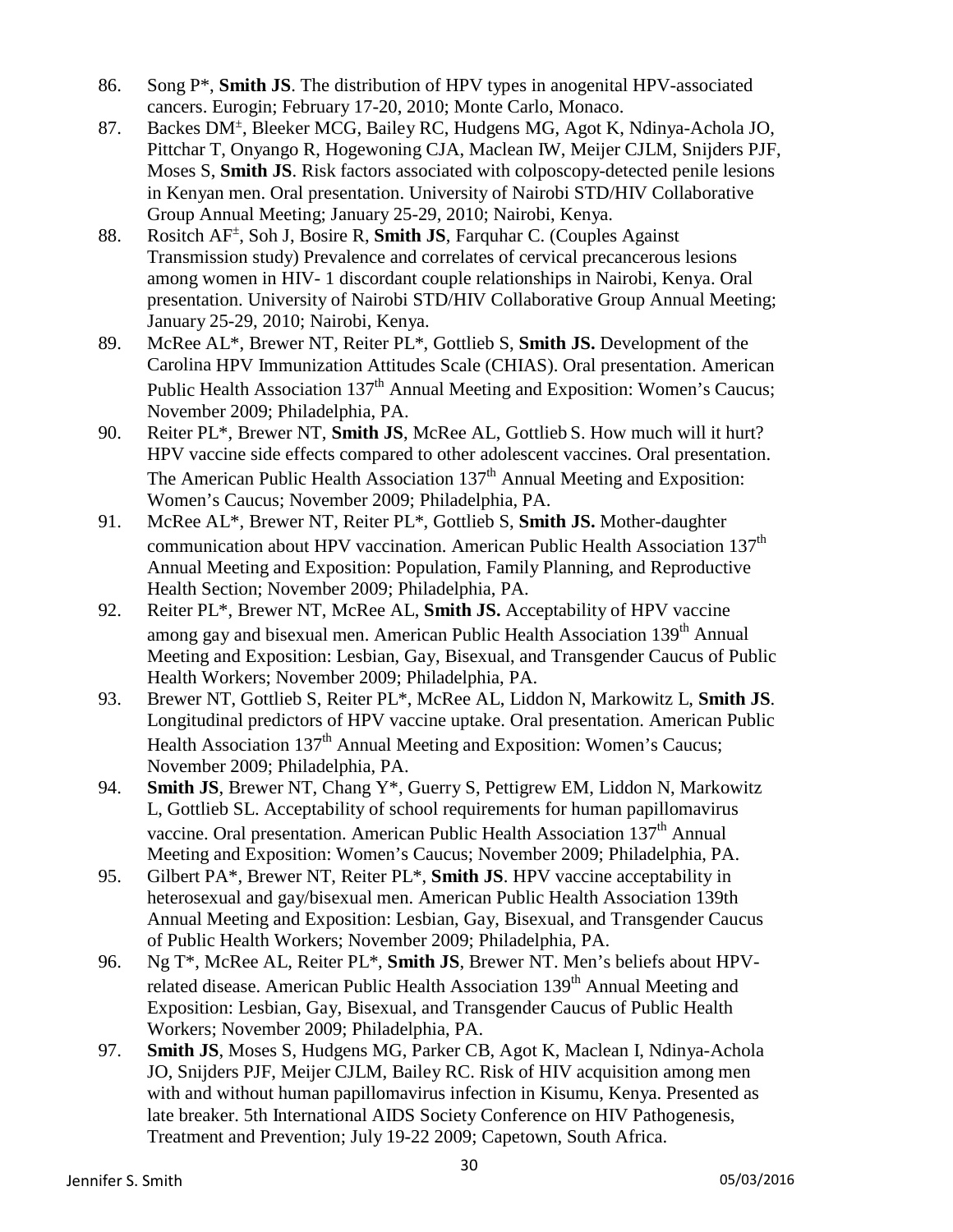- 98. Atashili J\*, Adimora AA, Ndumbe PM, Ikomey GM, Myers E, Eron J, **Smith JS**, Miller WC. High prevalence of cervical squamous intraepithelial lesions in women on antiretroviral therapy in Cameroon: is targeted screening feasible? 5th International AIDS Society Conference on HIV Pathogenesis, Treatment and Prevention; July 19-22 2009; Capetown, South Africa.
- 99. PJF, Meijer CJLM, Bailey RC, **Smith JS**. Risk of HIV acquisition among men with and without human papillomavirus infection in Kisumu, Kenya. Oral presentation. International Society for Sexually Transmitted Diseases Research; June 2009; London, England.
- 100. **Smith JS**, Belinson JL, JiJ\*, Hu S, Chen W, Esser M, Taddeo FJ, PretoriusRG, Qiao YL. Population-based Human Papillomavirus 16/18/6/11 DNA and Seropositivity in Chinese Women. 25<sup>th</sup> International Papillomavirus Conference; May 2009; Malmő, Sweden.
- 101. Hu S\*, **Smith JS**, Chen W, JiJ\*, Pretorius RG, Esser M, Taddeo FJ, Belinson JL, Qiao YL. HPV16/18 high in precancer, low in normal cytology in China.  $25<sup>th</sup>$ International Papillomavirus Conference; May 2009; Malmő, Sweden.
- 102. Ji J \* , Wang H, Chen W, Hu S, Esser M, Velicher C, Belinson JL, Pretorius RG, **Smith JS**, Qiao YL. Population-based seroprevalence of human papillomavirus in Chinese women. Oral presentation.  $25<sup>th</sup>$  International Papillomavirus Conference; May 2009; Malmő, Sweden.
- 103. Ji J\*, Chang Y\*, **Smith JS**. Age-specific prevalence of human papillomavirus DNA and antibody: systematic review. 25<sup>th</sup> International Papillomavirus Conference; May 2009; Malmő, Sweden.
- 104. Backes DM<sup>+</sup>, Bleeker MCG, Snijders PJF, Bailey RC, Hudgens MG, Agot K, Ndinya- Achola JO, T. Pittchar, Onyango R, Hogewoning CJA, Maclean IW, Moses S, Meijer CJLM, **Smith JS.** Prevalence of colposcopy-detected penile lesions in Kenyan men. 25<sup>th</sup> International Papillomavirus Conference; May 2009; Malmö, Sweden.
- 105. Ting J<sup>±</sup> , Kruzikas DT, **Smith JS**. Age-specific prevalence of precancerous lesions on the cervix: a global review. Oral presentation.  $25<sup>th</sup>$  International Papillomavirus Conference; May 2009; Malmö, Sweden.
- 106. Pretorius RG, Qiao YL, Belinson JL, Hu S, Wang H, Li J, **Smith JS**, Burchette RJ. Type-specific human papillomavirus (HPV) stratified by endocervical and vaginal self- test HR-HPV by Hybrid Capture 2<sup>®</sup> (HC-2). Oral presentation.  $25<sup>th</sup>$ International Papillomavirus Conference; May 2009; Malmö, Sweden.
- 107. Belinson JL, Qiao YL, Pretorius RG, Hu S, Wang H, Li J, **Smith JS**, Burchette RJ. Prevalence of type-specific human papillomavirus (HPV) in the endocervix, upper vagina, lower vagina, perineum, and vaginal self-test.  $25<sup>th</sup>$  International Papillomavirus Conference; May 2009; Malmö, Sweden.
- 108. Reiter PL\*, Brewer NT, Gottlieb S, McRee AL\*, **Smith JS**. Caregiver health beliefs and HPV vaccine uptake of adolescent girls: racial and rural/urban differences. Society of Behavioral Medicine Annual Meeting; April 22-25, 2009; Montreal, Quebec.
- 109. McRee AL\*, Brewer NT, **Smith JS**, Reiter PL\*, Gottlieb S. Development of a scale to assess caregiver attitudes about HPV vaccination. Society of Behavioral Medicine Annual Meeting; April 22-25, 2009; Montreal, Quebec.
- 110. Atashili J\*, Adimora AA, Ndumbe PM, Ikomey GM, **Smith JS**, Miller WC. High prevalence of cervical squamous intra-epithelial lesions in HIV-positive women in Cameroon. Women's Health Research Day; April 2009; Chapel Hill, North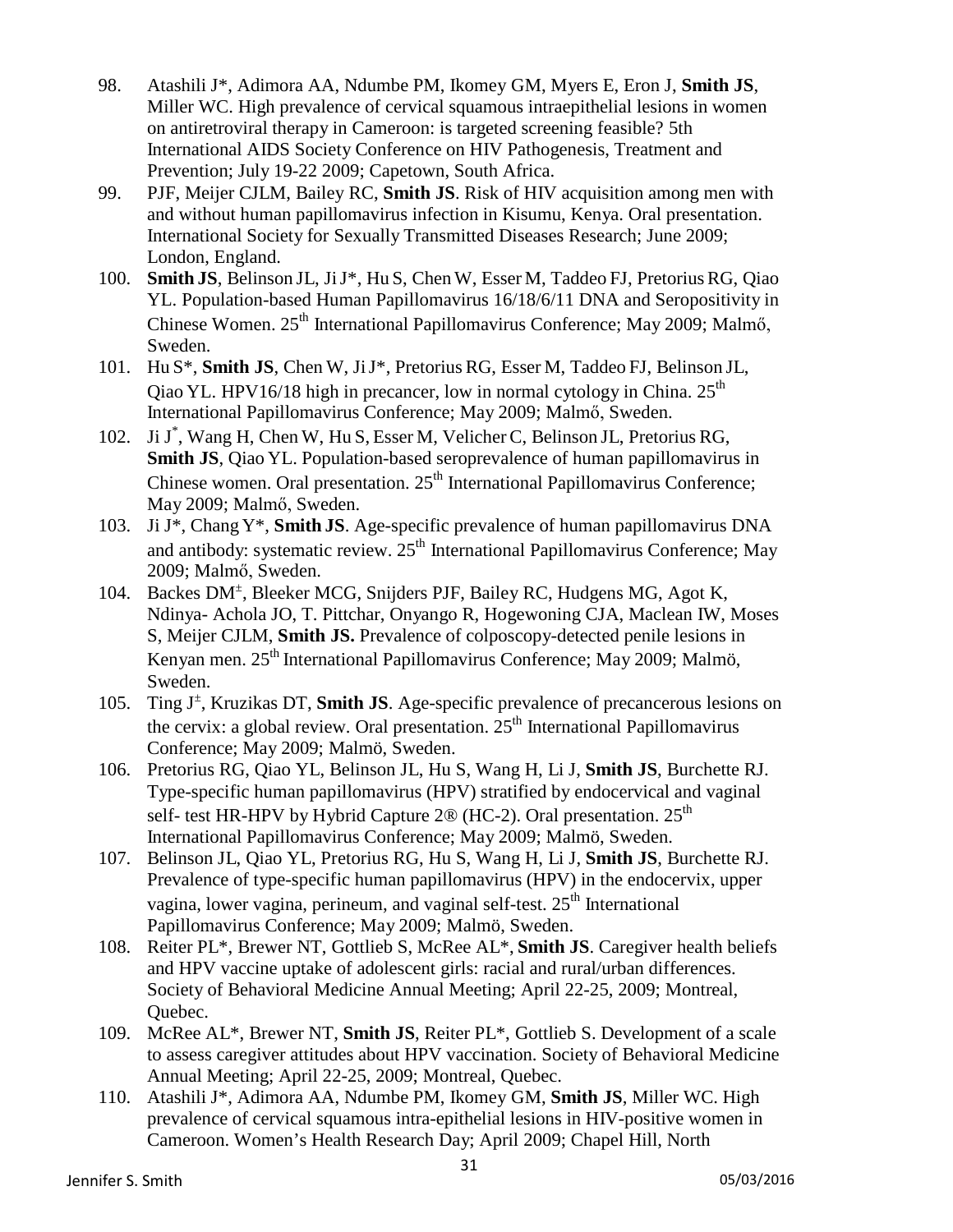Carolina.

- 111. **Smith JS,** Rinas A, Monsonego J, Robin H, Muller W, Mendoza A, Rao J. Performance of the Aptima HPV assay in ASC-US specimens. Oral presentation. Eurogin; November 2008; Nice, France.
- 112. **Smith JS**, Ting J\*. Worldwide distribution of HPV 16-18-6-11 in various pathologies of the female and male anogenital tracts. Oral presentation. Eurogin; November 2008; Nice, France.
- 113. **Smith JS**, Bleeker M, Veronesi G, Bailey RC, Hudgens MG, Moses M, Agot K, Maclean I, Ndinya-Achola JO, Snijders PJF, Meijer CJLM Penile. HPV infection and the effect of male circumcision on HPV-associated penile lesions in men from Kenya. Oral presentation. Eurogin; November 2008; Nice, France.
- 114. Fortino A± , Koshiol J<sup>±</sup> , Franco E, Pimenta J, Poole C, **Smith JS**. Human papillomavirus persistence patterns in women worldwide. Oral presentation. Eurogin; November 2008; Nice, France.
- 115. **Smith JS**. Interactions between HPV and HIV: STIs and HIV shedding, regulation of HPV by HIV, and HPV VLP influence upon HIV. Oral Presentation. HPV and HIV Disease, Infection and Vaccination; October 2008; Les Pensières, France.
- 116. Brewer NT, Ziarnowski K\*, **Smith JS**, Gottlieb SL. The debate over HPV vaccination and sexual disinhibition. Oral presentation. European Health Psychology annual meeting; September 2008; Bath, England.
- 117. Brewer NT, Ziarnowski K\*, **Smith JS**, Gottlieb SL. Antecedents of anticipated regret related to HPV vaccination. European Health Psychology annual meeting; September 2008; Bath, England.
- 118. Hughes J\*, Cates J, Liddon N, **Smith JS**, Gottlieb S, Brewer NT. How are parents of adolescent girls learning about the HPV vaccine? 2nd Annual National Conference on Health Communication, Marketing and Media; August 12-14, 2008; Atlanta, Georgia.
- 119. Ziarnowski KL\*, Brewer NT, **Smith JS**, Gottlieb SL. Paradoxical effects of anticipated regret on HPV vaccination. Annual Conference of the Society of Behavioral Medicine; March 26-29, 2008; San Diego, CA.
- 120. Keating KM\*, Brewer NT, Chang Y\*, **Smith JS**, Liddon N, Gottlieb S. HPV vaccine provision and concerns among medical practices in the rural South. Annual Conference of the Society of Behavioral Medicine; March 26-29, 2008; San Diego, CA.
- 121. Ziarnowski KL\*, Brewer NT, **Smith JS**, Gottlieb SL. Paradoxical effects of anticipated regret on HPV vaccination. Annual Conference of the Society of Behavioral Medicine; March 26-29, 2008; San Diego, CA.
- 122. **Smith JS**, Bleeker M, Bailey RC, Moses M, Atashilli J\*, Hudgens M, Agot K, Maclean I, Ndinya-Achola JO, Parker CB, Snijders PJF, Meijer CJLM. A randomized controlled trial of male circumcision to reduce HPV incidence and persistence in Kisumu, Kenya: progress to date. Oral presentation. 24th International Papillomavirus Conference; November 3-9, 2007; Beijing, China.
- 123. Backes DM<sup>+</sup>, Kurman RJ, Smith JS. Systematic review of HPV prevalence in penile cancer and penile intraepithelial neoplasia. 24th International Papillomavirus Conference; November 3-9, 2007; Beijing, China.
- 124. Hoots B± , Kurman R, **Smith JS**. Human papillomavirus type distribution in vaginal and vulvar cancers and their precursors: a meta-analysis. Oral presentation. 24th International Papillomavirus Conference; November 3-9, 2007; Beijing, China.
- 125. Hoots B± , Palefsky J, Raman S, **Smith JS**. Human papillomavirus type distribution in anal cancer and anal intraepithelial lesions: a meta-analysis. 24th International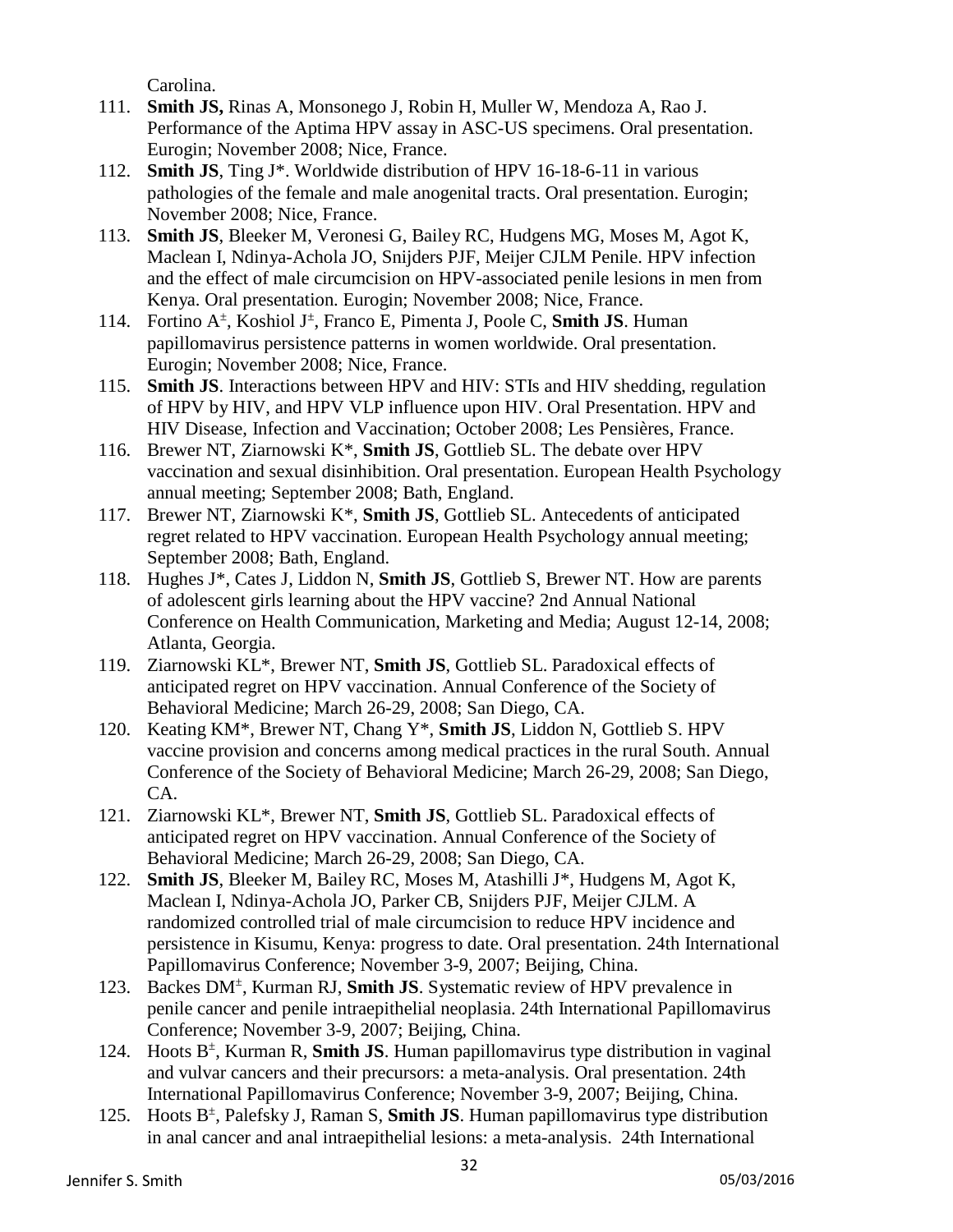Papillomavirus Conference; November 3-9, 2007; Beijing, China.

- 126. Firnhaber C, Le HV\*, Pettifor A, Schulze D, Williams S, Michelow P, Sanne I, Lewis D, William B, Williamson A, Allan B, Williams S, van der Horst C, **Smith JS**. Effect of antiretroviral therapy on cervical lesions among HIV seropositive women in Johannesburg, South Africa. Oral presentation. 24th International Papillomavirus Conference; November 3-9, 2007; Beijing, China.
- 127. Fortino AE<sup>±</sup>, Backes D<sup>±</sup>, **Smith JS**. Systematic review of human papillomavirus persistence patterns in women worldwide. 24th International Papillomavirus Conference; November 3-9, 2007; Beijing, China.
- 128. Fazekas KI\*, Brewer NT, **Smith JS**. HPV vaccine acceptability in the rural, southern United States. 24th International Papillomavirus Conference; November 3- 9, 2007; Beijing, China.
- 129. **Smith JS**, Wang H, Belinson JL, Chen W, Pretorius RG, Li J, Qiao YL. Constant prevalence of human papillomavirus DNA by age in five distinct geographical areas of China. Oral presentation. 24th International Papillomavirus Conference; November 3-9, 2007; Beijing, China.
- 130. Belinson JL, Xu AD, Pretorius RG, Wei LH, **Smith JS**, Wu YP, Taddeo FJ, Liaw KL, Qiao YL. Prevalence of HPV DNA in women, stratified by location of sampling in the genital tract (cervix, lower and upper vagina, perineum): implications for selfsampling. 24th International Papillomavirus Conference; November 3-9, 2007; Beijing, China.
- 131. Pretorius RG, Ren SD, Belinson JL, Li CQ, Yan GB, Nuer M, Qiao YL, **Smith JS.** Correlation of cervical intra-epithelial neoplasia 2 or worse with type-specific human papillomavirus from self-collected vaginal specimens and physiciancollected endocervical specimens. Oral presentation. 24<sup>th</sup> International Papillomavirus Conference; November 3-9, 2007; Beijing, China.
- 132. Chen W, **Smith JS**, Zhang X, Molijn A, Schmidt JE, Shi JF, Quint W, Jenkins D, Qiao YL. Chinese HPV Typing Group. HPV type-distribution in cervical cancer in China: a hospital-based multi-center study. Oral presentation. 24th International Papillomavirus Conference; November 3-9, 2007; Beijing, China.
- 133. Pretorius RG, Bao YP, Belinson JL, Burchette RJ, **Smith JS**, Qiao YL. Inappropriate gold standard bias in cervical cancer screening studies. Oral presentation. 24th International Papillomavirus Conference; November 3-9, 2007; Beijing, China.
- 134. Arama V, **Smith JS**, Streinu-Cercel A, Benea O, Vladareanu R, Hristea A, Sandu R, Iosipenco M, Mihai C, Iancu S, Ionescu E, Molagic V. Type-specific HSV-1 and HSV-2 seroprevalence in Romania. 23rd Conference of the International Union Against Sexually Transmitted Infections –Europe on Sexually Transmitted Infections; October 11-14, 2007; Dubrovnik, Croatia.
- 135. Patnaik P\*, Bosetti C, Franceschi S, Herrero R, Muñoz N, Bosch FX, Bayo S, Chaouki N, Caceres E, Chichareon S, Walboomers JMM, Ashley R, Castellsagué X, **Smith JS.** Type-specific herpes simplex virus type 2 (HSV-2) seroprevalence and associated risk factors in cytologically normal, middle-age women from six countries: the IARC multicentric study. Oral presentation. International Society for Sexually Transmitted Disease Research; July 2007; Seattle, WA.
- 136. Cates JR, Brewer NT, Fazekas KI\*, Mitchell C\*, **Smith JS.** Race-related differences in knowledge and attitudes about the HPV vaccine in the Rural United States. International Society for Sexually Transmitted Disease Research; July 2007; Seattle, WA.
- 137. Atashili J\*, Schmidt G, **Smith JS.** Age-specific prevalence of infection with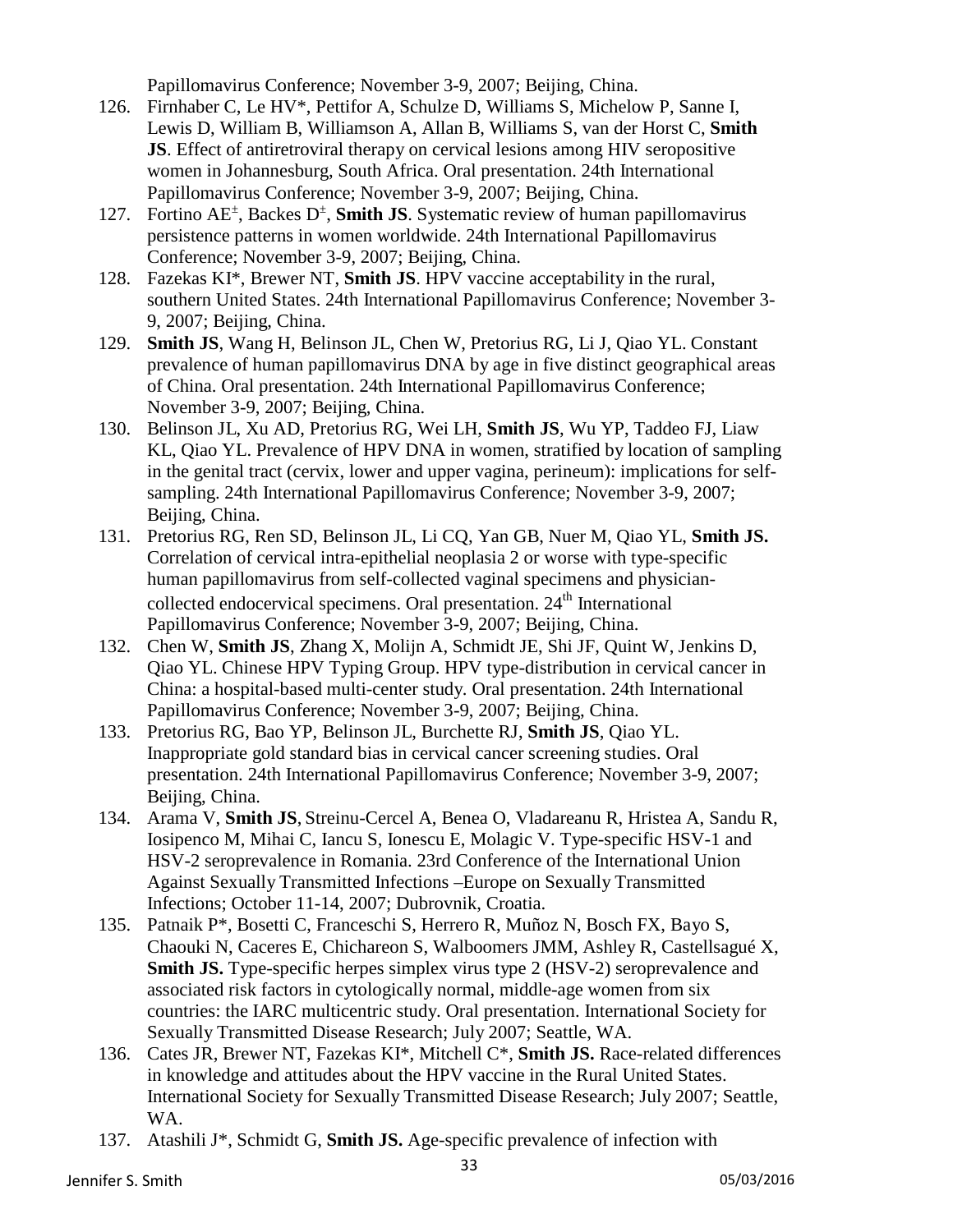Chlamydia trachomatis infection: a global review. Oral presentation. International Society for Sexually Transmitted Disease Research; July 2007; Seattle, WA.

- 138. Lee H\*, Schoenbach V, Herrero R, Anh PTH, Nguyen TH, Nguyen TT, Nguyen HN, Nguyen BD, Munoz N, Franceschi S, Ashley R, **Smith JS.** Type-specific herpes simplex virus positivity among population-based samples of women in North and South and Vietnam. International Society for Sexually Transmitted Disease Research; July 2007; Seattle, WA.
- 139. Makumi AN, Nguti R, Mugo NR, Cohen C, **Smith JS.** Correlates of Neisseria gonorrhoeae and Chlamydia trachomatis infections in a cohort of female sex workers in Nairobi, Kenya. International Society for Sexually Transmitted Disease Research; July 2007; Seattle, WA.
- 140. Backes DM<sup>±</sup> , Koshiol JE± , Pimenta JM, **Smith JS.** Systematic review of HPV infection persistence and cervical lesion progression UNC Women's Health Research Day; April 3, 2007; Chapel Hill, NC.
- 141. Sperber N\*, Brewer NT, Fazekas K, **Smith JS.** HPV vaccination among rural U.S. women: the modifying effect of age. Annual Conference of the Society of Behavioral Medicine; 2007; Washington, DC.
- 142. Arama V, Streinu-Cercel A, Benea O, Vladareanu R, Iosipenco M, Sandu R, Patruleasa M, Hristea A, Negoita A, Molagic V, Bohaltea R, Iancu S, Ionescu E, **Smith JS**, Malkin J, Mihai C. Herpes simplex virus-1 and -2 seroprevalence among pregnant women in Romania. International Society for Sexually Transmitted Disease Research; October 2006, Rhodes, Greece.
- 143. Papadogeorgakis H, **Smith JS,** Caroni C, Pimenta J, Avdeliodi K, Kotrotsou T, Frangouli E, Katsambas A. Seroprevalence of herpes simplex virus infections in Greece, 2004-2005. Oral presentation.15th Congress of the European Academy of Dermatology and Venereology; October 2006; Rhodes, Greece.
- 144. **Smith JS**, Lindsay L, Hoots B, Keys J, Franceschi S, Winer R, Clifford GM. Human papillomavirus type distribution in invasive cervical cancer and high-grade cervical lesions: a meta-analysis update. Oral presentation. International Papillomavirus Conference; September 2006; Prague, Czech Republic.
- 145. **Smith JS**, Moses S, Hudgens MG, Agot K, Franceschi S, Maclean I, Ndinya-Achola JO, Parker C, Meijers C, Snijders P, Bailey R. Optimum sampling for penile human papillomavirus detection in young men from Kenya. International Papillomavirus Conference; September 2006; Prague, Czech Republic.
- 146. **Smith JS**, Rana RK, Pimenta JM. Global review of age-specific prevalence of human papillomavirus (Types 16/18/Overall). Oral presentation. International Papillomavirus Conference; September 2006; Prague, Czech Republic.
- 147. Backes DM<sup>±</sup> , Koshiol JE± , Pimenta JM, **Smith JS.** Systematic review of HPV infection persistence and cervical lesion progression. Oral presentation. International Papillomavirus Conference; September 2006; Prague, Czech Republic.
- 148. Koshiol JE± , Lindsay L, Pimenta JM, Poole CL, Jenkins D, **Smith JS.** A systematic review of human papillomavirus persistence and cervical neoplasia. Oral presentation. International Papillomavirus Conference; September 2006; Prague, Czech Republic.
- 149. **Smith JS.** Spectrum of HPV related burden of disease. Oral presentation. Eurogin; April 2006; Paris, France.
- 150. **Smith JS**, Hoots B<sup>±</sup>. Sexually transmitted infections: role as HPV cofactors in the etiology of cervical cancer. Eurogin; April 2006; Paris, France.
- 151. Patnaik P<sup>±</sup>, Mugo N, Cohen C, Kwatampora J, Nguti R, Ngugi E, Donders G, Kiviat N, **Smith JS.** High prevalence of cervical neoplasia, HIV and HPV infection in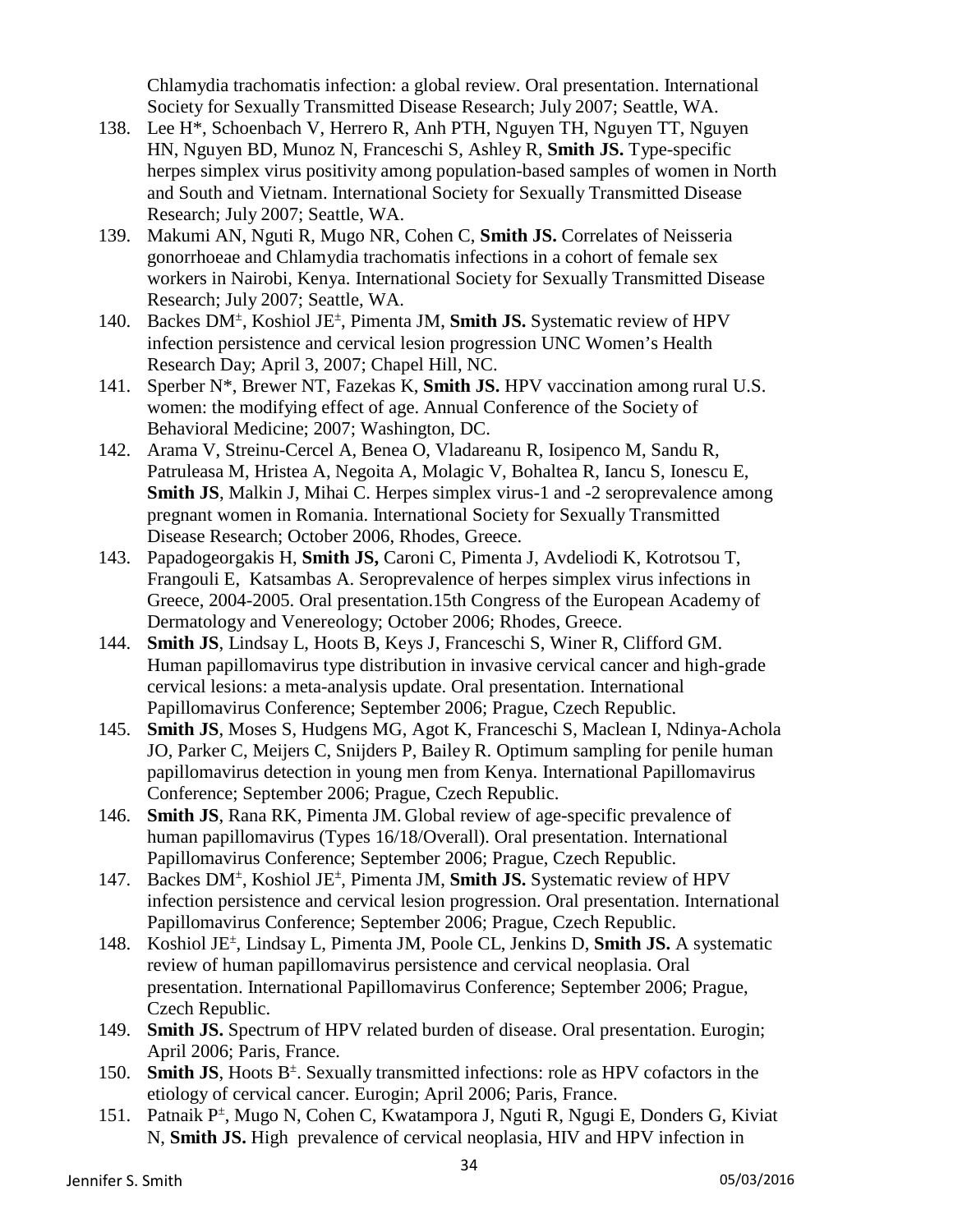female sex workers in Kenya. Eurogin; April 2006; Paris, France.

- 152. Atashili J\*, **Smith JS**, Adimora AA. Quantifying the correlation between gender inequality and HIV prevalence. Oral presentation. International Conference of Women and Infectious Diseases; March 16-18, 2006; Atlanta, GA.
- 153. Kwatampora J, Mugo N, Cohen C, Kiviat N, **Smith JS.** HIV infection is related to a high prevalence of cervical neoplasia and HPV infection in female sex workers in Nairobi. Oral presentation. University of Nairobi STDs/AIDS Collaborative Group; January 24, 2006; Nairobi, Kenya.
- 154. Deak J, Kozinszky Z, Pal A, Nyari T, Zadori J, **Smith JS.** Herpes simplex virus-2 and -1 seroprevalence in select population groups in Hungary. International Herpes Management Forum Meeting: October 28-30, 2005; Lisbon, Portugal 1<sup>st</sup> Central European Forum for Microbiology; October 26-28, 2005; Keszthely, Hungary Annual meeting of Hungarian STD Society and Alp-Danube-Adria XI. STD Workshop; November 4-5, 2005; Hungary.
- 155. **Smith JS**, Moses S, Ashley-Morrow R, Maclean I, Agot K, Ndinya-Achola JO, Bailey RC. Validation study comparing herpes simplex virus (HSV)-2 antibody detection using the Focus Diagnostics ELISA, Kalon Elisa, Western Blot, and Inhibition test. Oral presentation. International Herpes Management Forum Meeting; October 28-30, 2005; Lisbon, Portugal.
- 156. **Smith JS.** Cervical cancer: epidemiology, HPV typing and oncogenicity. Oral presentation. 14<sup>th</sup> International Meeting of the European Society of Gynecological Oncology; September 2005; Istanbul, Turkey.
- 157. Grainge MJ, **Smith JS**, Myles P, Koshiol J\*, Pimenta J, Lindsay L, Jenkins D. A systematic review of the natural history of high-risk human papillomavirus among middle-aged women. European Cancer Organization; September 2005; Istanbul, Turkey.
- 158. Atashili J\*, Ndumbe PM, Poole C, Adimora AA, **Smith JS.** Is bacterial vaginosis a risk factor for HIV infection? A meta-analysis of published studies. Oral presentation. International Congress on Sexually Transmitted Infections; July 10-13, 2005; Amsterdam, the Netherlands.
- 159. Mugo N, Cohen C, Nguti R, Katampora J, Kiviat N, **Smith JS.** Prevalence of human papillomavirus (HPV) in high-risk women in Nairobi, Kenya. International Congress on Sexually Transmitted Infections; July 10-13, 2005; Amsterdam, the Netherlands.
- 160. Rojas-Espaillat L, Escobar P, Belinson J, Tisci S\*, Brainard J, de la Roase V, Romero W, **Smith JS**, Feldchtein F. Optical coherence tomography as a diagnostic adjunct to visual inspection and colposcopy for pre-invasive and invasive cervical cancer of the uterine cervix.  $22<sup>nd</sup>$  International Papillomavirus Conference and Clinical Workshop; April 30 -May 6, 2005; Vancouver, Canada.
- 161. Aguilar LV, Lazcano-Ponce E, Vaccarella S, Cruz A, Hernández P, **Smith JS**, Muñoz N, Kornegay JR, Hernandez M, Franceschi S. Human papillomavirus detection in men: comparison of different sampling sites.  $22<sup>nd</sup>$  International Papillomavirus Conference and Clinical Workshop; April 30 - May 6, 2005; Vancouver, Canada.
- 162. Koshiol J<sup>±</sup> , Schroeder J, Marshall S, Helig C, Jamieson D, Olshan A, **Smith JS.** Smoking and time to clearance of human papillomavirus infection in HIV-positive and at risk women. Oral presentation.  $22<sup>nd</sup>$  International Papillomavirus Conference and Clinical Workshop; April 30-May 6, 2005; Vancouver, Canada.
- 163. Randrianjafisamindrakotroka N, Van Damme K, Behets F, Rabozakandraina TOO, Randrianasolo BS, Rabenja NL, Zanasaotra RS, Hobbs M, Rinas A, Cohen M,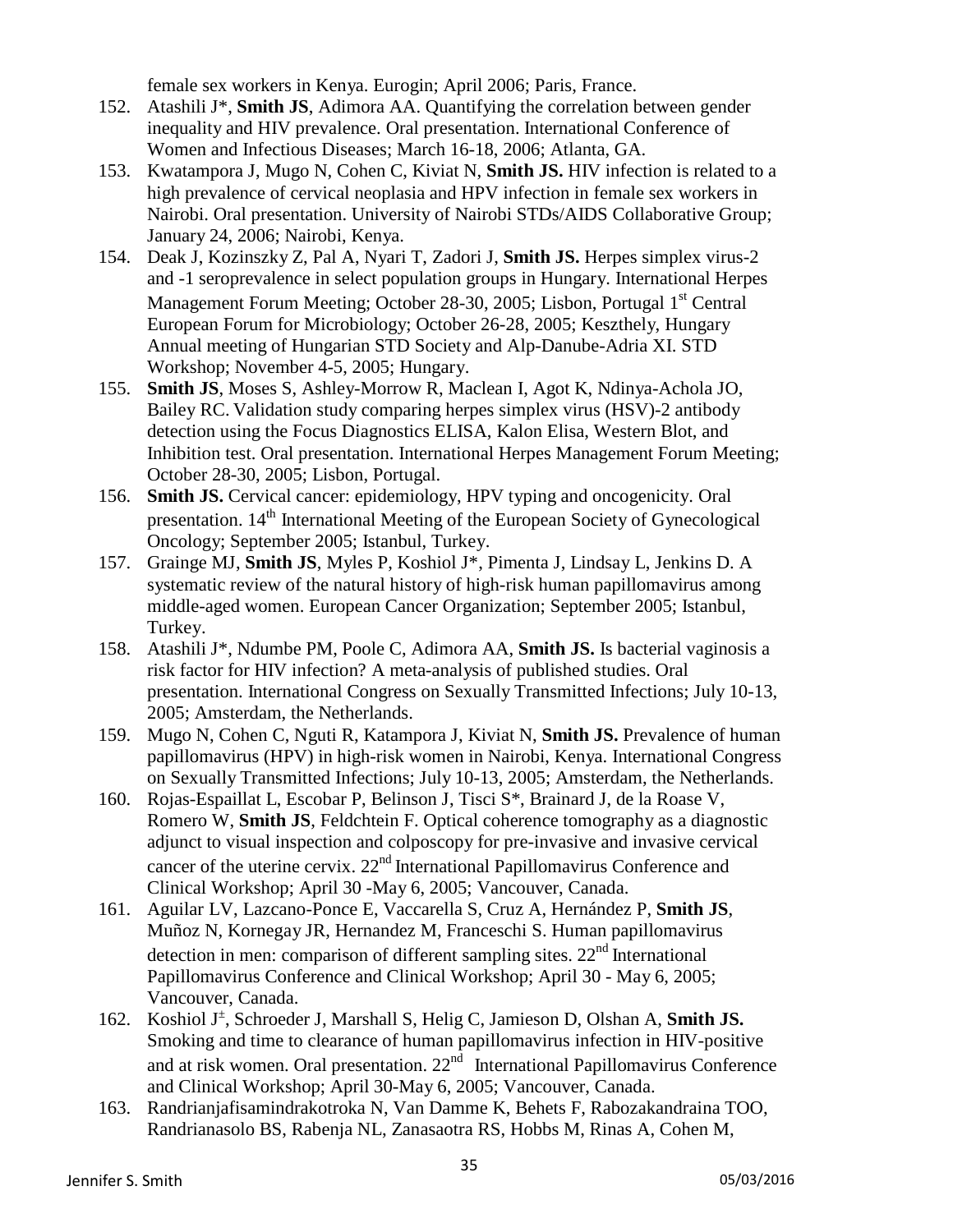Gravitt P, **Smith JS.** Human papillomavirus prevalence in high-risk women and invasive cancer cases in Madagascar. Oral presentation.  $22<sup>nd</sup>$  International Papillomavirus Conference and Clinical Workshop; April 30-May 6, 2005; Vancouver, Canada.

- 164. Koshiol JE± , Lindsay LL, Pimenta JM, Poole CL, Jenkins DD, **Smith JS.** A systematic review of human papillomavirus persistence and cervical neoplasia. University Research Day; March 31, 2005; Chapel Hill, North Carolina Women's Health Research Day, March 23, 2005; Chapel Hill, North Carolina.UNC Lineberger Comprehensive Cancer Center Retreat; March 21, 2005; Chapel Hill, North Carolina.
- 165. Kinoshita R\*, **Smith JS**, Tshefu A, Atibu J, Mpanya G, Onyamboko M, Mwandagalirwa K, Mbuyi B, Matendo R, Hemingway-Foday J, Bartz J, Koch MA, Ryder RW. Stable HIV prevalence in pregnant women as evidenced by the low prevalence of selected STDs in Kinshasa, Democratic Republic of the Congo. Oral presentation. 1st Democratic Republic Congo HIV/STD Conference; February 2005; Kinshasa, DRC.
- 166. Siennicka J, Rosińska M, Trzcińska A, Pimenta J, Litwińska B, **Smith JS.** A recent estimate of seroprevalence of HSV-1 and HSV-2 in Poland. International Union Against Sexually Transmitted Infections Conference on Sexually Transmitted Infections; October 8-10, 2004.
- 167. Berrington de González A, **Smith JS**, Green J, Appleby P, Peto J, Plummer M, Franceschi S, Beral V. Cervical cancer, HPV infection and use of hormonal contraceptives: a systematic review.  $21<sup>st</sup>$  International Papillomavirus Conference and Clinical Workshop; February 20-26, 2004; Mexico City, Mexico.
- 168. Aguilar Morales LV, Lazcano Ponce CE, Vaccerella S, Cruz A, Hernández P, **Smith JS**, Munoz N, Hernandez M, Franceschi S. Human papillomavirus detection in men: comparison of different sampling sites.  $21<sup>st</sup>$  International Papillomavirus Conference and Clinical Workshop; February 20-26, 2004; Mexico City, Mexico.
- 169. Thomas JO, Herrero R, Omigbodun AA, Ojemakinde K, Ajayi IO, Fawole A, Oladepo O, **Smith JS**, Arslan A, Munoz N, Snijders PJF, Meijer CJLM, Franceschi S. Prevalence of papillomavirus infection in women in Ibadan, Nigeria: a population-based study.  $21<sup>st</sup>$  International Papillomavirus Conference and Clinical Workshop; February 20-26, 2004; Mexico City, Mexico.
- 170. **Smith JS,** Robinson NJ. Epidemiology of herpes simplex virus in Europe and the United States. 5<sup>th</sup> International Eurogin Conference; April 13-16, 2003; Paris, France.
- 171. **Smith JS,** Herrero R, Munoz S, Hussain S, Matos E, Shin H, Lazcano E, de Sanjose S, Sukvirach S, Ahn PTH, Castle P, Hieu NT, Franceschi S, Ashley R. Herpes simplex virus seroprevalence and risk factors in women. 18th Congress on Sexually Transmitted Infections, September 12-14, 2002; Vienna, Austria. Annual Conference at the Institute of Public Health; March 5-6, 2003; Cuernavaca, Mexico.
- 172. **Smith JS**, Munoz N, Herrero R, Bosetti C, Bosch FX, Eluf-Neto J, Meijer CJLM, Peeling R, Ashley R, Franceschi S. Herpes simplex virus-2 and Chlamydia trachomatis as HPV cofactors in the etiology of invasive cervical cancer. 18th Congress on Sexually Transmitted Infections; September 12-14, 2002; Vienna, Austria Oral presentation. Annual Conference at the Institute of Public Health; March 5-6, 2003; Cuernavaca, Mexico.
- 173. **Smith JS**, Herrero R, Muñoz N, Matos E, Shin H, Lazcano E, de Sanjosé S, Sukvirach S, Ahn PTH, Hieu NT, Franceschi S, Ashley R. Population-based herpes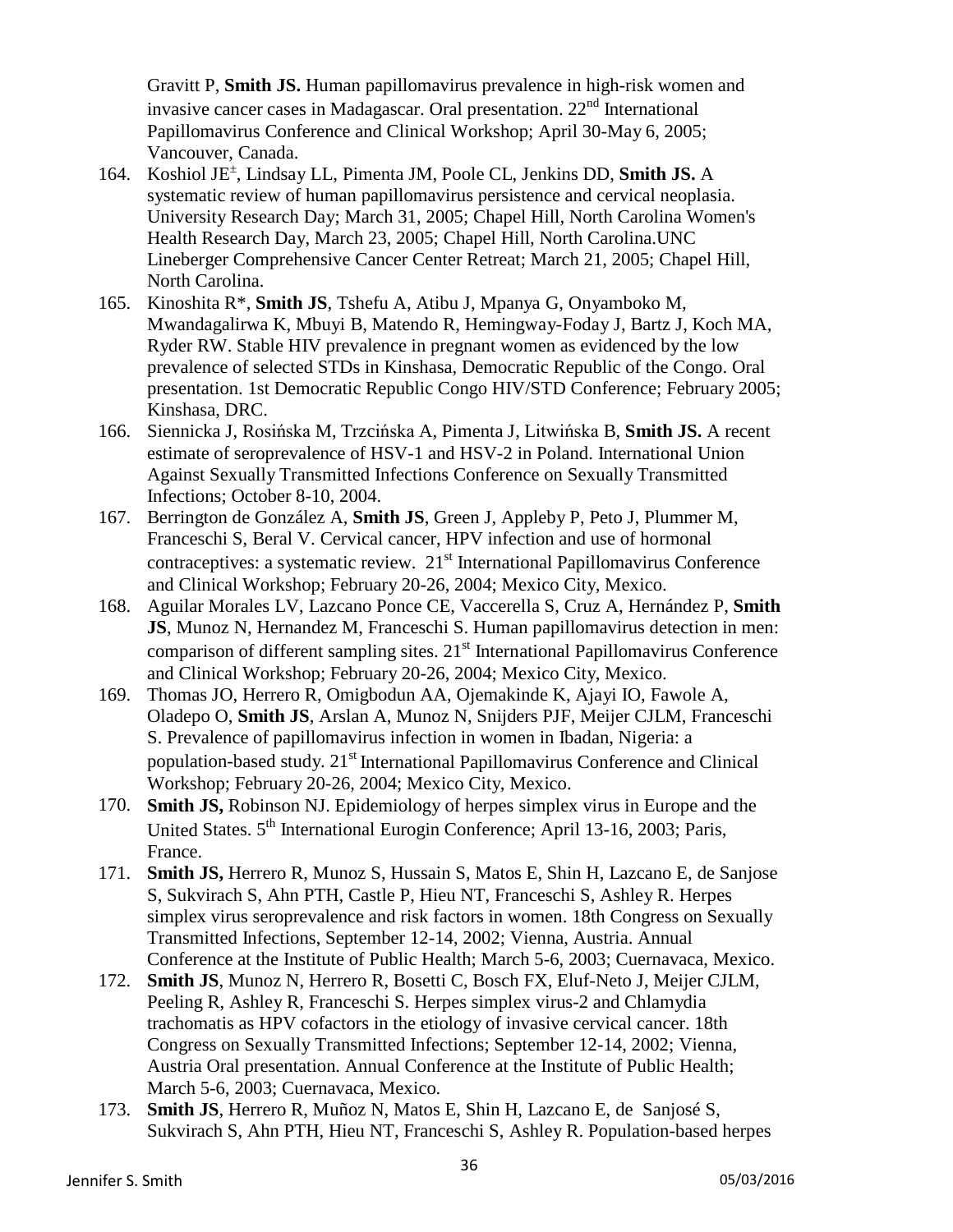seroprevalence in seven countries. International Society for Sexually Transmitted Diseases; June 24-27<sup>th</sup>, 2001; Berlin, Germany Oral presentation International Herpes Management Forum Meeting; February 27-March 2, 2003; Paris, France.

- 174. **Smith JS**, Franceschi S. The natural history of human papillomavirus infection and evidence for HPV cofactors in the etiology of invasive cervical cancer. Oral presentation. 6<sup>th</sup> National Cancer Institute Cancer and Genetics Conference; December 3-4, 2001; Bangkok, Thailand.
- 175. Franceschi S, **Smith JS.** HPV vaccines for cervical cancer prevention. Oral presentation. 6<sup>th</sup> National Cancer Institute Cancer and Genetics Conference; December 3-4, 2001; Bangkok, Thailand.
- 176. Sukvirach S, **Smith JS**, Tunsakul S, Kesararat W, Opasatian O, Kaenploy V, Chicharoen S, Meijer CJLM, Snijiders PJF, Munoz N, Franceschi S, Herrero R. Population-based human papillomavirus prevalence in Lampang and Songkla, Thailand Oral presentation.  $6<sup>th</sup>$  National Cancer Institute Cancer and Genetics Conference; December 3-4, 2001; Bangkok, Thailand.
- 177. **Smith JS,** Muñoz N, Bosetti C, Herrero R, Bosch FX, Eluf-Neto J, Van den Brule AJC, Franceschi S, Peeling RW. Chlamydia trachomatis as an HPV cofactor in the etiology of invasive cervical cancer. Oral presentation.  $19<sup>th</sup>$  International Papillomavirus Conference; September 2001; Florianopolis, Brazil.
- 178. **Smith JS**, Herrero R, Muñoz N, Bosetti C, Herrero R, Bosch FX, Eluf-Neto J, Van den Brule AJC, Franceschi S, Peeling RW. Herpes simplex virus-2 as an HPV cofactor in the etiology of invasive cervical cancer. Oral presentation.  $19<sup>th</sup>$ International Papillomavirus Conference; September 2001; Florianopolis, Brazil.
- 179. **Smith JS,** Bosetti C, Franceschi S, Herrero R, Muñoz N, Bosch FX, Chaouki N, Caceres E, Chichareon S, Walboomers J, Ashley R. Herpes simplex virus seroprevalence and associated HSV-2 risk-factors: An analysis of three countries. Oral presentation. International Herpes Management Forum; November 9-11, 2000; Malta.
- 180. **Smith JS**, Muñoz N, Herrero R, Bosch FX, Eluf-Neto J, Ngelangel C, Meijer CJLM, Walboomers JMM, Peeling RW. Evidence for Chlamydia trachomatis as an HPV cofactor in the etiology of invasive cervical cancer in Brazil and the Philippines. 18<sup>th</sup> International Papillomavirus Conference; July 2000; Barcelona, Spain Oral presentation. International Chlamydia Meeting; August 2000; Helsinki, Finland.
- 181. **Smith JS,** Herrero R, Muñoz N, Bosch FX, Eluf-Neto J, Ngelangel C, Meijer CJLM, Walboomers JMM, Ashley R. Investigating herpes simplex virus-2 as an HPV cofactor in the etiology of invasive cervical cancer in Brazil and the Philippines. 18<sup>th</sup> International Papillomavirus Conference: July 2000: Barcelona, Spain.
- 182. **Smith JS,** Herrero R, Muñoz N, Bosch FX, Ngelangel C, Eluf-Neto J, Muñoz N. Prevalence and risk factors for herpes simplex virus II among middle-aged women in Brazil and the Philippines. Oral presentation. 13th Meeting of the International Society for Sexually Transmitted Diseases; July 1999; Denver, Colorado.
- 183. **Smith JS,** Bosch FX, Erles K, Herrero R, Schlehofer J, Tafur L, Shah K, Muñoz N. Are adeno-associated viruses protective factors for HPV-induced cervical cancer? Oral presentation.  $17<sup>th</sup>$  International Papillomavirus Conference; January 1999; Charleston, South Carolina.
- 184. **Smith JS,** Rolón P, Herrero R, Klug S, Walboomers J, Jacobs M, Muñoz N.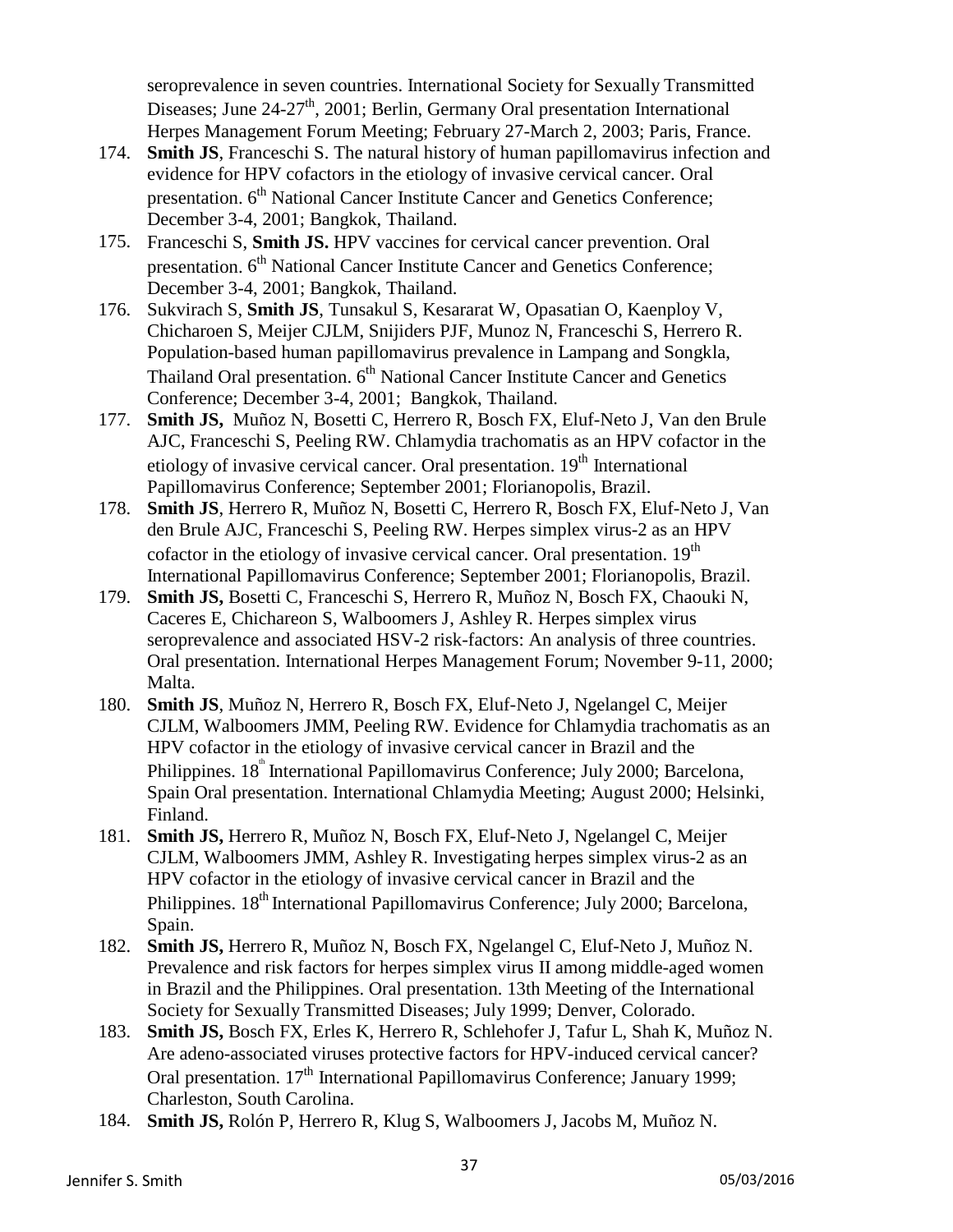Paraguay: human papillomavirus and invasive cervical cancer. Oral presentation.  $17^{\degree}$ International Papillomavirus Conference; January 1999; Charleston, South Carolina.

- 185. Bentley M, **Smith JS.** Behavioral research of microbicide products: a woman's decision- making for pregnancy and STD/HIV prevention. Oral presentation. International Aids Conference; July 1996; Vancouver, Canada.
- 186. Ayuku D, Bentley M, Egessa O, Maman S, Sweat M, Moss W, Nyarang'o P, Chemtai A, Halsey N, **Moi-JHU Collaborative team.** Factors that facilitate and impede STD Control in Western Kenya. International Aids Conference; July 1996; Vancouver, Canada.

## *Conference Presentations*

- 1. "Mailed self-sampling intervention project among underscreened women in the United States". Eurogin, Florence, Italy, November 3-6, 2013
- 2. "HPV infection and cervical lesions over 18 months in physician and self-collected specimens in female sex workers, Kenya". Eurogin meeting, November 2013, Florence, Italy.
- 3. "Cancer-Free America: Moving from evidence to action". International Papillomavirus Congress, San Juan, Puerto Rico, November 30-December 6, 2012.
- 4. "Risk of HIV acquisition among men with and without human papillomavirus infection in Kisumu, Kenya." AIDS meeting, Capetown, South Africa, presented as late breaker, July 19-22, 2009; STD/AIDS Collaborative Research Group Annual Meeting 2011; January 20, 2011
- 5. "The effect of male circumcision on incident and persistent penile HPV infections in men from Kenya." 26<sup>th</sup> International Papillomavirus Conference, Montreal, Canada, July 2010
- 6. "Acceptability of school requirements for human papillomavirus vaccine." American Public Health Association 137<sup>th</sup> Annual Meeting and Exposition: Women's Caucus, Philadelphia, PA, November 2009
- 7. "Performance of the Aptima HPV Assay in ASC-US Specimens." Eurogin, Nice, France, November 2008
- 8. "Penile HPV infection and the effect of male circumcision on HPV-associated penile lesions in men from Kenya." Eurogin, Nice, France, November 2008
- 9. "A randomized controlled trial of male circumcision to reduce HPV incidence and persistence in Kisumu, Kenya: progress to date." 24th International Papillomavirus Conference, Beijing, China, November 3-9, 2007
- 10. "Constant Prevalence of Human Papillomavirus DNA by Age in Five Distinct Geographical Areas of China." 24th International Papillomavirus Conference, Beijing, China, November 3-9, 2007
- 11. "HPV type-distribution in cervical cancer in China: a hospital-based multi-center study." 24th International Papillomavirus Conference, Beijing, China, November 3- 9, 2007
- 12. "Human papillomavirus type distribution in invasive cervical cancer and high-grade cervical lesions: a meta-analysis update." International Papillomavirus Conference,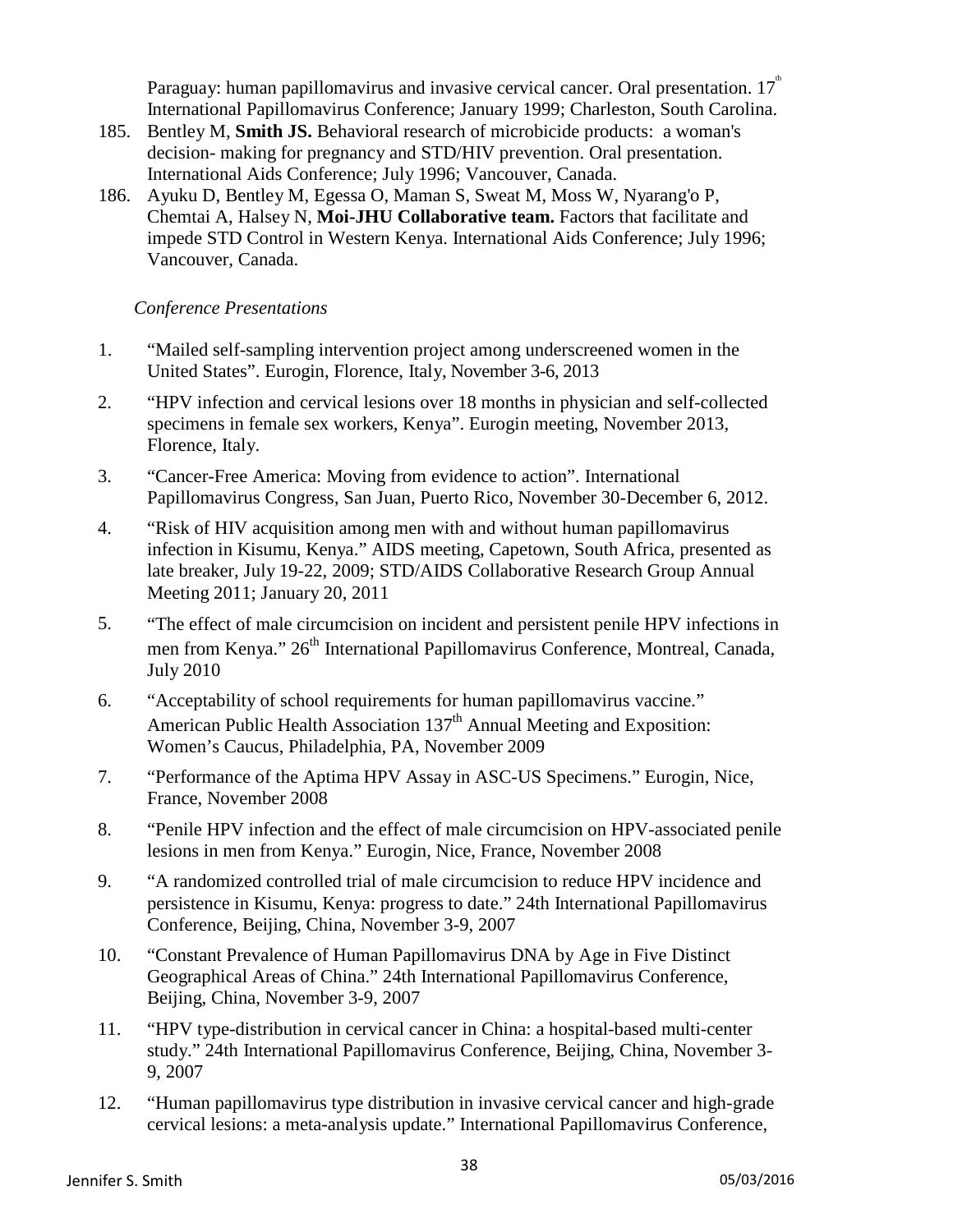Prague, September 2006

- 13. "Global Review of Age-specific Prevalence of Human Papillomavirus (Types 16/18/ Overall)." International Papillomavirus Conference, Prague, September 2006
- 14. "Validation Study Comparing Herpes Simplex Virus (HSV)-2 Antibody Detection Using the Focus Diagnostics ELISA, Kalon ELISA, Western Blot, and Inhibition Text." International Herpes Management Forum, Lisbon, Portugal, October, 28-30, 2005
- 15. "Herpes Simplex Virus Type-2 as a cofactor acting in conjunction with Human Papillomavirus to cause cervical cancer," International Herpes Management Forum Meeting, Paris, France, February 22-March 2, 2003
- 16. "Human Papillomavirus in the Etiology of Invasive Cervical Cancer: Future Vaccine Initiatives." University of Baltimore, Baltimore, Maryland, February 24, 2003
- 17. "Herpes simplex virus seroprevalence and risk factors in women." 18th Congress on Sexually Transmitted Infections, Vienna, Austria, September 12-14, 2002
- 18. "Herpes simplex virus-2 and Chlamydia trachomatis as HPV cofactors in the etiology of invasive cervical cancer." 18th Congress on Sexually Transmitted Infections, Vienna, Austria, September 12-14, 2002
- 19. "Chlamydia trachomatis as an HPV cofactor in the etiology of invasive cervical cancer." 19th International Papillomavirus Conference, Florianopolis, Brazil, September 2001
- 20. "Herpes simplex virus-2 as an HPV cofactor in the etiology of invasive cervical cancer." 19th International Papillomavirus Conference, Florianopolis, Brazil, September 2001
- 21. "Population-based herpes seroprevalence in seven countries." International Society for Sexually Transmitted Diseases, Berlin, Germany, June 24-27, 2001
- 22. "Evidence for Chlamydia trachomatis as an HPV cofactor in the etiology of invasive cervical cancer in Brazil and the Philippines."18th International Papillomavirus Conference, Barcelona, Spain, July 2000
- 23. "Prevalence and Risk Factors For Herpes Simplex Virus II Among Middle-Aged Women in Brazil and the Philippines." 13th Meeting of the International Society for Sexually Transmitted Diseases, Denver, Colorado, July 11-14, 1999; International Herpes Management Forum, Seville, Spain, December 3-5, 1999
- 24. "Are Adeno-Associated Viruses Protective Factors for HPV-Induced Cervical Cancer?" 17th International HPV Conference, Charleston, South Carolina, January 9-15, 1999

#### *Invited Oral Presentations*

- 1. "Envisioning a World Free of Cancer- One Cancer at a time", May 28, 2016, Amherst College, Amherst, Massachusetts.
- 2. "WHO Position and worldwide action on cervical cancer prevention" Roundtable Discussion on Cervical Cancer In China, April 24, 2016, Beijing China.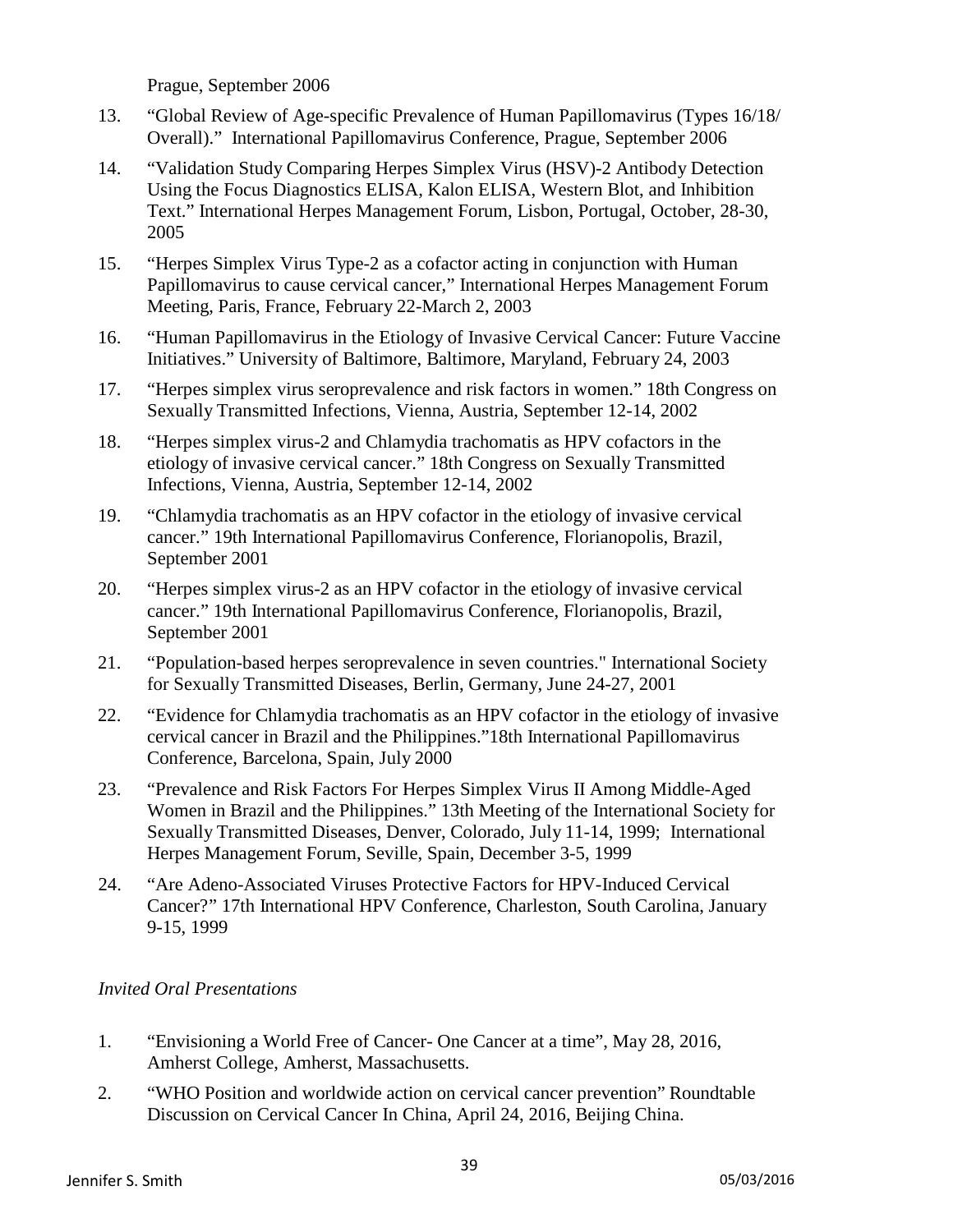- 3. "HPV E6/E7 mRNA test in prevention practice of cervical cancer and the FASE Study, The 14th Annual Meeting of National Cervical Cancer Consortium And Symposium of Cervical Cancer Prevention in China, Cancer Foundation of China April 23, 2016, Beijing China.
- 4. "Global Cancer Prevention and Control", The 2nd Annual Rochester Global Health Symposium, The Global and Territorial Health Research Network and the UNYTE Translational Research Network and UNYTE Scientific Session, April 21, 2016, Rochester, New York.
- 5. "Improving Testing, Triage, and Follow up for Cervical Cancer Screening in Medically Underserved Women", NCCU-UNC U54 collaboration, February 17, 2016, Durham, North Carolina.
- 6. "Cervical Cancer-Free America: Improved Health through Education and Innovation", Second Summit of Cervical Cancer-Free South Carolina, Friday, January 8, 2016, Greensville, South Carolina
- 7. "HPV Cancer Prevention", 11th Annual Cancer Symposium, October 28<sup>th</sup>, 2016, Area L North Carolina Health Education Centers (AHEC), Rocky Mount, North Carolina.
- 8. "Understanding the work of an epidemiologist and population-based surveys", November 17, 2015, Barretos Hospital, Barretos, Sao Paulo State, Brazil
- 9. "Alternative Samples for HPV testing: Urine is a Feasible Way?" HPV2015 30th International Papillomavirus Conference; September 18, 2015; Lisbon, Portugal.
- 10. "Lessons Learned from Media Reports of Adverse Events and National Programs Vaccination Answers", International Papillomavirus Conference, HPV 2015 30th International Papillomavirus Conference; September 17, 2015; Lisbon, Portugal.
- 11. "The Evaluation of Screening, Treatment and Vaccination of HIV-infected women", World Sexually Transmitted Infections and HIV Conference, September 15, 2015, Brisbane, Australia.
- 12. "International Collaboration and Providing Technical Support, Training and Education for Cervical Cancer Prevention Programs", September 02, 2015, Intrah Health, Chapel Hill, North Carolina.
- 13. "Epidemiology of Oral HPV/HIV Infections", International Consultation Meeting, HPV-Associated Orophyngeal Cancer: Implications for Research, Education, and Public Health Policy in the Americas, Washington, D.C. , July 27, 2015.
- 14. "International Collaboration and Providing Technical support, training and education for Cervical Cancer Prevention Programs",  $9^{TH}$  Stop Cervical, Breast and Prostate Cancer in Africa Conference (SCCA) Theme: Investing to Save Lives: The Role of Public &Private Sector Partnerships, Nairobi, Kenya, July 13, 2015.
- 15. "Accelerating the implementation of screening and treatment: a critical key to global cervical cancer prevention", The 1st Annual Rochester Global Health Symposium, Rochester, New York, June 15, 2015
- 16. "Interface Between Science and Policy for Global Cervical Cancer Control", Global Cancer Day, NCI, Washington, DC, May 08, 2015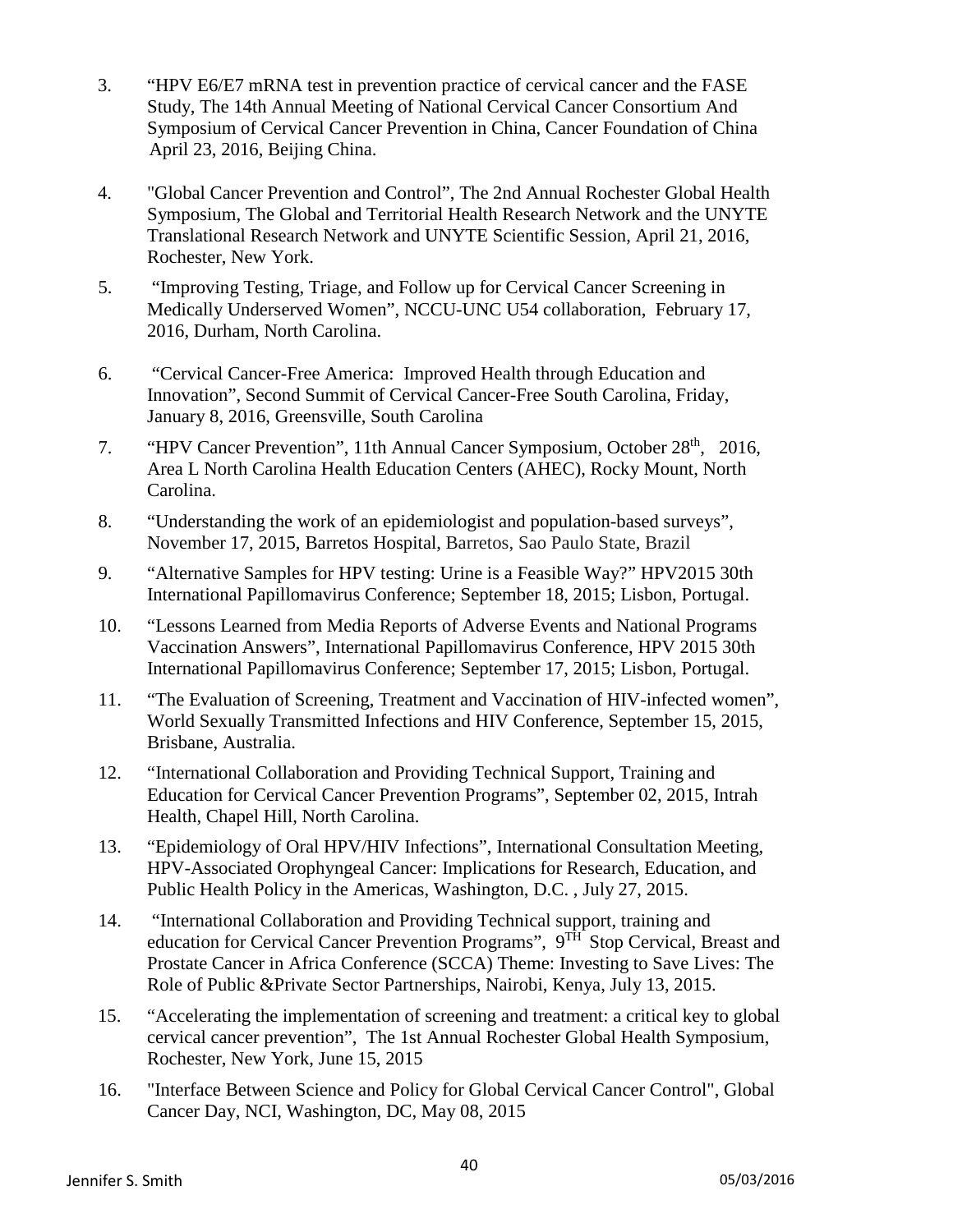- 17. "HPV and Cervical Cancer Prevention in HIV-Seropositive Women". Eurogin 2015, Sevilla, Spain, February 7, 2015
- 18. "Helping community groups with their communication activities". Eurogin 2015, Sevilla, Spain, February 4, 2015
- 19. "Identifying and Engaging Key Stakeholders". NCI CCSG Meeting. Moffitt Cancer Center, Tampa, Florida, January 15, 2015
- 20. "Cervical Cancer-Free America", NCI HPV Administrative Supplements Teleconference, Wednesday, December 17, 2014
- 21. "HPV and Cervical Cancer Prevention in HIV-Seropositive Women". CFAR, New York, New York, December 9, 2014
- 22. "Global cancer", NCI Provocative Questions Workshops in India All Saints College, Trivandrum, India, November 5, 2014
- 23. "Human Papillomavirus Infection, Associated diseases and Vaccination for Cervical Cancer Prevention". Vaccine Renaissance Conference, Providence, Rhode Island, October 14, 2014
- 24. "HPV epidemiology, pathogenesis and prevention", Cancer Epidemiology Seminar, UNC Department of Epidemiology, September 26, 2014
- 25. "Global cancer", The Global Burden of Non-communicable Diseases conference, UNC William and Ida Friday Center, September 15, 2014
- 26. "Human Papillomavirus Infection", Associated Diseases and Vaccination for Cervical Cancer Prevention, Institut Pasteur, Paris, France, September 13, 2014
- 27. "Cervical cancer prevention among HIV-seropositive women: Some highlights and research gaps", NCI Center for Global Health (CGH) and the Office of HIV and AIDS Malignancy (OHAM) Satellite Meeting HPV-related Disease in HIV-infected Individuals, Seattle, Washington, August 21, 2014
- 28. "Urine Fractionation Study", IPV 2014 meeting, Seattle, Washington, August 2014
- 29. "MyBodyMytest: A Self-Sampling Approach to Address Cervical Cancer Disparities in North Carolina", Pache Conference, Washington, DC, July 28, 2014
- 30. "Human papillomavirus (HPV)-related cancers and vaccines", UNC-South China STI/HIV Research Training Center Conference, Guangzhou, China, July 14, 2014
- 31. "Addressing Issues of Screening and Treatment of HIV-Infected Women in Resource Limited Settings". Asia-Oceania Research Organization in Genital Infection and Neoplasia (AOGIN) Conference. Beijing, China. April 25-27, 2014
- 32. The President's Cancer Panel Report, "Accelerating HPV Vaccine Uptake: Urgency for Action to Prevent Cancer", AACR meeting, San Diego, California, April 05, 2014.
- 33. "Human Papillomavirus Vaccines and Diagnostics for Cervical Cancer Prevention", UNC School of Medicine, March 26, 2014
- 34. "The Women's Commitment: The Women Against Cervical Cancer (WACC) Foundation Efforts", Oral presentation. Eurogin; Florence, Italy; November 3-6, 2013
- 35. "Human Papillomavirus Vaccines and Diagnostics for Cervical Cancer Prevention",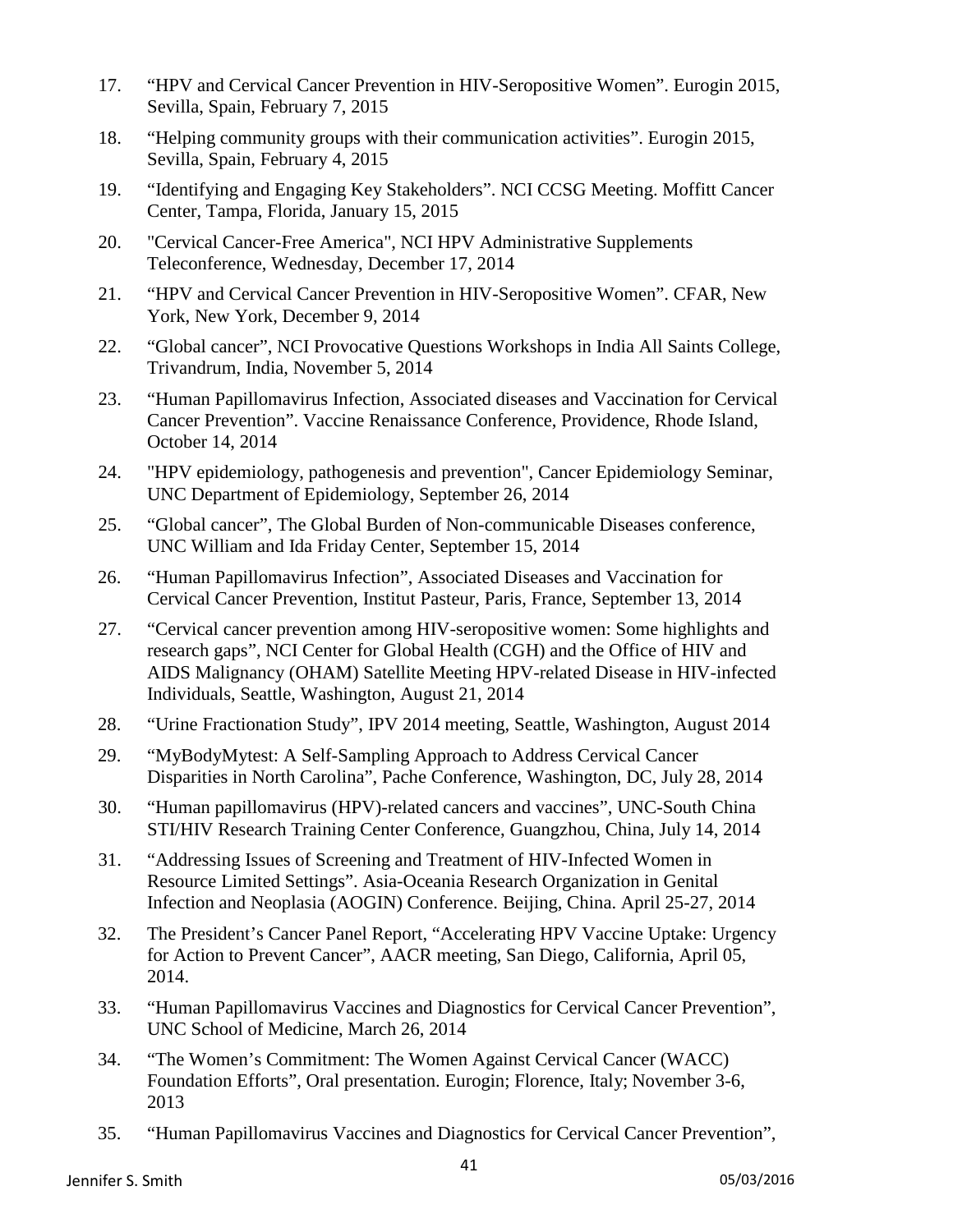NCCU, November 2013

- 36. "HPV Vaccination, Data, Implementation and Controversy", Cancer Epidemiology Series, October  $25<sup>th</sup>$ , 2013
- 37. "HPV and Cervical Cancer: The way forward to prevention through implementation", Global Cancer - Gillings Global Health, October 23<sup>rd</sup>, 2013
- 38. "HPV Vaccination and Methods to measure vaccine coverage and impact", UNC Department of Epidemiology, Pharmacoepidemiology Division, October 21<sup>st</sup>, 2013
- 39. "Global Cervical Cancer Prevention", South-UNC STI Conference, Guangzhou, China, June 26, 2013
- 40. "The Importance of Genotype Specific Information", ACOG meeting, New Orleans, Louisiana, May 9, 2013
- 41. "Global Epidemiology of HPV Infections and Related Diseases", President's Cancer Panel, Miami, Florida, April 23, 2013
- 42. "How to Talk with Patients about HPV and Cervical Cancer Screening in the Primary Care Setting", Dialogue for Cancer Screening, Prevent Cancer Foundation, Baltimore, Maryland, March 21, 2013
- 43. **"**Cervical cancer symposium: Addressing Issues of Screening and Treatment of HIV- infected Women in Resource Limited Settings, Consortium of Universities for Global Health", Washington D.C., March 15, 2013
- 44. **"**Cervical cancer prevention in HIV-seropositive women", Annual Review Meeting 2013 University of Nairobi STD/AIDS Collaborative Group, Mayfair Court Southern Sun, Nairobi, Kenya, January 22, 2013
- 45. "Clinical Performance of Molecular Diagnostic Assays for Detection of Cervical Disease." Satellite Symposium, American Social Health Association and American STD Association, Melbourne, Australia, October 15, 2012
- 46. "Global Cervical Cancer Prevention What are the Challenges?" University of South Carolina, Charleston, South Carolina, September 14, 2012
- 47. "HPV associated cancers in the United States." President's Panel on Cancer, San Francisco, CA, July 23, 2012
- 48. "Clinical Performance of the APTIMA HPV Assay for Detection of Cervical Disease", Conference of Asia Oceania Research Organization on Genital Infections and Neoplasia, Hong Kong, July 13, 2012
- 49. "Evaluation Of HPV RNA And DNA Tests In Primary Cervical Cancer Screening: The FASE Study." Eurogin, Prague, Czech Republic, July 8-11, 2012
- 50. "High-risk human papillomavirus mRNA testing in physician- and self-collected specimens for cervical lesion detection in high-risk women in Kenya." Eurogin 2012, Prague, Czech Republic, July 8-11, 2012
- 51. "HPV infection and increased risk of HIV acquisition: a systematic review and meta- analysis." Eurogin 2012, Prague, Czech Republic, July 8-11, 2012
- 52. "HPV and cervical cancer prevention among high-risk women in China."  $1<sup>st</sup>$  UNC-South China STI Research Training Course, Guangzhou, China, May 27, 2012
- 53. "HPV vaccines to prevent cervical cancer." The 6<sup>th</sup> National STD Conference,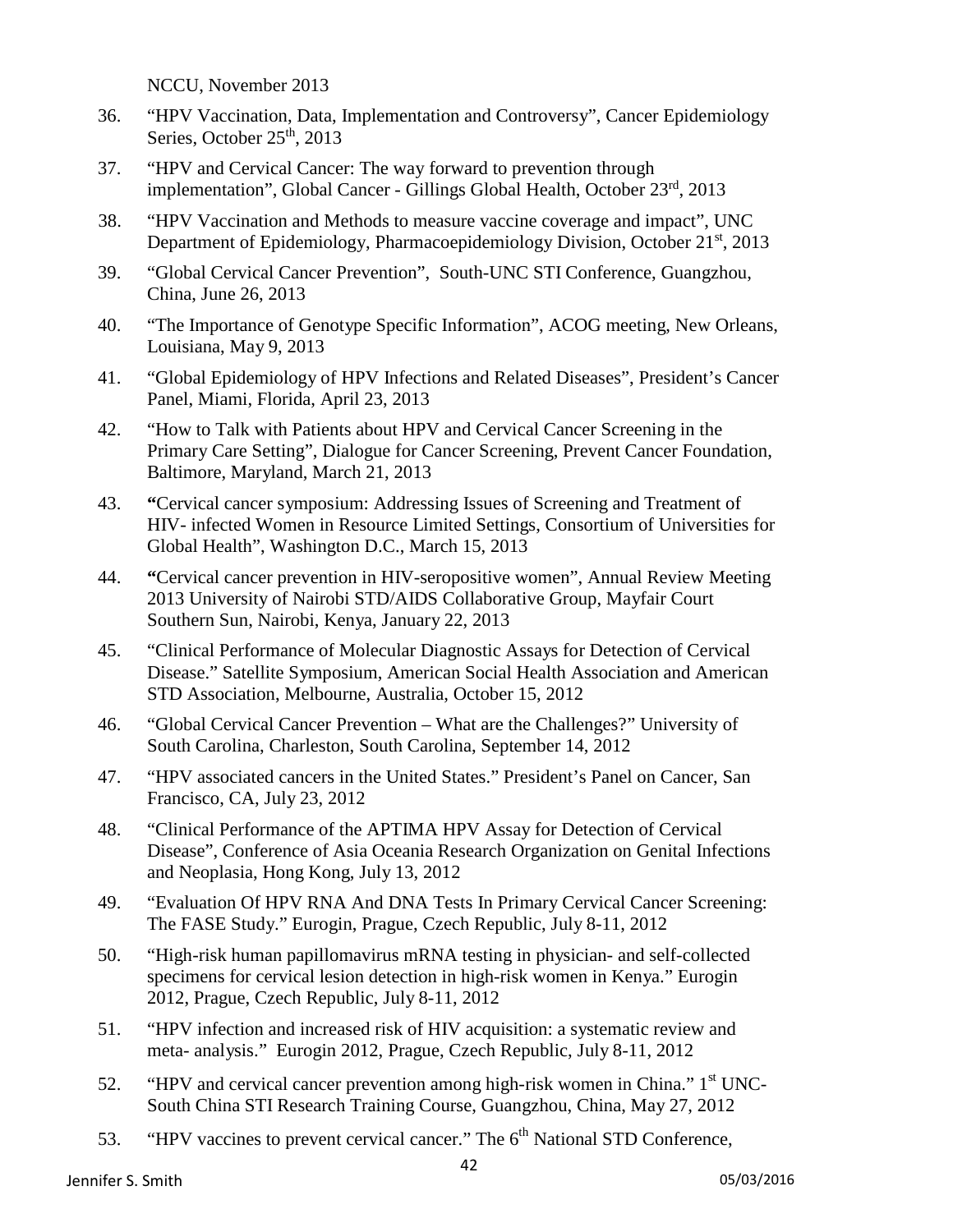Shenzhen, China, May 25, 2012

- 54. "Clinical Performance of the APTIMA HPV Assay for Detection of Cervical Disease." CDC National STD Conference, Minneapolis, Minnesota, March 14, 2012
- 55. "The Cervical Cancer-Free America Initiative." Emory OBGYN Grand Rounds, Atlanta, Georgia, February 29, 2012
- 56. "A Call to Action." HPV/Cervical Cancer Forum, Gynecologic Cancer Awareness Movement (GCAM), November 5, 2011
- 57. "Update on HPV and Cervical Cancer Vaccines." Healthcare Reform Task Force and 12<sup>th</sup> Annual Southern Regional Conference, October 14, 2011
- 58. "Cervical Cancer-Free America: A multi-state initiative." Women in Government: Oncology Task Force, HPV & Related Cancers, Minneapolis, MN, July 2011
- 59. "Cervical Cancer-Free America: A multi-state initiative." National Women's Political Caucus  $40^{th}$  Anniversary and  $20^{th}$  Biennial Convention – Health Care Forum, Washington, DC, July 2011
- 60. "Human Papillomavirus Vaccines and Diagnostics for Cervical Cancer Prevention: Current Status and Future Prospects." Jamaica Cancer Center Annual Dr. J. St. Elmo Hall Lecture, Kingston, Jamaica, April 20, 2011
- 61. "Cervical Cancer Free North Carolina." North Carolina Obstetrics and Gynecology meeting, Asheville, North Carolina, April 15, 2011
- 62. "Cervical Cancer Studies." Researcher's lunch with Dean Rimer, University of North Carolina, Chapel Hill, NC, 2011
- 63. "Cervical Cancer-Free America: Changing the Dialogue, Changing Policy." Cervical Cancer Free Indiana Launch Meeting, Indianapolis, Indiana, March 18, 2011
- 64. "HPV testing and genotyping –The present and the future." Society for Gynecological Oncology, Orlando, Florida, March 8, 2011
- 65. "Human Papillomavirus Vaccines: Current Status, and Future Prospects for HIV Prevention?" Fogarty International Scholars Program, webcast, February 18, 2011
- 66. "The effect of HIV on HPV and cervical precancerous lesions in South Africa and Kenya." The First UNC Lineberger-CFAR AIDS Malignancy Retreat, Chapel Hill, NC, December 13, 2010
- 67. "Oncogenic human papillomavirus, the cause of cervical cancer: Epidemiology, Immunology, Vaccinology, and Case Reports." Speakers Training, February 27, 2010; Philadelphia, PA, March 2, 2010
- 68. **"**Why are cervical cancer and HPV diseases still running today?" Eurogin, Women Against Cervical Cancer Forum Plenary Session Eurogin, Monaco, February 18, 2010
- 69. "The Burden of HPV-associated cancers." Eurogin, Monaco, February 18, 2010
- 70. "HPV in adolescence and young adulthood." Eurogin, Monaco, February 18, 2010
- 71. "Current Status on Human Papillomavirus Vaccines and Diagnostics for Cervical Cancer Prevention." University of North Carolina, School of Medicine, Obstetrics and Gynecology Grand Rounds, December 9, 2009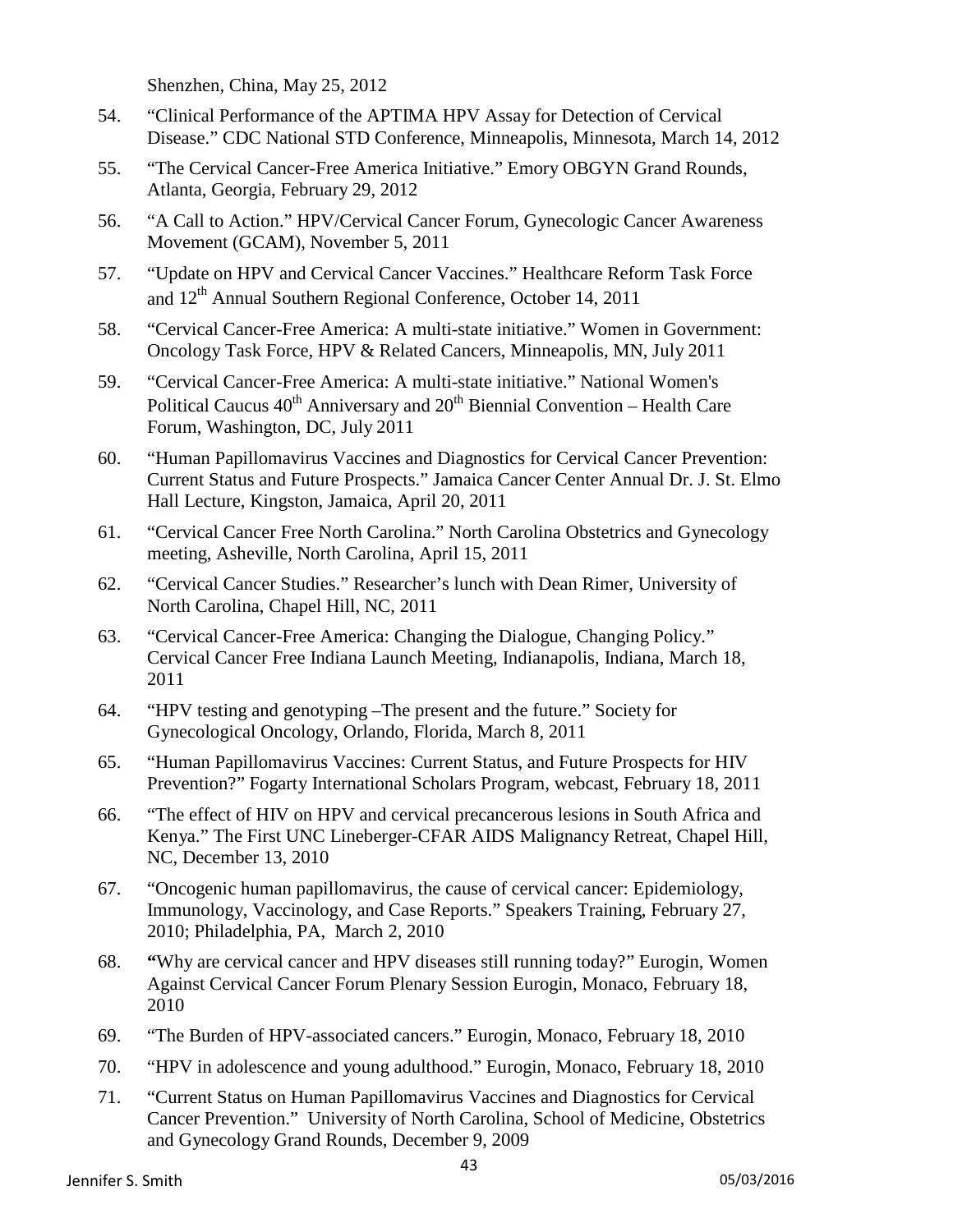- 72. "Epidemiology of Trichomonas vaginalis." Expert Panel Meeting, Del Mar, California, November 2-4, 2009
- 73. "Oncogenic Human Papillomavirus: The Cause of Cervical Cancer." Speaker Training, San Diego, California, October 23-25, 2009
- 74. "Human Papillomavirus Vaccines: Current Status, and Future Prospects for HIV Prevention? "Physician's Research Network, New York City, NY, October 20, 2009
- 75. "Cervical Cancer Free Initiative." Partnership Against Cervical Cancer, Washington D.C, October 7, 2009
- 76. "Human papillomavirus vaccines for cervical cancer: Will prevention fulfill the promise?" Gaitherburg, Maryland, September 30, 2009
- 77. "Public Health Innovations for the Early Detection of HPV Infections and Cervical Neoplasia-Liquid Based Cytology" and "Primary prevention of HPV by Prophylactic Vaccination." lectures video webcasted to the International Congress on Cervical Cancer Prevention in Porto Alegre, Brazil, September 3-5, 2009
- 78. "The HPV Vaccine: Considering Context." 30<sup>th</sup> Annual Minority Health Conference, Chapel Hill, North Carolina, February 27, 2009
- 79. "Human papillomavirus vaccines for cervical cancer: Will prevention fulfill the promise?" Triangle Virology meeting December 22, 2008, North Carolina Biotechnology Center, Research Triangle Park, NC; Cancer Epidemiology Seminar, February 20, 2009
- 80. "Penile HPV infection and the effect of male circumcision on HPV-associated penile lesions in men from Kenya." Eurogin, Nice, France, November 2008
- 81. "Performance of the Aptima HPV Assay in ASC-US Specimens." Eurogin, Nice, France, November 2008
- 82. "Worldwide Distribution of HPV 16-18-6-11 in Various Pathologies of the Female and Male Anogenital Tracts." Eurogin, Nice, France, November 2008
- 83. "Interactions between HPV and HIV: STIs and HIV shedding, regulation of HPV by HIV, and HPV VLP influence upon HIV." HPV and HIV Disease, Infection and Vaccination, Annecy, France, October 19-21, 2008
- 84. "HPV Vaccines in Less-Developed Countries: The Promise and Problems." UNC Global Health committee for American Medical Student Association, UNC Chapel Hill, Chapel Hill, NC, April 23, 2008
- 85. "Vaccination anti-HPV." Scientific Day of Internet, Medical and Pharmacy of Casablanca, presentation given in French, March 14, 2008
- 86. "Human papillomavirus and Cervical Cancer: Current Ongoing and Planned Research." Virology in Progress, October 19, 2007
- 87. "Burden of Disease: Epidemiology of Cervical Cancer", GlaxoSmithKline Health Economics Special Issues Board for Cervical Cancer. Atlanta, Georgia, September 29, 2007
- 88. "Updating current management strategies: the role of genotyping and molecular markers" and "Expected Impact on the Reduction of Cervical Cancer after HPV Vaccination Programs." International Experts Congress on Lower Genital Tract Diseases and Colposcopy, Porto Alegre, Brazil, August 30-31, 2007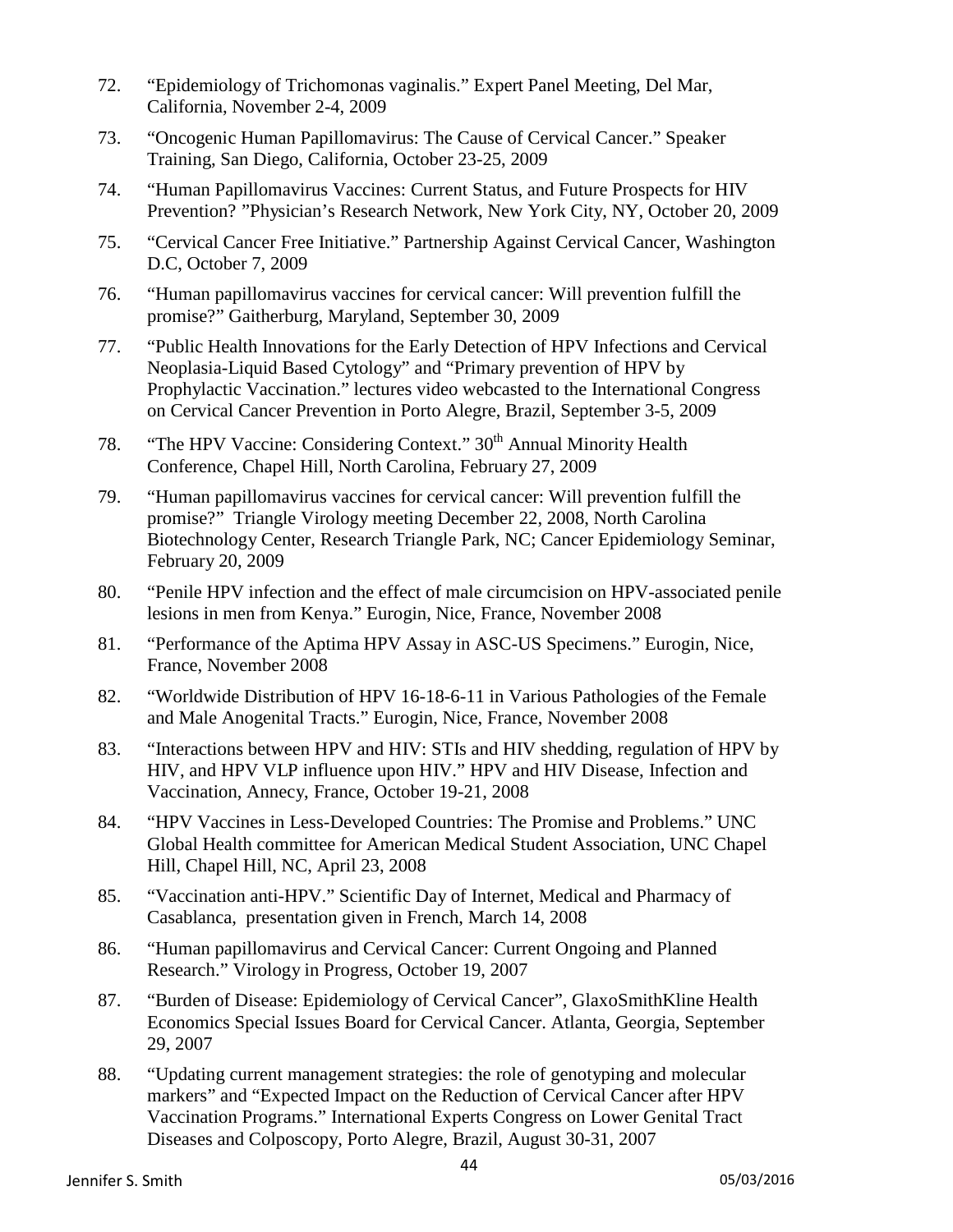- 89. "Epidemiology of Cervical Cancer." Cervical Cancer Working Expert Panel, Dallas, Texas, June 7-8, 2007
- 90. "Epidemiology of Cervical Cancer and Burden of Illness The Economic Impact of Cervical Cancer." Economic Working Expert Panel, Boston, MA, April 26, 2007
- 91. "HPV Questions and Answers: The HPV Vaccine, Women's Health Week 2007, Many Cultures, Common Grounds." University of North Carolina, Chapel Hill, NC, March 27, 2007
- 92. "The HPV Vaccine, Cervical Cancer Prevention and the Pap Smear." North Carolina Society of Cytology/Wake Medical Center, Spring 2007 Cytology Seminar, Wake Medical Center, NC, March 24, 2007
- 93. "Global and regional epidemiology of cervical cancer in Northern Africa and the Middle East." First Annual Oncology Conference, Cairo, Egypt, February 2, 2007; Arab Health Conference, Dubai, United Arab Emirates, January 29, 2007
- 94. "Cervical Cancer and HPV Vaccine: Global Perspective." Annual Review Meeting 2007, University of Nairobi STD/AIDs Collaborative Group, Nairobi, Kenya, January 24, 2007; University of Nairobi Grand Rounds, January 26, 2007
- 95. "Rationale and Significance of Human Papillomavirus Typing Study in China." Cancer Institute and Hospital, Chinese Academy of Medical Sciences, Beijing, China, January 20, 2007
- 96. "Cervical Cancer: Epidemiology, HPV Oncogenicity, and Global Prevention by Vaccination." UNC Pathology Grand Rounds, Chapel Hill, North Carolina, January 11, 2007
- 97. "Human Papillomavirus: Global Epidemiology, Typing and Oncogenicity." Gen-Probe, San Diego, CA, December 18, 2006
- 98. "Cervical Cancer Worldwide: How will HPV Vaccines Play a Role in Prevention?" Cancer Institute, Chinese Academy of Medical Sciences (CICAMS), Beijing, China, November 17, 2006
- 99. "HPV Vaccines: Overview of Key Research and Implications for Developing Countries" Family Health International, Research Triangle Park, NC, October 25, 2006
- 100. "Putting on an epidemiologist's hat: a focus on population-based surveys." Cleveland Clinic, Cleveland, Ohio, October 23, 2006
- 101. "Global Prevention of Cervical Cancer by Vaccination Will Vaccines Substitute Other Methods of Cervical Cancer Control?" and "Molecular Markers to Improve the Diagnosis of Cervical Carcinogenesis." International Congress of Experts for the Treatment of Genital Tract Infections and Colposcopy, Porto Alegre, Brazil, October 4-6, 2006
- 102. "Global impact of chlamydia trachomatis infection." 40th Brazilian Congress of Clinical Pathology and Laboratory Medicine, Curitibia, Brazil, September 18, 2006
- 103. "Introduction to the species of chlamydia, and the clinical significance and epidemiology of Chlamydia Pneumoniae: Introdução às espécies de clamídias, and significância clínica e epidemiologia da Cl. Pneumoniae." Clinical Pre-congress course, 40th Brazilian Congress of Clinical Pathology and Laboratory Medicine, Curitibia, Brazil, September 18, 2006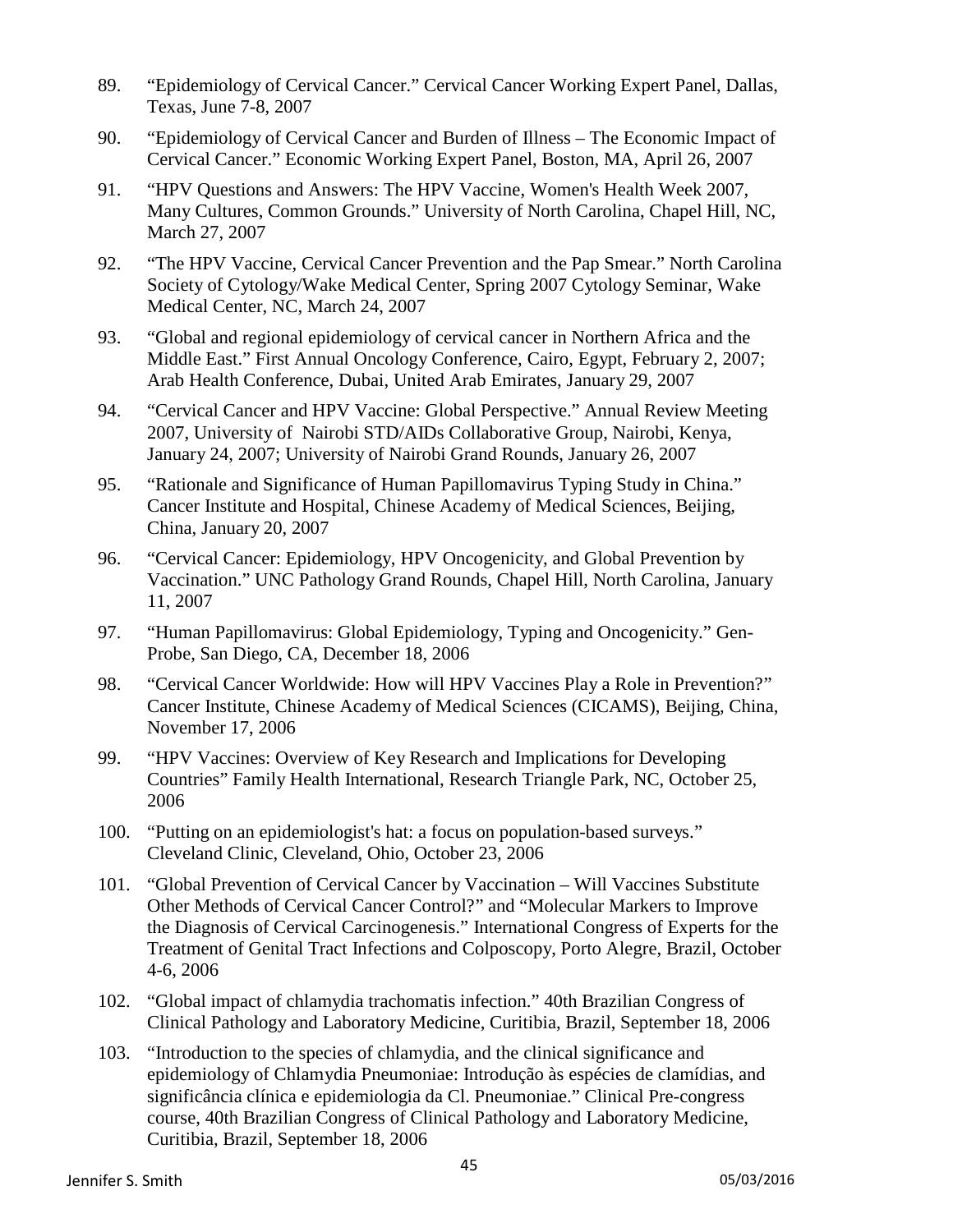- 104. "Human papillomavirus: How do I get infected and how can I protect myself?" Open forum on cervical cancer prevention, International Papillomavirus Conference, Prague, September 7, 2006
- 105. "A Systematic Review of Human Papillomavirus Persistence and Cervical Neoplasia: Application for clinical endpoints for HPV vaccine clinical trials." World Health Organization, Meeting on the Clinical Outcome and Laboratory Issues related to HPV vaccines, Geneva, Switzerland, August 28-30, 2006
- 106. "Epidemiology of Human Papillomavirus and Cervical Cancer: Implications for future provision of HPV prophylactic vaccines." Cervical Cancer Working Group for Egypt, Saudi Arabia, Libya and Gulf and Near East Countries, Dubai, June 14- 15, 2006; Advisory board for Turkey, June 22, 2006, Istanbul,Turkey; HPV expert Panel for Africa, August 3, 2006
- 107. "Update on HPV prophylactic vaccines." Center of Disease Control, Kisumu, Kenya office, Kisumu, Kenya, May 18, 2006
- 108. "Spectrum of HPV related burden of disease." Eurogin 2006, Paris, France, April 2006
- 109. "Sexually Transmitted Infections: Role as HPV Cofactors in the Etiology of Cervical Cancer." Eurogin 2006, Paris, France, April 2006
- 110. "Vaccination against Human Papillomavirus." West African College of Surgeons; College Ouest African Des Chirurgiens." 46th Annual Conference, Accra, Ghana, February 4-11, 2006
- 111. "Epidémiologie des infections à Papilloma Virus Humain (HPV) et cancer du col de l'utérus." University of Washington and GlaxoSmithKline collaborative meeting for future HPV vaccine bridging studies in Hospital Fann, Dakar, Senegal, January 17, 2006
- 112. "Epidemiology of Human Papillomavirus Infection in Africa." Presentation in French, African Regional Cancer Conference, Dakar, Senegal, November 2005
- 113. "Epidemiology of HSV-2 and HIV acquisition and transmission." Presentation in French, L'Institut Pasteur, Paris, France, October 26, 2005
- 114. "Cervical cancer: Epidemiology, HPV typing and oncogenicity." Symposium on Vaccination, a New Tool for Gynecologists for the Prevention of Cervical Cancer 14th International Meeting of the European Society of Gynaecological Oncology." Istanbul, Turkey, September 25-29, 2005
- 115. "Strategies for HPV vaccine introduction to Africa." Internal Glaxo Smith Kline meeting, Rixensart, Belgium, September 27, 2005
- 116. "Cervical Cancer Epidemiology, HPV Typing & Oncogenicity." GSK Cervical Cancer Ad Board, Chicago, Illinois, August 26-28, 2005
- 117. "Update on HPV prophylactic vaccines." University of Nairobi STDs/AIDS Collaborative Group, Nairobi, Kenya, January 31st, 2005; Department of Clinical Microbiology, University of Szeged, Hungary, June 16, 2005
- 118. "Current Issues in the Seroindentification and Seroepidemiology of Herpes Simplex Virus Infections." 15th European Congress of Clinical Microbiology and Infectious Diseases, Copenhagen, April 2-5, 2005. Focus Technologies Webex Presentation, Infectious Disease Continuing Education For Laboratory Scientists, May 12, 2005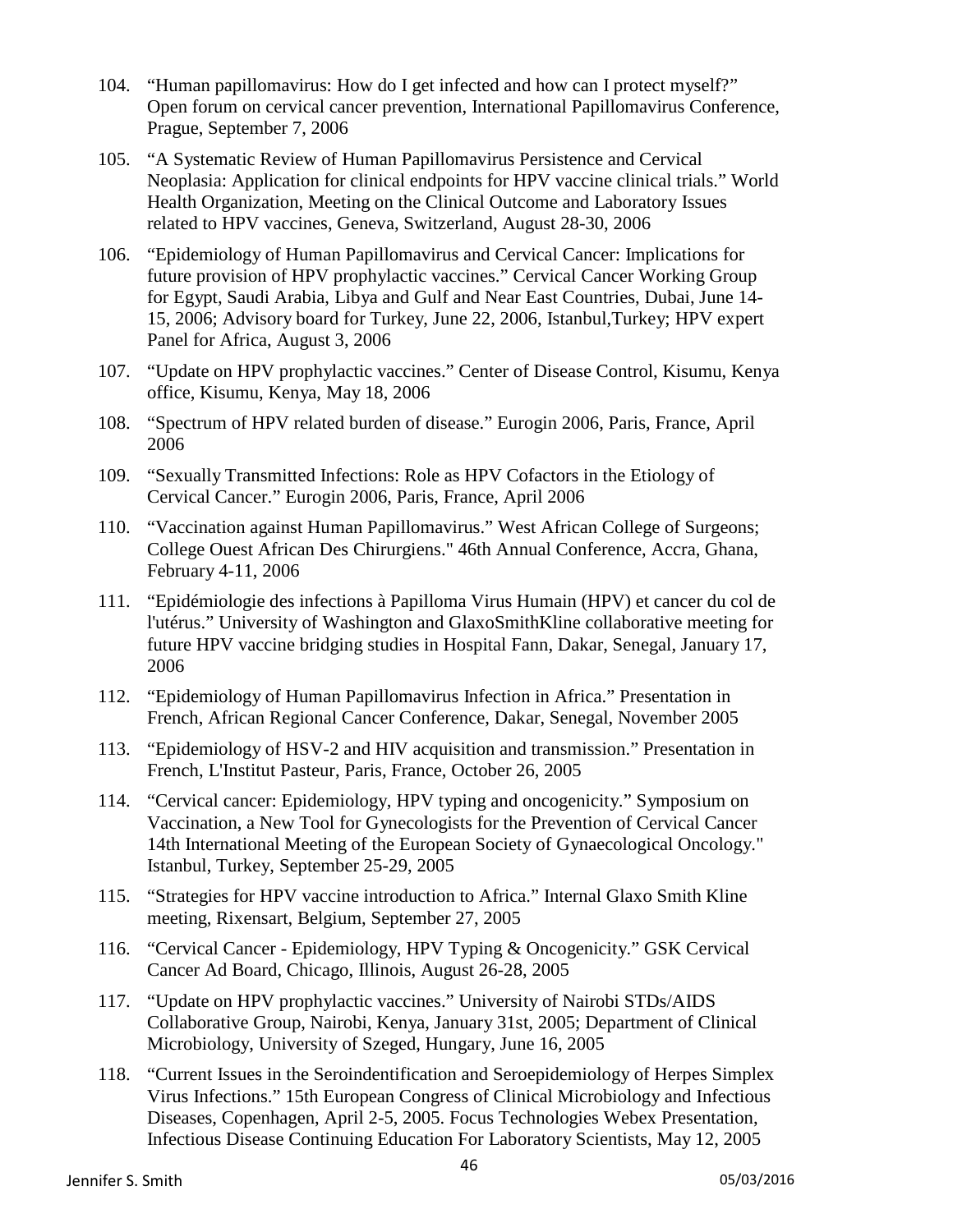- 119. "Current Issues in the Seroindentification and Seroepidemiology of Herpes Simplex Virus Infections." International Union Against Sexually Transmitted Infections, Conference on Sexually Transmitted Infections, Mikonos, Greece, October 8, 2004
- 120. "Viral Sexually Transmitted Infections: Human Papillomavirus and Herpes Simplex Virus: What's the catch? Women's work in progress meeting." University of North Carolina, Center for Women's Health Research, Chapel Hill, NC, August 3, 2004
- 121. "HPV and other cofactors in the etiology of invasive cervical cancer." Colegio de Médicos de la Provincia de Buenos Aires Distrito, Conferencia Sobre Cancer Cervical, presentation in Spanish, December 11, 2003
- 122. "Global Patterns of Herpes Simplex Virus Infections." 8th World STI/AIDS Congress, 40th International Union Against Sexually Transmitted Infections World General Assembly, Punte del Este, Uruguay, December 2-5, 2003
- 123. "Combined Oral Contraceptives and known cervical intraepithelial lesions." WHO Expert Working Group Meeting to update the Medical Eligibility Criteria for Contraceptive Use, October 22, 2003
- 124. "The Etiology of Invasive Cervical Cancer: An International Perspective." University of Geneva, Conference sur la Santé reproductive dans les pays en voie de développement, September 18, 2003
- 125. "Invasive Cervical Cancer, Human Papillomavirus and other Cofactors." University of North Carolina, Chapel Hill, North Carolina, May 23, 2003; Family Health International, May 21, 2003
- 126. "Epidemiology of Herpes Simplex Virus in Europe and the United States." HSV Symposium: HSV- Looking into the Future, 5th International Eurogin Conference, 2003, Paris, France, April 13-16, 2003
- 127. "Herpes Simplex Virus Type-2 and Chlamydia Trachomatis Infections as Cofactors in the Etiology of Invasive Cervical Cancer." University of Nairobi STDs/AIDS Collaborative Group, Nairobi, Kenya, January 27, 2003
- 128. "Human Papillomavirus in Adolescence." Department of Pediatrics, University of California San Francisco, San Francisco, CA, January 16, 2003
- 129. "Human Papillomavirus and Associated Cofactors in the Etiology of Invasive Cervical Cancer." New York Academy of Medicine, New York, NY, January 9, 2003
- 130. "Human Papillomavirus Clinical Epidemiology." 12th International Union against Sexually Transmitted Infections, Beijing, China, October 24-27, 2002
- 131. "Chlamydia, Herpes Simplex Virus, HIV and other Sexually Transmitted Diseases as HPV cofactors in the Etiology of Cervical Cancer." Advisory Group Meeting on Cervical Cancer Studies in EPIC, Barcelona, Spain, May 14-15, 2002
- 132. "HPV and uterine cervical cancer: prevention prospectives." XXVI Reunion du Groupe pour l'Epidemiologie et L'Enregistrement du Cancer dans les Pays de Langue Latine, presentation given in French, Naples, Italy, May 8, 2002
- 133. "HPV infection and men: Potential protective effect of male circumcision." National Cancer Institute, Cuernavaca, Mexico, April 11, 2002
- 134. "Oral contraceptives and cervical cancer: Methods for a Systematic Literature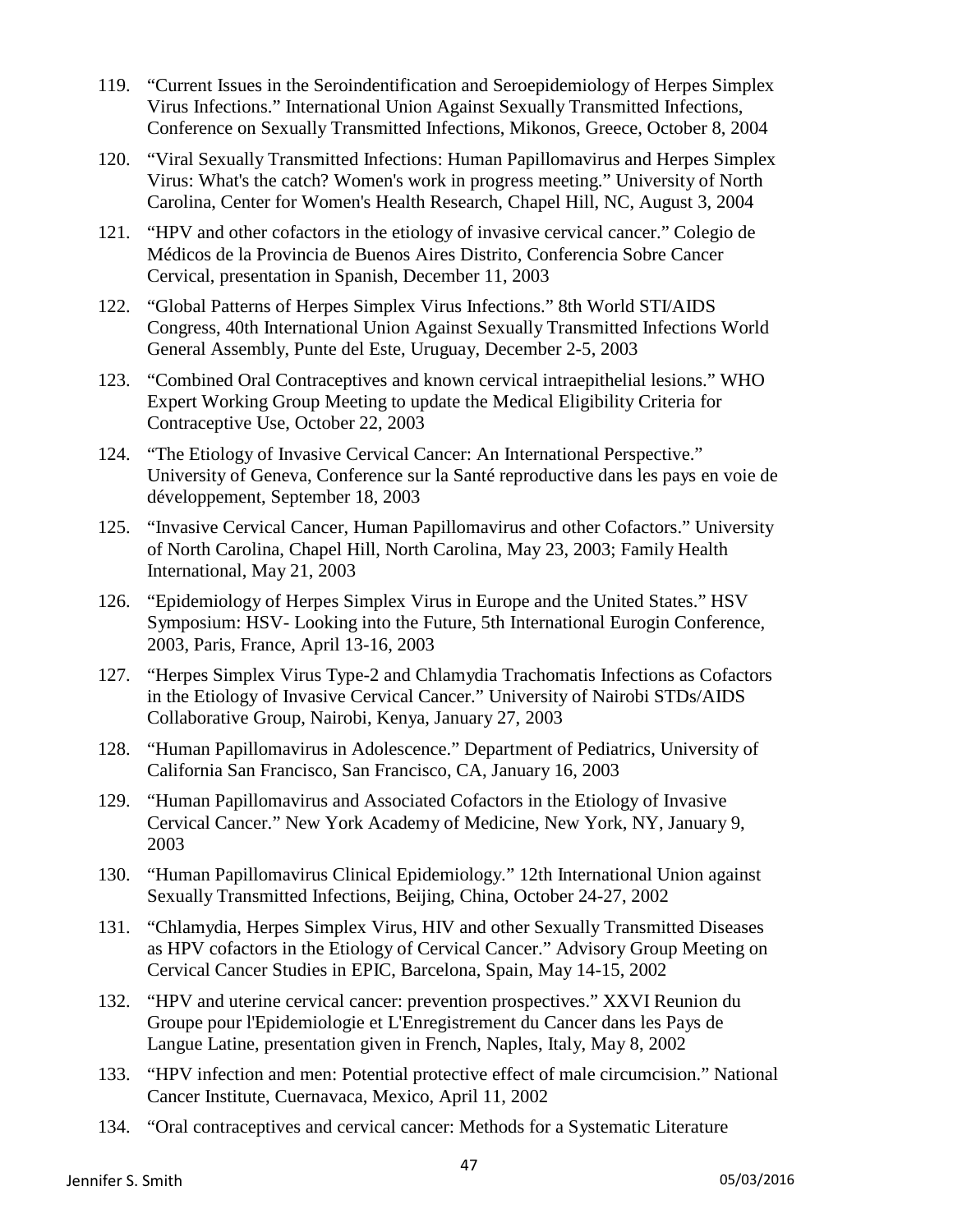Review." Cancer Epidemiology Unit, University of Oxford, Oxford, England, February 25, 2002

- 135. "Human Papillomavirus Infection in Men: a Potential Protective Effect of Male Circumcision?" University of Nairobi STDs/AIDS Collaborative Group, Nairobi, Kenya, January 30, 2002
- 136. "The Natural History of Human Papillomavirus Infection and Evidence for HPV Cofactors in the Etiology of Invasive Cervical Cancer." 6th National Cancer Institute Hospital K, National Cancer Institute, Hanoi, December 8, 2002; Cancer and Genetics Conference, Bangkok, Thailand. December 3-4, 2001; Lampang Hospital, Lampang, Thailand, December 2, 2001; Prince of Songkla University, Songkla, Thailand, November 30, 2001
- 137. "Chlamydia pneumoniae-biology clinical associations, epidemiology and diagnostic overview." Chlamydia Workshop, University of Malaya, Kuala Lumpur, Malaysia, August 14, 2001
- 138. "The Epidemiology of Chlamydia pnumoniae with respect to lung cancer." Australian Society for Microbiology, Cairns, Australia, July 13, 2000
- 139. "Epidemiology of Chlamydia pneumoniae infections." Annual Microbiology Meeting, Faculty of Medicine, Chulalongkorn University, Bangkok, Thailand, March 22, 2000
- 140. "Prevalence and Risk Factors for Herpes Simplex Virus II Infections in Brazil." Herpes Management Forum Satellite Symposium, Salvador, Brazil, September 10, 1999; Rio de Janiero, September 8, 1999
- 141. "Investigating Herpes Simplex Virus in the Etiology of Cervical Cancer." Symposium on Chlamydia and Herpes Simplex Virus Infections, Inselspital, Bern, Switzerland, April 29, 1999
- 142. "Epidemiology of HPV Infection and Cervical Cancer: A European Perspective." 3M Consultants Meeting, Amsterdam, the Netherlands, April 17, 1999
- 143. "Herpes Simplex Virus-2 in the Etiology of Cervical Cancer." Chlamydia pneumoniae/HSV serology, University of Birmingham, AL, October 13, 1998
- 144. "Infectious Cofactors of Human Papillomavirus in the Etiology of Cervical Cancer" 3M consultants meeting, Minneapolis, MN, September 14, 1998
- 145. "Chlamydia Trachomatis and Herpes Simplex Virus-2 in the Etiology of Cervical Cancer." Clinical Microbiology Conference, London, June 12, 1998
- 146. "HPV and other STDs in Cervical Cancer: A Worldwide Perspective." Symposium Chlamydia-Lyme, MRL Forlab, Bruxelles, March 12, 1998

# **TEACHING RECORD**

*UNC Class Lectures*

| <b>Class</b>                 | Years | <b>Number of Classes</b> | <b>Number of students</b> |
|------------------------------|-------|--------------------------|---------------------------|
| Completed                    |       |                          |                           |
| Vaccine Epidemiology (799C)- | 2015  |                          |                           |
| primary instructor           | 2016  | 14                       |                           |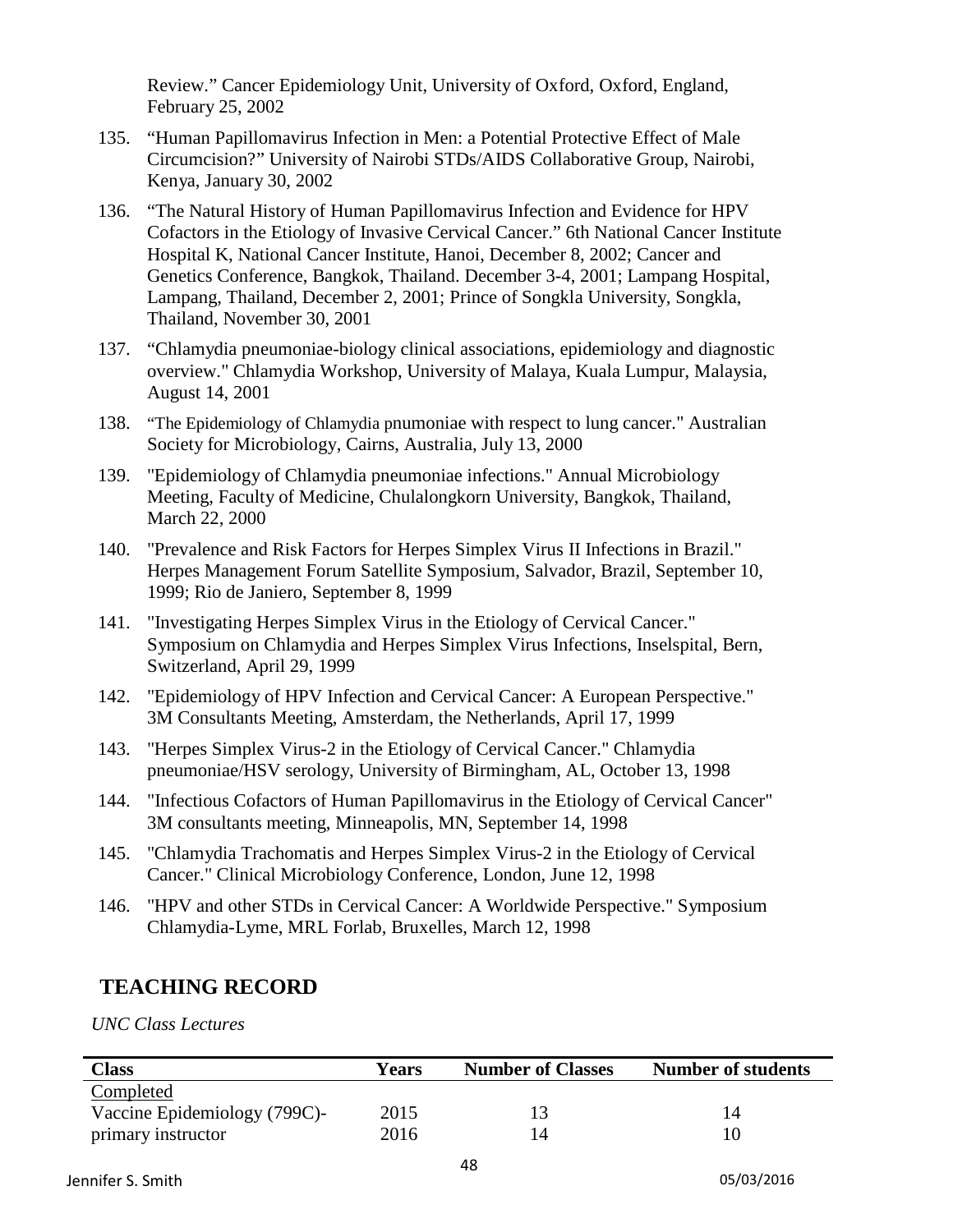| Epidemiology. Cancer Epi and<br>Pathogenesis (770)                                                                                                         | 2016<br>2015<br>2013<br>2012<br>2011<br>2009<br>2008 | 1<br>$\mathbf{1}$<br>$\mathbf{1}$<br>$\mathbf{1}$<br>$\mathbf{1}$<br>$\mathbf{1}$<br>$\mathbf{1}$ | $30 - 40$<br>30-40<br>30-40<br>$30-40$<br>$30 - 40$<br>$20 - 30$<br>20-30               |
|------------------------------------------------------------------------------------------------------------------------------------------------------------|------------------------------------------------------|---------------------------------------------------------------------------------------------------|-----------------------------------------------------------------------------------------|
| Global Non-communicable<br>Diseases (PUBH 510), Gillings<br>Global Health                                                                                  | 2015<br>2014<br>2013<br>2012                         | $\mathbf{1}$<br>1<br>$\mathbf{1}$<br>$\mathbf{1}$                                                 | $30 - 40$<br>30-40<br>$30-40$<br>30-40                                                  |
| Maternal and Child Health (730)<br>Control of Infectious Diseases in<br>Developing Countries (756)<br>Microbiology: Recent advances<br>in Virology $(711)$ | 2010<br>2009<br>2008<br>2007<br>2006<br>2005<br>2009 | 1<br>$\mathbf{1}$<br>$\mathbf{1}$<br>1<br>$\mathbf{1}$<br>$\mathbf{1}$<br>$\mathbf{1}$            | $15 - 20$<br>$30 - 40$<br>$30 - 40$<br>$30 - 40$<br>$40 - 50$<br>$40 - 50$<br>$15 - 20$ |
| Perinatal Epidemiology (851)                                                                                                                               | 2016<br>2008<br>2007<br>2006                         | $\mathbf{1}$<br>$\mathbf{1}$<br>$\mathbf{1}$<br>$\mathbf{1}$                                      | $10-15$<br>$20 - 30$<br>$20 - 30$<br>$20 - 30$                                          |
| <b>Epidemiology of Sexually</b><br>Transmitted Infections (141)                                                                                            | 2006                                                 | $\mathbf{1}$                                                                                      | $20 - 30$                                                                               |
| Cancer Prevention and Control,<br>HPAA/HBHE/EPID (290)                                                                                                     | 2006<br>2005                                         | $\mathbf{1}$                                                                                      | $15 - 20$<br>$30 - 40$                                                                  |
| <b>Epidemiological Research</b><br>Methods (201)                                                                                                           | 2004                                                 | $\mathbf{1}$                                                                                      | 20                                                                                      |

### *Teaching Assistant*

"Sexually Transmitted Infections", Johns Hopkins School of Public Health, 1995-1997

±Indicates primary advisor

## *PhD Advisor*

### **Current**

## Committee Chair: Adodele Gomih Alakija±, UNC Department of Epidemiology, September 2014-present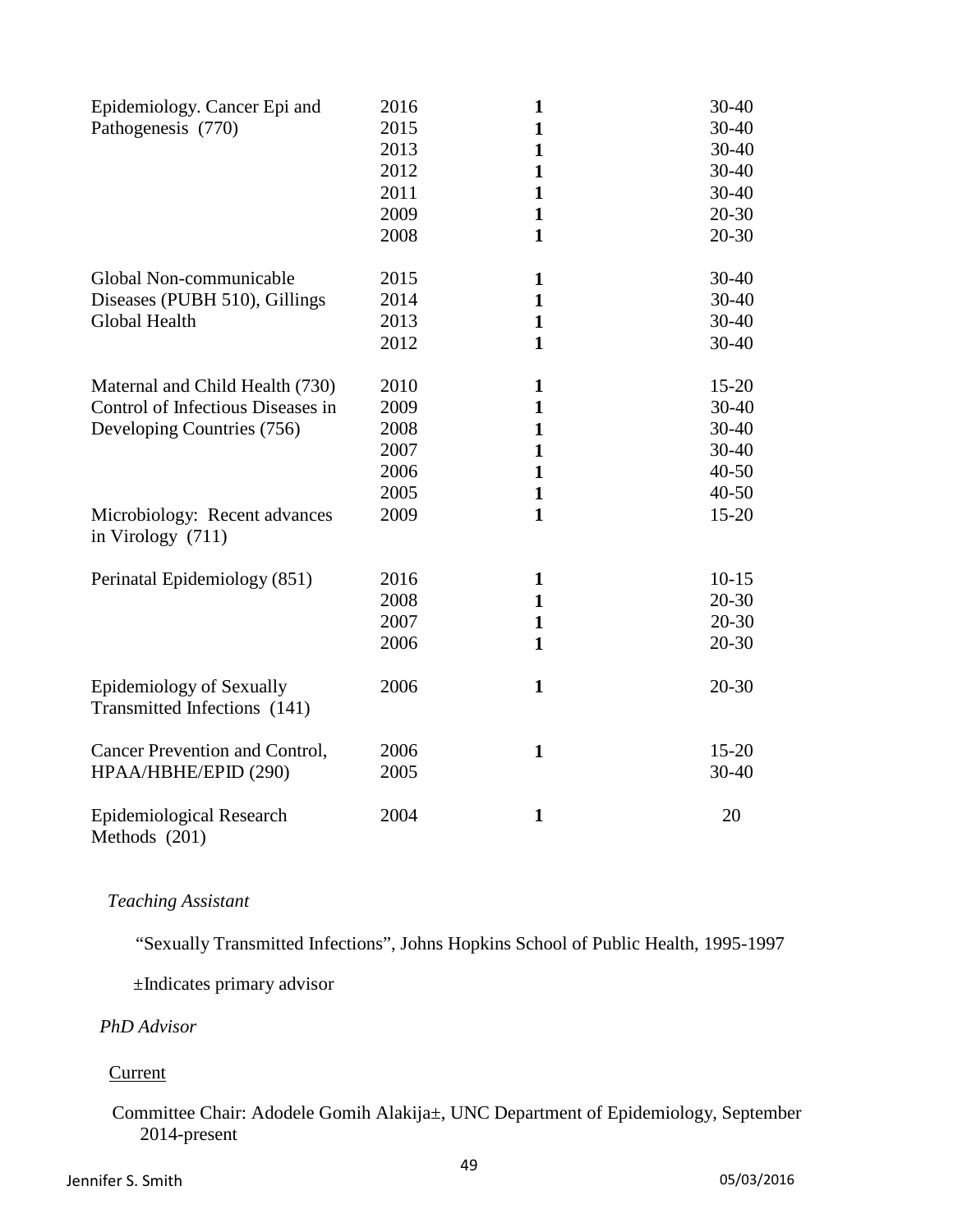Committee Chair:Jessica Islam±, UNC Department of Epidemiology, September 2014- present Committee Chair. Nadja Vielot±, UNC Department of Epidemiology, December 2014- present Nidia Rodriguez±, UNC Department of Epidemiology, September 2015-present Sinead Isaccson±, UNC Department of Epidemiology, September 2015-present Jonathan Fix±, UNC Department of Epidemiology, incoming student, September 2016-present

| Student                     | Year       | Dept.       | Topic                                                                                                                                                             | Role   |
|-----------------------------|------------|-------------|-------------------------------------------------------------------------------------------------------------------------------------------------------------------|--------|
| Name                        | Graduated  |             |                                                                                                                                                                   |        |
| Jessica Islam               | In process | EPI         | Assessing clinical validity of cervical<br>cancer self-screening methods                                                                                          | Chair  |
| Nadja Vielot                | In process | EPI         | Assessing human papillomavirus vaccine<br>safety using commercial insurance claims                                                                                | Chair  |
| Adodele<br>Gomih<br>Alakija | In process | EPI         | The role of HPV, DNA methylation, and<br>other risk factors in the progression of<br>cervical dysplasia                                                           | Chair  |
| Kristin<br>Moore            | 2015       | <b>EPI</b>  | Sexually transmitted infections and uterine<br>fibroids                                                                                                           | Chair  |
| Virginia<br>Senkomago       | 2013       | EPI         | Viral Load in penile HPV infections and its<br>association with circumcision in Kenyan<br>Men                                                                     | Chair  |
| Jie Ting                    | 2013       | <b>EPI</b>  | Validation of self-collection for HPV<br>detection among high-risk women in<br>Nairobi, Kenya                                                                     | Chair  |
| Christina<br>Ludema         | 2013       | <b>EPI</b>  | Structural models to untangle triggers of<br>ocular/nonocular herpesvirus recurrence                                                                              | Member |
| Cicely<br>Michel            | 2011       | <b>BIOS</b> | Semi Markov Multistate Modeling of HPV<br>Infection                                                                                                               | Member |
| Anne Fortino<br>Rositch     | 2011       | EPI         | Human papillomavirus type competition<br>and the associations between HPV types<br>and future HPV acquisition in men                                              | Chair  |
| Danielle<br><b>Backes</b>   | 2010       | EPI         | Natural history of human papillomavirus<br>infection among young men from Kisumu,<br>Kenya                                                                        | Chair  |
| Julius<br>Atashilli         | 2010       | EPI         | Cervical Precancerous Lesions in Women<br>Initiating Antiretroviral Therapy in<br>Cameroon: Prevalence, Severity, Predictors<br>and Potential Impact of Screening | Member |
| Linda<br>Kalalini           | 2007       | EPI         | Malaria in Pregnancy and Drug Therapies<br>in Malawi                                                                                                              | Member |
| Suzanne<br>Belinson         | 2007       | EPI         | Reproductive health factors as HPV<br>cofactors in the etiology of cervical intra-<br>epithelial lesions in China                                                 | Member |

*PhD Dissertation Thesis Committees*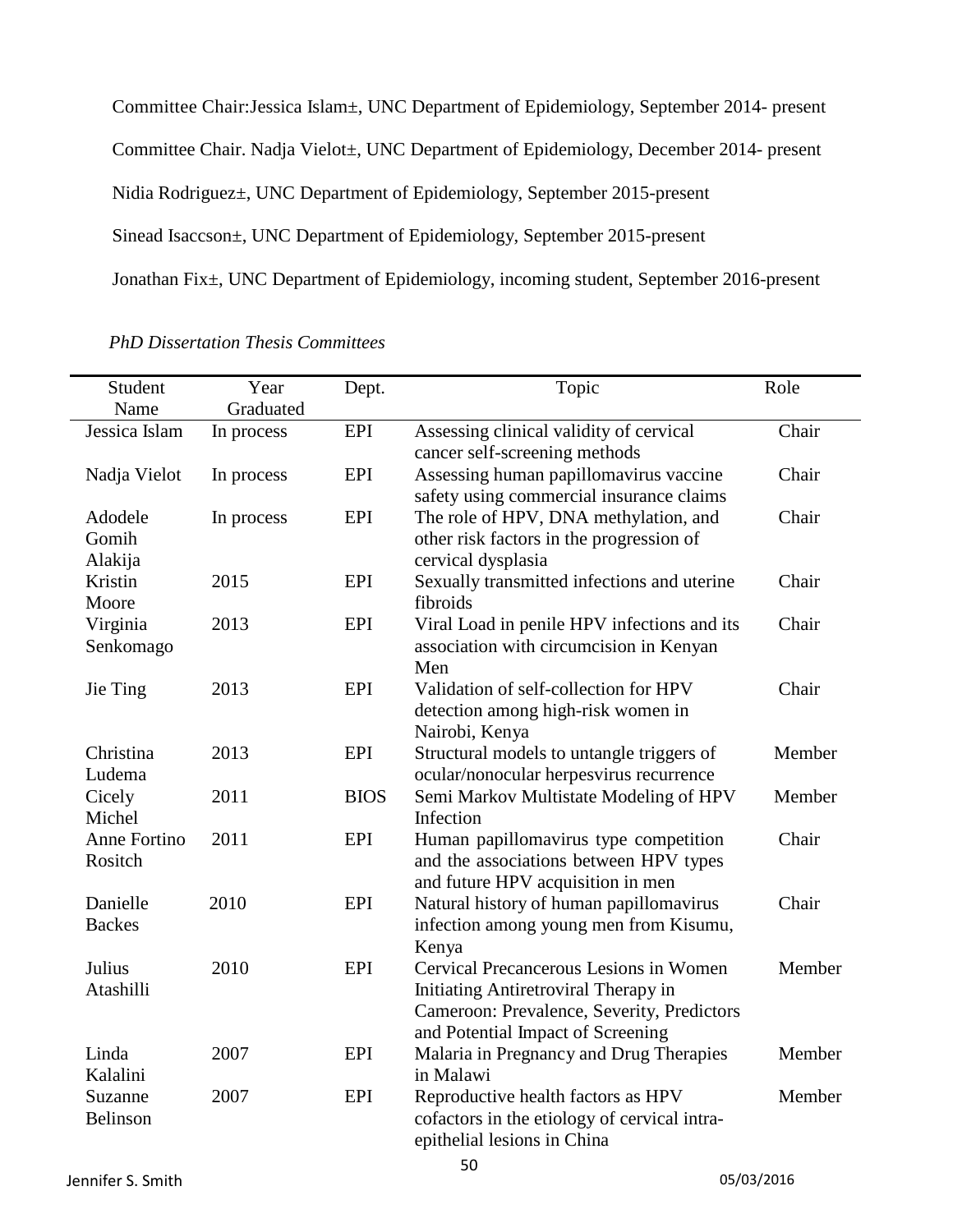Jill Koshiol 2006 EPI Effect of smoking and human papillomavirus (HPV) type on time to clearance of HPV infection among HIVseropositive and HIV-seronegative women

Member

*MPH/MSPH Advisor*

| <b>Student Name</b>        | Year             | Dept.       | <b>Title</b>                                                                                                                                                     | <b>Reader</b>        |
|----------------------------|------------------|-------------|------------------------------------------------------------------------------------------------------------------------------------------------------------------|----------------------|
|                            | <b>Graduated</b> |             |                                                                                                                                                                  |                      |
| Lavanya Gupta              | 2016             | <b>MCH</b>  | Understanding reactions to results of a self-<br>sampling HPV test among white and black<br>wonen infrequently screened for cervical<br>cancer in North Carolina | Secondary<br>Primary |
| Raquel Burger-<br>Calderon | 2015             | EPI         | Oral health outcomes in relation to time since<br><b>HIV</b> diagnosis                                                                                           |                      |
| Nadja Vielot               | 2014             | <b>EPI</b>  | The Role of Sexually Transmitted Infections in<br>High-Risk Human Papillomavirus<br>Persistence among Female Sex Workers                                         | Primary              |
| Ayodele<br>Gomih Alakija   | 2012             | <b>EPI</b>  | Risk factors for Mycoplasma genitalium<br>among a cohort of female sex workers in<br>Nairobi, Kenya                                                              | Primary              |
| Alicea Mingo               | 2012             | EPI         | Cervical Cancer Awareness and Screening in<br><b>Botswana</b>                                                                                                    | Secondary            |
| Christine L.<br>Schuler    | 2010             | <b>EPI</b>  | HPV Vaccine and Behavioral Disinhibition                                                                                                                         | Primary              |
| Sheri Denslow              | 2010             | <b>EPI</b>  | Bacterial vaginosis as a risk factor for high-<br>grade cervical lesions and cancer in HIV-<br>seropositive women                                                | Primary              |
| Eric Lofgren               | 2009             | <b>EPI</b>  | Herpes Simplex Virus Type-1 Seroprevalence<br>in Lampang and Songkhla, Thailand                                                                                  | Primary              |
| Vinita Goyal               | 2009             | EPI         | Uterine Rupture in Mid-Trimester Misoprostol-<br>Induced Abortion after Cesarean Delivery: A<br><b>Systematic Review</b>                                         | Primary              |
| Yuli Chang                 | 2008             | <b>HBHE</b> | Evaluating HPV vaccine effectiveness at the<br>population level                                                                                                  | Secondary            |
| Jessica Hughes             | 2008             | <b>HBHE</b> | How are parents of adolescent girls learning<br>about the HPV vaccine                                                                                            | Secondary            |
| Katie Keating              | 2008             | <b>HBHE</b> | Potential barriers to HPV vaccine provision<br>among medical practices in an area with high<br>rates of cervical cancer                                          | Secondary            |
| Karah Fazekas              | 2007             | <b>HBHE</b> | HPV vaccine acceptability among women in<br>the rural South                                                                                                      | Secondary            |
| Amy Melendy                | 2007             | EPI         | Systematic review on the role of local cervical<br>cytokines on the risk of HPV infection and the<br>development of cervical neoplasia                           | Primary              |
| <b>Brooke Hoots</b>        | 2007             | EPI         | Herpes Simplex virus Type 2 on the<br>progression of HIV infection                                                                                               | Primary              |

*Post-Doctoral Advisor*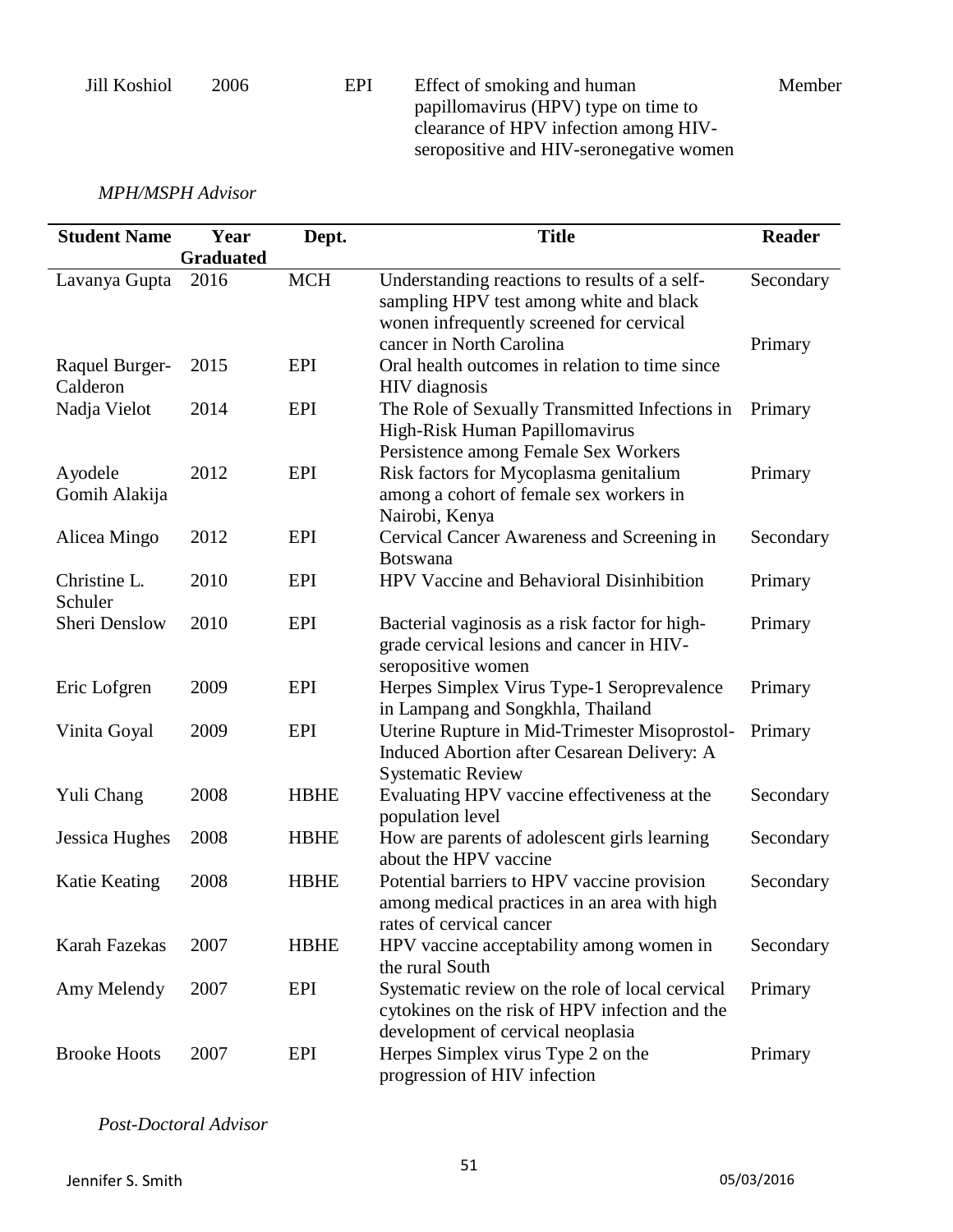| <b>Student Name</b> | Time      | Dept.       | Mentor    | <b>Current Position of Past Trainees</b> |
|---------------------|-----------|-------------|-----------|------------------------------------------|
|                     | Period    |             | Role      |                                          |
| Virginia            | 2013-2014 | <b>EPI</b>  |           | Research Fellow Office of                |
| Senkomago           |           |             | Primary   | International Cancer Control,            |
|                     |           |             |           | CDC, Atlanta, GA                         |
| Jie Ting            | 2012-2014 | EPI         |           | Postdoctoral Scholar Biogen Idec         |
|                     |           |             | Primary   | Fellowship in Outcomes $\&$              |
|                     |           |             |           | Pharmacoeconomic Research,               |
|                     |           |             |           | UCSF, San Francisco, CA                  |
| Tabatha             | 2011-2012 | EPI         |           | Chief, Data and Informatics Section      |
| Offutt-Powell       |           |             | Primary   | Division of Public Health,               |
|                     |           |             |           | Delaware Health and Social               |
|                     |           |             |           | Services, Dover, DE                      |
| Danielle            | 2010-2012 | EPI         |           | Research Associate, Center for           |
| <b>Backes</b>       |           |             | Primary   | Population Health & Clinic               |
|                     |           |             |           | Epidemiology, Brown                      |
|                     |           |             |           | University, Providence, RI               |
| Sheri Denslow       | 2010-2011 | EPI         |           | Public Health Epidemiologist             |
|                     |           |             | Primary   | Mission Hospital, Asheville,             |
|                     |           |             |           | N <sub>C</sub>                           |
| Paul Reiter         | 2009-2010 | <b>HBHE</b> | Secondary | <b>Assistant Professor, Ohio State</b>   |
|                     |           |             |           | University                               |
| Alice               | 2008-2010 | <b>HBHE</b> | Secondary | Associate Professor, East Carolina       |
| Richman             |           |             |           | University                               |

*Fogarty Fellowship Advisor, CICAMS, Cancer Center in Beijing*

| <b>Student Name</b>      | Fellowship | <b>Current Position of Past Trainees</b> |
|--------------------------|------------|------------------------------------------|
|                          | Period     |                                          |
| Margaret Wang            | 2015-2016  | University of Chicago                    |
| Hunter Holt              | 2014-2015  | <b>RUSH University Medical Cent</b>      |
| Priya G. Sivasubramaniam | 2013-2014  | University of Vanderbilt                 |
| Irene Chang              | 2012-2013  | University of Miami                      |
| Evelyn Hsieh             | 2012-2013  | Yale University, 2012-2013               |
| Gordon Shen              | 2012-2013  | University of Berkeley                   |
| Danny Colombara          | 2011-2012  | University of Washington                 |
| <b>Adam Lewkowitz</b>    | 2010-2011  | Mont Sinai Medical School                |
| Sarah Tiggelaar          | 2010-2011  | University of Kentucky Medical School    |
| Margaret Lin             | 2009-2010  | University of Washington                 |
| Philip Song              | 2009-2010  | <b>Johns Hopkins University</b>          |
| Jia Ji                   | 2008-2009  | University of Ohio                       |
|                          |            |                                          |

*PharmD Advisor*

Jake Chung, UNC Eshelman School of Pharmacy, 2011-2012

*K Award Preparation Faculty Advisory Committee Member*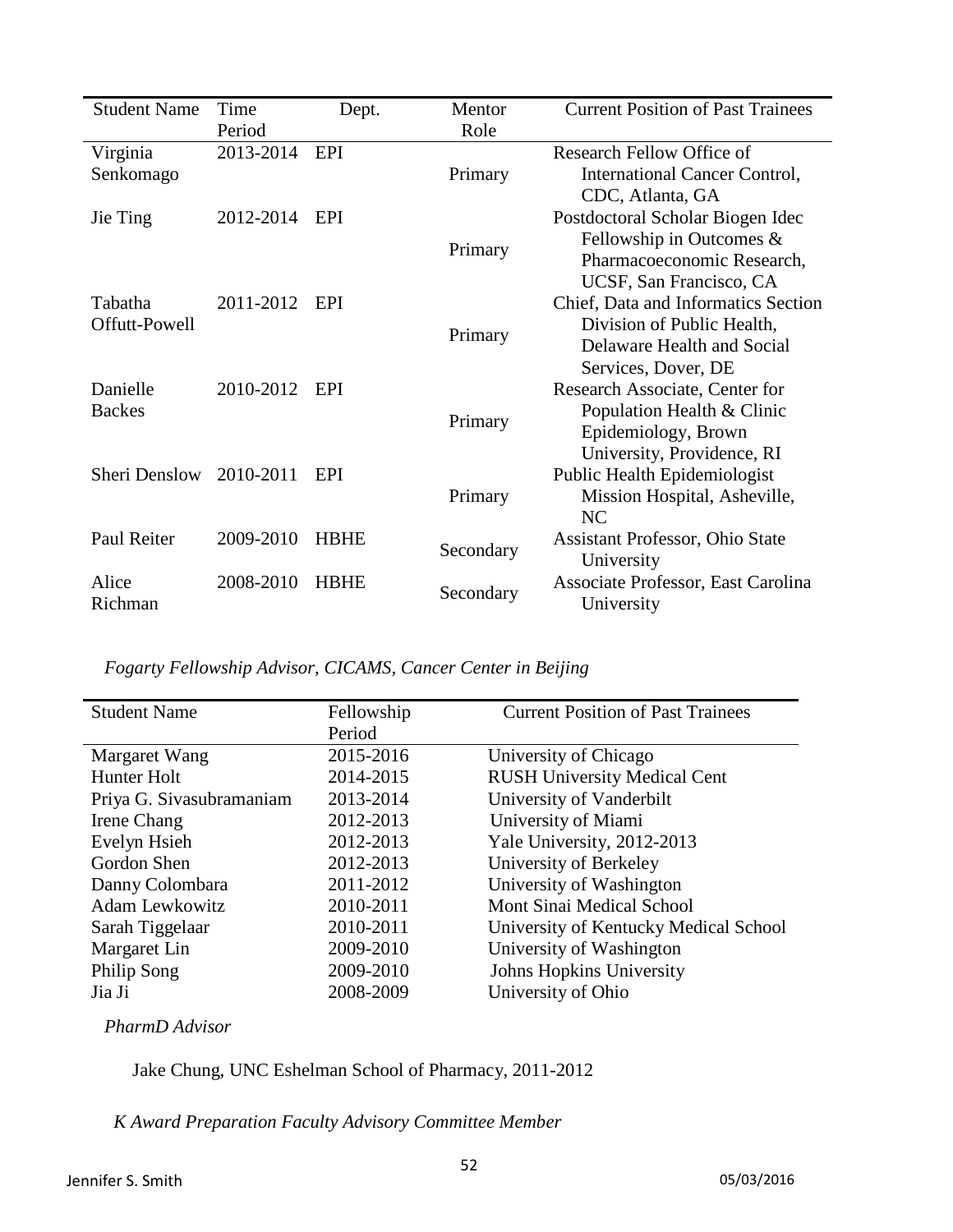Sylvia Becker-Dreps, UNC Department of Medicine, 2009, Current K award grantee

*Assistant Professor Collaborator/Advisor:*

Dr. Stephanie Wheeler, Health Policy and Management, 2012-present Dr. Lisa Rahangdale, Department of Obstetrics and Gynecology, 2009-2012

*Adwards won by Advisees*

Nidia Rodriguez Ormaza, MD, MPH

2015, James Imhotep Irving Public Service Scholarship, UNC Gillings School of Public Health.

2015, Moulton-Wong Scholarship in Public Health, UNC Gillings School of Public Health.

2015, Gillings Merit award, UNC Gillings School of Global Public Health.

#### Jessica Y. Islam, MPH

2015, Koch Travel Award, UNC Gillings School of Global Public Health

2014, Student Travel Award, Epidemiology Department, UNC Gillings School of Global Public Health

2014, University Cancer Research Fund Grant, UNC Lineberger Comprehensive Cancer Center

2014, Annual Fund Scholarship, UNC Gillings School of Global Public Health

2014, Mary S. Thompson Scholarship, UNC Gillings School of Global Public Health

#### Nadja Vielot, MSPH

2015, UNC Lineberger Comprehensive Cancer Center (LCCC) Cancer Outcomes Research Program

Student Travel Award

2015, UNC Gillings Koch Travel Award

2014, Department of Epidemiology Student Travel Award

2013, UNC Gillings Koch Travel Award

#### Ayodele Gomih, MSPH

 2015, Ruth L. Kirschstein National Service Awards for Training in Sexually Transmitted Diseases and HIV (2T32AI007001-39).

2015, Student Travel Award, UNC Department of Epidemiology

Raquel Burger-Calderon, PhD (MPH Track)

2015, ImPACT Award, UNC Training Initiatives in Biomedical and Biological Sciences (TIBBS)

2014, Merit Assistantship Award, UNC Gillings School of Global Public Health

Kristen R. Moore, MSPH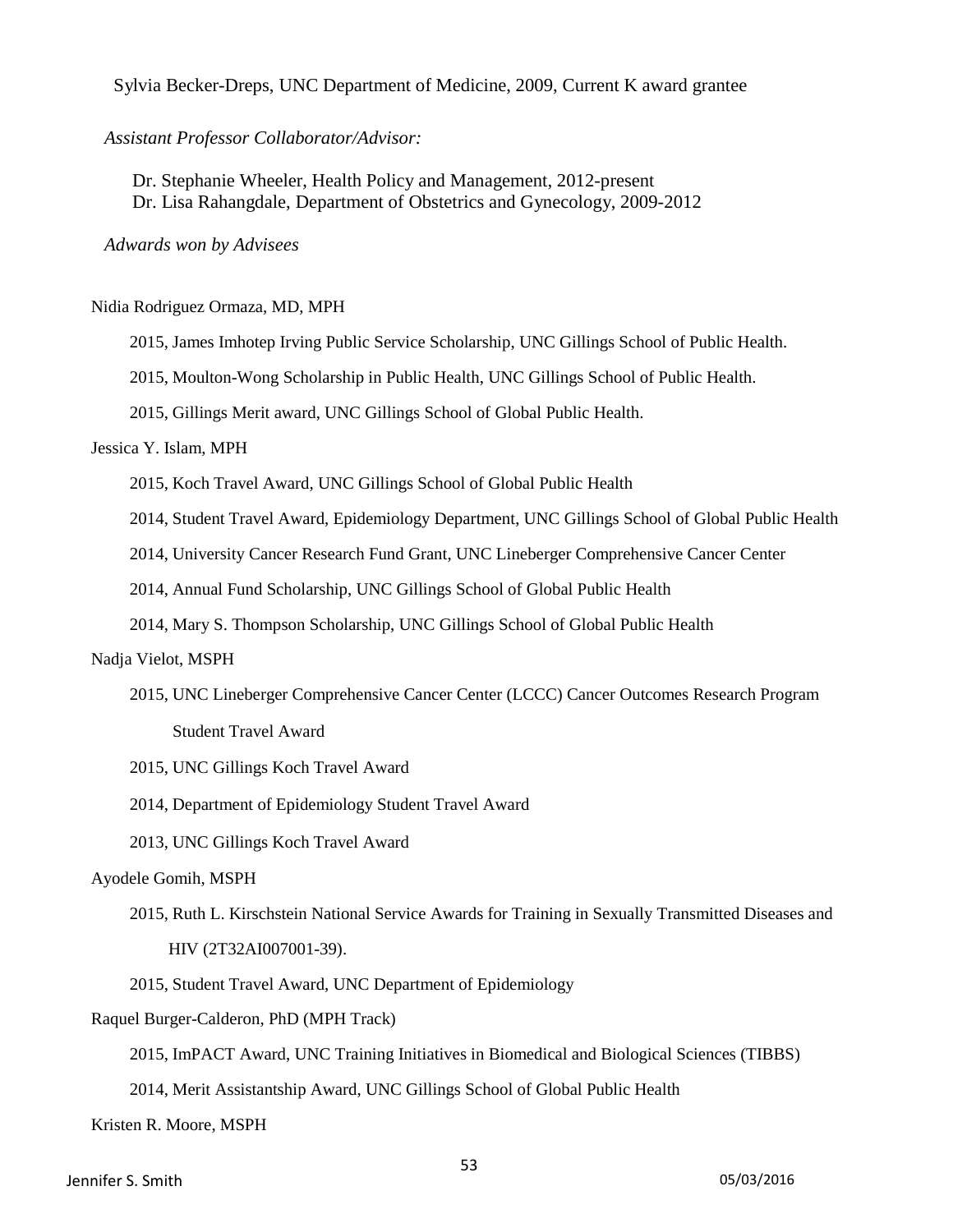2015, 1<sup>st</sup> Place Poster Award, Society for Epidemiologic Research Annual Meeting 2015, UNC Department of Epidemiology Travel Award (\$500) 2014, NIEHS Epidemiology Branch Trainee Research Award (~\$100,000) 2013-Present, NIEHS Minority Intramural Research Training Award Fellow 2008-2009, Alpha Lambda Delta Graduate Fellowship 2007-2008, UNC Graduate School Merit Assistantship

#### Virginia Senkomago, PhD, MPH

- 2015, International Cancer Screening Network Travel Scholarship, Rotterdam, The Netherlands 2014, Second Place for Poster Presentation, 9th Annual UNC Lineberger Scientific Retreat, NC
- 2009-2013, Tellus Educational Foundation Doctoral Scholarship, UNC School of Public Health
- 2012, International Papillomavirus Society Travel Award, San Juan, Puerto Rico
- 2009, Winstanly Scholarship, UNC School of Public Health

#### Jie Ting, PhD

- 2009, International Papillomavirus Travel Award, Malmo, Sweden
- 2012, Gillings School of Global Public Health Poster Award
- 2012, UNC Lineberger Poster Award (Clinical/Translational)
- 2013, Biogen-UCSF Postdoctoral Fellowship in Health Economics and Outcomes Research
- 2012, Gillings School of Global Public Health Poster Award

#### Sheri Denslow, PhD, MPH

2009, Gillings School of Global Public Health Travel Award, University of North Carolina

#### Anne F. Rositch, PhD, MSPH

- 2013, Young Investigator Award, 20th Conference on Retroviruses and Opportunistic Infections (CROI), Atlanta, GA
- 2012, National Cancer Institute Conference Award, 28th International Papillomavirus Society Conference, San Juan, Puerto Rico
- 2012, Delta Omega Public Health Honorary Society, Theta Chapter, University of North Carolina
- 2011, Fogarty Scholar Alumni Fund Award, Fogarty International Center, NIH
- 2011, Rebecca James Baker Memorial Scholarship, Department of Epidemiology, UNC
- 2010, Infectious Disease Epidemiology Pre-doctoral Training Fellowship (T32 P.I.: Dr. Steve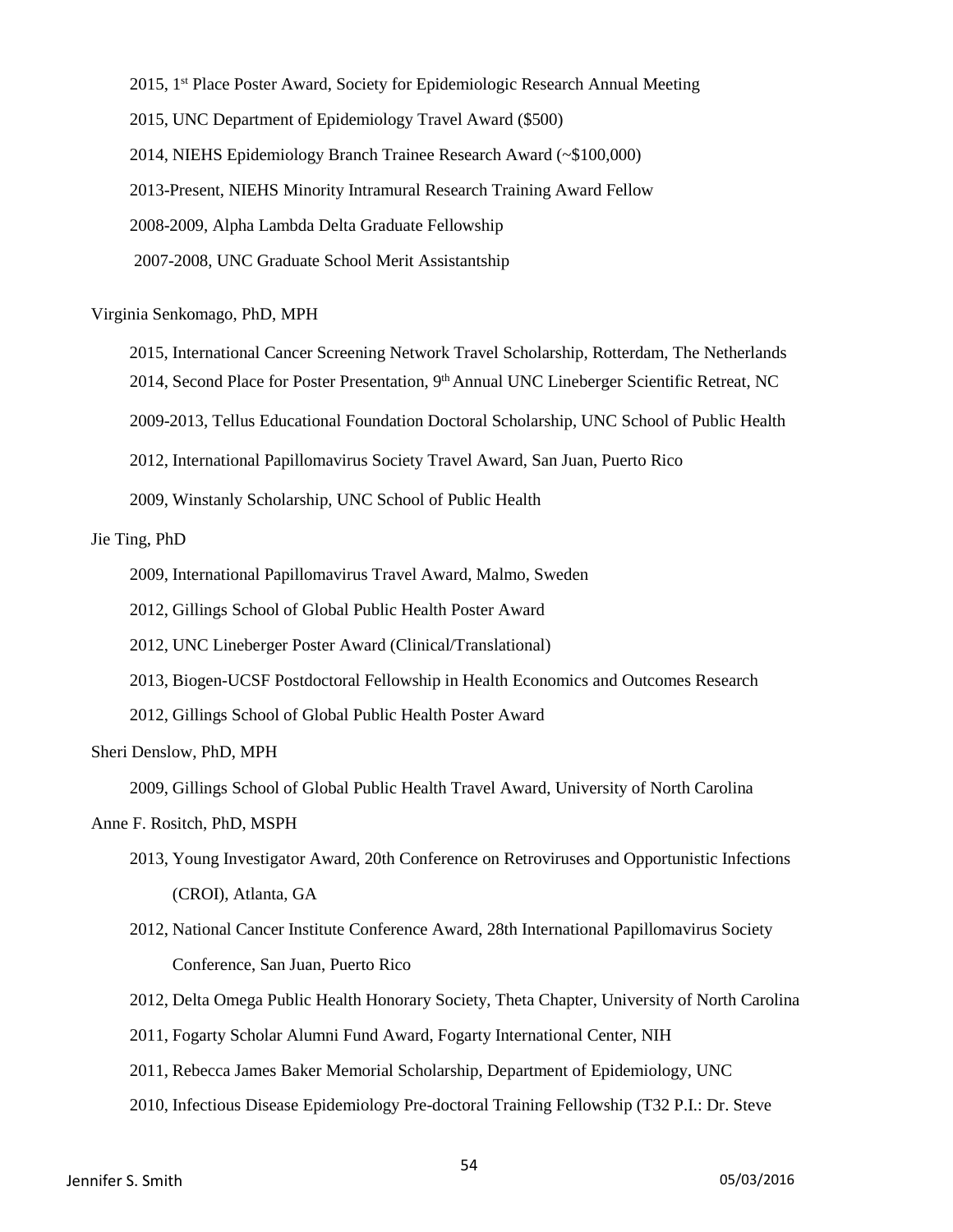Meshnick), University of North Carolina

- 2012, Cancer Epidemiology Pre-doctoral Training Fellowship (Declined; T32 P.I.: Dr. Andy Olshan), University of North Carolina
- 2009, NIH Fogarty International Clinical Research Scholar in Nairobi, Kenya, 2009-2010. "A nested cohort study on HPV and cervical precancerous lesions among women in HIV-discordant couples" (Mentors: Drs. Carey Farquhar, Jennifer Smith, and James Kiarie)
- 2009, Graduate Tuition Incentive Award (full academic scholarship), The Graduate School, UNC
- 2009, Cancer Control Education Program Pre-doctoral Training Fellowship (Declined; T32 P.I.: Dr. Michael O'Malley), Lineberger Cancer Center, University of North Carolina

#### Brooke Hoots, PhD

- 2011, Impact Award, UNC Graduate School for research of exceptional benefit to North Carolina
- 2009-11, Infectious Diseases Training Grant, UNC School of Medicine
- 2007, International Papillomavirus Society Travel Award

#### Suha Patel, MD

 2009, Research Training Fellowship, Medical Students Program, Howard Hughes Medical Institute Danielle Backes, PhD

2011, Delta Omega

2008, University of North Carolina, Department of Epidemiology, Cancer Training Grant

2006, 2007 IPV Society Travel Award 2006 (Prague Conference), 2007 (Beijing Conference)

#### Jill Koshiol, PhD

- 2010, NCI Earl Stadtman (Tenure-Track) Investigator
- 2008, Scholar-in-Training Award, American Association for Cancer Research, Infection and Cancer: Biology, Therapeutics, and Prevention Meeting, Hong Kong, China.
- 2008, DCEG Fellows Award for Research Excellence (FARE) 2008 travel award, NIH, Bethesda, MD
- 2008, NIH Group Merit Award for the DCEG Upper Gastrointestinal Tract Cancers Research Group, NIH, Bethesda, MD
- 2008, Scholar-in-Training Award, American Association for Cancer Research, Annual Meeting, San Diego, CA

2008, Fellows Award for Research Excellence (FARE) travel award, NIH, Bethesda, MD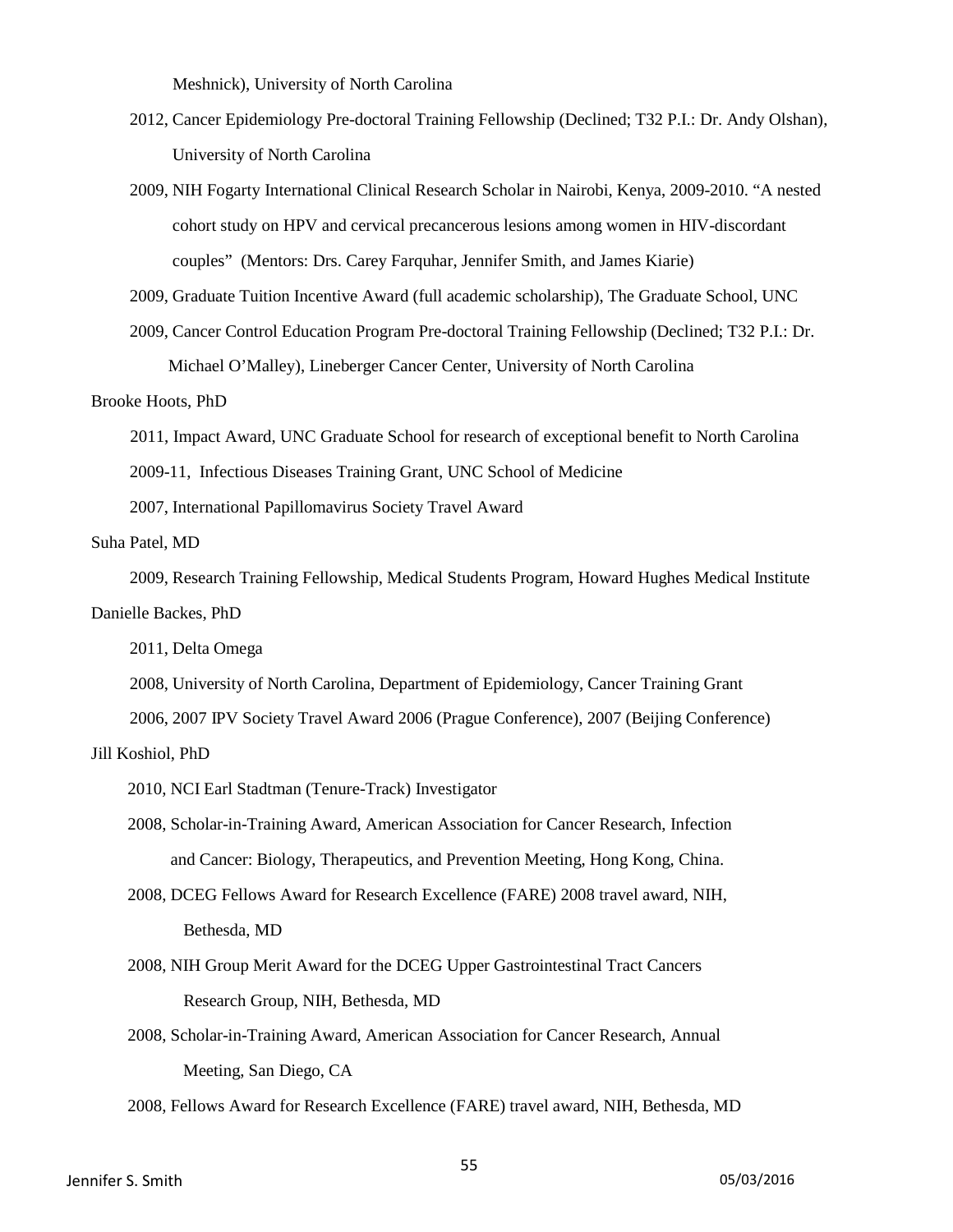# **GRANTS**

## Current

**Principal Investigator, "Effect of HPV Self-Collection on Cervical Cancer Screening in** High Risk Women" NIH NCI R01 CA183891, 4/1/2015-3/31/2020. \$3,012,099

 **Principal Investigator,** "Improving testing, triage, and follow-up for cervical cancer screening in medically underserved women", LCCC-NCCU U54, NC CA156735. 9/1/2015- 8/31/2018. \$953,500

**Co-Investigator,** "Evaluating a community-driven cervical cancer prevention model in western Kenya", RO1 CA188328, NIH via University of California at San Francisco (UNC subcontract), 7/1/2014 – 6/30/2019. \$154,362

**Co-Principal Investigator (Sharpless, PI, LCCC),** "Cancer Center Core – Enhancing Cervical Cancer Pathology Capacity in Kenya", Administrative supplement to P30 Cancer Centers Support Grants to Stimulate Collaborative HPV Malignancy Research in Low to Middle-Income Countries, 9/1/2015- 8/31/2016. \$199,999

**Principal Investigator**, "Validation of a novel low-cost colposcope to improve cervical cancer screening," UNC Lineberger Developmental Funding Program, Tier 1 Pilot, 1/1/2016- 12/31/2016, \$50,000.

**Principal Investigator,** "Self-collection to increase access to cervical cancer screening and reduce health disparities in Kenya", Gillings Innovation Laboratory, University of North Carolina, Chapel Hill, North Carolina, 1/1/2015-12/31/2016, \$99,991.

**Co-Principal Investigator,** "Cytology-free POC Cervical Cancer Diagnostics for Global Health", UH2/3, 9/1/2015-8/31/2020, \$1,373,985.

## Pending

**Principal Investigator**, "Strengthening and Implementing Cervical Cancer Control and Public Health Research in Kenya", Center for Disease Control, Center for Global Health Extramural Research Program Office, Conducting Public Health Research in Kenya, RFA-GH-16-006. 8/15/2016-8/14/2021, \$11,666,665.

## Completed

 **Co-Investigator** (Hoyo, NC State, PI), NCI R01CA142983, "Disparities in cervical cancer precursors and deregulation of imprinted regulatory elements", NCI via NC State (UNC subcontract) 05/01/14- 04/30/16. \$114,706

**Project leader (Sharpless, PI, LCCC)**, "North Carolina State-Level Partnership to Increase HPV Vaccination for Cancer Prevention", P30CA016086, Administrative supplement for NCIdesignated cancer centers to support collaborations with existing state and local coalitions and HPV immunization programs, with a focus on HPV vaccination in pediatric care settings, 9/10/2014 - 01/30/2016, \$149,896

**Principal Investigator,** "Overcoming barriers to adolescent vaccination: vaccine champions'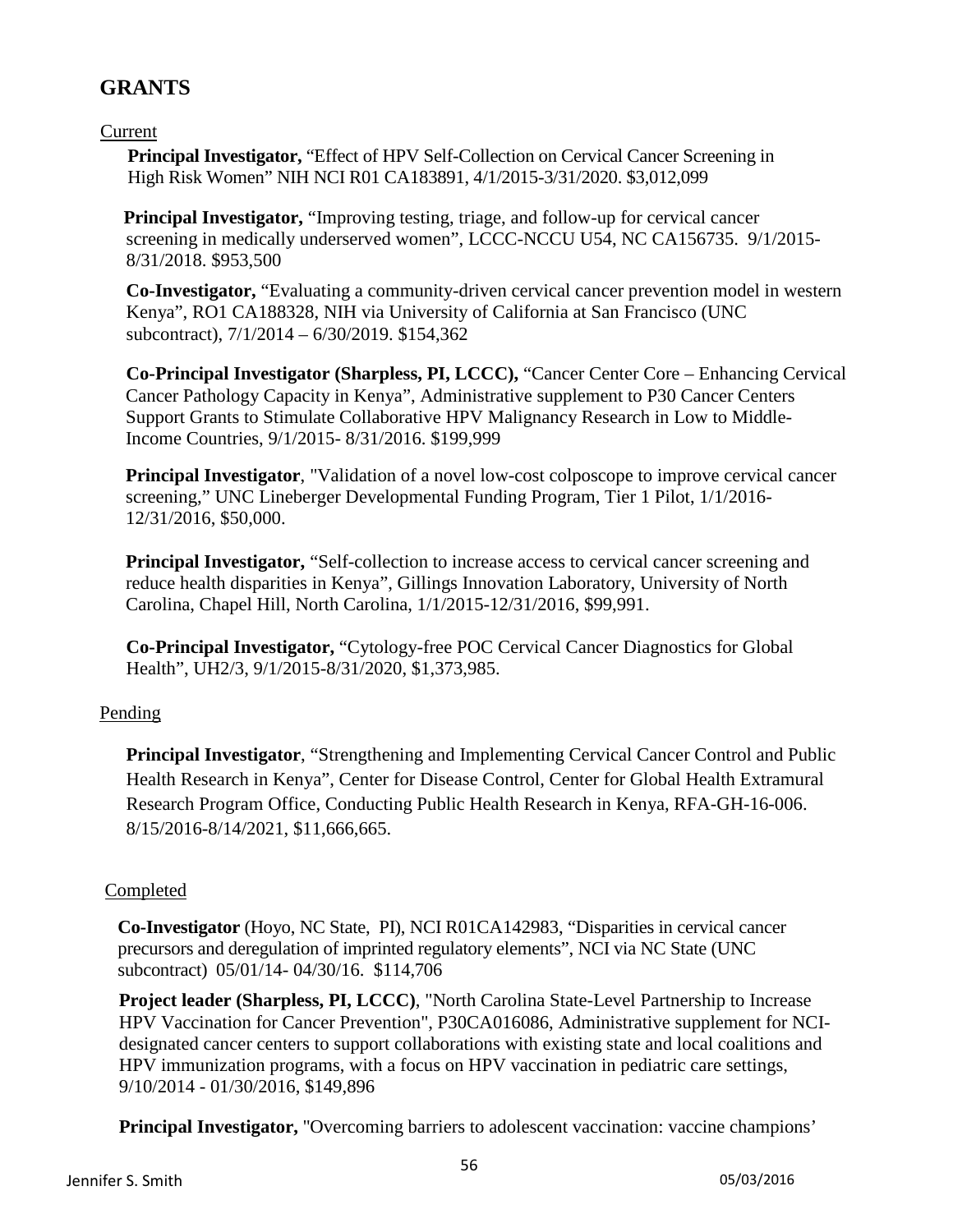perspectives" Merck Corporation, 10/27/2014-10/31/2015. \$168,945

**Principal Investigator,** "Evaluation of a Self-Screening Cervical Cancer Test by Mail" U54 CA156735 NCCU-LCCC Partnership in Cancer Research, Smith (UNC LCCC), Charles (NCCU), 9/28/2010-08/31/2015. \$791,000

**Principal Investigator, "**Issues in Implementation of Adolescent Vaccination in Schools" Agency for Healthcare Research & Quality, 9/30/2013-9/29/2014. \$34,984

**Principal Investigator,** "Opportunities and challenges associated with administering adolescent vaccination within pharmacies in six partner states." Merck Corporation, 11/25/2013-1/24/2015. \$126,046

**Principal Investigator,** "Multi-Site HPV vaccine acceptability study" GlaxoSmithKline, 5/1/2013-02/15/2015. \$508,761

**Principal Investigator,** "Cervical cancer demonstration project for self-sampling and dual HPV/cytological testing of Latina women in North Carolina" UNC Lineberger University Cancer Research Fund, 7/1/2012-6/30/2014. \$197,727

**Principal Investigator,** "Increasing Knowledge and Implementation of Evidence- Based Practices to Increase HPV Vaccination" JBS International, 1/21/2013-9/13/2013. \$10,000.

**Co-Investigator** (Cole, UNC, PI), "Structural models to untangle triggers of ocular/nonocular herpesvirus recurrence", NIH R21, 9/1/2011-8/31/2013. \$363,511

**Principal Investigator, "Cervical Cancer Free Initiative" Four State Initiative to reduce** cervical cancer among high-risk women, [www.cervicalcancerfreeinitiative.org, C](http://www.cervicalcancerfreeinitiative.org/)o-Principal Investigator, Noel Brewer, GlaxoSmithKline, 1/1/2010-12/31/2013 \$2,500,000 in Year 1 \$1,000,000 in Year 2, \$241,000 in Year 3.

**Principal Investigator,** "The Interdisciplinary Cervical Cancer Research Working Group." UNC Center for Global Initiatives, 1/4/2013-7/31/2013. \$4,000

**Co-Investigator** (Jong, WITS University, South Africa, PI), IRIDA/R01, "The prevalence and natural history of anal dysplasia in HIV-infected men and women" 6/1/2011- 7/31/2013. \$20,000

**Principal Investigator,** "HPV Natural History in High-risk women in Nairobi, Kenya" Gen-Probe, 4/15/2010-4/14/2013. \$120,235

**Principal Investigator**, "Effect of Male Circumcision on Penile Human Papillomavirus Infection" Administrative Supplement for R01 CA114773-01, 8/1/2009- 7/31/2012. \$301,957

**Principal Investigator,** "Effect of Male Circumcision on Penile Human Papillomavirus Infection in Men" National Cancer Institute (RO1 CA114773-01), 9/12/2005-6/30/2012. \$1,838,875

**Principal Investigator,** "Study of acceptability of HPV screening using self- collected samples. "Jennifer Smith, Co-PI, Allen Rinas, Co-PI, (Noel Brewer, I), Kate B. Reynolds Foundation, 8/1/2008-1/31/2011 \$250,000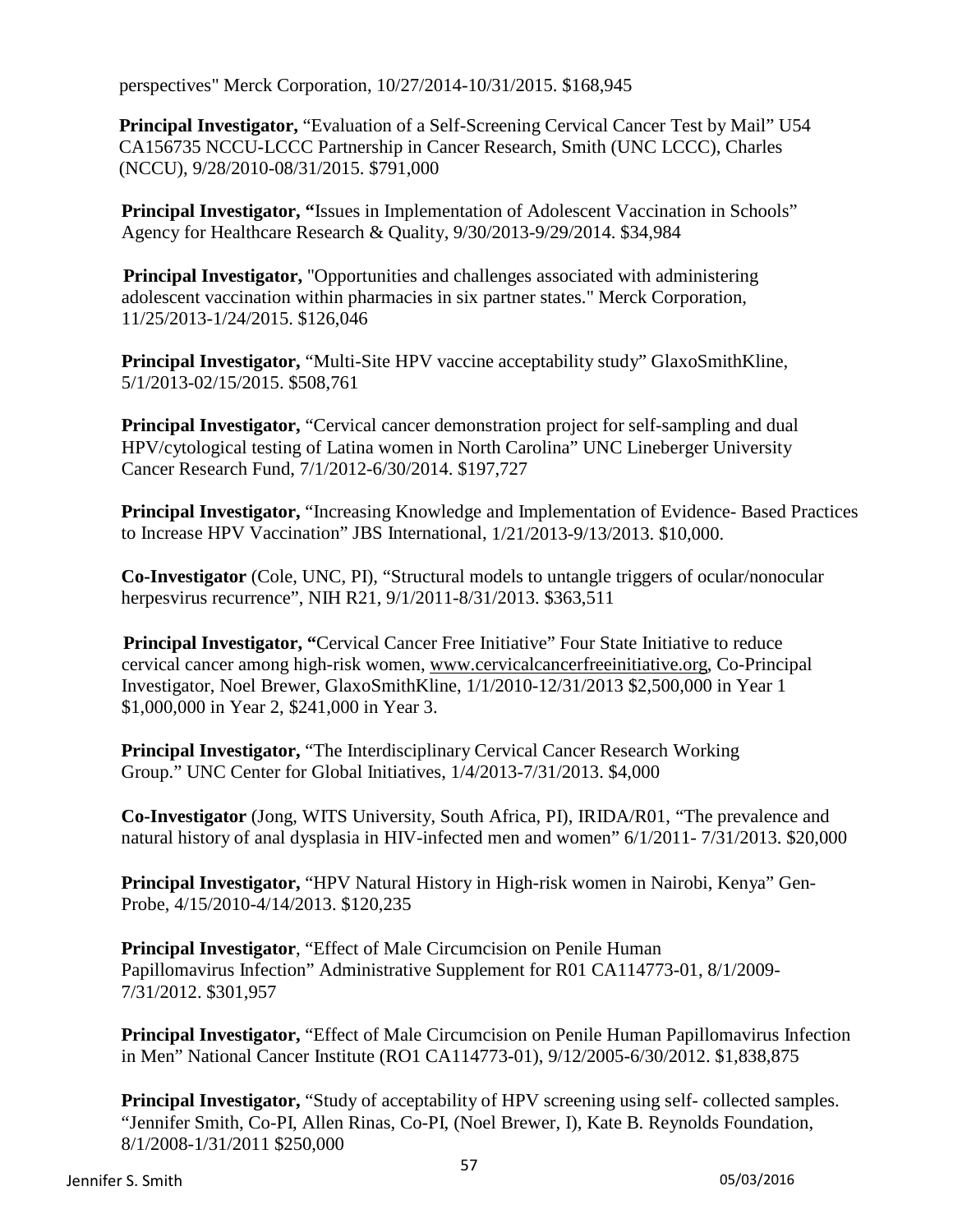**Co-Investigator,** "Acceptability of HPV vaccination to prevent anal and oral cancers" Noel Brewer, PI, Merck Corporation, 9/15/2008-9/14/2009 \$103,031

**Principal Investigator,** Collaborative meta-analyses on HPV research topics for UNC doctoral students, GlaxoSmithKline, 2006-8/2009. \$50,000

**Co-Investigator,** "Ensuring HPV Vaccine Coverage among Rural and African American Female Adolescents", Center Disease Control, 10/1/2006- 6/30/2009: \$487,895 (S3715-25/25)

**Co-Principal Investigator**, "North Carolina Cervical Cancer Outreach Screening Project." Allen Rinas, PI, American Society of Cytopathology Foundation Patient Advocacy Grant. 10/23/2008. \$5,000.00

**Principal Investigator,** "SPOOCS-3 Survey of Human Papillomavirus Infection and Cervical Neoplasia in China" Cleveland Clinic Foundation, Merck sponsored study, 7/2006-2/2008. \$50,000

**Principal Investigator,** "HPV Type-Distribution in Cervical Cancer in China: A Multi-Center Hospital-Based Study" GlaxoSmithKline, 2/1/2007-2/1/2008. \$17,874

**Principal Investigator,** "Effect of Female Diaphragm on Female Human Papillomavirus Infection and Cervical Neoplasia." UNC Center for AIDS Research, \$17,730, 2005; University Research Council Research, \$4,000, 2006; UNC Young Faculty Development Award, \$7,500, 2006.

**Principal Investigator,** "Investigation of the natural history of HPV DNA and cervical neoplasia in a cohort of sex workers in Nairobi, Kenya" GlaxoSmithKline, 12/16/2004-12/15/2006. \$31,546

**Co-Investigator,** "Investigation of HPV cofactors in the etiology of invasive cervical cancer" World Health Organization Department of Human Reproduction, 9/2004-9/2005. \$66,874

**Principal Investigator,** "The Shanxi Province Cervical Cancer Screening I Follow- Up Study" UNC Lineberger Comprehensive Cancer Center, University of North Carolina, 2004 \$20,000

**Principal Investigator,** "International Herpes Seroprevalence Survey" at International Agency for Research on Cancer, GlaxoSmithKline, 2001-2002. \$240,000

**Co-Investigator,** "Evaluation of HPV cofactors in the etiology of invasive cervical cancer" Rockefeller Foundation, 9/1998-9/1999. \$50,000

**Principal Investigator,** "International Prevalence Surveys of Sexually Transmitted Infections" World Health Organization Department of Human Reproduction, 1998. \$119,000

**Principal Investigator,** Research related to HPV and cervical cancer, 3M Pharmaceuticals Unrestricted, 1987-1990. \$105,000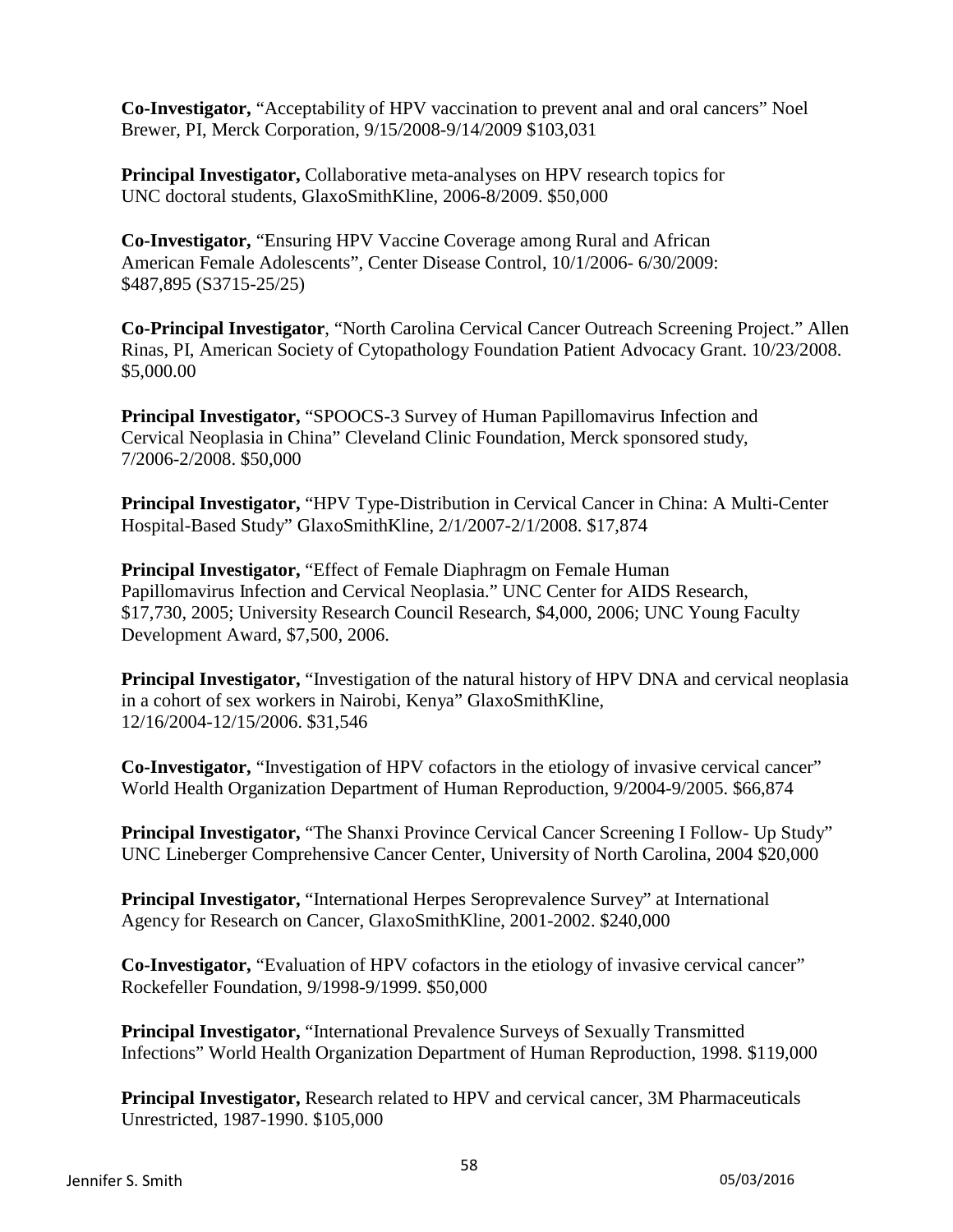**Co-Investigator**, "Epidemiologic and Biologic factors associated with cervical dysplasia and cancer" University Research Council small grants program, \$5,000, 2010.

**Co-Investigator,** "A Cohort Study on the Role of Hormonal Contraception in the Natural History of HPV Infection and CIN Lesions" World Health Organization Department of Human Reproduction, \$80,916, 2002.

## **SERVICE**

#### *University*

 Fogarty Global Health Fellows Faculty Mentor, Cancer Site, Cancer Institute and Hospital, Chinese Academy of Medical Sciences, Beijing, China, 2008 to present

Epidemiology Admissions Committee, January 2014-present

Protocol Review Committee (PRC), Social Science Review, Lineberger Cancer Center, October 2014-present

Member, the Global and Territorial Health Research Network (GTHRN), January 2015-present

Member, UNC Cancer Prevention and Control Research Network (CPCRN), January 2015 present

 Member, UNC-South China STD Research Training Center Organizing Committee, D43, Dr. Tucker, PI (UNC), Guangzhou, China, 2013-present

Mentor, Training in Infectious Disease Epidemiology (TIDE), Meshnick (PI), UNC

Mentor, HIV/STI STD/HIV T32, Miller (PI), UNC

Mentor, the Cancer Control Education Program, UNC Lineberger Comprehensive Cancer **Center** 

Mentor, T32, UNC Global Women's Health Fellowship, [Chi \(PI\), U](http://www.ncbi.nlm.nih.gov/pubmed?term=Chi+BH%5BAuthor%5D)NC, 2013-present

Gillings Global Gateway Faculty, 2014-present

Clerkship Elective, UNC School of Medicine, 1 student, Spring 2015

Chair, UNC Working Group on HPV-Associated Cancers, April 2013-present

Affiliate Member, Curriculum in International and Area Studies, Department of Political Science, UNC

Department of Epidemiology Comprehensive Exams: Assisted with Writing and Grading, 2012- 3; 2015

*National/International*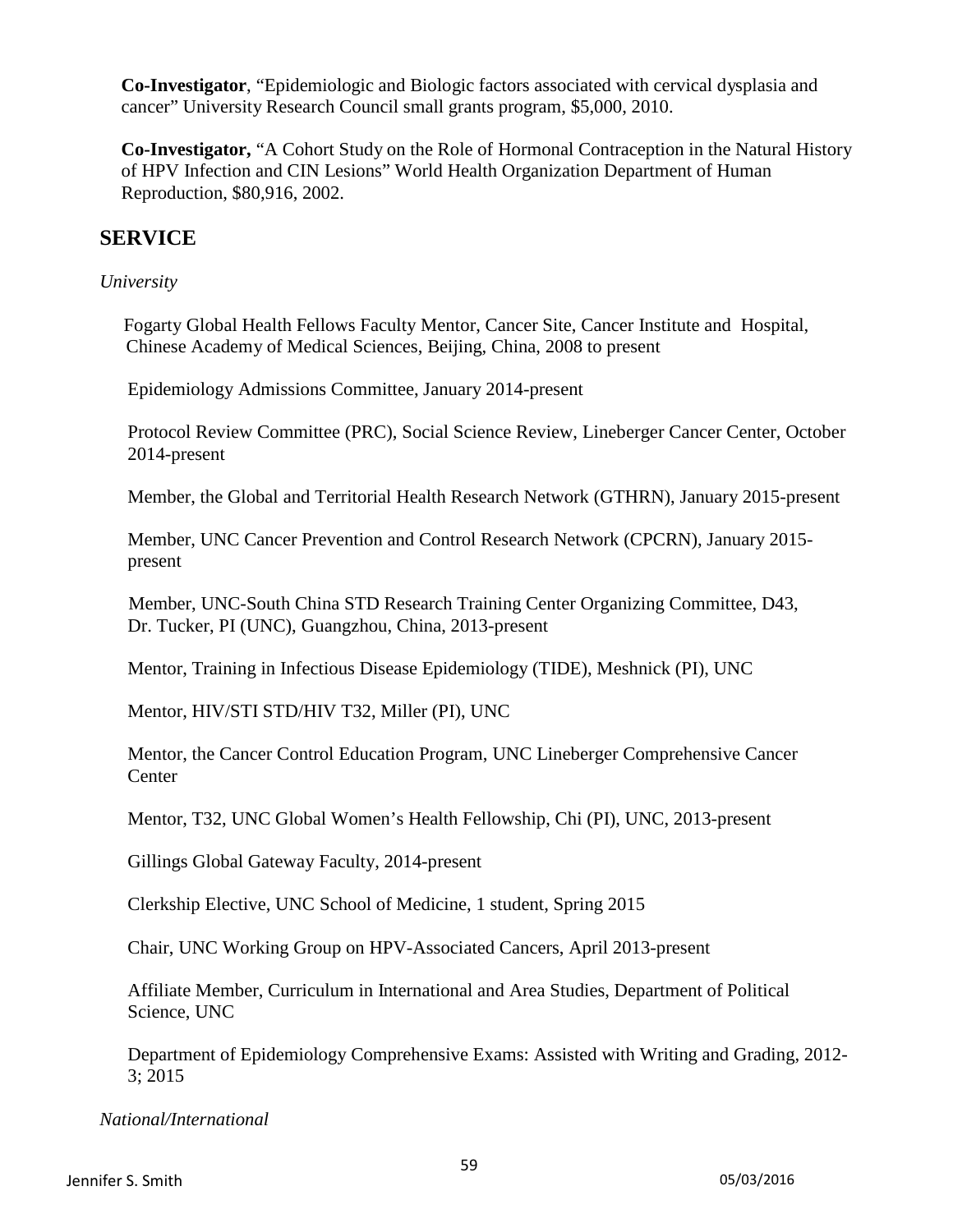Associate Editor, *Sexually Transmitted Infections*, 2009 to present

Member of the Editorial Board, *Sexually Transmitted Diseases*, 2009 to present

Director, Cervical Cancer Free Coalition, [www.cervicalcancerfreecoalition.org](http://www.cervicalcancerfreecoalition.org/) January 2009 to present

Advisory Board Member, Global Coalition Against Cervical Cancer, January 2013- present

Board of Directors, Women Against Cervical Cancer (WACC) International Foundation, April 2011 to present

Pan American Health Organization, Temporary Advisor, HPV -Associated Oropharyngeal Cancer, 7/27-28/2015.

Member of President's Cancer Panel, attended three discussions nationally: July 24, 2012 San Francisco, CA; September 13, 2012: Arlington, VA; November 16, 2012: Chicago, IL; April 23-24, 2013: Miami, FL. and presented on a panel at the AACR meeting in San Diego, April 5-9, 2014

Testified to the FDA Microbiology Devices Panel of the Medical Devices Advisory Committee, Washington, D.C., March 12, 2014

Committee Member of ASHA advisory group on trichomonais infections, March 2013-present Advisory Committee, Cervical Cancer/HPV Project, California Medical Association Foundation, April 2011 to present

Member of Expert Panel for HPV Prophylactic Vaccines, Kaiser-Permanente USA, June 2006 present

Member, Steering Committee, Preventive Oncology International, Cleveland, Ohio, 2004-present

Specialist Panel Member on Epidemiological Research in Reproductive Health for the World Health Organization Special Programme of Research, Development, and Research Training in Reproduction

Adviser, World Health Organization Expert Working Group to update the Medical Eligibility Criteria for Contraceptive Use

Member, President's Cancer Panel, July 12, 2012; September 12, 2012 Member of the Organizing Committee and Session Chair, Eurogin, Prague, May 2012

Member of the Organizing Committee and Session Chair,  $25<sup>th</sup>$  International Papillomavirus Conference, Puerto Rico, 2012

California Medical Association Foundation: Cervical Cancer & HPV Project, Advisory Committee Meeting, Sacramento, CA, July 2011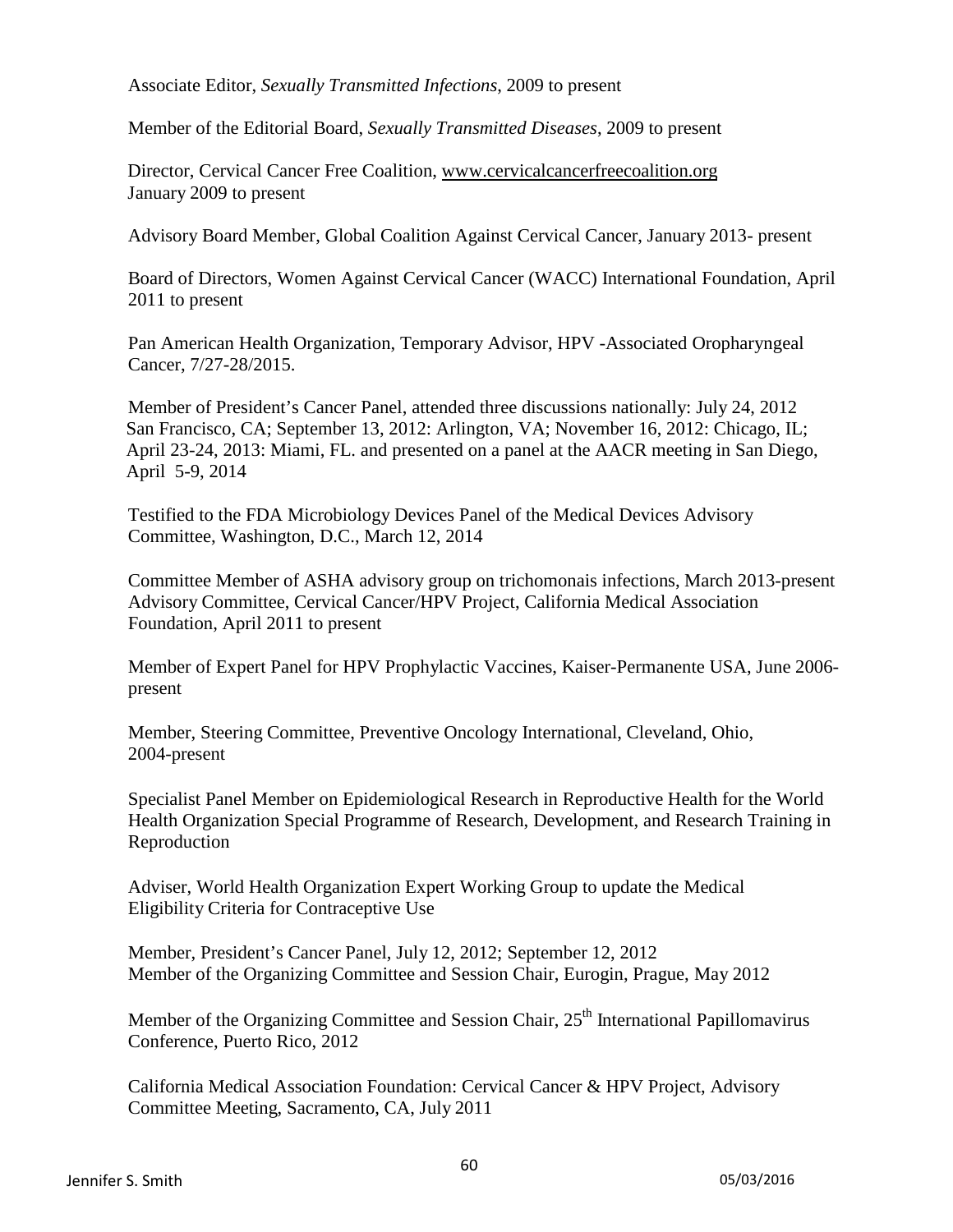Member of the Organizing Committee and Session Chair, Eurogin, Portugal, May 2011

Economic Work Group Advisory Board, Chicago, Illinois November 16-18, 2010

Chair for Fogarty Global Health Clinical Research Alumni Symposium 2010, "Perspectives and Issues on Human Papillomavirus," September 2010

HPV Leadership Reception, Montreal International Papillomavirus Meeting, Montreal, Canada, Tuesday, July 18, 2010

Member of the Organizing Committee and Session Chair, 24<sup>th</sup> International Papillomavirus Conference, Montreal, Canada, July 2010

Member of the Organizing Committee and Session Chair, Eurogin, Monaco, February 2010

Member of the Organizing Committee, Committee Scientifique, PROGIN, France February 2010

Member of the Organizing Committee and Session Chair, 23<sup>rd</sup> International Papillomavirus Conference, Malmo, Sweden, May 2009

Cervical Cancer Screening Advisory Forum, Chicago, Illinois, May 1-2, 2009

Cervical Cancer Prevention National Advisory Board, New York City, New York April 24-25, 2009

Expert panel meeting on HPV exposure, New York City, New York, March 28-29, 2009

Member of the Organizing Committee and Session Chair, Eurogin, Nice, France, November 2008

Expert Panel Meeting on HPV Diagnostics, Marbella, Spain, Marbella, Spain, March 3-5, 2008

Expert peer review meeting, Human Papillomavirus (HPV) & Genital Cancer Prevention Monograph Program. Regional Reports for Latin America & Asia-Pacific regions, Sitges (Catalonia, Spain), February 7-9, 2008

Co-Guest Editor, *Journal of Adolescent Health*, Supplement on HPV Vaccines, 2008

Member of the Organizing Committee and Session Chair,  $22<sup>nd</sup>$  International Papillomavirus Conference, Beijing, China, Planned, November 2007

Male Vaccination Expert Working Group, Beijing, China, November 7, 2007

Member of the Organizing Committee, Session Chair, and Session Co-Chair, Eurogin, October 2007

Member of the Organizing Committee and Session Chair, Eurogin, April 2006, October 2007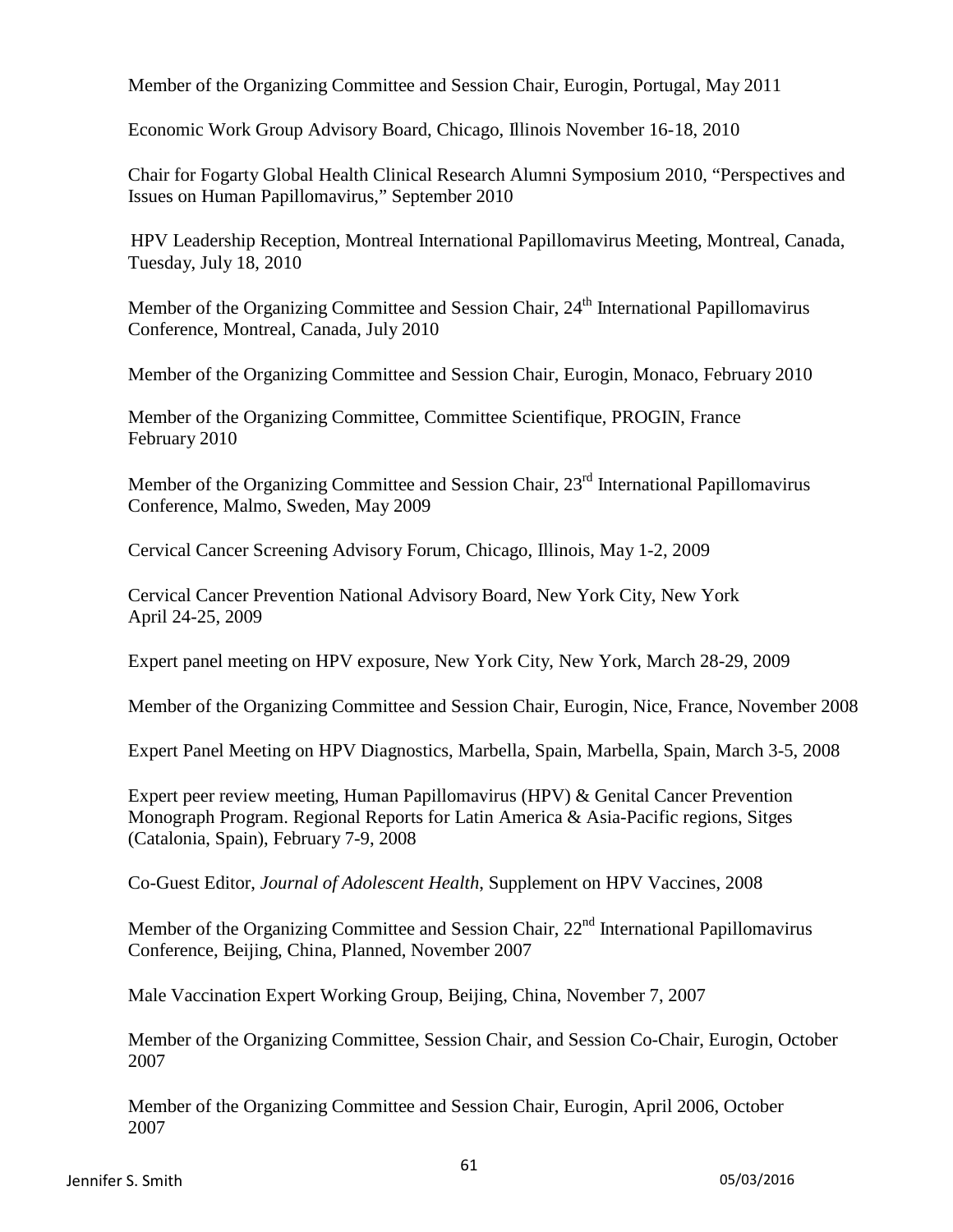Burden of Disease: Epidemiology of Cervical Cancer, Health Economics Special Issues Board for Cervical Cancer, invited speaker, Atlanta, Georgia, September 29, 2007

Session Chair, "Up to dating Forum on Precursor Lesions of Cervical Cancer and Colposcopy", International Experts Congress on Lower Genital Tract Diseases an Colposcopy-2007, Porto Alegre, Brazil, August 30-31, 2007

OB/GYN Publication Advisory Board for Cervical Cancer, Newport Beach, CA, June 15-16, 2007

Cervical Cancer Prevention Advisory Board, Dallas, Texas, June 8-10, 2007

Epidemiology of Cervical Cancer, Cervical Cancer Working Expert Panel, Dallas, Texas, June 7-8, 2007

Economic Working Expert Panel, Boston, MA, April 25-27, 2007

Member of the Organizing Committee and Session Chair, 21<sup>st</sup> International Papillomavirus Conference, Prague, September 2006

Informal Consultation on Drafting WHO Guidelines to Assure the Quality, Safety, and Efficacy of Recombinant Human Papillomavirus Vaccines, World Health Organization, Geneva, Switzerland, August 28-30, 2006

Gen-Probe Human Papillomavirus Advisory Panel Meeting, San Diego, California, June 23-24, 2005

WHO Technical Consultation on HSV-2 Vaccines, World Health Organization, Geneva, Switzerland, September 5-6, 2002

International Agency for Research on Cancer Monograph on the Evaluation of Carcinogenic Risks to Humans: Smoking and Cancer, International Agency for Research on Cancer, Lyon, France, June 11-18, 2002

WHO Specialist Panel on Epidemiological Research in Reproductive Health, World Health Organization, Geneva, Switzerland, March 12-15, 2002

WHO Workshop on Key Issues in the Design of HPV Vaccine Trials in Developing Countries, World Health Organization, Geneva, Switzerland, November 1, 2001 Session Chair, 19<sup>th</sup> International Papillomavirus Conference, Florianopolis, Brazil, September 2001

International Course on Infections that Increase the Risk of Cancer, International Agency for Research on Cancer, Foundation Marcel Merieux, Veyrier-du-Lac, France, attendee, December 13-18, 1998, and April 20-22, 2001

WHO Consultation of Cervical Cancer Screening, World Health Organization, Geneva,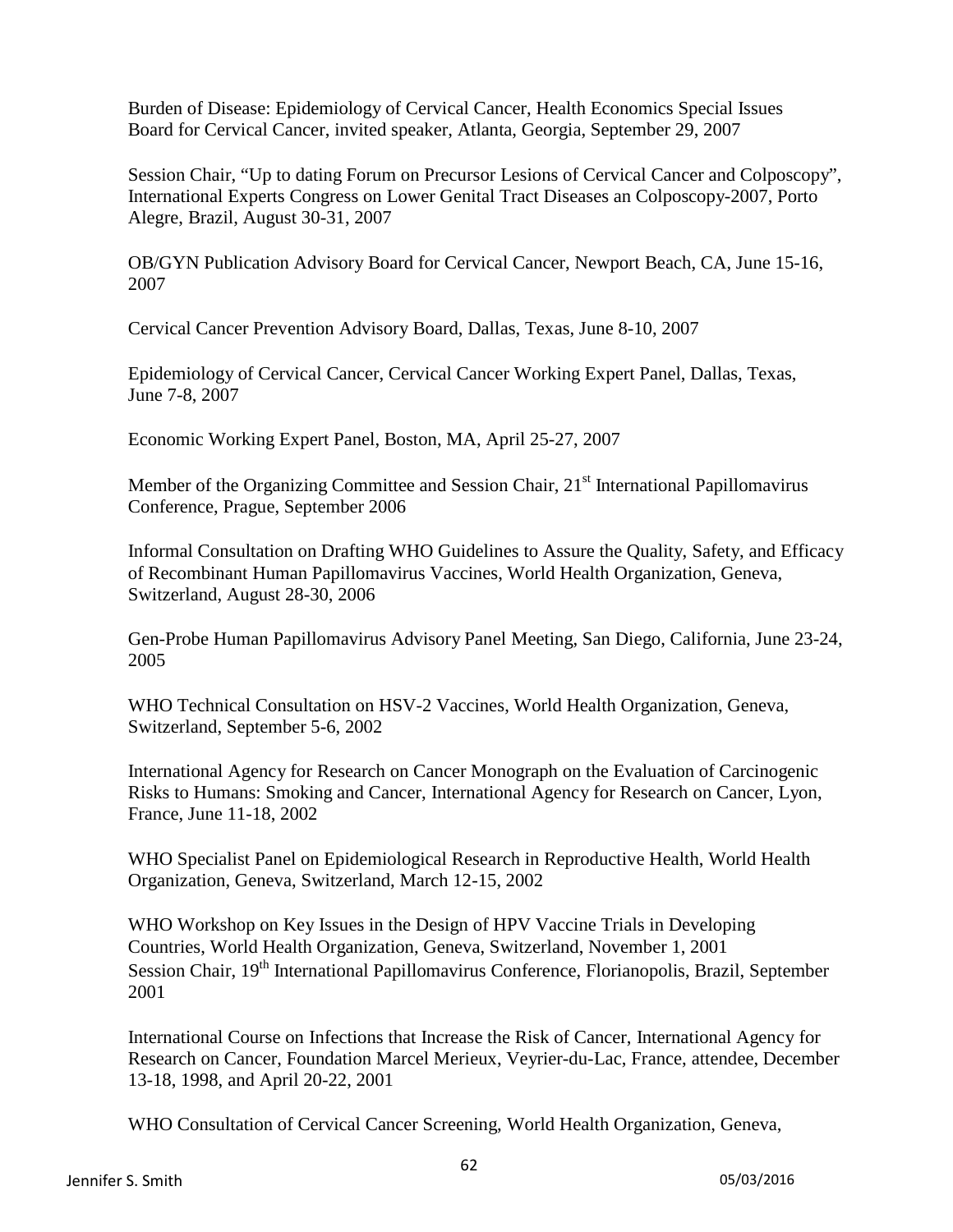Switzerland, March 27-30, 2001

IARC Monograph on the Evaluation of Carcinogenic Risks to Humans: Hormonal Contraception and Post-Menopausal Hormonal Therapy, Lyon, France, June 2-9, 1999

#### Grant Review

 Spring 2016 LCCC Developmental Award Review Meeting, June 8, 2016, UNC Lineberger Cancer Center

 SIP 16-005 Health Promation and Disease Prevention Centers: Special Interest Project Competitive Supplements: Multi-Level Communication Strategies to Promote Human Papillomavirus (HPV) Vaccination Uptake, April 19, 2016.

 NCI Community-Level Health Promotion (CLHP) Study Section, Bethesda, Maryland, October 19-20, 2015.

NIH Grant Review NCI Population-based Research Optimizing Screening through Personalized Regimens (PROSPR) – Revision to Enhance the Collection of Cervical Cancer Screening Data (U54), March 26, 2014

NIH Grant Review, IRAP study section, Population Sciences and Epidemiology (PSE) Integrated Review Group Center for Scientific Review, February 19, 2014

Pennsylvania Final Performance Review, January 2013

Gates Foundation, Global Health Program, Neglected Infectious Diseases, July 2012

Health and Health Services Research Fund of the Food and Health Bureau under the Hong Kong SAR Government, February 2012

HPV Vaccine Trial Special Emphasis Panel, Special Review and Logistics Branch, Division of Extramural Activities, National Cancer Institute, by teleconference, December 2011

Infectious Diseases, Reproductive Health, Asthma and Pulmonary Conditions Study Section, 2010/01 IRAP, Chicago, Illinois, June 3-4, 2010

Infectious Diseases, Reproductive Health, Asthma and Pulmonary Conditions Study Section, 2010/01 IRAP, Baltimore, MD, October 1-2, 2009

NIH Revision Application Review 2010/01 ZRG1 PSE-A (95), Baltimore, MD, October 1, 2009

Challenge Grants, American Recovery & Reinvestment Act of 2009 (ARRA) funding opportunities National Institutes of Health, June 2009

National Institute of Allergy and Infectious Diseases Special Emphasis Panel National Institute of Allergy and Infectious Diseases ZAI1 MMT-M (M1), U19 grant applications RFA-AI-08-004, Sexually Transmitted Infections Cooperative Research Centers, March 3-5, 2009